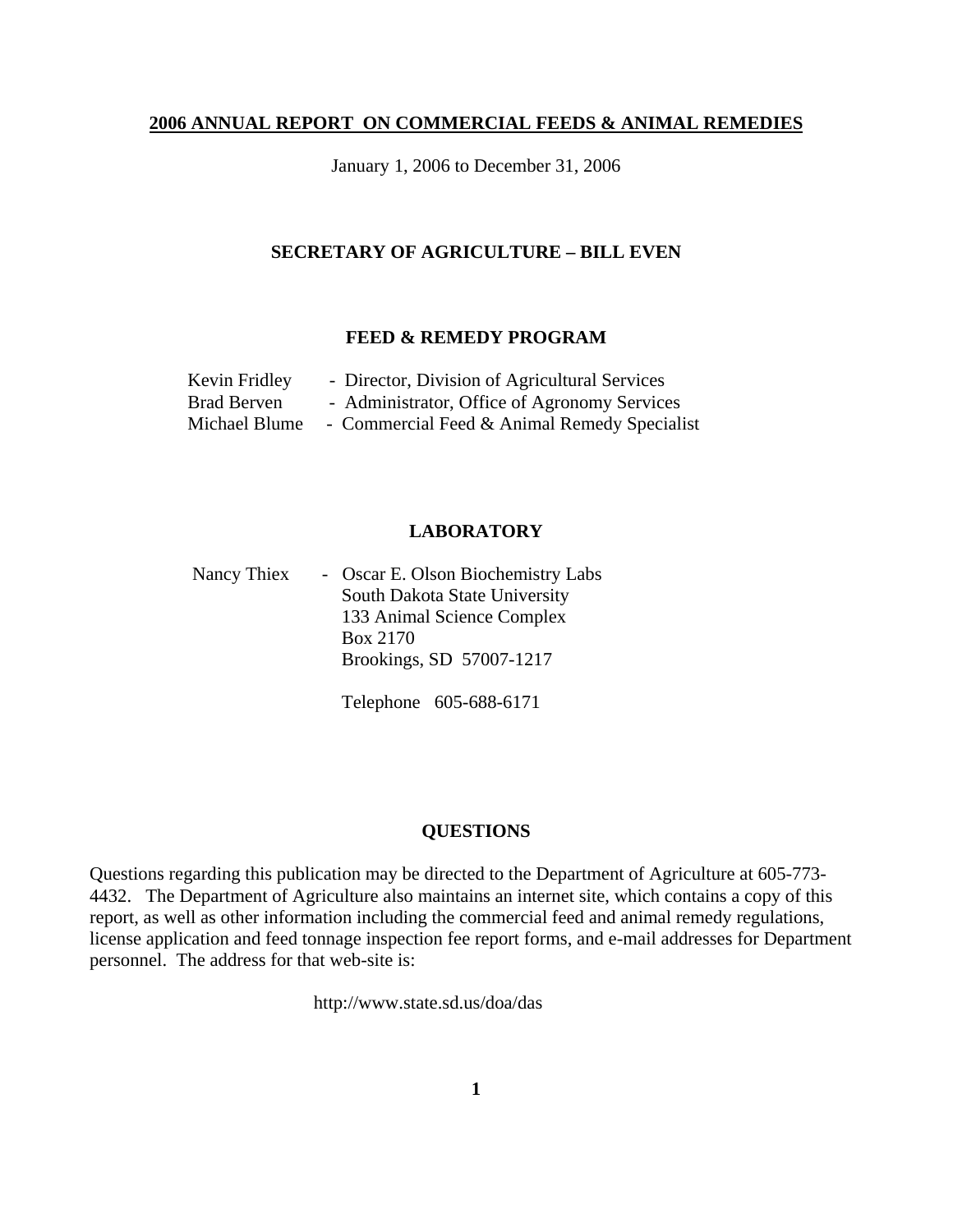# **2006 COMMERCIAL FEED & ANIMAL REMEDY ANNUAL REPORT**

## TABLE OF CONTENTS

The following are the beginning page numbers for the individual sections:

Commercial Feed results

- 3. 2006 Summary of total feed tonnage reported
- 7. List of 2006 feed analytes
- 10. Summary of sample results by manufacturer
- 15. Individual sample results

#### Animal Remedy results

- 82. List of 2006 remedy analytes
- 84. Summary of sample results by manufacturer
- 86. Individual sample results

Animal Feed & Drug Contaminants Monitoring Program

- 95. Adulteration by Noxious Weed Seeds
- 97. Summary of weed seed occurrence in commercial feeds and feed ingredients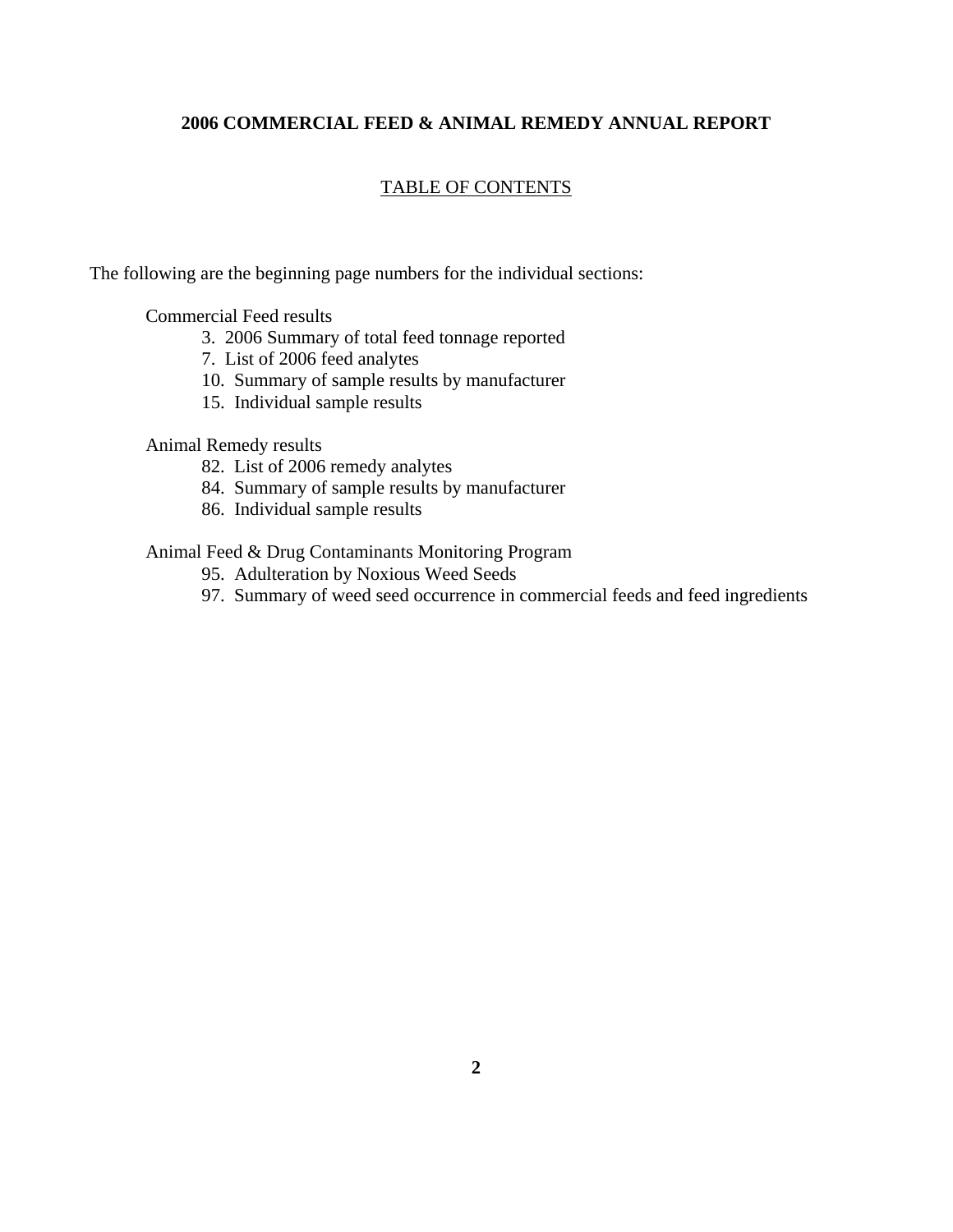# **SOUTH DAKOTA DEPARTMENT OF AGRICULTURE COMMERCIAL FEED TONNAGE REPORT 2006 -- 2,388,536 TONS**

| <b>FORMULA FEED</b>       | <b>TONS</b><br><b>COMPLETE</b> | <b>TONS</b><br><b>SUPPLEMENT</b> | <b>FEED</b>                                    | <b>TONS</b> |
|---------------------------|--------------------------------|----------------------------------|------------------------------------------------|-------------|
| <b>Starter-Grower</b>     | 1133                           | 206                              | Alfalfa Products                               | 2480        |
| <b>Broiler</b>            | 837                            | 181                              | <b>Animal Products</b>                         | 24347       |
| Layer-Breeder             | 1294                           | 397                              | <b>Bakery Products</b>                         | 0           |
| Turkey                    | 14829                          | 10134                            | <b>Barley Products</b>                         | 3203        |
| <b>Beef</b>               | 171600                         | 206715                           | <b>Beet Products</b>                           | 3833        |
| Dairy                     | 36186                          | 37460                            | <b>Brewery Products</b>                        | 151         |
| Swine                     | 13381                          | 28050                            | <b>Citrus Products</b>                         | $\Omega$    |
| Sheep                     | 2782                           | 4917                             | <b>Corn Products</b>                           | 180823      |
| Mineral                   |                                | 7864                             | Cottonseed                                     | 576         |
| Vitamins                  |                                | 536                              | <b>Distillers Products</b>                     | 1001687     |
| Vitamins &                |                                | 2740                             | Drugs                                          | 3995        |
| <b>Calf Feeds</b>         | 3484                           |                                  | Fats & Oils                                    | 17751       |
| Pet Foods                 | 20299                          |                                  | <b>Grain Sorghum Products</b>                  | 0           |
| Horse & Mule              | 8541                           |                                  | Lespedeza Products                             | 0           |
| Scratch                   | 273                            |                                  | Linseed & Flax                                 | 753         |
| Liquid Feeds              |                                | 33528                            | <b>Marine Products</b>                         | 1943        |
| Mink & Chinchilla         | 4                              |                                  | <b>Milk Products</b>                           | 362         |
| Silage Additive           |                                | 652                              | <b>Minerals</b>                                | 115266      |
| <b>Miscellaneous</b>      | 20376                          | 4454                             | Molasses                                       | 8739        |
|                           |                                |                                  | Oat Products                                   | 572         |
| <b>TOTAL FORMULA FEED</b> | 295019                         | 337834                           | <b>Peanut Products</b><br><b>Rice Products</b> | 0<br>57     |
|                           |                                |                                  | <b>Rye Products</b>                            | $\Omega$    |
|                           |                                |                                  | Soybean Products                               | 298735      |

Urea 2404 Vitamins 1548 Wheat Products 61812 Yeast Products 401 Miscellaneous 24245

**TOTAL INGREDIENTS 1755683**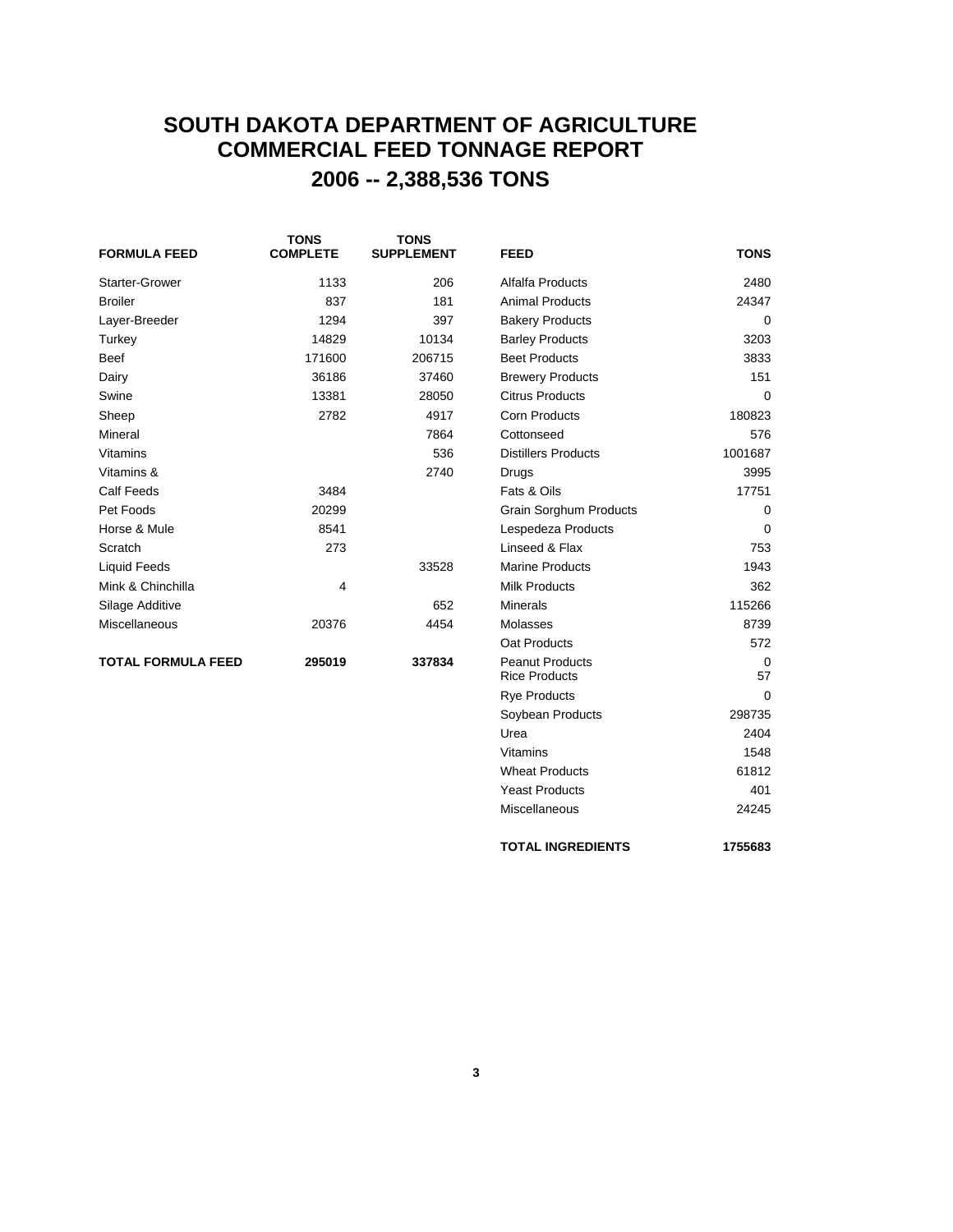

**2006 INGREDIENTS 1,755,683 TONS**

**Ingredient Type 4**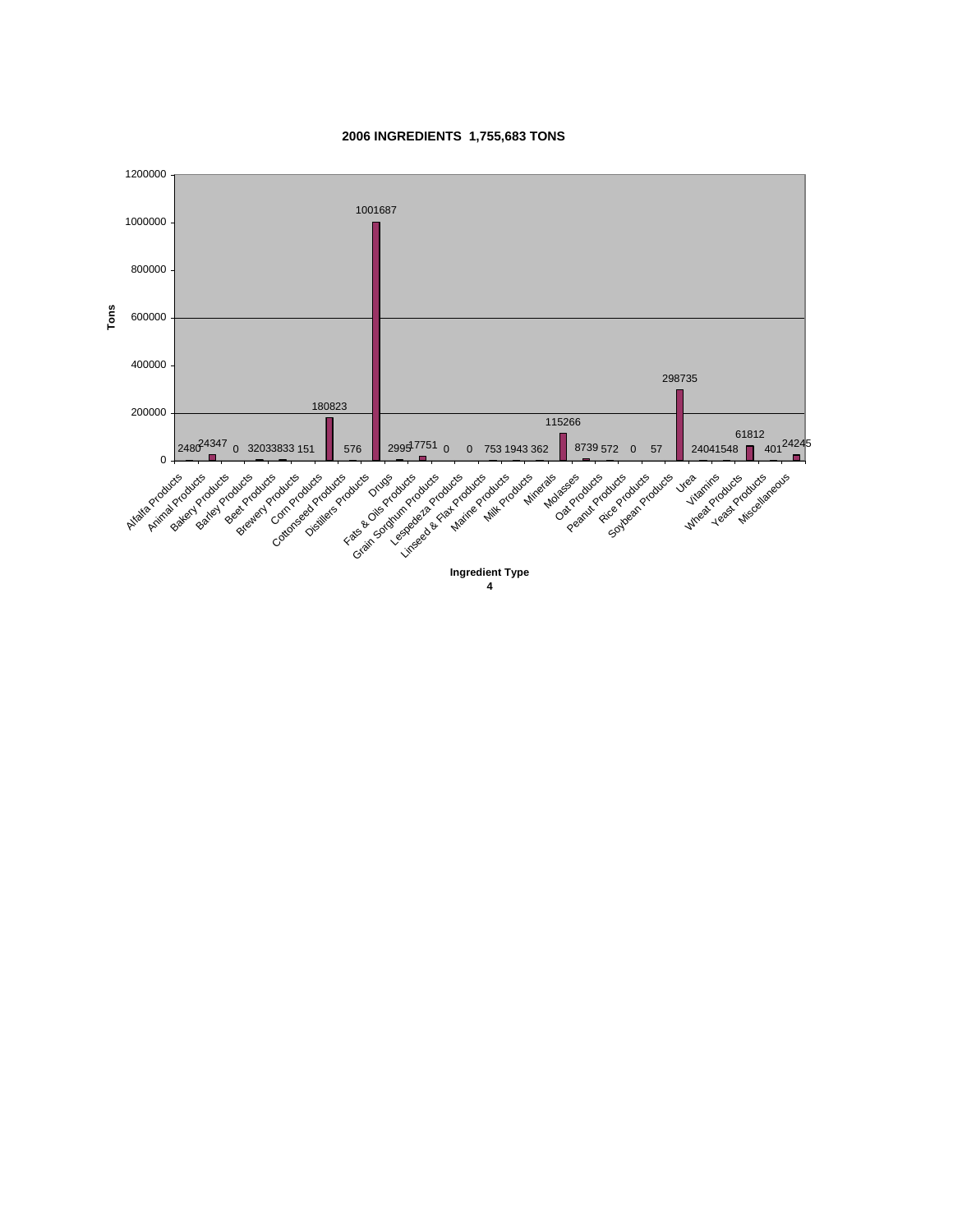#### **2006 COMPLETE FEED 295,019 TONS**



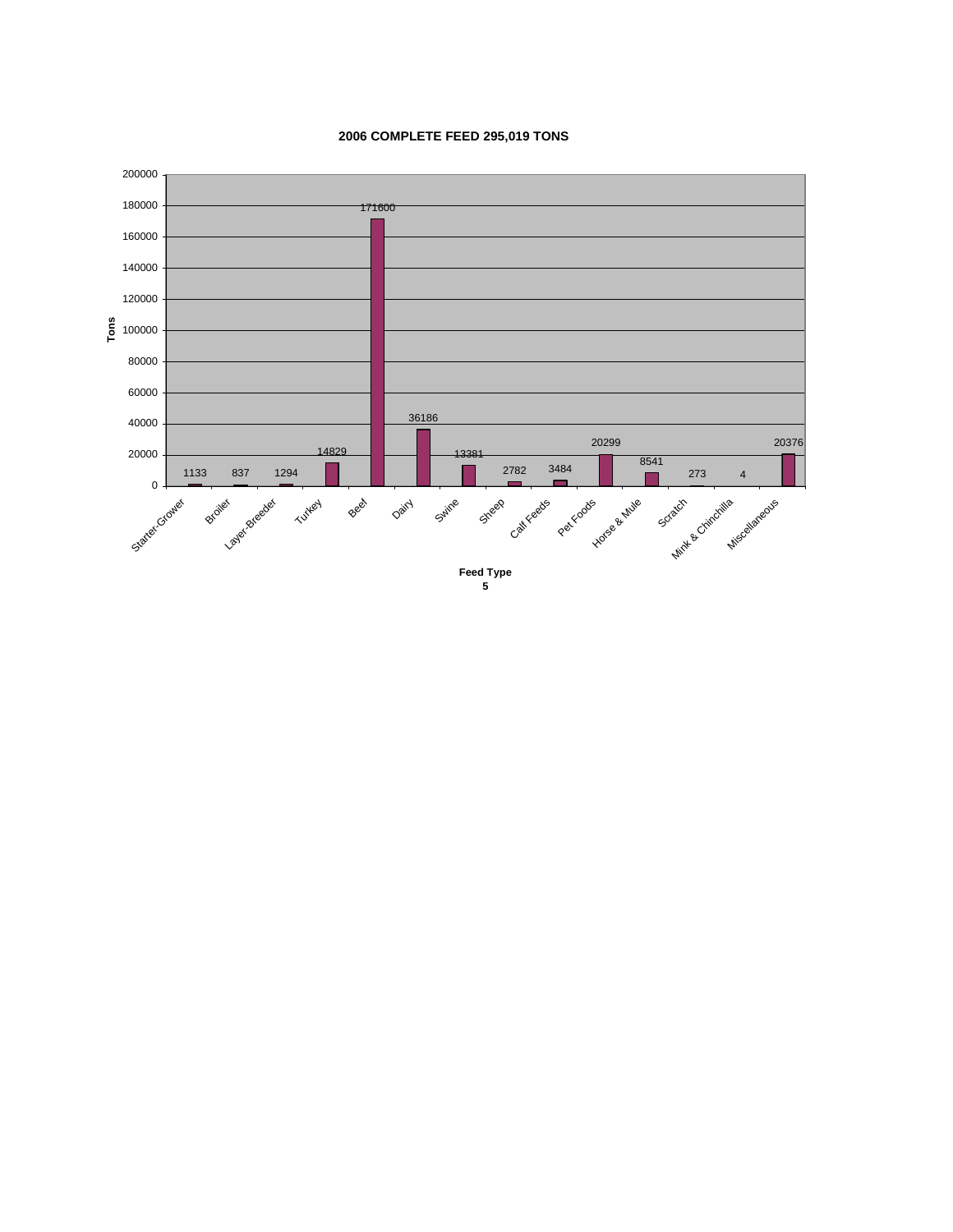

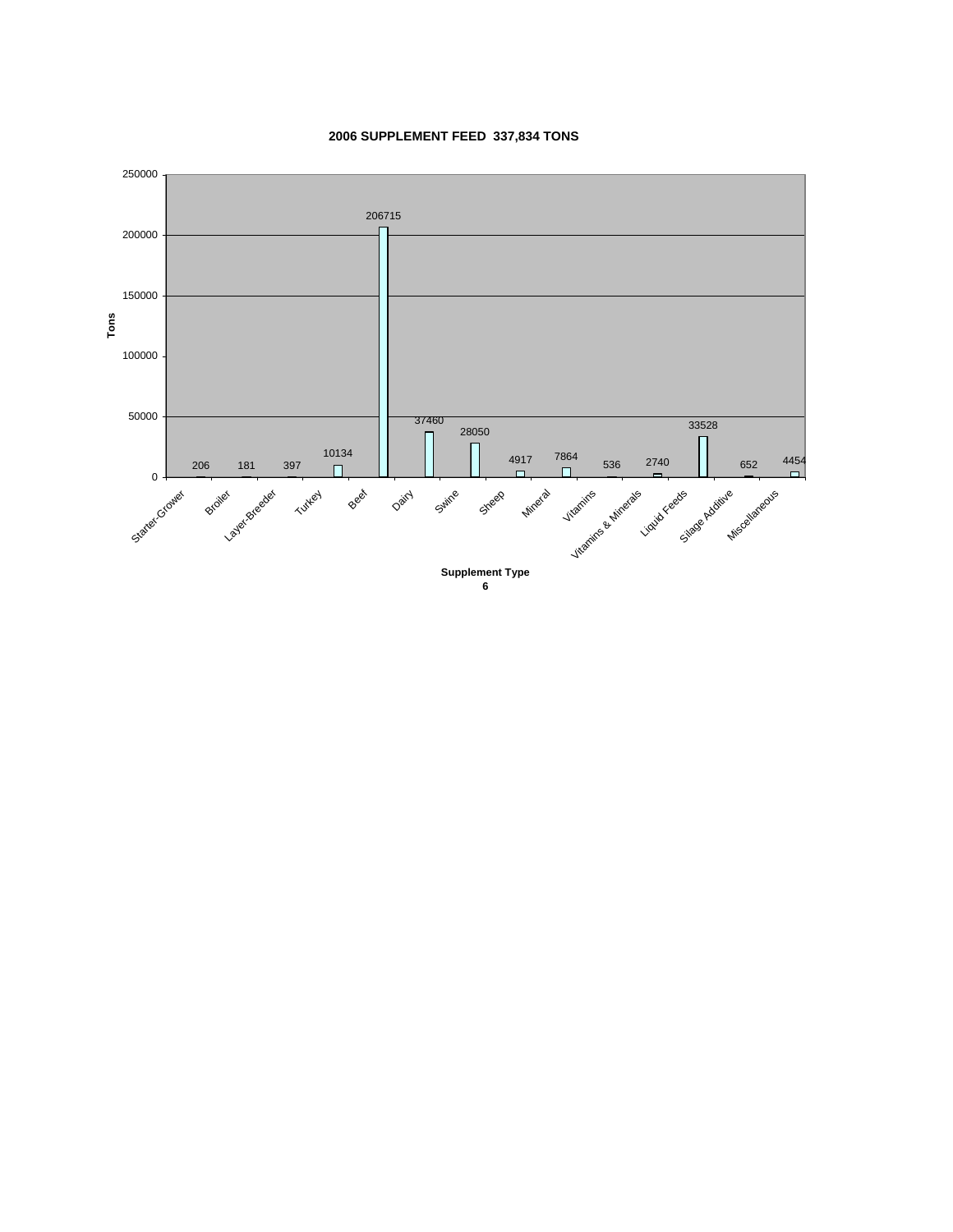# **Regulatory Analyte Totals**

| <b>Feeds Samples</b>                     | <b>Units</b> | Received From 1/1/2006 To 12/31/2006 |
|------------------------------------------|--------------|--------------------------------------|
| <b>15-Acetyl DON</b>                     | ug/g (ppm)   | 2                                    |
| 3-Acetyl DON                             | ug/g (ppm)   | $\overline{2}$                       |
| <b>Acid Detergent Fiber</b>              | $\%$         | 37                                   |
| <b>Aflatoxins</b>                        | ug/g (ppm)   | 2                                    |
| <b>Amprolium</b>                         | %            | 7                                    |
| <b>Amprolium</b>                         | g/ton        | $\mathbf{1}$                         |
| <b>Arginine - Total</b>                  | %            | $\overline{2}$                       |
| Ash                                      | $\%$         | 52                                   |
| Calcium                                  | $\%$         | 247                                  |
| <b>Carbadox</b>                          | g/ton        | $\overline{2}$                       |
| <b>Carbodox</b>                          | g/lb         | $\mathbf{1}$                         |
| <b>Chloride</b>                          | $\%$         | $\mathbf{1}$                         |
| <b>Chromium</b>                          | $ug/g$ (ppm) | 1                                    |
| <b>Copper</b>                            | $\%$         | $\mathbf{1}$                         |
| <b>Crude Fiber, Crucible Method</b>      | $\%$         | 197                                  |
| <b>Chlortetracycline</b>                 | g/ton        | 12                                   |
| <b>Chlortetracycline</b>                 | g/lb         | 21                                   |
| Chlortetracycline                        | mg/lb        | $\sqrt{2}$                           |
| <b>Cystine - Total</b>                   | $\%$         | 2                                    |
| <b>DAS</b>                               | ug/g (ppm)   | 2                                    |
| <b>Decoquinate</b>                       | g/ton        | 9                                    |
| <b>Decoquinate</b>                       | $\%$         | 4                                    |
| <b>Deoxynivalenol</b>                    | ug/g (ppm)   | $\overline{2}$                       |
| <b>Equiv Crude Protein</b>               | $\%$         | 91                                   |
| <b>Fat: Acid Hydrolysis</b>              | %            | 22                                   |
| <b>Crude Fat (Diethyl Ether Extract)</b> | $\%$         | 129                                  |
| <b>Fat: Roese Gottlieb</b>               | $\%$         | 19                                   |
| <b>Crude Fat (Petroleum Ether)</b>       | %            | 3                                    |
| Fenbendazole                             | $\%$         | $\mathbf{1}$                         |
| <b>Free Fatty Acids in Fat</b>           | $\%$         | $\mathbf{1}$                         |
| <b>Fumonisin B1</b>                      | ug/g (ppm)   | $\overline{2}$                       |
| <b>Fusarenone-X</b>                      | ug/g (ppm)   | $\overline{2}$                       |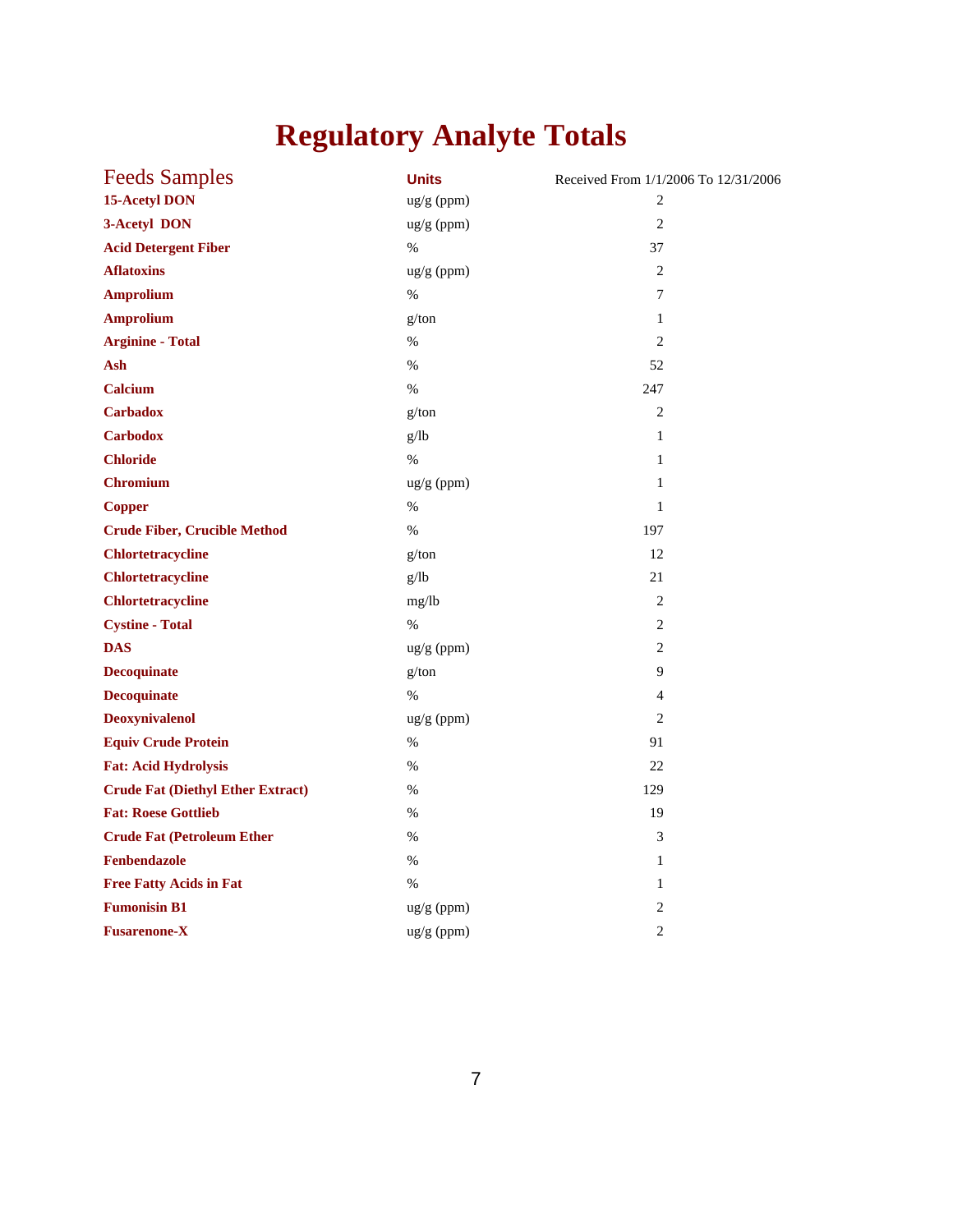| <b>Feeds Samples</b>            | <b>Units</b> | Received From 1/1/2006 To 12/31/2006 |
|---------------------------------|--------------|--------------------------------------|
| <b>Glucose</b>                  |              | $\mathbf{1}$                         |
| <b>Glycine - Total</b>          | $\%$         | $\mathbf{1}$                         |
| <b>Histidine - Total</b>        | $\%$         | 2                                    |
| HT-2 Toxin                      | ug/g (ppm)   | $\mathbf{2}$                         |
| Hydrolyzate amino acids         | $\%$         | $\mathbf{1}$                         |
| <b>Isoleucine - Total</b>       | $\%$         | $\mathbf{2}$                         |
| <b>Insoluble Impurities</b>     | $\%$         | $\mathbf{1}$                         |
| <b>Iron</b>                     | $\%$         | 1                                    |
| <b>Iso T-2 Toxin</b>            | ug/g (ppm)   | $\overline{2}$                       |
| <b>Lactose</b>                  | $\%$         | $\overline{2}$                       |
| <b>Lasalocid</b>                | g/ton        | 52                                   |
| <b>Leucine - Total</b>          | $\%$         | 2                                    |
| <b>Linoleic Acid 18:2</b>       | $\%$         | 5                                    |
| <b>Lysine - Total</b>           | $\%$         | 62                                   |
| <b>Lysine MonoHydrochloride</b> | $\%$         | 1                                    |
| <b>Magnesium</b>                | $\%$         | 45                                   |
| <b>Manganese</b>                | $\%$         | $\overline{2}$                       |
| <b>Methionine - Total</b>       | %            | 39                                   |
| <b>S-Methoprene</b>             | $\%$         | 3                                    |
| <b>Karl Fisher Moisture</b>     | $\%$         | 5                                    |
| <b>Oven Moisture</b>            | $\%$         | 135                                  |
| Moisture by Vacuum Oven LOD at  | $\%$         | 37                                   |
| <b>Monensin</b>                 | mg/lb        | 1                                    |
| <b>Monensin</b>                 | g/ton        | 62                                   |
| <b>Total Fat</b>                | $\%$         | 4                                    |
| <b>Neomycin</b>                 | g/ton        | 3                                    |
| <b>Neosolaniol</b>              | ug/g (ppm)   | $\mathbf{2}$                         |
| <b>Total Nitrogen</b>           | $\%$         | 3                                    |
| <b>Nivalenol</b>                | ug/g (ppm)   | $\sqrt{2}$                           |
| <b>Omega-3 Fatty Acids</b>      | $\%$         | $\sqrt{6}$                           |
| <b>Omega-6 Fatty Acids</b>      | $\%$         | $\overline{4}$                       |
| Oxytetracycline                 | g/ton        | $\overline{4}$                       |
| Oxytetracycline                 | g/lb         | $\mathfrak{Z}$                       |
| <b>Phenylalanine-Total</b>      | $\%$         | $\sqrt{2}$                           |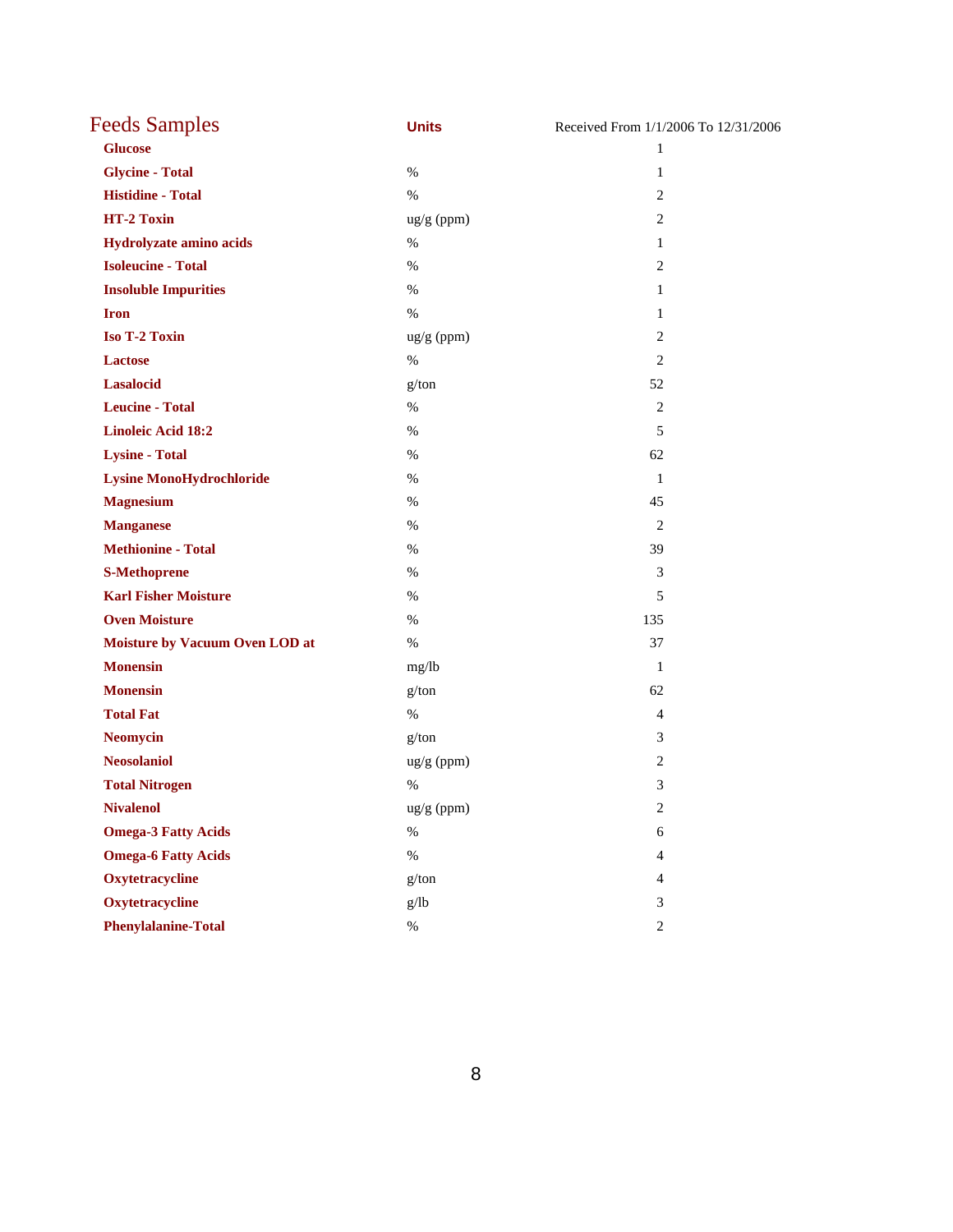| <b>Feeds Samples</b>             | <b>Units</b> | Received From 1/1/2006 To 12/31/2006 |
|----------------------------------|--------------|--------------------------------------|
| <b>Phosphorus</b>                | $\%$         | 107                                  |
| <b>Potassium Chloride</b>        | $\%$         | $\mathbf{1}$                         |
| <b>Potassium</b>                 | $\%$         | 56                                   |
| <b>Crude Protein, Combustion</b> | $\%$         | 515                                  |
| Salt (Chloride X 1.65)           | $\%$         | 28                                   |
| Salt (Sodium X 2.54)             | $\%$         | 175                                  |
| 15-Acet-Scirp                    | ug/g (ppm)   | $\overline{2}$                       |
| <b>Scirpentriol</b>              | ug/g (ppm)   | 2                                    |
| <b>Selenium</b>                  | $\%$         | $\mathbf{1}$                         |
| <b>Selenium</b>                  | ug/g (ppm)   | 126                                  |
| <b>Sodium</b>                    | $\%$         | 27                                   |
| <b>Sulfamethazine</b>            | g/lb         | $\overline{4}$                       |
| <b>Sulfamethazine</b>            | $\%$         | $\mathbf{1}$                         |
| <b>Sulfur</b>                    | $\%$         | $\mathbf{1}$                         |
| <b>Sulfur</b>                    | $\%$         | 14                                   |
| <b>Sulfathiazole</b>             | g/ton        | 3                                    |
| <b>T-2 Toxin</b>                 | ug/g (ppm)   | $\overline{2}$                       |
| <b>Acetyl T-2</b>                | ug/g (ppm)   | $\overline{2}$                       |
| <b>T-2 Tetraol</b>               | ug/g (ppm)   | $\overline{2}$                       |
| <b>T-2 Triol</b>                 | ug/g (ppm)   | $\mathfrak{2}$                       |
| <b>Taurine - Total</b>           | $\%$         | 15                                   |
| <b>Tetrachlorvinphos</b>         | $\%$         | $\mathbf{1}$                         |
| <b>Threonine - Total</b>         | $\%$         | 5                                    |
| <b>Tryptophan - Total</b>        | $\%$         | $\overline{2}$                       |
| <b>Total Sugars as Invert</b>    | $\%$         | 34                                   |
| <b>Tylosin</b>                   | g/ton        | 13                                   |
| <b>Tyrosine - Total</b>          | $\%$         | $\overline{2}$                       |
| <b>Valine - Total</b>            | $\%$         | $\overline{2}$                       |
| <b>Vitamin A</b>                 | IU/lb        | 215                                  |
| <b>Zearalenol</b>                | ug/g (ppm)   | 2                                    |
| <b>Zearalenone</b>               | ug/g (ppm)   | $\mathfrak{2}$                       |
| <b>Zinc</b>                      | $\%$         | $\mathfrak{Z}$                       |
| <b>Zinc</b>                      | ug/g (ppm)   | $\overline{2}$                       |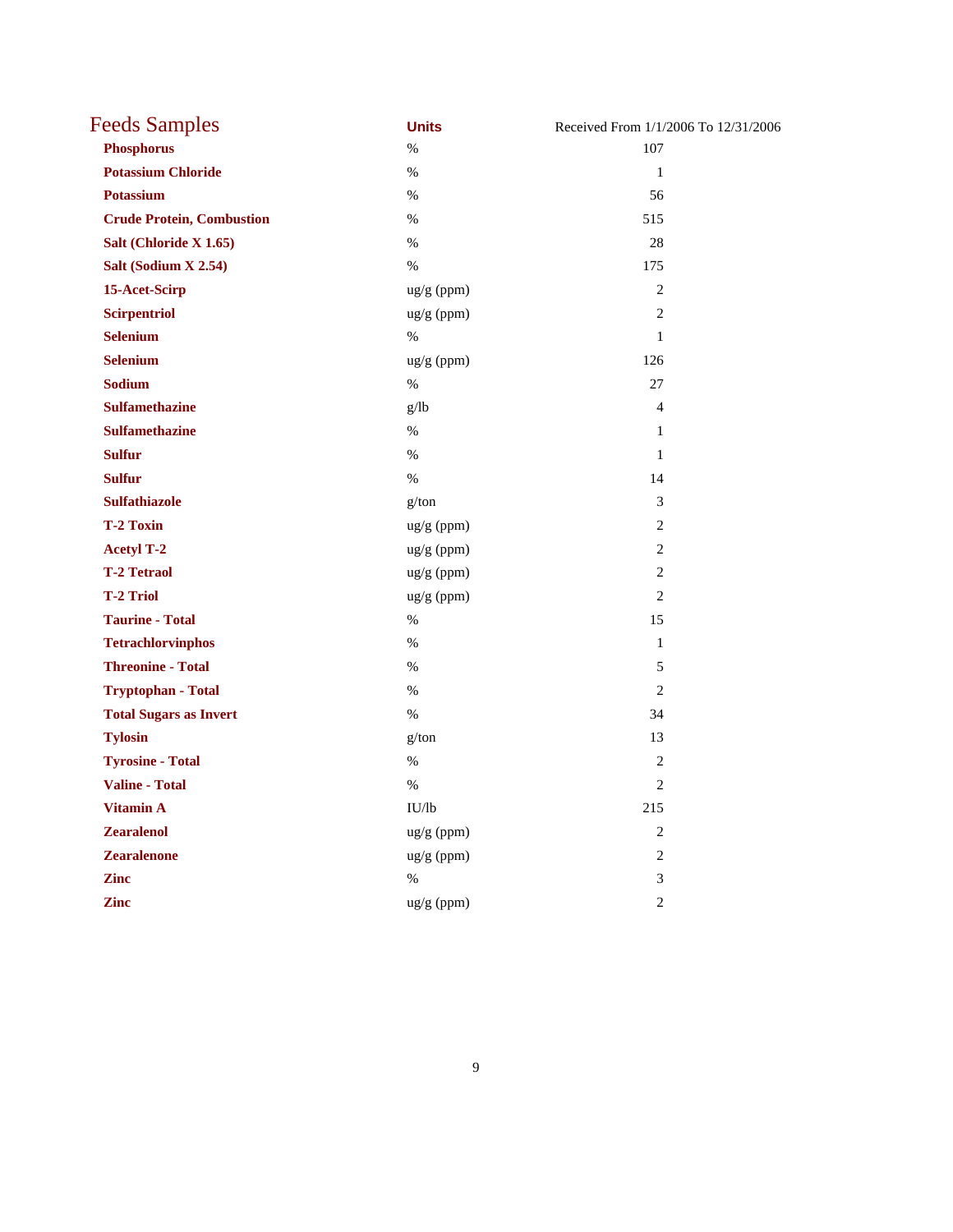# **Sample Count Report**

## **Feeds Sampled From 1/1/2006 To 12/31/2006**

| <b>Manufacturer and Location</b>     |                     |           | <b>Sample</b>  | <b>Passed</b>  | <b>Not</b>       |
|--------------------------------------|---------------------|-----------|----------------|----------------|------------------|
| 8 In 1 Pet Products, Inc.            | Hauppauge           | <b>NY</b> | 4              | 4              | $\boldsymbol{0}$ |
| ADM Alliance Nutrition, Inc.         | Quincy              | IL        | 22             | 17             | 5                |
| Ag Processing Inc                    | Omaha               | <b>NE</b> | $\overline{2}$ | $\overline{2}$ | $\boldsymbol{0}$ |
| <b>Agra Partners LTD</b>             | West Des Moines IA  |           | 1              | $\mathbf{1}$   | $\theta$         |
| Ajinomoto Heartland LLC              | Eddyville           | <b>IA</b> | 1              | 1              | $\boldsymbol{0}$ |
| Allied Foods Inc.                    | Atlanta             | <b>GA</b> | 1              | 1              | $\mathbf{0}$     |
| Alpharma Inc                         | Fort Lee            | NI        | 1              | 1              | $\boldsymbol{0}$ |
| American Agco                        | <b>St Paul</b>      | <b>MN</b> | 1              | 1              | $\mathbf{0}$     |
| APC, Inc.                            | Ankeny              | IA        | 1              | 1              | $\mathbf{0}$     |
| <b>Aspen Pet Products</b>            | Denver              | CO        | 1              | 1              | $\boldsymbol{0}$ |
| <b>Baltzell Ag Products</b>          | Omaha               | Ne.       | 1              | 1              | $\boldsymbol{0}$ |
| Barnes Hay & Feed Company            | Gayville            | <b>SD</b> | 1              | $\mathbf{1}$   | $\boldsymbol{0}$ |
| <b>BCA</b> Products                  | Sleepy Eye          | ΜN        | 1              | 1              | $\mathbf{0}$     |
| <b>Birdola Products</b>              | <b>Grand Rapids</b> | MI        | 3              | $\overline{2}$ | 1                |
| <b>Bomgaars</b>                      | Sioux City          | IA        | 1              | 1              | $\boldsymbol{0}$ |
| C & S Products Company               | Fort Dodge          | IA        | 6              | 6              | $\mathbf{0}$     |
| C and S Products Co. Inc.            | Fort Dodge          | <b>IA</b> | 3              | 3              | $\boldsymbol{0}$ |
| Cargill                              | Minneapolis         | Mn        | 9              | 6              | 3                |
| Cargill Animal Nutrition             | Minneapolis         | <b>MN</b> | 8              | $\overline{7}$ | $\mathbf{1}$     |
| Cargill Inc                          | Minneapolis         | <b>MN</b> | 1              | 1              | $\mathbf{0}$     |
| Central Bi-Products                  | Redwood Falls       | <b>MN</b> | 1              | 1              | $\boldsymbol{0}$ |
| <b>Central Farmers Coop</b>          | Montrose            | <b>SD</b> | 1              | 1              | $\theta$         |
| <b>CHS</b> Nutrition                 | Gettysburg          | <b>SD</b> | 1              | 1              | $\mathbf{0}$     |
| <b>CHS</b> Nutrition                 | <b>Sioux Falls</b>  | <b>SD</b> | 58             | 49             | 9                |
| <b>CK Processing Company</b>         | Muscatine           | <b>IA</b> | 3              | 1              | $\overline{2}$   |
| <b>Clark County Farmers Elevator</b> | Clark               | <b>SD</b> | 5              | 4              | $\mathbf{1}$     |
| <b>Colton Farmers Elevator</b>       | Colton              | <b>SD</b> | 1              | 1              | $\boldsymbol{0}$ |
| <b>Commodity Specialists</b>         | Minneapolis         | <b>MN</b> | 1              | 1              | $\mathbf{0}$     |
| Consolidated Blenders Inc.           | Hastings            | <b>NE</b> | 4              | 4              | $\boldsymbol{0}$ |
| <b>Consumer Supply Corp</b>          | Sioux City          | IA        | 1              | 1              | $\boldsymbol{0}$ |
| <b>Consumers Supply</b>              | Sioux City          | IA        | 7              | $\overline{7}$ | $\boldsymbol{0}$ |
| <b>Consumers Supply Dist Company</b> | Sioux City          | <b>IA</b> | 3              | 3              | $\boldsymbol{0}$ |
| Country Acres Feed Co.               | <b>Brentwood</b>    | МO        | 1              | $\mathbf{1}$   | $\boldsymbol{0}$ |
| Country Pride Coop                   | Winner              | SD.       | $\overline{c}$ | $\overline{2}$ | $\overline{0}$   |
| <b>CSD Nutrition</b>                 | Sioux City          | IA        | 5              | $\mathbf{1}$   | 4                |
| Custom Feed and Supply               | Hoven               | <b>SD</b> | 1              | 1              | $\boldsymbol{0}$ |
| <b>Dakota Commodities</b>            | Scotland            | <b>SD</b> | 1              | 1              | 0                |
| Dakota Mill & Grain                  | Rapid City          | SD        | 2              | $\overline{2}$ | 0                |
| Dakota Mill and Grain                | Sturgis             | <b>SD</b> | $\mathbf{1}$   | $\mathbf{1}$   | $\theta$         |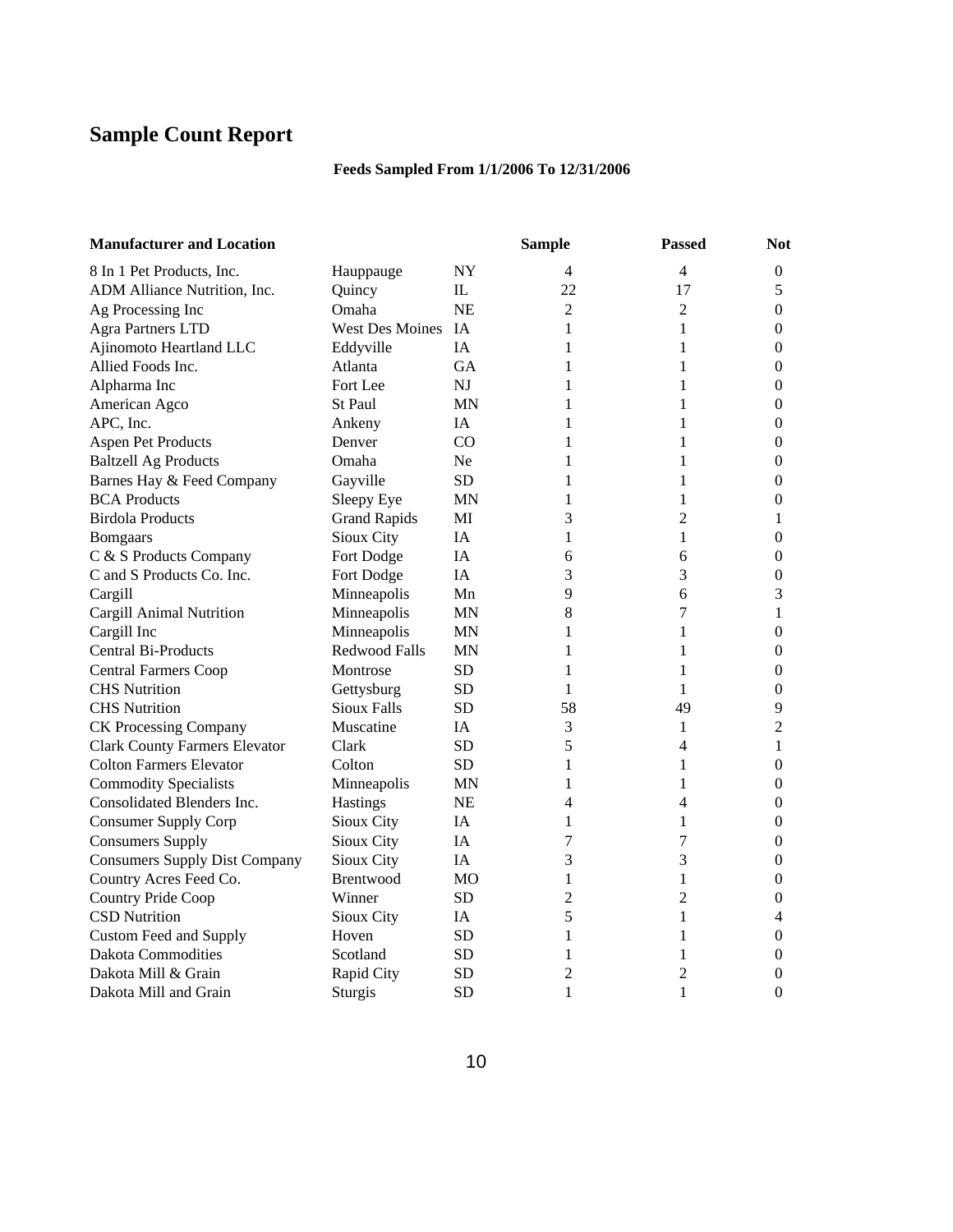| <b>Manufacturer and Location</b>           |                    |                | <b>Sample</b> | <b>Passed</b>    | <b>Not</b>       |
|--------------------------------------------|--------------------|----------------|---------------|------------------|------------------|
| <b>Dakotaland Feeds</b>                    | Huron              | <b>SD</b>      | 4             | 4                | 0                |
| Delta Oil Mill                             | Jonestown          | MS             | 1             | $\mathbf{1}$     | 0                |
| Diamond Pet Foods                          | Meta               | <b>MO</b>      | 3             | 3                | $\boldsymbol{0}$ |
| Domain Inc                                 | New Richmond       | WI             | 4             | 4                | $\boldsymbol{0}$ |
| East-Man Feeds                             | <b>Sioux Falls</b> | <b>SD</b>      | 1             | 1                | $\boldsymbol{0}$ |
| Elanco Animal Health                       | Indianapolis       | IN             | 1             | 1                | $\boldsymbol{0}$ |
| <b>Evolved Habitats</b>                    | New Roads          | LA             | 1             | 1                | 0                |
| F.L. Emmert Co.                            | Cincinnati         | <b>OH</b>      | 1             | 1                | 0                |
| Faith Feeds, Inc.                          | Faith              | <b>SD</b>      | 4             | 3                | 1                |
| Farmers Coop                               | Gordon             | <b>NE</b>      | 4             | 3                | 1                |
| Farmers Coop Elevator                      | Avon               | <b>SD</b>      | 1             | 1                | $\overline{0}$   |
| <b>Farmers Elevator Company</b>            | Hudson             | <b>SD</b>      | 5             | 3                | $\overline{c}$   |
| Farmers Elevator Company                   | <b>Rock Valley</b> | IA             | 3             | $\overline{c}$   | 1                |
| Farnam Companies, Inc.                     | Phoenix            | AZ             | 2             | $\boldsymbol{0}$ | $\overline{c}$   |
| Farnam Horse Health Products               | Phoenix            | AZ             | 1             | $\boldsymbol{0}$ | 1                |
| <b>Farnam Pet Products</b>                 | Phoenix            | AZ             | 1             | 1                | 0                |
| <b>Feed Solutions</b>                      | St. Louis          | M <sub>O</sub> | 1             | 1                | 0                |
| Felton Medical Inc                         | Lenexa             | <b>KS</b>      | 1             | 1                | 0                |
| FMC Corporation                            | Philadelphia       | PA             | 1             | 1                | 0                |
| <b>Gimborn Pet Specialties</b>             | Atlanta            | <b>GA</b>      | 1             | 1                | 0                |
| Glacial Lakes Energy Rising Star           | Watertown          | <b>SD</b>      | 3             | 3                | 0                |
| Glacial Lakes Energy, LLC                  | Watertown          | <b>SD</b>      | 2             | $\overline{c}$   | 0                |
| Golden Sun Feeds                           | Esterville         | IA             | 1             | 1                | 0                |
| Golden Sun Feeds Inc                       | Estherville        | IA             | 2             | 0                | $\overline{c}$   |
| Gutwein & Co., Inc.                        | Lafayette          | IN             | 5             | 5                | 0                |
| Halo, Purely for Pets                      | Palm Harbor        | FL             | 1             | 1                | 0                |
| Hartz Mountain Corp                        | Secaucus           | NJ             | 6             | 6                | 0                |
| Harvest Brands Inc                         | Pittsburg          | <b>KS</b>      | 1             | 0                | 1                |
| <b>Harvest States</b>                      | <b>Sioux Falls</b> | <b>SD</b>      | 1             | 1                | 0                |
| HBD International, Inc.                    | Brentwood          | TN             | 1             | 1                | $\boldsymbol{0}$ |
| Hill's Pet Nutrition                       | Topeka             | KS             | 15            | 15               | $\mathbf{0}$     |
| Hubbard Feeds, Inc.                        | Mankato            | MN             | 85            | 59               | 26               |
| <b>Hungry Dog</b>                          | Hereford           | <b>TX</b>      | 1             | 1                | $\boldsymbol{0}$ |
| Hy-Vee, Inc.                               | West Des Moines IA |                | 1             |                  | 0                |
| <b>Innotech Animal Nutrition Solutions</b> | <b>Sioux Falls</b> | <b>SD</b>      | 1             | 1                | 0                |
| International Proteins Corp.               | Minneapolis        | $\mbox{MN}$    | $\mathbf{1}$  | $\boldsymbol{0}$ | $\mathbf{1}$     |
| Intervet Inc.                              | Millsboro          | DE             | 1             | $\boldsymbol{0}$ | 1                |
| J&R Distributing, Inc.                     | Lake Norden        | <b>SD</b>      | 30            | 17               | 13               |
| John Morrell and Co.                       | Cincinnati         | OH             | 2             | $\mathbf{2}$     | $\boldsymbol{0}$ |
| Johnsons Ranchers Supply Inc               | Wall               | SD             | 1             | $\boldsymbol{0}$ | 1                |
| Kal Kan Foods Inc                          | Vernon             | CA             | 1             | 1                | $\boldsymbol{0}$ |
| Kandi Hay Co.                              | Willmar            | MN             | 1             | 1                | $\boldsymbol{0}$ |
| Kay Dee Feed Company                       | Sioux City         | IA             | 4             | 1                | 3                |
| Kaytee Products Inc                        | Chilton            | WI             | 16            | 15               | 1                |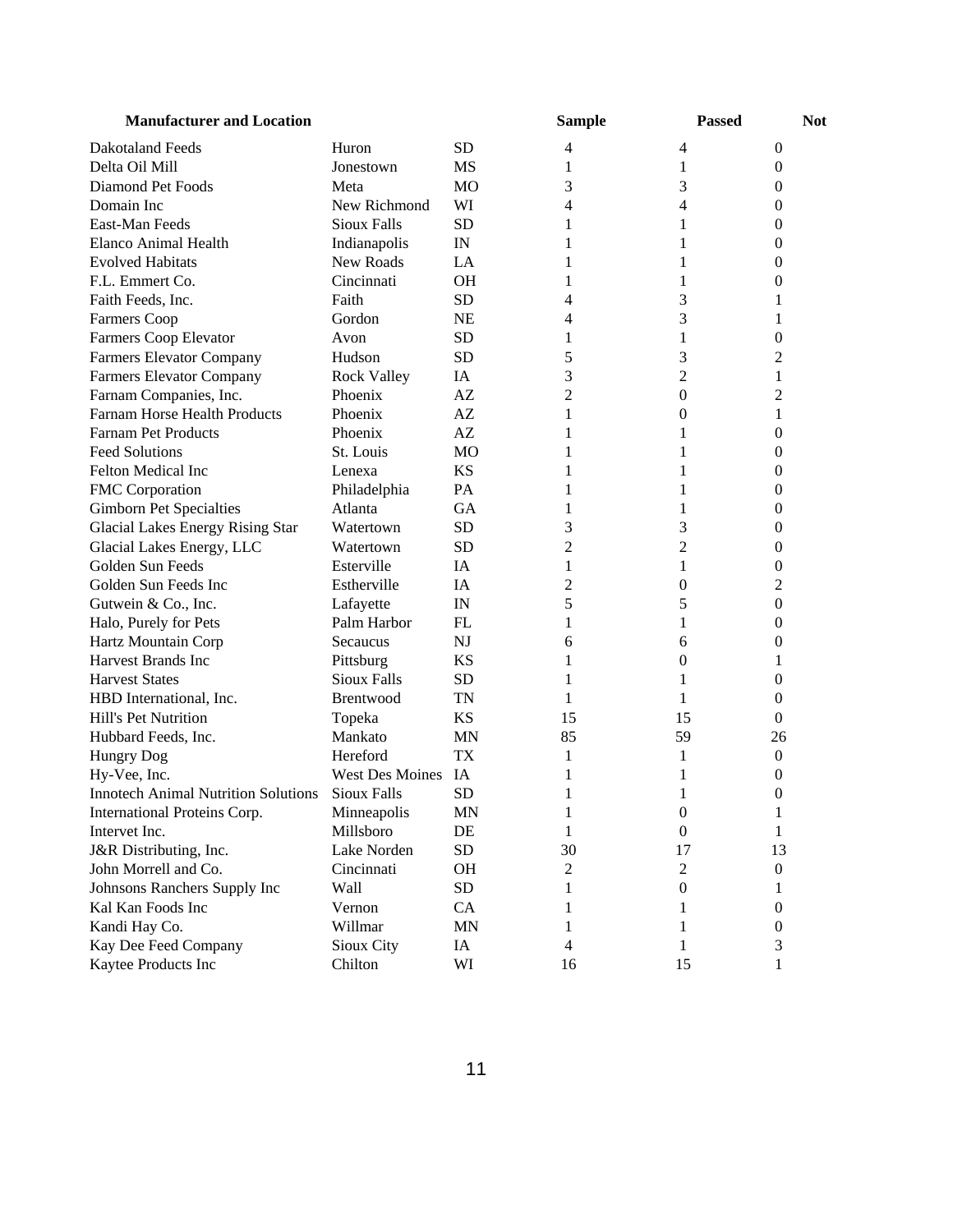| <b>Manufacturer and Location</b>  |                      |                        | <b>Sample</b>  | <b>Passed</b>           | <b>Not</b>       |
|-----------------------------------|----------------------|------------------------|----------------|-------------------------|------------------|
| Kent Feeds Inc                    | Muscatine            | IA                     | 15             | 11                      | $\overline{4}$   |
| KLN Enterprises, Inc.             | Perham               | <b>MN</b>              | 2              | $\overline{2}$          | $\boldsymbol{0}$ |
| Kraft Foods North America Inc.    | <b>East Hanover</b>  | NJ                     | 1              | 1                       | $\boldsymbol{0}$ |
| Land O Lakes Farmland Feed LLC    | Shoreview            | <b>MN</b>              | 9              | 6                       | 3                |
| Land O Lakes Purina Feed LLC      | Shoreview            | <b>MN</b>              | 41             | 30                      | 11               |
| Manna Pro                         | St. Louis            | MO                     | 7              | 6                       | 1                |
| Manna Pro Corporation             | St. Louis            | MO                     | $\overline{c}$ | 2                       | $\boldsymbol{0}$ |
| Manzanola Feeds                   | Manzanola            | CO                     | 2              | $\overline{2}$          | $\boldsymbol{0}$ |
| Mason City By-Products Inc        | <b>Mason City</b>    | IA                     | 1              | 1                       | $\boldsymbol{0}$ |
| MasterFoods USA                   | Vernon               | CA                     | 4              | 4                       | $\theta$         |
| MDL Sweet Apple, Inc.             | Poweres              | MI                     | 1              | 1                       | $\theta$         |
| Merrick Pet Care, LTD.            | Amarillo             | <b>TX</b>              | 1              | 1                       | $\boldsymbol{0}$ |
| Merricks, Inc.                    | Middleton            | WI                     | 3              | 1                       | 2                |
| Mid-States Distributing Company   | St Paul              | <b>MN</b>              | 1              | 1                       | $\boldsymbol{0}$ |
| Midwest Agri-Commodities          | San Rafael           | CA                     | 2              | 2                       | $\boldsymbol{0}$ |
| Midwest Livestock LTD             | Larchwood            | IA                     | 3              | 2                       | 1                |
| <b>Midwest PMS</b>                | Gering               | <b>NE</b>              | 3              | 3                       | 0                |
| MS Specialty Nutrition            | Dundee               | $\mathbf{L}$           | 3              | $\overline{2}$          | 1                |
| <b>MSC</b>                        | Dundee               | $\mathbf{L}$           | 3              | 3                       | 0                |
| Murphy Farms Inc.                 | Rosehill             | N <sub>C</sub>         | 1              | 1                       | 0                |
| Nash Finch                        | Minneapolis          | <b>MN</b>              | 1              | 1                       | 0                |
| Natural Balance Pet Food, Inc.    | Pacoima              | <b>CA</b>              | 1              | 1                       | 0                |
| Nestle Purina PetCare             | St. Louis            | M <sub>O</sub>         | 11             | 11                      | $\overline{0}$   |
| New Generation Feeds              | <b>Belle Fourche</b> | <b>SD</b>              | 2              | $\overline{c}$          | $\overline{0}$   |
| New Underwood Grain               | New Underwood        | <b>SD</b>              | 2              | $\overline{2}$          | $\overline{0}$   |
| North American Nutrition          | Lewisburg            | <b>OH</b>              | 1              | 1                       | $\overline{0}$   |
| North American Salt Company       | <b>Overland Park</b> | <b>KS</b>              | 5              | 4                       | 1                |
| North Dakota Mill                 | <b>Grand Forks</b>   | ND                     | 1              | 1                       | 0                |
| Northern Plains Coop              | Dupree               | <b>SD</b>              | 1              | 1                       | $\boldsymbol{0}$ |
| Nutra-Flo Protein Products        | Sioux City           | IA                     | 1              | 1                       | $\boldsymbol{0}$ |
| Nutrena Feeds                     | Minneapolis          | MN                     | 13             | 9                       | $\overline{4}$   |
| Nutri Vet                         | <b>Boise</b>         | ID                     | 3              | 1                       | $\overline{c}$   |
| Nutri-Vet LLC                     | Meridan              | ID                     | 1              | 1                       | $\overline{0}$   |
| Nutrisource Inc.                  | <b>Stewart</b>       | <b>MN</b>              | 1              | 1                       | $\bf{0}$         |
| <b>Nutro Products Inc</b>         | City of Industry     | <b>CA</b>              | 2              | 1                       | 1                |
| <b>Nylabone Products</b>          | Neptune              | $\mathbf{N}\mathbf{J}$ | 3              | $\overline{\mathbf{c}}$ | 1                |
| Old Mother Hubbard                | Lowell               | MA                     | 1              | 1                       | $\boldsymbol{0}$ |
| Omega Protein Inc                 | Hammond              | LA                     | 1              | 1                       | 0                |
| Pennfield Animal Health           | Omaha                | <b>NE</b>              | 2              | 2                       | 0                |
| Perky Pet Products Co.            | Denver               | CO                     | 1              | 1                       | 0                |
| Pet-Ag Inc.                       | Hampshire            | IL                     |                | 0                       | 1                |
| Phibro                            | Ridgefield Park      | NJ                     |                |                         | 0                |
| PMI Nutrition Inc                 | Brentwood            | MO                     | 1              | 1                       | 0                |
| Premium Nutritional Products Inc. | Mission              | KS                     |                |                         | $\overline{0}$   |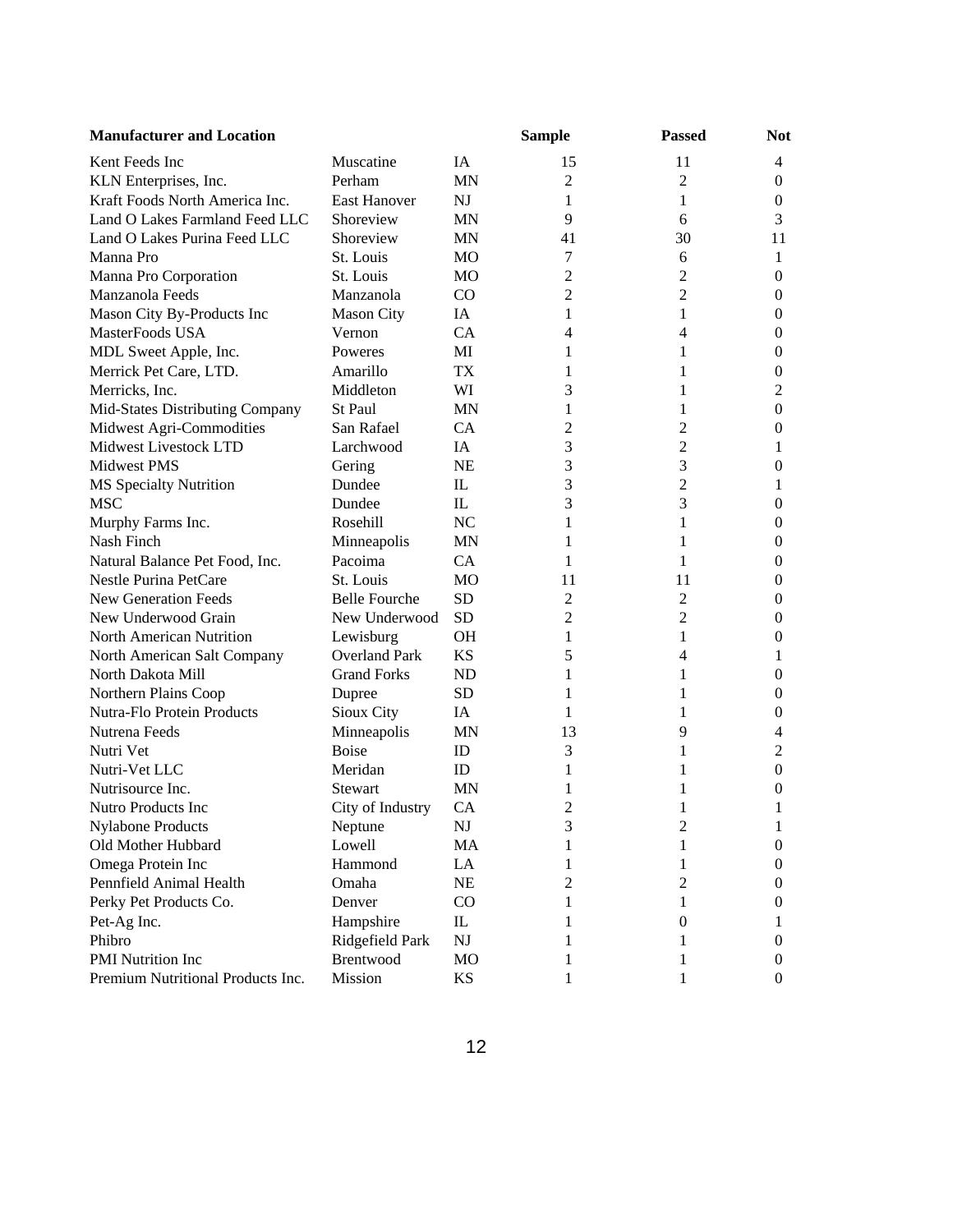| <b>Manufacturer and Location</b>      |                       |                        | <b>Sample</b>  | <b>Passed</b>    | <b>Not</b>       |
|---------------------------------------|-----------------------|------------------------|----------------|------------------|------------------|
| Progressive Nutrition                 | Norfolk               | <b>NE</b>              | 3              | 2                | 1                |
| Purina Mills                          | St. Louis             | MO                     | 4              | 3                | 1                |
| Purina Pet Care                       | St. Louis             | MO                     | 1              | 1                | $\overline{0}$   |
| Quality Liquid Feeds Inc              | Dodgeville            | WI                     | 15             | 5                | 10               |
| Ragland Mills Inc                     | Neosho                | MO                     | 1              | 0                | 1                |
| Ramona Warehouse                      | Ramona                | <b>SD</b>              | 2              | 2                | 0                |
| Ranchway Feeds, Inc.                  | Fort Collins          | $_{\rm CO}$            | 1              | 1                | 0                |
| <b>Red River Commodities</b>          | Fargo                 | <b>ND</b>              | 2              | 2                | 0                |
| Reecy Farm Supply Company             | Dell Rapids           | <b>SD</b>              | 1              | 1                | 0                |
| Runnings Farm & Fleet                 | Marshall              | <b>MN</b>              |                | 1                | 0                |
| <b>S&amp;M NuTec LLC</b>              | Kansas City           | <b>MO</b>              |                |                  | 0                |
| S&M NuTec, LLC                        | North Kansas City MO  |                        |                |                  | 0                |
| Safeway Inc.                          | Pleasanton            | <b>CA</b>              |                |                  | 0                |
| <b>Scott Pet Products</b>             | Rockville             | IN                     | 1              | 1                | 0                |
| <b>Scranton Equity Exchange</b>       | Scranton              | <b>ND</b>              | 8              | 5                | 3                |
| <b>SD Wheat Growers</b>               | Wolsey                | <b>SD</b>              | 1              | 1                | 0                |
| Sioux Nation Ag Center                | <b>Sioux Falls</b>    | <b>SD</b>              | 6              | 4                | 2                |
| Solid Gold Health Products For Pets,  | El Cajon              | <b>CA</b>              | 1              | 1                | 0                |
| South Dakota Soybean Processors       | Volga                 | <b>SD</b>              | 6              | 5                | 1                |
| Squirrel Free, Inc.                   | <b>Buffalo</b>        | <b>NY</b>              | 1              | 1                | 0                |
| St. Jon Pet Care Products             | Harbor City           | <b>CA</b>              | 1              | 1                | 0                |
| <b>Standard Manufacturing Company</b> | Omaha                 | <b>NE</b>              | 2              |                  | 1                |
| Stans Feed and Grain                  | Alpena                | <b>SD</b>              | 1              |                  | 0                |
| <b>Sterling Technology</b>            | <b>Brookings</b>      | <b>SD</b>              | 4              | 4                | 0                |
| Sun Seed Company Inc                  | <b>Bowling Green</b>  | <b>OH</b>              | 1              | 1                | 0                |
| Sunshine Mills Inc.                   | Red Bay               | AL                     | 2              | $\overline{c}$   | 0                |
| Sweetlix                              | Mankato               | MN                     | 1              | 1                | 0                |
| Terra Logics, Inc.                    | Basin                 | WY                     | 1              | 1                | 0                |
| <b>Tetra Holding</b>                  | Blacksburg            | VA                     | 1              | 1                | 0                |
| The Meow Mix Company                  | Secaucus              | NJ                     | 1              | 1                | 0                |
| TopCo Associates, LLC                 | Skokie                | $_{\rm IL}$            | 2              | 1                | 1                |
| Tractor Supply Co.                    | <b>Brentwood</b>      | <b>TN</b>              | 2              | 2                | 0                |
| <b>Tractor Supply Company</b>         | Nashville             | TN                     | 1              | 1                | 0                |
| Treat Co.                             | Wichita               | <b>KS</b>              | 1              |                  | 0                |
| Tri Tech Inc.                         | Huron                 | <b>SD</b>              | 5              | 3                | 2                |
| <b>TSC</b>                            | Brentwood             | $\mathbf{T}\mathbf{N}$ | $\overline{c}$ | $\overline{c}$   | $\boldsymbol{0}$ |
| <b>Tuttles Horse Products</b>         | Cody                  | WY                     | $\overline{c}$ | $\boldsymbol{0}$ | $\overline{c}$   |
| United Suppliers Inc.                 | Eldora                | IA                     | 4              | 1                | 3                |
| Vera Sun                              | Aurora                | <b>SD</b>              | 3              | 3                | $\boldsymbol{0}$ |
| Vita Flex Nutrition                   | <b>Council Bluffs</b> | IA                     | $\overline{c}$ | $\overline{c}$   | $\boldsymbol{0}$ |
| VitaKraft Pet Products                | <b>Bound Brook</b>    | NJ                     | $\overline{c}$ | $\overline{c}$   | $\mathbf{0}$     |
| Wal Mart Stores Inc                   | Bentonville           | AR                     | 3              | 3                | $\mathbf{0}$     |
| WestWay                               | New Orleans           | LA                     | 3              | $\mathbf{2}$     | 1                |
| Wild Bird Connection                  | Sioux Falls           | <b>SD</b>              | $\overline{c}$ | 1                | 1                |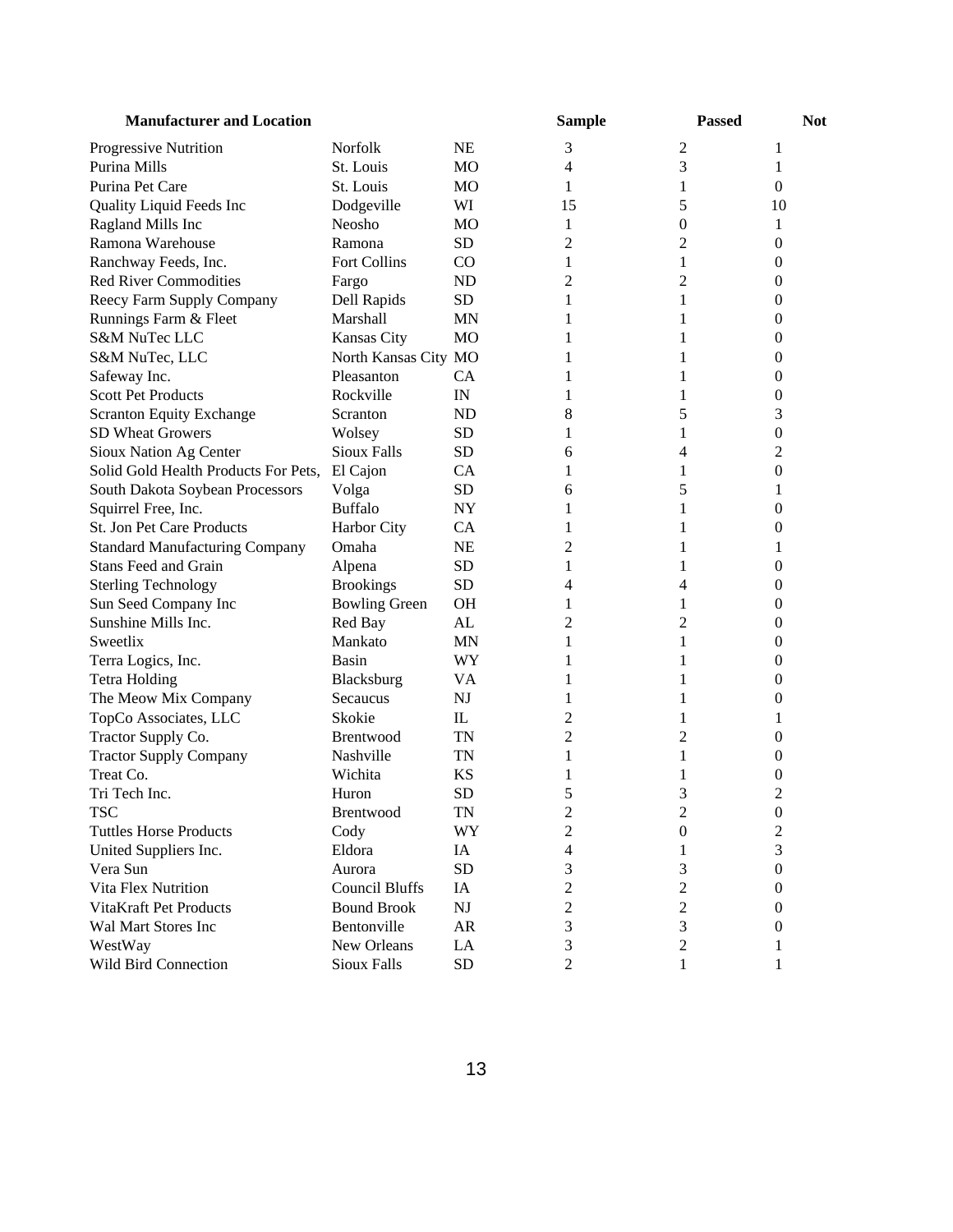| <b>Manufacturer and Location</b> |           |                | <b>Sample</b> | <b>Passed</b> | <b>Not</b> |
|----------------------------------|-----------|----------------|---------------|---------------|------------|
| Woody's Performance Horse Feed   | Dickinson | ${\rm ND}$     |               |               | $\theta$   |
| <b>Wysong Corporation</b>        | Midland   | MI             |               |               | $\Omega$   |
| Yaggies Inc                      | Yankton   | SD             |               | $\mathcal{D}$ | $\Omega$   |
| Zhejiang NHU Company, LTD.       | Zhejiang  |                |               |               | $\Omega$   |
|                                  |           | <b>Totals:</b> | 694           | 543           | 151        |
|                                  |           |                |               |               |            |

**Percent Passed:** 78.2% **Percent Not** 21.8%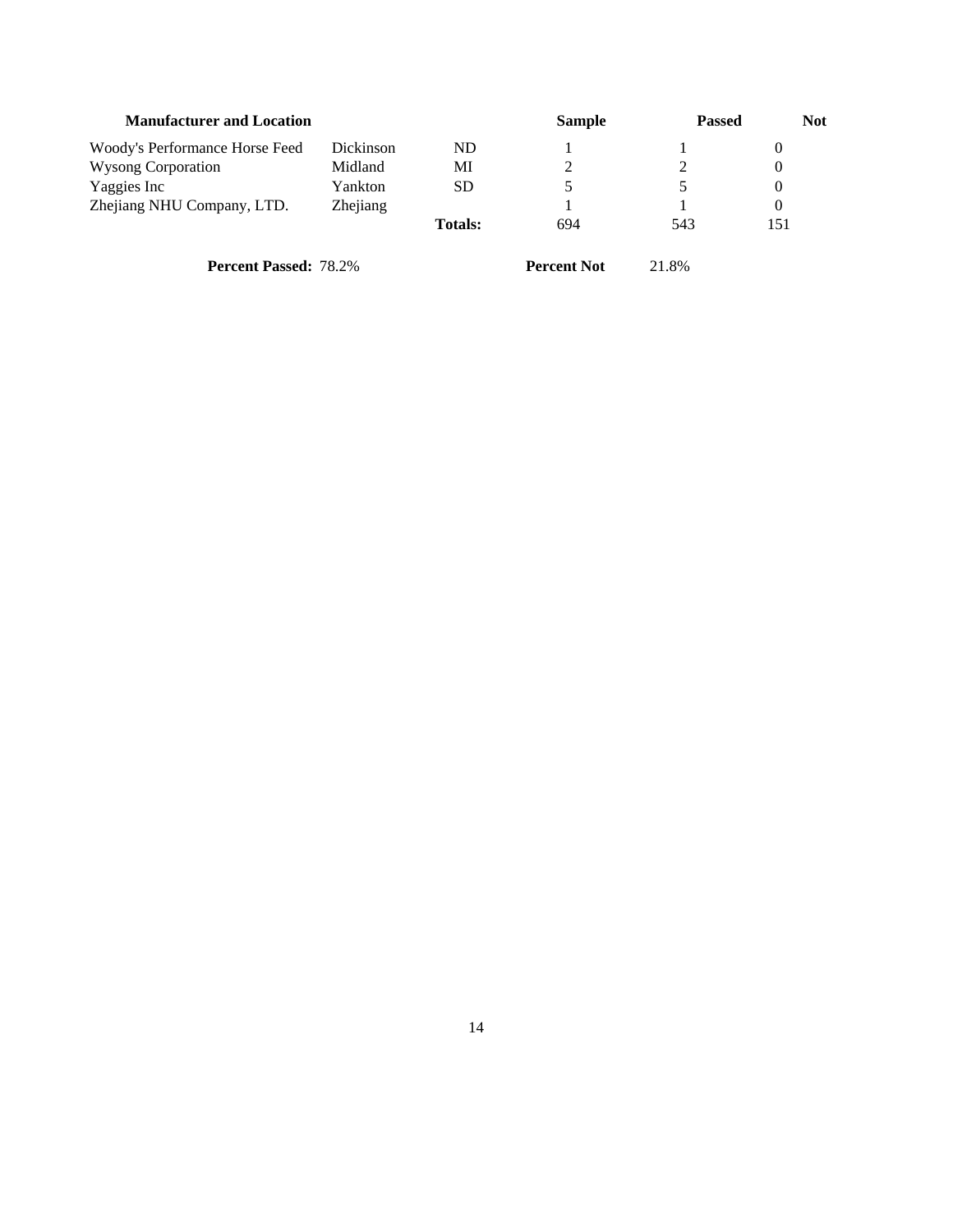| Manufacturer<br>Location | Product                                      | Analyte                                            | Found               | Claim             |                  |
|--------------------------|----------------------------------------------|----------------------------------------------------|---------------------|-------------------|------------------|
| Hauppauge, NY            | 8 In 1 Pet Products, Inc.                    |                                                    |                     |                   |                  |
|                          | <b>Ferret Bites Chicken Flavor</b>           |                                                    | 06F-00490           |                   |                  |
|                          |                                              | Fat: Acid Hydrolysis, %                            | 8.25                | 9                 |                  |
|                          | Oven Moisture, %                             |                                                    | 28.7                | 34                |                  |
|                          | Crude Protein, %                             |                                                    | 25.1                | 19                |                  |
|                          | 8 IN 1 WildHarvest Honey Bar Cockatiel       |                                                    | 06F-06256           |                   |                  |
|                          | Crude Fiber, %                               |                                                    | 13.0                | 12                |                  |
|                          |                                              | Crude Fat (Eth Ext), %                             | 12.6                | 10                |                  |
|                          | Oven Moisture, %                             |                                                    | 6.66                | $12 \overline{ }$ |                  |
|                          | Crude Protein, %                             |                                                    | 17.4                | 14.5              |                  |
|                          | 8in1 Conditioning Health Blend Parakeet Food |                                                    | 06F-06878           |                   |                  |
|                          |                                              | Crude Fat (Eth Ext), %                             | 10.8                | 10                |                  |
|                          | Oven Moisture, %                             |                                                    | 10.1                | 10                |                  |
|                          | Crude Protein, %                             |                                                    | 15.5                | 14                |                  |
|                          | 8 in 1 Conditioning Health Blend Bird Feed   |                                                    | 06F-13691           |                   |                  |
|                          |                                              | Crude Fat (Eth Ext), %                             | 9.76                | 10                |                  |
|                          | Oven Moisture, %                             |                                                    | <u>8.46</u>         | 10                |                  |
|                          | Crude Protein, %                             |                                                    | 16.1                | 14                |                  |
| Quincy, IL               | <b>ADM Alliance Nutrition, Inc.</b>          |                                                    |                     |                   |                  |
|                          | Feedlot Supplement 50/35 50033CDB            |                                                    | 06F-02521           |                   |                  |
|                          | Calcium, %                                   |                                                    | <u>8.42</u>         | $9 - 10.8$        |                  |
|                          | Crude Fiber, %                               |                                                    | 6.26                | 18                |                  |
|                          |                                              | Equiv Crude Protein, %                             | 33.0                | 35                |                  |
|                          | Monensin, g/ton                              |                                                    | 464.                | 500               |                  |
|                          | Potassium, %                                 |                                                    | 2.04                | 2                 |                  |
|                          | Crude Protein, %                             |                                                    | 50.9                | 50                |                  |
|                          |                                              | Salt (Sodium X 2.54), %                            | 4.78                | 5-6               |                  |
|                          | Vitamin A, IU/lb                             |                                                    | <u> 24300.</u>      | 25000             |                  |
|                          | BovaGain G 38 50053BIY                       |                                                    | 06F-02522           |                   |                  |
|                          | Calcium, %                                   |                                                    | <u>6.45</u><br>2.80 | $6 - 7.2$         |                  |
|                          | Crude Fiber, %<br>Lasalocid, g/ton           |                                                    | 428.                | 10<br>400         |                  |
|                          | Crude Protein, %                             |                                                    | 38.5                | 38                |                  |
|                          |                                              | Salt (Sodium X 2.54), %                            | 4.78                | 5-6               |                  |
|                          | Vitamin A, IU/lb                             |                                                    | 31600.              | 35000             |                  |
|                          | *#* MoorMan's Opticor Range Minerals A 646CW |                                                    | 06F-02523           |                   |                  |
|                          | Calcium, %                                   |                                                    | <u>17.4</u>         | 16-19.2           |                  |
|                          | Magnesium, %                                 |                                                    | 2.58                | 2.5               |                  |
|                          | Phosphorus, %                                |                                                    | 9.87                | 8                 |                  |
|                          |                                              | Salt (Sodium X 2.54), %                            | 15.5                | 13.5-16.2         |                  |
|                          | Selenium, ug/g (ppm)                         |                                                    | 31.1                | 39                |                  |
|                          | Vitamin A, IU/lb                             |                                                    | 1060.               | 200000            | <b>DEFICIENT</b> |
|                          |                                              | *#* MasterGain WeatherMaster 12-6 Breeder 51431AAA | 06F-02524           |                   |                  |
|                          | Calcium, %                                   |                                                    | 14.5                | 12-14.4           |                  |
|                          | Phosphorus, %                                |                                                    | 6.08                | 6                 |                  |
|                          | Potassium, %                                 |                                                    | 2.28                | 2.5               |                  |
|                          |                                              | Salt (Sodium X 2.54), %                            | 5.68                | $4.5 - 5.5$       |                  |
|                          | Selenium, ug/g (ppm)                         |                                                    | 17.8                | 20                | <b>DEFICIENT</b> |
|                          | Vitamin A, IU/lb                             |                                                    | 92400.              | 150000            |                  |
|                          | *#* MoorMan's OptiCor Sheep Minerals 625CW   |                                                    | 06F-02525           |                   |                  |
|                          | Calcium, %                                   |                                                    | 14.2                | 13.2-15.8         |                  |
|                          | Phosphorus, %                                | Salt (Sodium X 2.54), %                            | 7.56<br>22.9        | 7<br>23-27.5      |                  |
|                          | Selenium, ug/g (ppm)                         |                                                    | 31.5                | 36.3              |                  |
|                          | Vitamin A, IU/lb                             |                                                    | 26300.              | 120000            | <b>DEFICIENT</b> |
|                          |                                              |                                                    |                     |                   |                  |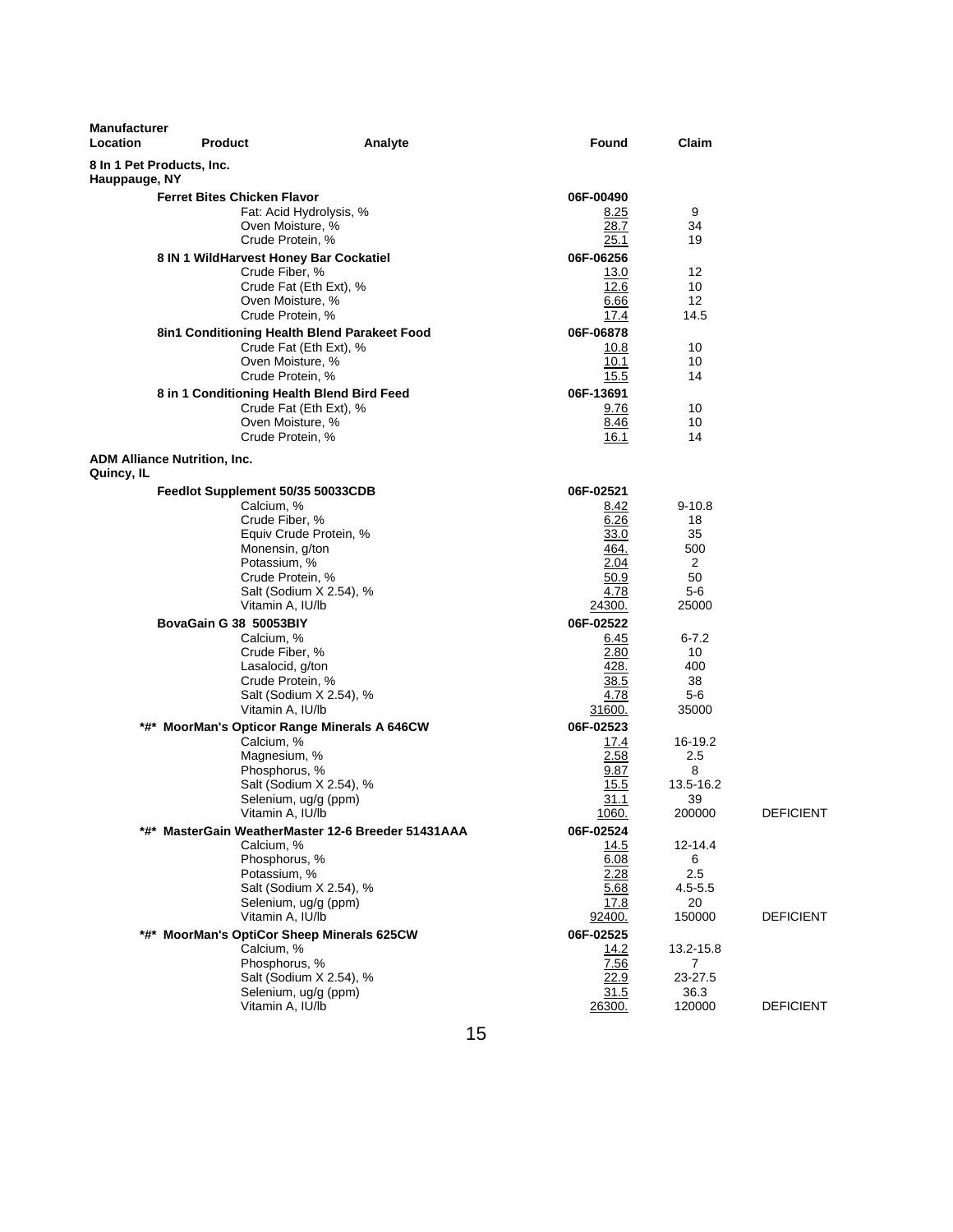| Manufacturer |                                                 |                                                      |                   |                   |                  |
|--------------|-------------------------------------------------|------------------------------------------------------|-------------------|-------------------|------------------|
| Location     | <b>Product</b>                                  | Analyte                                              | <b>Found</b>      | Claim             |                  |
|              | PenPals Egg Maker Balance 70011AAA              |                                                      | 06F-03069         |                   |                  |
|              | Calcium, %                                      |                                                      | 3.02              | 2.75-3.75         |                  |
|              | Lysine - Total, %                               |                                                      | 0.985             | $\mathbf{1}$      |                  |
|              | Methionine - Total, %                           |                                                      | 0.421             | 0.4               |                  |
|              | Crude Protein, %                                |                                                      | 20.6              | 20                |                  |
|              | Calf Groom 30101AZY Medicated                   |                                                      | 06F-03105         |                   |                  |
|              |                                                 | Acid Detergent Fiber, %                              | 6.49              | $\overline{7}$    |                  |
|              | Decoquinate, %                                  |                                                      | 0.00513           | 0.005             |                  |
|              | Crude Protein, %                                |                                                      | 26.8              | 25                |                  |
|              | Vitamin A, IU/lb                                |                                                      | 27500.            | 25000             |                  |
|              | *#* Madison G 40/15                             |                                                      | 06F-03106         |                   |                  |
|              | Calcium, %                                      |                                                      | 6.36              | $6 - 7.2$         |                  |
|              | Crude Fiber, %                                  |                                                      | 4.57              | $12 \overline{ }$ |                  |
|              |                                                 | Equiv Crude Protein, %                               | 13.5              | 15                |                  |
|              | Lasalocid, g/ton                                |                                                      | 376.              | 400               |                  |
|              | Crude Protein, %                                |                                                      | 40.4              | 40                |                  |
|              |                                                 | Salt (ChlorideX1.65), %                              | 3.92              | $5-6$             | <b>DEFICIENT</b> |
|              |                                                 | Salt (Sodium X 2.54), %                              | 3.61              | $5-6$             | <b>DEFICIENT</b> |
|              | Vitamin A, IU/lb                                |                                                      | 63700.            | 35000             |                  |
|              | Heifer Developer 36 30109CCF                    |                                                      | 06F-03107         |                   |                  |
|              |                                                 | Acid Detergent Fiber, %                              | 8.11              | 10                |                  |
|              | Calcium, %                                      |                                                      | 3.74              | $3.4 - 4.4$       |                  |
|              | Monensin, g/ton                                 |                                                      | 279.              | 300               |                  |
|              | Crude Protein, %                                | Salt (Sodium X 2.54), %                              | 35.2<br>3.58      | 36<br>$3.7 - 4.7$ |                  |
|              | Vitamin A, IU/lb                                |                                                      | 42100.            | 50000             |                  |
|              |                                                 |                                                      |                   |                   |                  |
|              | <b>Mineral Formula 15-12</b><br>Calcium, %      |                                                      | 06F-03108         | 14.5-17.4         |                  |
|              | Phosphorus, %                                   |                                                      | 15.5<br>11.4      | 12                |                  |
|              |                                                 | Salt (Sodium X 2.54), %                              | 9.33              | $9.5 - 11.4$      |                  |
|              |                                                 |                                                      |                   |                   |                  |
|              | Range Mineral R Advanced 50455CEF<br>Calcium, % |                                                      | 06F-03109<br>10.2 | $9 - 10.8$        |                  |
|              | Monensin, g/ton                                 |                                                      | 1580.             | 1620              |                  |
|              | Phosphorus, %                                   |                                                      | 6.18              | 6                 |                  |
|              |                                                 | Salt (Sodium X 2.54), %                              | 26.9              | $22 - 26$         |                  |
|              | Selenium, ug/g (ppm)                            |                                                      | 19.0              | 20                |                  |
|              | Vitamin A, IU/lb                                |                                                      | 98500.            | 100000            |                  |
|              | <b>Madison's 38 Swine Supplement</b>            |                                                      | 06F-03110         |                   |                  |
|              | Calcium, %                                      |                                                      | 3.10              | $3 - 4$           |                  |
|              | Lysine - Total, %                               |                                                      | 2.90              | 2.8               |                  |
|              | Crude Protein, %                                |                                                      | 39.0              | 38                |                  |
|              | Patriot 16-P Junior 80022AAA                    |                                                      | 06F-03111         |                   |                  |
|              | Crude Fiber, %                                  |                                                      | 13.0              | 14                |                  |
|              |                                                 | Crude Fat (Eth Ext), %                               | 6.25              | 6                 |                  |
|              | Crude Protein, %                                |                                                      | 16.5              | 16                |                  |
|              |                                                 | <b>Custom Lamb Madison Farmers Elevator D6654BGX</b> | 06F-03112         |                   |                  |
|              | Crude Fiber, %                                  |                                                      | 9.32              | 12                |                  |
|              | Lasalocid, g/ton                                |                                                      | 27.2              | 30                |                  |
|              | Crude Protein, %                                |                                                      | 21.5              | 21                |                  |
|              |                                                 | 16                                                   |                   |                   |                  |
|              |                                                 |                                                      |                   |                   |                  |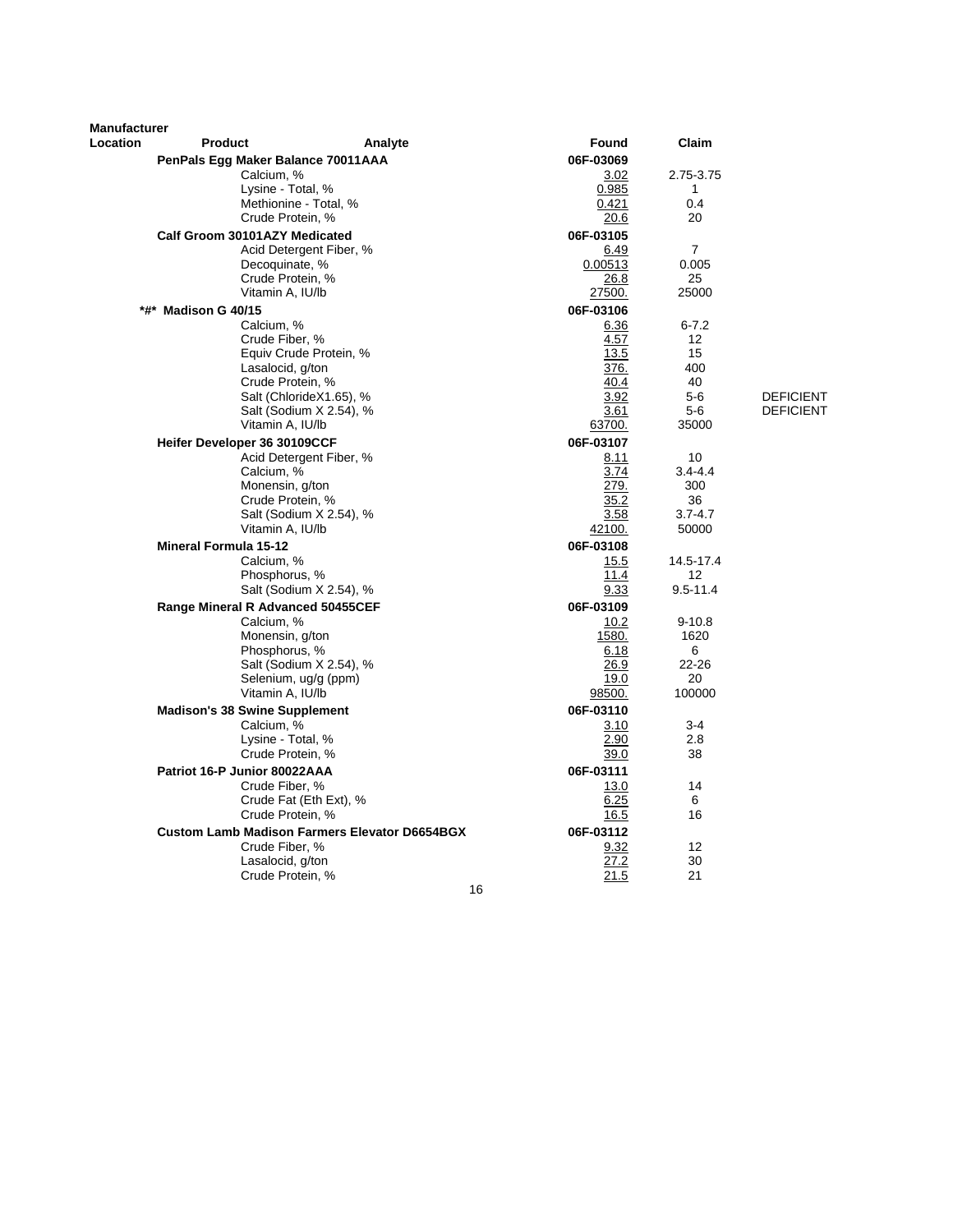| <b>Manufacturer</b>                                    |                                                    |                                              |    |                 |                   |                  |
|--------------------------------------------------------|----------------------------------------------------|----------------------------------------------|----|-----------------|-------------------|------------------|
| <b>Location</b>                                        | <b>Product</b>                                     | Analyte                                      |    | Found           | Claim             |                  |
|                                                        | <b>MoorMan's Mintrate Red Block RU</b>             |                                              |    | 06F-03746       | 9                 |                  |
|                                                        | Calcium, %                                         | Acid Detergent Fiber, %                      |    | 5.17<br>3.00    | $2.6 - 3.6$       |                  |
|                                                        |                                                    | Crude Fiber, %                               |    | 3.61            | 6.5               |                  |
|                                                        |                                                    | Equiv Crude Protein, %                       |    | 10.5            | 12 <sup>2</sup>   |                  |
|                                                        |                                                    | Crude Fat (Eth Ext), %                       |    | 0.94            | $\mathbf{1}$      |                  |
|                                                        |                                                    | Monensin, g/ton                              |    | 245.            | 300               |                  |
|                                                        | Potassium, %                                       |                                              |    | 1.39            | 1                 |                  |
|                                                        |                                                    | Crude Protein, %<br>Salt (Sodium X 2.54), %  |    | 41.8<br>11.0    | 38<br>$12 - 14.4$ |                  |
|                                                        |                                                    | Selenium, ug/g (ppm)                         |    | 4.12            | 4.9               |                  |
|                                                        |                                                    | Vitamin A, IU/lb                             |    | 64600.          | 60000             |                  |
|                                                        | *#* Pen Pals Game Bird Starter 80069AAH            |                                              |    | 06F-20284       |                   |                  |
|                                                        | Amprolium, %                                       |                                              |    | 0.0138          | 0.0175            | <b>DEFICIENT</b> |
|                                                        |                                                    | Crude Protein, %                             |    | 29.1            | 28                |                  |
|                                                        |                                                    | Pen Pals Meat Maker 70012AAA (Crumbles)      |    | 06F-20285       |                   |                  |
|                                                        |                                                    | Crude Fat (Eth Ext), %                       |    | 5.25            | 5                 |                  |
|                                                        |                                                    | Lysine - Total, %                            |    | 0.948           | $\mathbf{1}$      |                  |
|                                                        |                                                    | Methionine - Total, %                        |    | 0.376           | 0.4               |                  |
|                                                        |                                                    | Crude Protein, %                             |    | 21.6            | 21                |                  |
|                                                        | Pen Pals Egg Maker Balancer 70011AAA<br>Calcium. % |                                              |    | 06F-20290       | 2.75-3.75         |                  |
|                                                        |                                                    | Lysine - Total, %                            |    | 3.00<br>1.23    | $\mathbf{1}$      |                  |
|                                                        |                                                    | Methionine - Total, %                        |    | 0.389           | 0.4               |                  |
|                                                        |                                                    | Crude Protein, %                             |    | 21.4            | 20                |                  |
|                                                        | CN Hog 40 Concentrate 10859AAA                     |                                              |    | 06F-20291       |                   |                  |
|                                                        | Calcium, %                                         |                                              |    | 3.54            | $3.2 - 4.2$       |                  |
|                                                        |                                                    | Lysine - Total, %                            |    | 2.06            | 2                 |                  |
|                                                        |                                                    | Phosphorus, %                                |    | 1.56            | 1.7               |                  |
|                                                        |                                                    | Crude Protein, %                             |    | 39.1            | 40                |                  |
|                                                        | Pen Pals Pullet Starter-Grower 70009ACF            |                                              |    | 06F-20292       |                   |                  |
|                                                        | Amprolium, %                                       | Lysine - Total, %                            |    | 0.0107<br>1.12  | 0.0125<br>0.9     |                  |
|                                                        |                                                    | Methionine - Total, %                        |    | 0.276           | 0.3               |                  |
|                                                        |                                                    | Crude Protein, %                             |    | 19.3            | 18                |                  |
|                                                        | Pig Master G/F 30:0.80 10671CXA                    |                                              |    | 06F-20293       |                   |                  |
|                                                        |                                                    | Lysine - Total, %                            |    | 1.02            | 0.8               |                  |
|                                                        |                                                    | Crude Protein, %                             |    | 16.6            | 14                |                  |
|                                                        | Tylosin, g/ton                                     |                                              |    | 37.7            | 40                |                  |
|                                                        |                                                    | Dairy Solutions 18% Calf Starter DC 33746AZY |    | 06F-20294       |                   |                  |
|                                                        |                                                    | Acid Detergent Fiber, %                      |    | 6.82            | 8                 |                  |
|                                                        |                                                    | Decoquinate, %<br>Crude Protein, %           |    | 0.00359<br>19.6 | 0.00419<br>18     |                  |
|                                                        |                                                    |                                              |    |                 |                   |                  |
| <b>Ag Processing Inc</b><br>Omaha, NE                  |                                                    |                                              |    |                 |                   |                  |
|                                                        | Soybean Meal 46% Protein                           |                                              |    | 06F-10001       |                   |                  |
|                                                        | Ash, %                                             |                                              |    | <u>6.61</u>     | 8                 |                  |
|                                                        |                                                    | Crude Protein, %                             |    | 45.6            | 46                |                  |
|                                                        | AGP Soybean Meal 46.5% Protein<br>Ash, %           |                                              |    | 06F-21255       | 8                 |                  |
|                                                        |                                                    | Crude Protein, %                             |    | 6.31<br>47.7    | 46.5              |                  |
|                                                        |                                                    |                                              |    |                 |                   |                  |
| <b>Agra Partners LTD</b><br><b>West Des Moines, IA</b> |                                                    |                                              |    |                 |                   |                  |
|                                                        | Cocci-Med 568                                      |                                              |    | 06F-02443       |                   |                  |
|                                                        |                                                    | Crude Fiber, %                               |    | <u>9.40</u>     | 15                |                  |
|                                                        |                                                    | Decoquinate, %                               |    | 0.124           | 0.125             |                  |
|                                                        |                                                    |                                              | 17 |                 |                   |                  |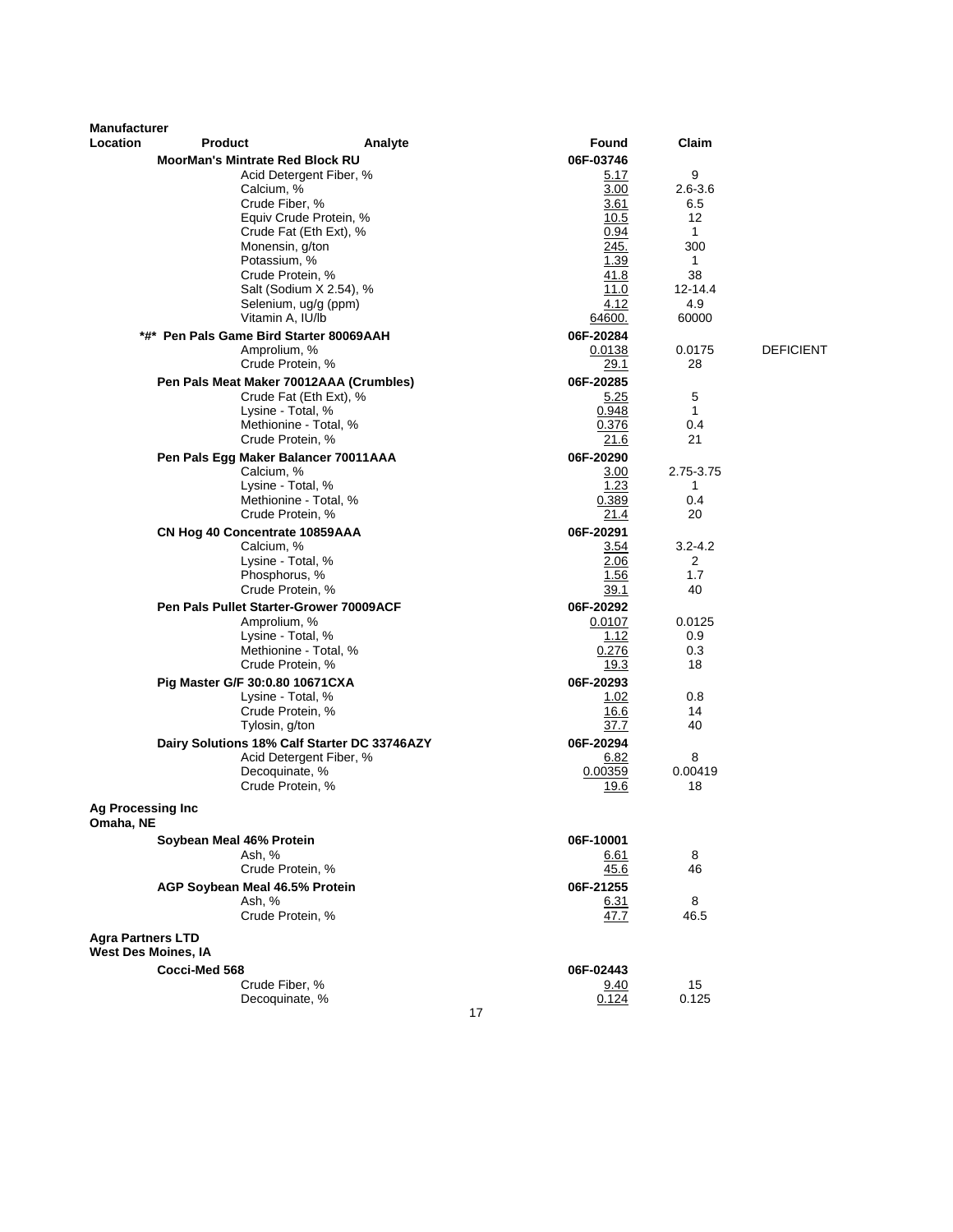| <b>Manufacturer</b><br>Location                      | <b>Product</b>                                                      | Analyte                                                                             | Found                                                 | Claim            |                  |
|------------------------------------------------------|---------------------------------------------------------------------|-------------------------------------------------------------------------------------|-------------------------------------------------------|------------------|------------------|
| <b>Ajinomoto Heartland LLC</b><br>Eddyville, IA      |                                                                     |                                                                                     |                                                       |                  |                  |
|                                                      | Lysine HCI, %                                                       | Ajinomoto I-Lysine Hydrochloride 98.5% Pure<br>Lysine - Total, %                    | 06F-11571<br>78.5<br>98.1                             | 78.8<br>98.5     |                  |
| Allied Foods Inc.<br>Atlanta, GA                     |                                                                     |                                                                                     |                                                       |                  |                  |
|                                                      | <b>Strongheart Dog Food Chicken Flavor</b>                          | Oven Moisture, %<br>Crude Protein, %                                                | 06F-09630<br>74.0<br>9.12                             | 78<br>8          |                  |
| Alpharma Inc<br>Fort Lee, NJ                         |                                                                     |                                                                                     |                                                       |                  |                  |
|                                                      | <b>Aureomycin 10G crumbles</b><br>Crude Fiber, %                    | Chlortetracycline, g/lb                                                             | 06F-20988<br>5.44<br>9.68                             | 15<br>10         |                  |
| <b>American Agco</b><br>St Paul, MN                  |                                                                     |                                                                                     |                                                       |                  |                  |
|                                                      |                                                                     | <b>Nutra Serv 19% Poultry Grower Crums</b><br>Lysine - Total, %<br>Crude Protein, % | 06F-19189<br>0.985<br>18.8                            | 0.9<br>19        |                  |
| APC, Inc.<br>Ankeny, IA                              |                                                                     |                                                                                     |                                                       |                  |                  |
|                                                      | Sodium, %                                                           | <b>Lifeline Calf Nutritional Colostrum Supplement</b><br>Crude Protein, %           | 06F-10392<br>53.1<br>2.60                             | 40<br>0-3        |                  |
| <b>Aspen Pet Products</b><br>Denver, CO              |                                                                     |                                                                                     |                                                       |                  |                  |
|                                                      | <b>PuprrrMint Sticks for Dogs</b>                                   | Fat: Acid Hydrolysis, %<br>Oven Moisture, %<br>Crude Protein, %                     | 06F-21266<br>4.09<br>12.1<br>34.0                     | 3-9<br>13<br>28  |                  |
| <b>Baltzell Ag Products</b><br>Omaha, Ne             |                                                                     |                                                                                     |                                                       |                  |                  |
|                                                      | <b>Potassium Chloride Feed Grade</b><br>Chloride, %<br>Potassium, % | Potassium Chloride, %                                                               | 06F-09068<br>47.32<br>97.1<br>49.6                    | 95.6<br>50       |                  |
| <b>Barnes Hay &amp; Feed Company</b><br>Gayville, SD |                                                                     |                                                                                     |                                                       |                  |                  |
|                                                      | <b>Bulk Alfalfa Pellets</b><br>Crude Fiber, %                       | Crude Protein, %                                                                    | 06F-03136<br><u>26.4</u><br>16.4                      | 30<br>15         |                  |
| <b>Birdola Products</b><br><b>Grand Rapids, MI</b>   |                                                                     |                                                                                     |                                                       |                  |                  |
|                                                      | <b>Birdola Black Gold Finch Bar</b>                                 | Crude Fat (Eth Ext), %<br>Crude Protein, %                                          | 06F-06880<br>35.6<br>29.0                             | 13<br>15         |                  |
|                                                      | *#* Thistle Sock Feeder<br>Crude Fiber, %                           | Crude Fat (Eth Ext), %<br>Crude Protein, %                                          | 06F-10499<br><u>18.8</u><br>35.4<br><u>25.8</u><br>18 | 13.5<br>32<br>18 | <b>EXCESSIVE</b> |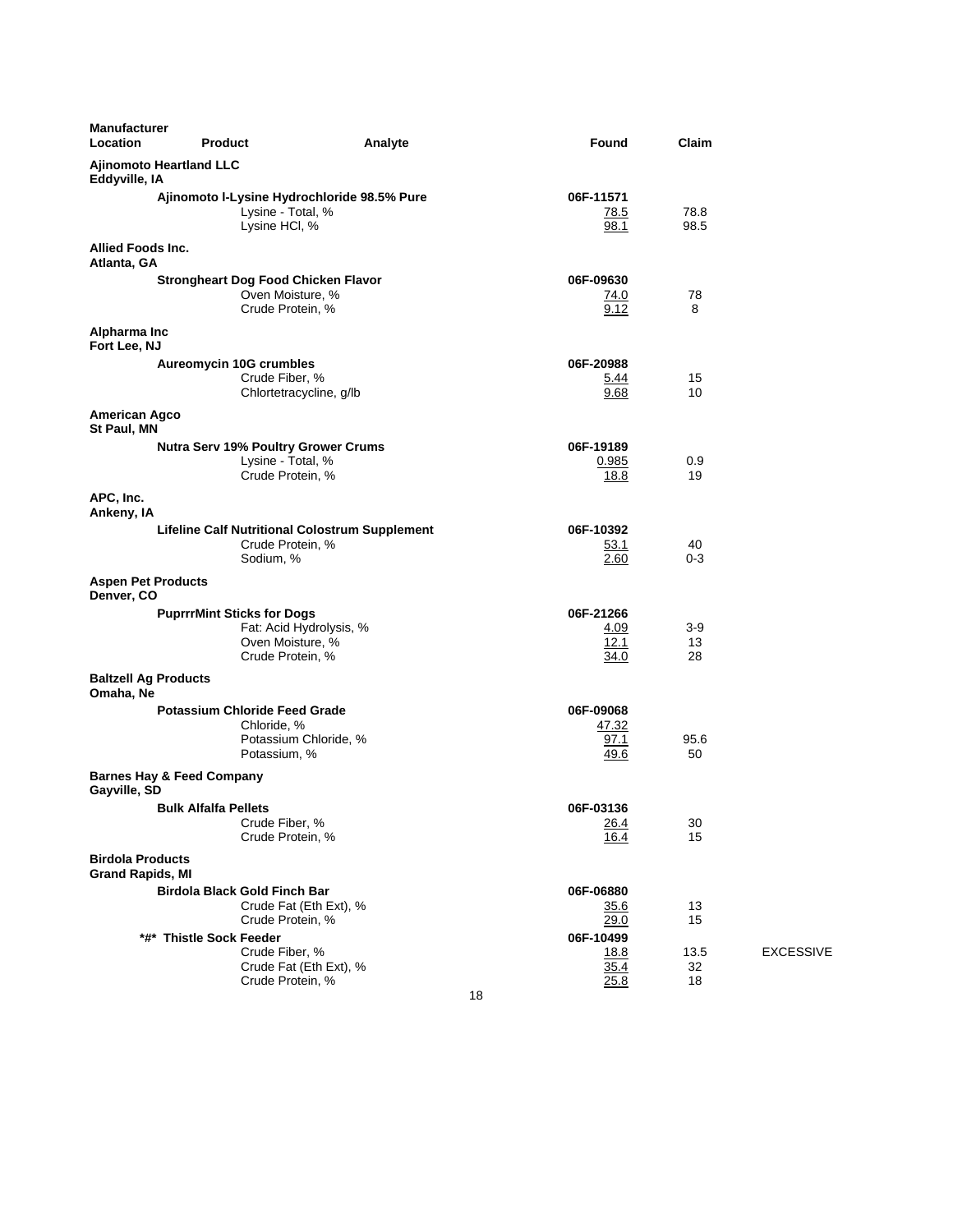| <b>Manufacturer</b>               |                                                     |         |               |             |
|-----------------------------------|-----------------------------------------------------|---------|---------------|-------------|
| Location                          | <b>Product</b>                                      | Analyte | Found         | Claim       |
|                                   | <b>Birdola Black Gold Finch Bar</b>                 |         | 06F-13686     |             |
|                                   | Crude Fat (Eth Ext), %                              |         | 33.6          | 13          |
|                                   | Crude Protein, %                                    |         | 26.7          | 15          |
| <b>Bomgaars</b><br>Sioux City, IA |                                                     |         |               |             |
|                                   | Bomgaars 18% Sheep & Goat Block                     |         | 06F-21234     |             |
|                                   | Calcium, %                                          |         | 5.06          | 4-5         |
|                                   | Crude Protein, %                                    |         | 20.9          | 18          |
|                                   | Salt (Sodium X 2.54), %                             |         | 18.1          | 17-20       |
|                                   | Vitamin A, IU/lb                                    |         | <u>52700.</u> | 30000       |
| Fort Dodge, IA                    | <b>C &amp; S Products Company</b>                   |         |               |             |
|                                   | <b>Sweet Corn Squirrelog</b>                        |         | 06F-11261     |             |
|                                   | Crude Protein, %                                    |         | 9.12          | 8           |
|                                   | <b>Peanut Nuggets "plus"</b>                        |         | 06F-11262     |             |
|                                   | Crude Fat (Eth Ext), %                              |         | 23.5          | 20          |
|                                   | Crude Protein, %                                    |         | 15.6          | 10          |
|                                   | High Energy Suet for Year Round Wild Bird Feeding   |         | 06F-11268     |             |
|                                   | Crude Fiber, %                                      |         | 5.57          | 12          |
|                                   | Crude Fat (Eth Ext), %                              |         | 48.6          | 30          |
|                                   | High Energy Suet For Year Round Wild Bird Feeding   |         | 06F-20267     |             |
|                                   | Crude Fiber, %                                      |         | 3.18          | 12          |
|                                   | Crude Fat (Eth Ext), %                              |         | 47.7          | 30          |
|                                   | <b>Songbird Snak</b>                                |         | 06F-21269     |             |
|                                   | Crude Fiber, %                                      |         | 13.7          | 15          |
|                                   | Crude Fat (Eth Ext), %                              |         | 33.6          | 22          |
|                                   | Oven Moisture, %                                    |         | 5.01          | 15          |
|                                   | Crude Protein, %                                    |         | 23.8          | 13          |
|                                   | <b>Nutty Treat Wild Bird Suet</b>                   |         | 06F-22839     |             |
|                                   | Crude Fiber, %                                      |         | 3.50          | 12          |
|                                   | Crude Fat (Eth Ext), %                              |         | 50.6          | 25          |
| Fort Dodge, IA                    | C and S Products Co. Inc.                           |         |               |             |
|                                   | <b>Insect Treat Suet for Year Round Birdfeeding</b> |         | 06F-10500     |             |
|                                   | Crude Fiber, %                                      |         | 3.70          | 10          |
|                                   | Crude Fat (Eth Ext), %                              |         | 42.5          | 25          |
|                                   | <b>Pecan Delight Suet for Wild Birds</b>            |         | 06F-10501     |             |
|                                   | Crude Fat (Eth Ext), %                              |         | 34.7          | 20          |
|                                   | Crude Protein, %                                    |         | 11.7          | 12          |
|                                   | <b>Orange Delight Suet</b>                          |         | 06F-10502     |             |
|                                   | Crude Fat (Eth Ext), %                              |         | 34.1          | 15          |
|                                   | Crude Protein, %                                    |         | 11.3          | 6           |
|                                   |                                                     |         |               |             |
| Cargill                           |                                                     |         |               |             |
| Minneapolis, MN                   |                                                     |         |               |             |
|                                   | <b>Cargill Right Now Gold</b>                       |         | 06F-02438     |             |
|                                   | Calcium, %<br>Magnesium, %                          |         | 13.8<br>12.3  | 11-13<br>14 |
|                                   | Phosphorus, %                                       |         | 3.39          | 3.5         |
|                                   | Salt (Sodium X 2.54), %                             |         | 13.4          | 14-16       |
|                                   | Sodium, %                                           |         | 5.29          | $5.5 - 6.6$ |
|                                   | Vitamin A, IU/lb                                    |         | 132000.       | 150000      |
|                                   |                                                     | 19      |               |             |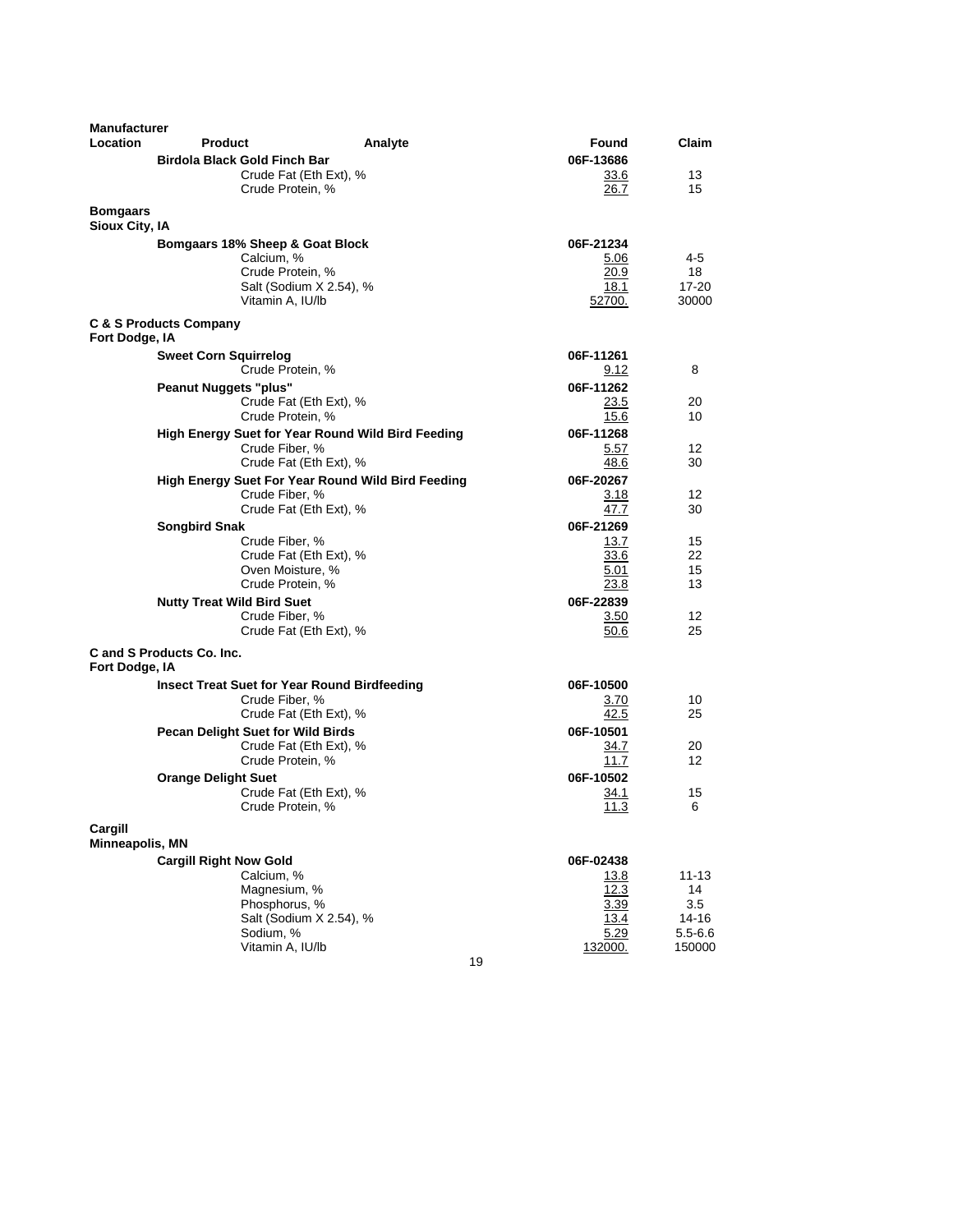| <b>Manufacturer</b><br>Location                    | <b>Product</b>                           | Analyte                                                | Found        | Claim                 |                  |
|----------------------------------------------------|------------------------------------------|--------------------------------------------------------|--------------|-----------------------|------------------|
|                                                    |                                          | *#* Cargill Right Now Emerald (C2.0) (MOS/NAS) (NS)    | 06F-02439    |                       |                  |
|                                                    | Calcium, %                               |                                                        | 16.7         | 15.5-18.5             |                  |
|                                                    |                                          | Chlortetracycline, g/lb                                | 1.15         | 2                     | <b>DEFICIENT</b> |
|                                                    | Magnesium, %                             |                                                        | 3.56         | 5                     | <b>DEFICIENT</b> |
|                                                    | Phosphorus, %                            |                                                        | 8.19         | 7                     |                  |
|                                                    |                                          | Salt (Sodium X 2.54), %                                | 17.5         | 14.5-17               |                  |
|                                                    | Sodium, %                                |                                                        | 6.91         | $5-6$                 |                  |
|                                                    | Vitamin A, IU/lb                         |                                                        | 92800.       | 150000                | <b>DEFICIENT</b> |
|                                                    | <b>Cargill Right Now Emerald</b>         |                                                        | 06F-02501    |                       |                  |
|                                                    | Calcium, %<br>Magnesium, %               |                                                        | 14.7         | 15.5-18.5             |                  |
|                                                    | Phosphorus, %                            |                                                        | 4.88<br>6.53 | 5<br>$\overline{7}$   |                  |
|                                                    |                                          | Salt (Sodium X 2.54), %                                | 16.8         | 14.5-17               |                  |
|                                                    |                                          | Selenium, ug/g (ppm)                                   | 25.2         | 26                    |                  |
|                                                    | Sodium, %                                |                                                        | 6.60         | $5-6$                 |                  |
|                                                    | Vitamin A, IU/lb                         |                                                        | 185000.      | 150000                |                  |
| *#*                                                | <b>Cargill Right Now Bronze (MH)</b>     |                                                        | 06F-02502    |                       |                  |
|                                                    | Calcium, %                               |                                                        | 13.6         | 13-15.5               |                  |
|                                                    | Magnesium, %                             |                                                        | 2.34         | 3                     | <b>DEFICIENT</b> |
|                                                    | Phosphorus, %                            |                                                        | 11.1         | 10                    |                  |
|                                                    | Potassium, %                             |                                                        | 1.40         | $\overline{2}$        | <b>DEFICIENT</b> |
|                                                    |                                          | Salt (Sodium X 2.54), %<br>Selenium, ug/g (ppm)        | 14.6<br>22.0 | $15 - 16$<br>26       |                  |
|                                                    | Sodium, %                                |                                                        | 5.74         | $5.9 - 7$             |                  |
|                                                    | Vitamin A, IU/lb                         |                                                        | 154000.      | 200000                |                  |
|                                                    |                                          | <b>Champions Choice Trace Mineral Salt Block</b>       | 06F-16768    |                       |                  |
|                                                    |                                          | Salt (ChlorideX1.65), %                                | 98.1         | 92-98.5               |                  |
|                                                    |                                          | Salt (Sodium X 2.54), %                                | 93.5         | 92-98.5               |                  |
|                                                    | Sodium, %                                |                                                        | 36.8         | 36-38.75              |                  |
|                                                    |                                          | <b>Champions Choice Trace Mineral Salt Brick</b>       | 06F-21231    |                       |                  |
|                                                    |                                          | Salt (ChlorideX1.65), %                                | 104.         | 94-98.5               |                  |
|                                                    |                                          | Salt (Sodium X 2.54), %                                | 94.6         | 94-98.5               |                  |
|                                                    | Sodium, %                                |                                                        | 37.2         | 37-38.75              |                  |
|                                                    | <b>Champions Choice White Salt Brick</b> |                                                        | 06F-21232    |                       |                  |
|                                                    |                                          | Salt (ChlorideX1.65), %                                | 105.         | 96-99.9               |                  |
|                                                    |                                          | Salt (Sodium X 2.54), %                                | 96.6         | 96-99.9               |                  |
|                                                    |                                          | <b>Champions Choice Trace Mineral Horse Salt Brick</b> | 06F-21233    |                       |                  |
|                                                    | Magnesium, %                             |                                                        | 2.95         | 3                     |                  |
|                                                    |                                          | Salt (ChlorideX1.65), %                                | 98.0         | 91.5-96.5             |                  |
|                                                    | Sodium, %                                | Salt (Sodium X 2.54), %                                | 89.4<br>35.2 | 91.5-96.5<br>36-36.75 |                  |
|                                                    |                                          |                                                        |              |                       |                  |
| *#*                                                | <b>Ontario Alfalfa Cubes</b>             |                                                        | 06F-21861    | 30                    | <b>EXCESSIVE</b> |
|                                                    | Crude Fiber, %                           | Oven Moisture, %                                       | 34.8<br>7.45 | 12                    |                  |
|                                                    |                                          | Crude Protein, %                                       | 14.0         | 15                    | <b>DEFICIENT</b> |
| <b>Cargill Animal Nutrition</b><br>Minneapolis, MN |                                          |                                                        |              |                       |                  |
|                                                    | <b>Ranchers Choice Breeder Mineral</b>   |                                                        | 06F-01134    |                       |                  |
|                                                    | Calcium, %                               |                                                        | <u> 14.4</u> | 12.5-15               |                  |
|                                                    | Phosphorus, %                            |                                                        | 11.5         | 12.25                 |                  |
|                                                    |                                          | Salt (Sodium X 2.54), %                                | <u>16.8</u>  | 15.75-18.9            |                  |
|                                                    |                                          | Selenium, ug/g (ppm)                                   | 28.2         | 28                    |                  |
|                                                    | Vitamin A, IU/lb                         |                                                        | 314000.      | 390440                |                  |
|                                                    |                                          |                                                        | 20           |                       |                  |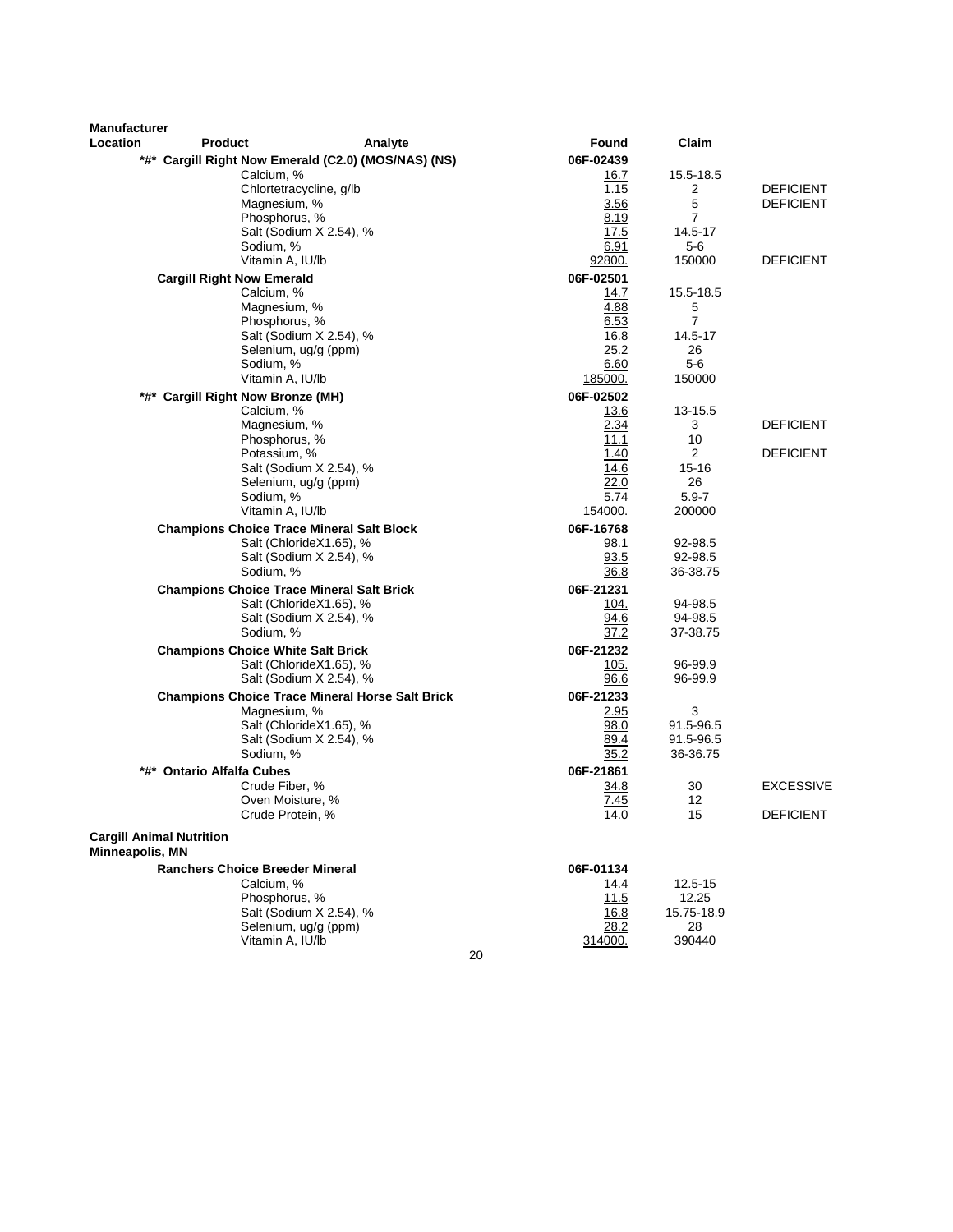| <b>Manufacturer</b><br>Location | <b>Product</b>                                   | Analyte                                           | Found        | Claim                 |                  |
|---------------------------------|--------------------------------------------------|---------------------------------------------------|--------------|-----------------------|------------------|
|                                 | Cargill Right Now Emerald (NAS) (BL)             |                                                   | 06F-03132    |                       |                  |
|                                 | Calcium, %                                       |                                                   | 14.8         | 15.5-18.5             |                  |
|                                 | Magnesium, %                                     |                                                   | 4.77         | 5                     |                  |
|                                 | Phosphorus, %                                    |                                                   | 6.66         | $\overline{7}$        |                  |
|                                 |                                                  | Salt (Sodium X 2.54), %                           | 13.4         | 14.5-17               |                  |
|                                 | Sodium, %                                        |                                                   | 5.29         | 5-6                   |                  |
|                                 | Vitamin A, IU/lb                                 |                                                   | 216000.      | 150000                |                  |
|                                 | Tritech Pig 150 (NS)                             |                                                   | 06F-05581    |                       |                  |
|                                 | Calcium, %<br>Lysine - Total, %                  |                                                   | 6.01         | $6 - 7.2$             |                  |
|                                 | Phosphorus, %                                    |                                                   | 3.06<br>2.65 | 3.05<br>2.8           |                  |
|                                 | Crude Protein, %                                 |                                                   | 28.0         | 18                    |                  |
|                                 |                                                  | Salt (Sodium X 2.54), %                           | 5.33         | $6 - 7.2$             |                  |
|                                 |                                                  | Selenium, ug/g (ppm)                              | 4.20         | 4                     |                  |
|                                 | Sodium, %                                        |                                                   | 2.10         | 2.5-3.5               |                  |
|                                 |                                                  | Sportman's Choice Native Habitat Deer Block Apple | 06F-08588    |                       |                  |
|                                 | Crude Fiber, %                                   |                                                   | <u>7.62</u>  | 12                    |                  |
|                                 |                                                  | Salt (ChlorideX1.65), %                           | 44.3         | 45-50                 |                  |
|                                 |                                                  | Salt (Sodium X 2.54), %                           | 43.3         | 45-50                 |                  |
|                                 |                                                  | Total Sugars(Invert), %                           | 18.2         | 16                    |                  |
|                                 | Horse Kwik Ration Pellets (With RGH)(NR)         |                                                   | 06F-10138    |                       |                  |
|                                 | Crude Fiber, %<br>Crude Protein, %               |                                                   | 16.6<br>14.5 | 21<br>12              |                  |
|                                 |                                                  |                                                   | 06F-20277    |                       |                  |
|                                 | *#* Tritech Pig 150 (NS)<br>Calcium, %           |                                                   | <u>7.39</u>  | $6 - 7.2$             |                  |
|                                 | Lysine - Total, %                                |                                                   | 4.18         | 3.05                  |                  |
|                                 | Phosphorus, %                                    |                                                   | 3.52         | 2.8                   |                  |
|                                 | Crude Protein, %                                 |                                                   | 28.9         | 18                    |                  |
|                                 |                                                  | Salt (Sodium X 2.54), %                           | 5.59         | $6 - 7.2$             |                  |
|                                 |                                                  | Selenium, ug/g (ppm)                              | 5.26         | 4                     | <b>EXCESSIVE</b> |
|                                 | Sodium, %                                        |                                                   | 2.20         | 2.5-3.5               |                  |
|                                 | Tritech PF 14/18 Nursery NonMed                  |                                                   | 06F-20279    |                       |                  |
|                                 | Lysine - Total, %                                | Crude Fat (Eth Ext), %                            | 7.95<br>1.43 | $\overline{7}$<br>1.4 |                  |
|                                 | Crude Protein, %                                 |                                                   | 22.8         | 22                    |                  |
|                                 |                                                  | Sportsman's Choice Native Habitat Deer Block      | 06F-21235    |                       |                  |
|                                 | Crude Fiber, %                                   |                                                   | 11.1         | 12                    |                  |
|                                 |                                                  | Salt (Sodium X 2.54), %                           | 44.0         | 45-50                 |                  |
|                                 |                                                  | Total Sugars(Invert), %                           | 16.1         | 16                    |                  |
| <b>Cargill Inc</b>              |                                                  |                                                   |              |                       |                  |
| Minneapolis, MN                 |                                                  |                                                   |              |                       |                  |
|                                 | <b>Champions Choice Trace Mineral Salt Block</b> |                                                   | 06F-02901    |                       |                  |
|                                 |                                                  | Salt (ChlorideX1.65), %                           | 99.3         | 92-98.5               |                  |
|                                 |                                                  | Salt (Sodium X 2.54), %                           | 90.1         | 92-98.5               |                  |
|                                 | Sodium, %                                        |                                                   | 35.5         | 36-38.75              |                  |
| <b>Central Bi-Products</b>      |                                                  |                                                   |              |                       |                  |
| <b>Redwood Falls, MN</b>        |                                                  |                                                   |              |                       |                  |
|                                 | <b>Gro-Mor Hydrolyzed Poultry Feathers</b>       |                                                   | 06F-09077    |                       |                  |
|                                 | Ash, %                                           |                                                   | <u>1.86</u>  | 6                     |                  |
|                                 | Crude Protein, %                                 |                                                   | 87.0         | 80                    |                  |
| Montrose, SD                    | <b>Central Farmers Coop</b>                      |                                                   |              |                       |                  |
|                                 | <b>Custom mix for Profit Pork</b>                |                                                   | 06F-09079    |                       |                  |
|                                 | Tylosin, g/ton                                   |                                                   | <u> 118.</u> | 100                   |                  |
|                                 |                                                  | 21                                                |              |                       |                  |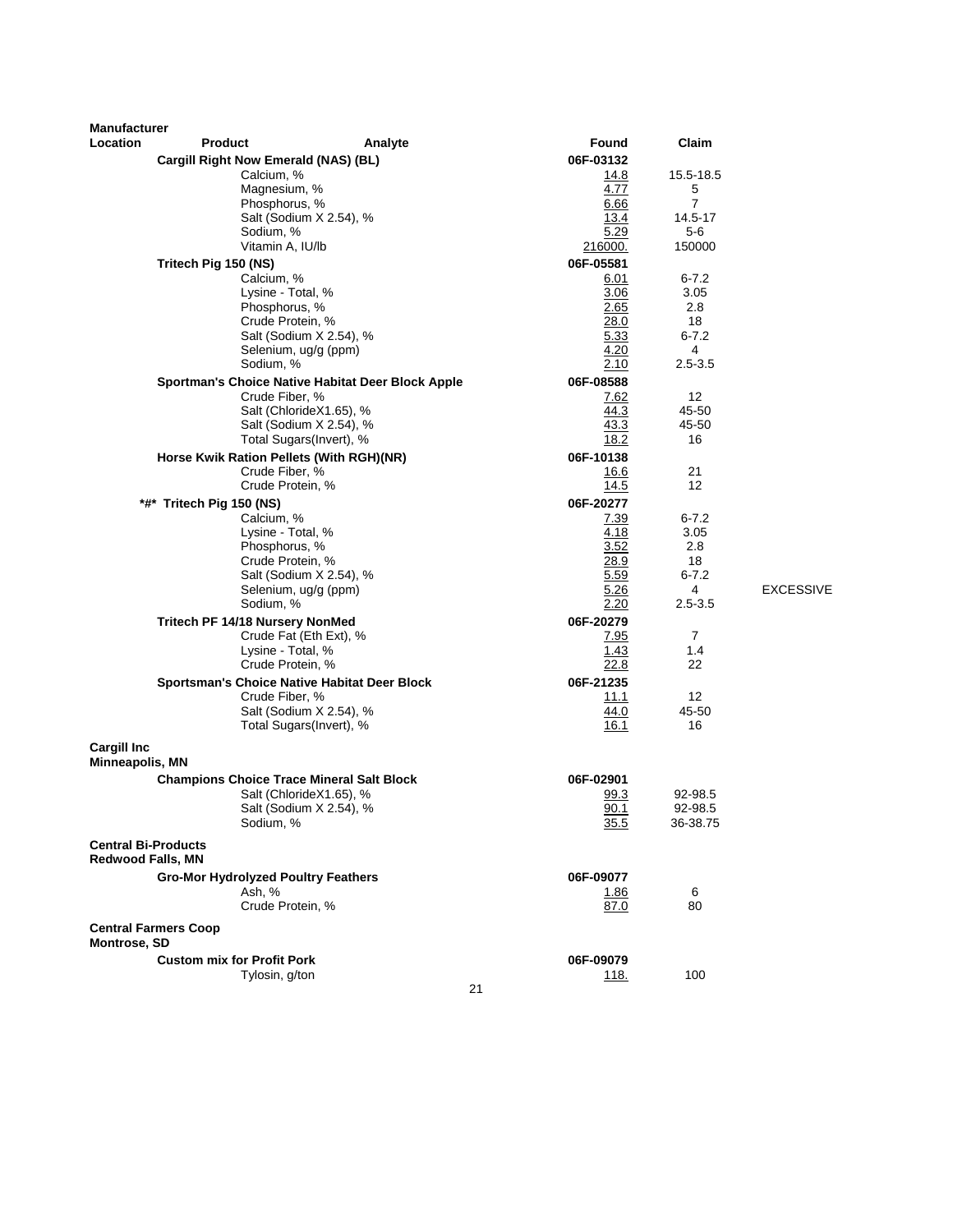| Manufacturer<br><b>Location</b>                | <b>Product</b>                               | Analyte                  | Found             | Claim        |    |
|------------------------------------------------|----------------------------------------------|--------------------------|-------------------|--------------|----|
| <b>CHS Nutrition</b><br>Gettysburg, SD         |                                              |                          |                   |              |    |
|                                                | <b>CHS Ranger 20N X-Block</b>                |                          | 06F-05884         |              |    |
|                                                | Crude Protein, %                             |                          | <u> 19.9</u>      | 20           |    |
|                                                |                                              | Salt (Sodium X 2.54), %  | 10.1              | $11 - 13$    |    |
|                                                | Vitamin A, IU/lb                             |                          | 16700.            | 20000        |    |
| <b>CHS Nutrition</b><br><b>Sioux Falls, SD</b> |                                              |                          |                   |              |    |
|                                                | <b>Million ADE Vitamin Premix</b>            |                          | 06F-01932         |              |    |
|                                                | Crude Fiber, %                               |                          | 10.8              | 13           |    |
|                                                | Crude Protein, %                             |                          | 12.2              | 11           |    |
|                                                | Vitamin A, IU/lb                             |                          | 1960000.          | 1000000      |    |
|                                                | Six-In-One                                   |                          | 06F-01934         |              |    |
|                                                | Calcium, %                                   |                          | 4.18              | $3.5 - 4.5$  |    |
|                                                | Lysine - Total, %<br>Crude Protein, %        |                          | 2.95<br>38.0      | 2.75<br>38   |    |
|                                                | Soybean Meal Solvent Dehulled                |                          | 06F-01935         |              |    |
|                                                | Ash, %                                       |                          | 5.95              | 8            |    |
|                                                | Crude Protein, %                             |                          | 47.3              | 46.5         |    |
|                                                | <b>Triple 12 Cattle Mineral</b>              |                          | 06F-01936         |              |    |
|                                                | Calcium, %                                   |                          | 12.1              | 11.25-13.5   |    |
|                                                | Magnesium, %                                 |                          | 3.17              | 3.1          |    |
|                                                | Phosphorus, %                                |                          | 11.7              | 12           |    |
|                                                |                                              | Salt (Sodium X 2.54), %  | 11.8              | 10.75-12.75  |    |
|                                                | Vitamin A, IU/lb                             |                          | 223000.           | 250000       |    |
|                                                | Hi Mag Mineral<br>Calcium, %                 |                          | 06F-01937         | 11.2-13.4    |    |
|                                                | Magnesium, %                                 |                          | 12.4<br>11.2      | 10           |    |
|                                                | Phosphorus, %                                |                          | 5.66              | 6.1          |    |
|                                                |                                              | Salt (Sodium X 2.54), %  | 12.0              | 12.15-14.55  |    |
|                                                | Selenium, ug/g (ppm)                         |                          | 17.1              | 17.5         |    |
|                                                | Vitamin A, IU/lb                             |                          | 237000.           | 250000       |    |
|                                                | Soybean Meal Solvent Dehulled                |                          | 06F-02271         |              |    |
|                                                | Ash, %                                       |                          | 5.97              | 8            |    |
|                                                | Crude Protein, %                             |                          | 46.2              | 46.5         |    |
|                                                | *#* Triple 12 Cattle Mineral Plus CTC 5600   |                          | 06F-02272         | 12-13.5      |    |
|                                                | Calcium, %                                   | Chlortetracycline, g/ton | 11.2<br>5350.     | 5600         |    |
|                                                | Magnesium, %                                 |                          | 1.63              | 3            | DE |
|                                                | Phosphorus, %                                |                          | 11.8              | 12           |    |
|                                                |                                              | Salt (Sodium X 2.54), %  | 13.0              | 12-13.5      |    |
|                                                | Selenium, ug/g (ppm)                         |                          | 36.4              | 36           |    |
|                                                | Vitamin A, IU/lb                             |                          | 487000.           | 250000       |    |
|                                                | <b>Country Horse</b>                         |                          | 06F-02273         |              |    |
|                                                | Crude Protein, %                             |                          | 12.0              | 12           |    |
|                                                | <b>Beef Grower 38-13 R 400</b><br>Calcium, % |                          | 06F-02274<br>4.65 | 4-5          |    |
|                                                | Crude Fiber, %                               |                          | 8.25              | 15           |    |
|                                                |                                              | Equiv Crude Protein, %   | 13.5              | 13           |    |
|                                                | Monensin, g/ton                              |                          | 354.              | 400          |    |
|                                                | Crude Protein, %                             |                          | 39.7              | 38           |    |
|                                                |                                              | Salt (Sodium X 2.54), %  | 4.13              | $3.5 - 4.5$  |    |
|                                                | Selenium, ug/g (ppm)<br>Vitamin A, IU/lb     |                          | 5.52              | 5.4<br>40000 |    |
|                                                |                                              |                          | 54400.            |              |    |

**EFICIENT** 

22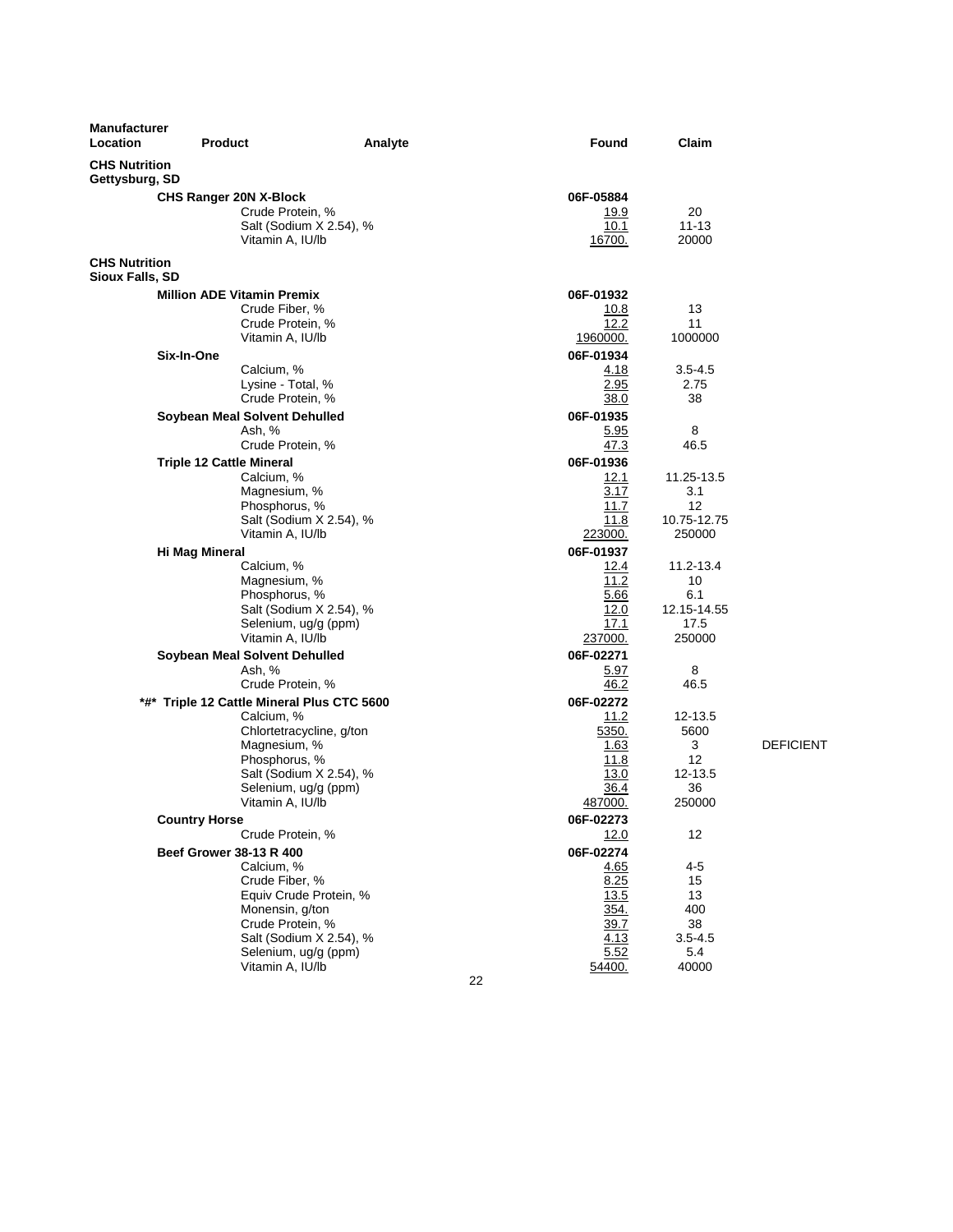| Manufacturer |                                                     |                   |                   |                  |
|--------------|-----------------------------------------------------|-------------------|-------------------|------------------|
| Location     | Product<br>Analyte                                  | Found             | Claim             |                  |
|              | 12-12-5 Mineral Cu&Zn No Xtra-Dry                   | 06F-02275         |                   |                  |
|              | Calcium, %                                          | 13.0              | 12-14.25          |                  |
|              | Magnesium, %                                        | 2.49              | 3.1               |                  |
|              | Phosphorus, %                                       | 12.4              | 12.1<br>4.75-5.75 |                  |
|              | Salt (Sodium X 2.54), %<br>Vitamin A, IU/lb         | 5.29<br>294000.   | 176000            |                  |
|              | Beef Grower 38N B500                                | 06F-02285         |                   |                  |
|              | Calcium, %                                          | 4.09              | 4.05-5.05         |                  |
|              | Crude Fiber, %                                      | 5.82              | 15                |                  |
|              | Lasalocid, g/ton                                    | <u>386.</u>       | 500               |                  |
|              | Crude Protein, %                                    | 40.4              | 38                |                  |
|              | Salt (Sodium X 2.54), %                             | 4.24              | 3.35-4.35         |                  |
|              | Vitamin A, IU/lb                                    | 29100.            | 40000             |                  |
| *#*          | <b>Country Choice Turkey &amp; Game Bird Grower</b> | 06F-02442         |                   |                  |
|              | Lysine - Total, %                                   | 1.09              | 1.2               |                  |
|              | Methionine - Total, %                               | 0.389             | 0.45<br>22        |                  |
|              | Crude Protein, %                                    | 20.4              |                   | <b>DEFICIENT</b> |
|              | Beef Grower 38-13                                   | 06F-02444         | 4-5               |                  |
|              | Calcium, %<br>Crude Fiber, %                        | 4.54<br>8.59      | 15                |                  |
|              | Equiv Crude Protein, %                              | 12.2              | 13                |                  |
|              | Crude Protein, %                                    | 37.9              | 38                |                  |
|              | Salt (Sodium X 2.54), %                             | 3.86              | 3.35-4.35         |                  |
|              | Selenium, ug/g (ppm)                                | 5.11              | 5.35              |                  |
|              | Vitamin A, IU/lb                                    | 30700.            | 40000             |                  |
|              | <b>Calf Creep</b>                                   | 06F-02445         |                   |                  |
|              | Crude Fiber, %                                      | 13.8              | 18                |                  |
|              | Crude Protein, %                                    | 15.1              | 15                |                  |
|              | Beef Grower 38-13 R800 Medicated                    | 06F-03117         |                   |                  |
|              | Calcium, %<br>Equiv Crude Protein, %                | 4.98<br>12.7      | $4 - 5$<br>13     |                  |
|              | Monensin, g/ton                                     | 829.              | 800               |                  |
|              | Crude Protein, %                                    | 37.2              | 38                |                  |
|              | Salt (Sodium X 2.54), %                             | 3.71              | 3.25-4.25         |                  |
|              | Selenium, ug/g (ppm)                                | 10.2              | 10.75             |                  |
|              | Vitamin A, IU/lb                                    | <u>67600.</u>     | 80000             |                  |
|              | <b>CTC 4G Medicated</b>                             | 06F-03118         |                   |                  |
|              | Crude Fiber, %                                      | <u> 10.9</u>      | 27                |                  |
|              | Chlortetracycline, g/lb                             | 4.15              | 4                 |                  |
|              | Crude Protein, %                                    | 13.0              | 9.5               |                  |
|              | <b>Calf Creep B68 Medicated</b><br>Crude Fiber, %   | 06F-03119<br>13.0 | 18                |                  |
|              | Lasalocid, g/ton                                    | 69.8              | 68                |                  |
|              | Crude Protein, %                                    | 15.6              | 15                |                  |
|              | *#* 44% Soybean Meal Solvent Extracted              | 06F-03120         |                   |                  |
|              | Ash, %                                              | 5.71              | 8                 |                  |
|              | Crude Protein, %                                    | 42.1              | 44                | <b>DEFICIENT</b> |
|              | S700 2G Medicated                                   | 06F-03127         |                   |                  |
|              | Crude Fiber, %                                      | 10.1              | 12                |                  |
|              | Chlortetracycline, g/lb                             | 2.01              | 2                 |                  |
|              | Crude Protein, %                                    | 12.2              | 12.5              |                  |
|              | Sulfamethazine, q/lb                                | 1.89              | 2                 |                  |
|              | *#* 12-6 Cattle Mineral CTCS600                     | 06F-03128         |                   |                  |
|              | Calcium, %<br>Chlortetracycline, g/ton              | 12.4<br>4860.     | 12-13.5<br>5600   |                  |
|              | Phosphorus, %                                       | 5.94              | 6                 |                  |
|              | Salt (Sodium X 2.54), %                             | 17.7              | 17.5-21           |                  |
|              | Vitamin A, IU/lb                                    | 1290.             | 250000            | <b>DEFICIENT</b> |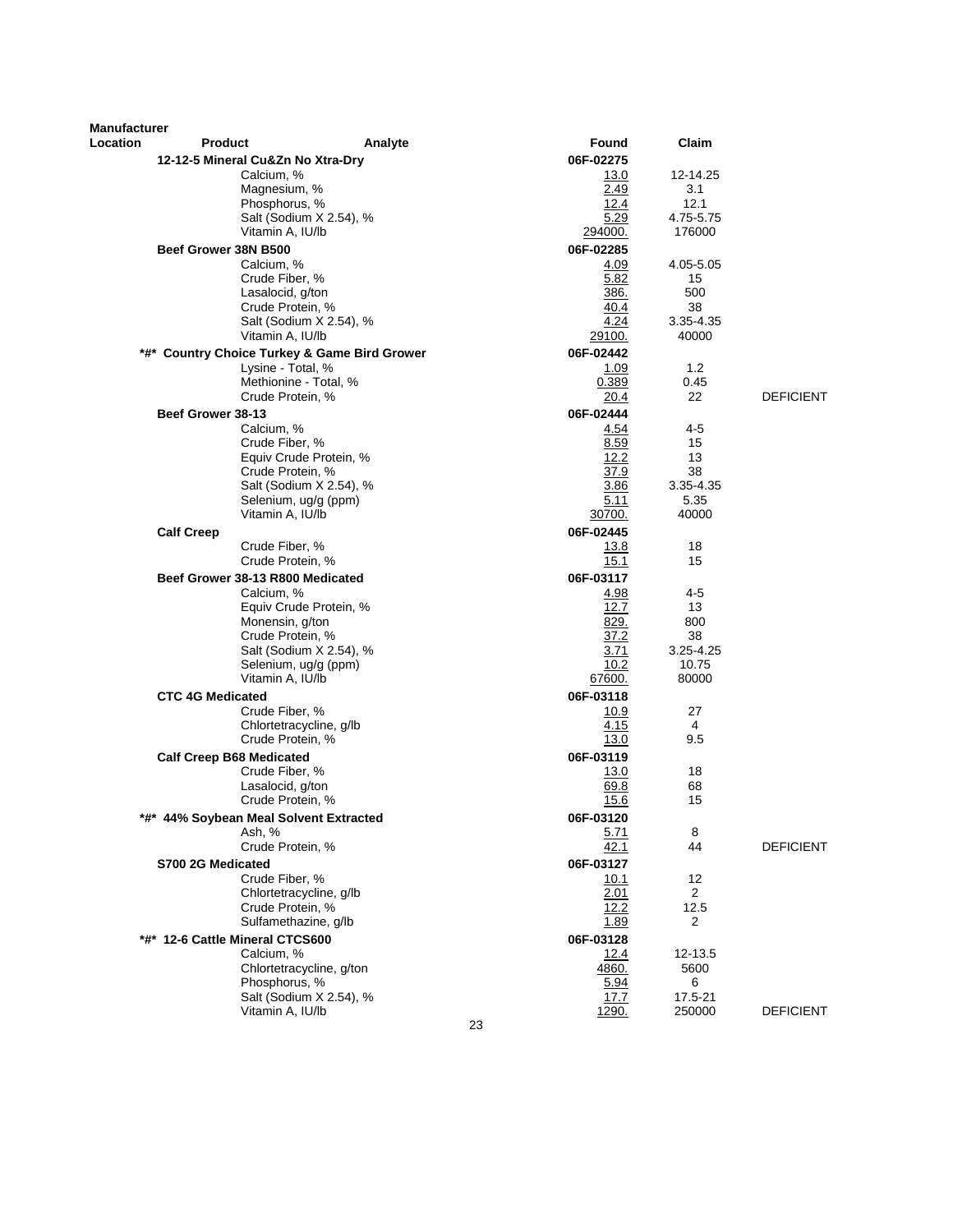| <b>Manufacturer</b><br>Location | <b>Product</b>                               | Analyte | Found          | Claim           |                  |
|---------------------------------|----------------------------------------------|---------|----------------|-----------------|------------------|
|                                 |                                              |         |                |                 |                  |
|                                 | <b>Beef Balancer R1200</b>                   |         | 06F-03129      |                 |                  |
|                                 | Calcium, %                                   |         | 9.42           | $8 - 9.5$       |                  |
|                                 | Crude Fiber, %<br>Monensin, g/ton            |         | 10.4<br>1210.  | 11<br>1200      |                  |
|                                 | Crude Protein, %                             |         | 10.5           | 8               |                  |
|                                 | Salt (Sodium X 2.54), %                      |         | 5.72           | 5-6             |                  |
|                                 | Selenium, ug/g (ppm)                         |         | 9.11           | 8.6             |                  |
|                                 | Vitamin A, IU/lb                             |         | 65800.         | 80000           |                  |
|                                 | <b>Beef Grower 38-13 R400</b>                |         | 06F-03130      |                 |                  |
|                                 | Calcium, %                                   |         | 4.53           | 4-5             |                  |
|                                 | Crude Fiber, %                               |         | 9.01           | 15              |                  |
|                                 | Equiv Crude Protein, %                       |         | 11.9           | 13              |                  |
|                                 | Monensin, g/ton                              |         | 385.           | 400             |                  |
|                                 | Crude Protein, %                             |         | 39.2           | 38              |                  |
|                                 | Salt (Sodium X 2.54), %                      |         | 4.03           | $3.5 - 4.5$     |                  |
|                                 | Selenium, ug/g (ppm)                         |         | 5.99           | 5.4             |                  |
|                                 | Vitamin A, IU/lb                             |         | <u>32400.</u>  | 40000           |                  |
|                                 | <b>Beef Grower 38-13 B500</b>                |         | 06F-03622      |                 |                  |
|                                 | Calcium, %                                   |         | 5.12           | 4-5             |                  |
|                                 | Crude Fiber, %                               |         | 8.36           | 15              |                  |
|                                 | Equiv Crude Protein, %                       |         | 11.9           | 13              |                  |
|                                 | Lasalocid, g/ton                             |         | 435.           | 500             |                  |
|                                 | Crude Protein, %<br>Salt (Sodium X 2.54), %  |         | 37.5<br>3.51   | 38<br>3.35-4.35 |                  |
|                                 | Selenium, ug/g (ppm)                         |         | 4.77           | 5.4             |                  |
|                                 | Vitamin A, IU/lb                             |         | 32300.         | 40000           |                  |
|                                 | <b>CTC 4G Medicated</b>                      |         | 06F-03623      |                 |                  |
|                                 | Crude Fiber, %                               |         | 22.9           | 27              |                  |
|                                 | Chlortetracycline, g/lb                      |         | 4.97           | 4               |                  |
|                                 | Crude Protein, %                             |         | 11.1           | 9.5             |                  |
|                                 | PDF DPS Dry Cow VTM with Biotin Dairy Premix |         | 06F-03624      |                 |                  |
|                                 | Calcium, %                                   |         | <u>13.4</u>    | 13-15           |                  |
|                                 | Manganese, %                                 |         | 1.73           | 1.8             |                  |
|                                 | Selenium, ug/g (ppm)                         |         | 101.           | 96              |                  |
|                                 | Vitamin A, IU/lb                             |         | 1090000.       | 15000000        |                  |
|                                 | Zinc, %                                      |         | 2.02           | 2.1             |                  |
|                                 | Ruf-N-Pro R150                               |         | 06F-03625      |                 |                  |
|                                 | Calcium, %                                   |         | 3.24           | 3.35-4.35       |                  |
|                                 | Crude Fiber, %                               |         | 17.9           | 25              |                  |
|                                 | Equiv Crude Protein, %                       |         | 9.57           | 10              |                  |
|                                 | Monensin, g/ton                              |         | <u>133.</u>    | 150             |                  |
|                                 | Crude Protein, %                             |         | 25.0           | 22              |                  |
|                                 | <b>Duck &amp; Goose Grower</b>               |         | 06F-03626      |                 |                  |
|                                 | Lysine - Total, %<br>Methionine - Total, %   |         | 0.799<br>0.249 | 0.85<br>0.3     |                  |
|                                 | Crude Protein, %                             |         | <u>16.2</u>    | 15              |                  |
|                                 |                                              |         | 06F-03627      |                 |                  |
|                                 | <b>Poultry Concentrate 42</b><br>Calcium, %  |         | 5.32           | $4 - 5$         |                  |
|                                 | Lysine - Total, %                            |         | 2.53           | 2.35            |                  |
|                                 | Methionine - Total, %                        |         | 0.642          | 0.75            |                  |
|                                 | Crude Protein, %                             |         | 42.2           | 42              |                  |
|                                 | *#* Beef Grower 38-13                        |         | 06F-03628      |                 |                  |
|                                 | Calcium, %                                   |         | 4.71           | $4 - 5$         |                  |
|                                 | Crude Fiber, %                               |         | 7.27           | 15              |                  |
|                                 | Equiv Crude Protein, %                       |         | 12.4           | 13              |                  |
|                                 | Crude Protein, %                             |         | 38.6           | 38              |                  |
|                                 | Salt (Sodium X 2.54), %                      |         | 3.40           | 3.35-4.35       |                  |
|                                 | Selenium, ug/g (ppm)                         |         | 6.86           | 5.35            | <b>EXCESSIVE</b> |
|                                 | Vitamin A, IU/lb                             |         | <u>41100.</u>  | 40000           |                  |
|                                 |                                              | 24      |                |                 |                  |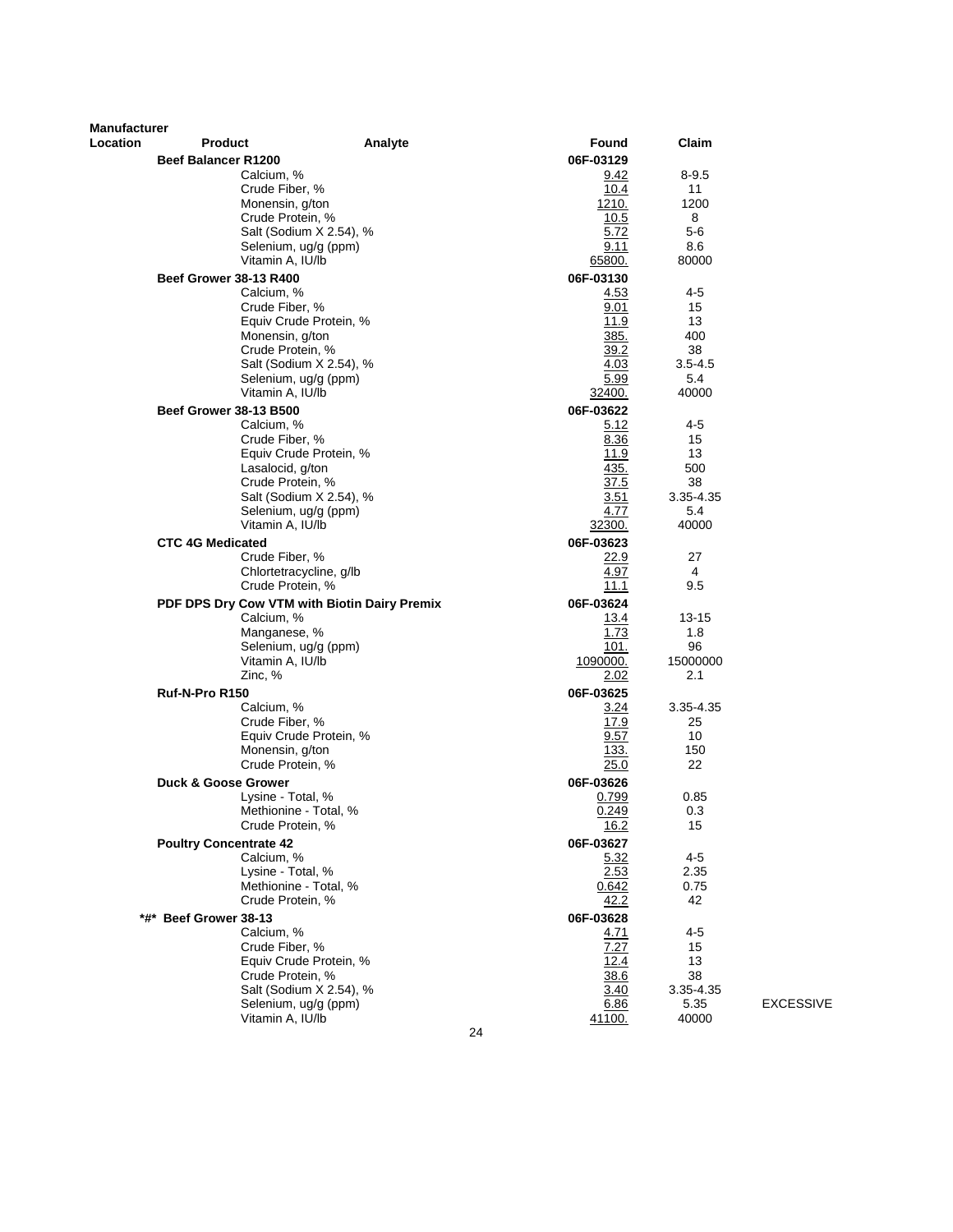| Manufacturer |                                             |         |                     |                   |                  |
|--------------|---------------------------------------------|---------|---------------------|-------------------|------------------|
| Location     | <b>Product</b>                              | Analyte | Found               | Claim             |                  |
|              | Dairy Feedlot Grower B150 OTC43             |         | 06F-03629           |                   |                  |
|              | Acid Detergent Fiber, %                     |         | 10.2                | 13                |                  |
|              | Calcium, %                                  |         | 3.62                | 2.75-3.75         |                  |
|              | Crude Fiber, %<br>Lasalocid, g/ton          |         | 7.77<br>137.        | 19<br>150         |                  |
|              | Oxytetracycline, g/ton                      |         | 30.5                | 43                |                  |
|              | Crude Protein, %                            |         | 35.2                | 35                |                  |
|              | Vitamin A, IU/lb                            |         | 14900.              | 20000             |                  |
| *#*          | <b>Beef Grower 38-13 B500</b>               |         | 06F-03630           |                   |                  |
|              | Calcium, %                                  |         | 5.40                | 4-5               |                  |
|              | Crude Fiber, %                              |         | 8.82                | 15                |                  |
|              | Equiv Crude Protein, %                      |         | 11.5                | 13                |                  |
|              | Lasalocid, g/ton                            |         | 441.                | 500               |                  |
|              | Crude Protein, %                            |         | 36.7                | 38                | <b>DEFICIENT</b> |
|              | Salt (Sodium X 2.54), %                     |         | 3.53                | 3.35-4.35         |                  |
|              | Selenium, ug/g (ppm)                        |         | 4.56                | 5.4               |                  |
|              | Vitamin A, IU/lb                            |         | 20700.              | 40000             | <b>DEFICIENT</b> |
|              | *#* Country Lamb Creep B27.2                |         | 06F-03634           |                   |                  |
|              | Equiv Crude Protein, %<br>Lasalocid, g/ton  |         | 1.40<br>24.3        | 2<br>27           |                  |
|              | Crude Protein, %                            |         | 12.3                | 14.6              | <b>DEFICIENT</b> |
|              | 12-12-5 Mineral Cu&Zn No Xtra-Dry           |         | 06F-03635           |                   |                  |
|              | Calcium, %                                  |         | 11.9                | 12-14.25          |                  |
|              | Magnesium, %                                |         | 2.85                | 3.1               |                  |
|              | Phosphorus, %                               |         | 11.9                | 12.1              |                  |
|              | Salt (Sodium X 2.54), %                     |         | 6.04                | 4.75-5.75         |                  |
|              | Vitamin A, IU/lb                            |         | 338000.             | 176000            |                  |
|              | Zinc, ug/g (ppm)                            |         | 8790.               | 10000             |                  |
|              | <b>Triple 12 Cattle Mineral</b>             |         | 06F-03636           |                   |                  |
|              | Calcium, %                                  |         | 11.8                | 12-14             |                  |
|              | Magnesium, %                                |         | 2.64                | 3                 |                  |
|              | Phosphorus, %                               |         | 11.9                | $12 \overline{ }$ |                  |
|              | Salt (Sodium X 2.54), %<br>Vitamin A, IU/lb |         | 12.2                | $12 - 14$         |                  |
|              |                                             |         | 290000.             | 250000            |                  |
|              | Market Lamb 38-10 Supplement B136           |         | 06F-03637           | 3.75-4.75         |                  |
|              | Calcium, %<br>Equiv Crude Protein, %        |         | 4.42<br>9.52        | 10                |                  |
|              | Lasalocid, g/ton                            |         | 152.                | 136               |                  |
|              | Crude Protein, %                            |         | 38.7                | 38                |                  |
|              | Salt (Sodium X 2.54), %                     |         | 3.12                | $3 - 4$           |                  |
|              | Vitamin A, IU/lb                            |         | <u>24200.</u>       | 24000             |                  |
|              | CPC X-Tra 12-6-5 Hi-Mag Xtra-Dry            |         | 06F-03638           |                   |                  |
|              | Calcium, %                                  |         | 12.6                | 12-13             |                  |
|              | Magnesium, %                                |         | 12.0                | 13                |                  |
|              | Phosphorus, %                               |         | 6.35                | 6                 |                  |
|              | Salt (Sodium X 2.54), %                     |         | 5.08                | 5-6               |                  |
|              | Vitamin A, IU/lb                            |         | 451000.             | 250000            |                  |
|              | <b>Calf Creep B68</b>                       |         | 06F-03639           |                   |                  |
|              | Crude Fiber, %<br>Lasalocid, g/ton          |         | <u>16.3</u><br>73.0 | 18<br>68          |                  |
|              | Crude Protein, %                            |         | 15.6                | 15                |                  |
|              | 13-7-18 Cattle Mineral Plus Xtra-Dry        |         | 06F-05384           |                   |                  |
|              | Calcium, %                                  |         | 15.1                | 13.5-16           |                  |
|              | Phosphorus, %                               |         | 7.09                | $\mathbf{7}$      |                  |
|              | Salt (Sodium X 2.54), %                     |         | 16.9                | 18-21             |                  |
|              | Selenium, ug/g (ppm)                        |         | 24.7                | 26                |                  |
|              | Vitamin A, IU/lb                            |         | 233000.             | 300000            |                  |
|              |                                             | 25      |                     |                   |                  |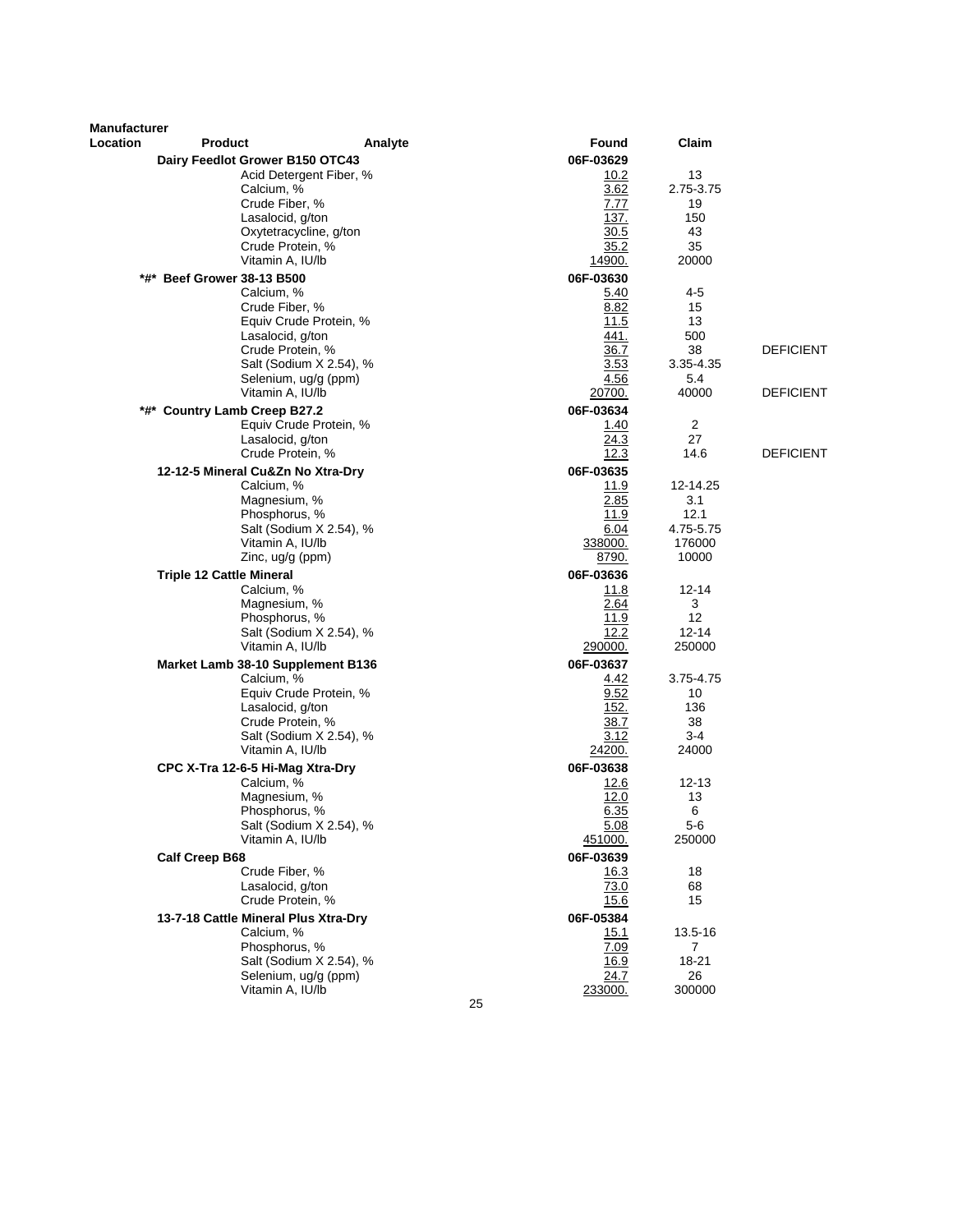| Manufacturer |                           |                                     |         |    |             |                |                  |
|--------------|---------------------------|-------------------------------------|---------|----|-------------|----------------|------------------|
| Location     | Product                   |                                     | Analyte |    | Found       | Claim          |                  |
|              |                           | <b>Country Choice Egg Maker BMD</b> |         |    | 06F-05385   |                |                  |
|              |                           | Calcium, %                          |         |    | 3.37        | $3.1 - 4.1$    |                  |
|              |                           | Lysine - Total, %                   |         |    | 0.837       | 0.77           |                  |
|              |                           | Methionine - Total, %               |         |    | 0.290       | 0.33           |                  |
|              |                           | Crude Protein, %                    |         |    | 17.8        | 18             |                  |
|              |                           | Sheep Mineral 16-8 CTC3400          |         |    | 06F-05386   |                |                  |
|              |                           | Calcium, %                          |         |    | 15.7        | 16-17          |                  |
|              |                           | Chlortetracycline, g/ton            |         |    | 3600.       | 3400           |                  |
|              |                           | Magnesium, %                        |         |    | 2.49        | 2.75           |                  |
|              |                           | Phosphorus, %                       |         |    | 8.13        | 8              |                  |
|              |                           | Salt (Sodium X 2.54), %             |         |    | 17.0        | 18.5-19.5      |                  |
|              |                           | Selenium, ug/g (ppm)                |         |    | 19.5        | 20             |                  |
|              |                           | Vitamin A, IU/lb                    |         |    | 208000.     | 250000         |                  |
|              | Six-N-One                 |                                     |         |    | 06F-08131   |                |                  |
|              |                           | Calcium, %                          |         |    | 4.42        | $3.5 - 4.5$    |                  |
|              |                           | Lysine - Total, %                   |         |    | 2.62        | 2.75           |                  |
|              |                           | Crude Protein, %                    |         |    | 37.2        | 38             |                  |
|              |                           |                                     |         |    |             |                |                  |
|              | 15-10 Cattle Mineral      |                                     |         |    | 06F-08132   |                |                  |
|              |                           | Calcium, %                          |         |    | 14.7        | $15 - 17$      |                  |
|              |                           | Magnesium, %                        |         |    | 2.54        | 3              |                  |
|              |                           | Phosphorus, %                       |         |    | 9.95        | 10             |                  |
|              |                           | Salt (Sodium X 2.54), %             |         |    | 4.01        | $3.15 - 4.15$  |                  |
|              |                           | Market Lamb 38-10 Supplement B136   |         |    | 06F-08135   |                |                  |
|              |                           | Calcium, %                          |         |    | 4.25        | 3.75-4.75      |                  |
|              |                           | Equiv Crude Protein, %              |         |    | 9.19        | 10             |                  |
|              |                           | Lasalocid, g/ton                    |         |    | 142.        | 136            |                  |
|              |                           | Crude Protein, %                    |         |    | 37.2        | 38             |                  |
|              |                           | Salt (Sodium X 2.54), %             |         |    | 3.02        | $3 - 4$        |                  |
|              |                           | Vitamin A, IU/lb                    |         |    | 18800.      | 24000          |                  |
|              | Beef Finisher 40-20 R500  |                                     |         |    | 06F-08137   |                |                  |
|              |                           | Calcium, %                          |         |    | 8.04        | 7.4-9.95       |                  |
|              |                           | Crude Fiber, %                      |         |    | 7.96        | 15             |                  |
|              |                           | Equiv Crude Protein, %              |         |    | 19.5        | 20             |                  |
|              |                           | Monensin, g/ton                     |         |    | 461.        | 500            |                  |
|              |                           | Potassium, %                        |         |    | 2.29        | 2.5            |                  |
|              |                           | Crude Protein, %                    |         |    | 42.5        | 40             |                  |
|              |                           | Salt (Sodium X 2.54), %             |         |    | 3.56        | 3.35-4.35      |                  |
|              |                           | Selenium, ug/g (ppm)                |         |    | 5.65        | 5.35           |                  |
|              |                           | Vitamin A, IU/lb                    |         |    | 28700.      | 40000          |                  |
|              | *#* Hi-Mag Mineral        |                                     |         |    | 06F-08138   |                |                  |
|              |                           | Calcium, %                          |         |    | 12.0        | 12-13.5        |                  |
|              |                           | Magnesium, %                        |         |    | 8.57        | 10             |                  |
|              |                           | Phosphorus, %                       |         |    | 6.00        | 6              |                  |
|              |                           | Salt (Sodium X 2.54), %             |         |    | 14.4        | 12-13.5        |                  |
|              |                           | Selenium, ug/g (ppm)                |         |    | 16.7        | 17.5           |                  |
|              |                           | Vitamin A, IU/lb                    |         |    | 125000.     | 250000         | <b>DEFICIENT</b> |
|              | <b>Country Calf-18 DC</b> |                                     |         |    | 06F-08139   |                |                  |
|              |                           | Acid Detergent Fiber, %             |         |    | 6.04        | $\overline{7}$ |                  |
|              |                           | Decoquinate, g/ton                  |         |    | 38.8        | 46             |                  |
|              |                           | Crude Protein, %                    |         |    | 17.5        | 18             |                  |
|              |                           |                                     |         |    |             |                |                  |
|              | <b>Calf Creep</b>         |                                     |         |    | 06F-08141   |                |                  |
|              |                           | Crude Fiber, %                      |         |    | <u>16.2</u> | 18             |                  |
|              |                           | Crude Protein, %                    |         |    | 16.6        | 15             |                  |
|              | <b>Country Horse</b>      |                                     |         |    | 06F-08142   |                |                  |
|              |                           | Crude Protein, %                    |         |    | 14.4        | 12             |                  |
|              |                           |                                     |         | 26 |             |                |                  |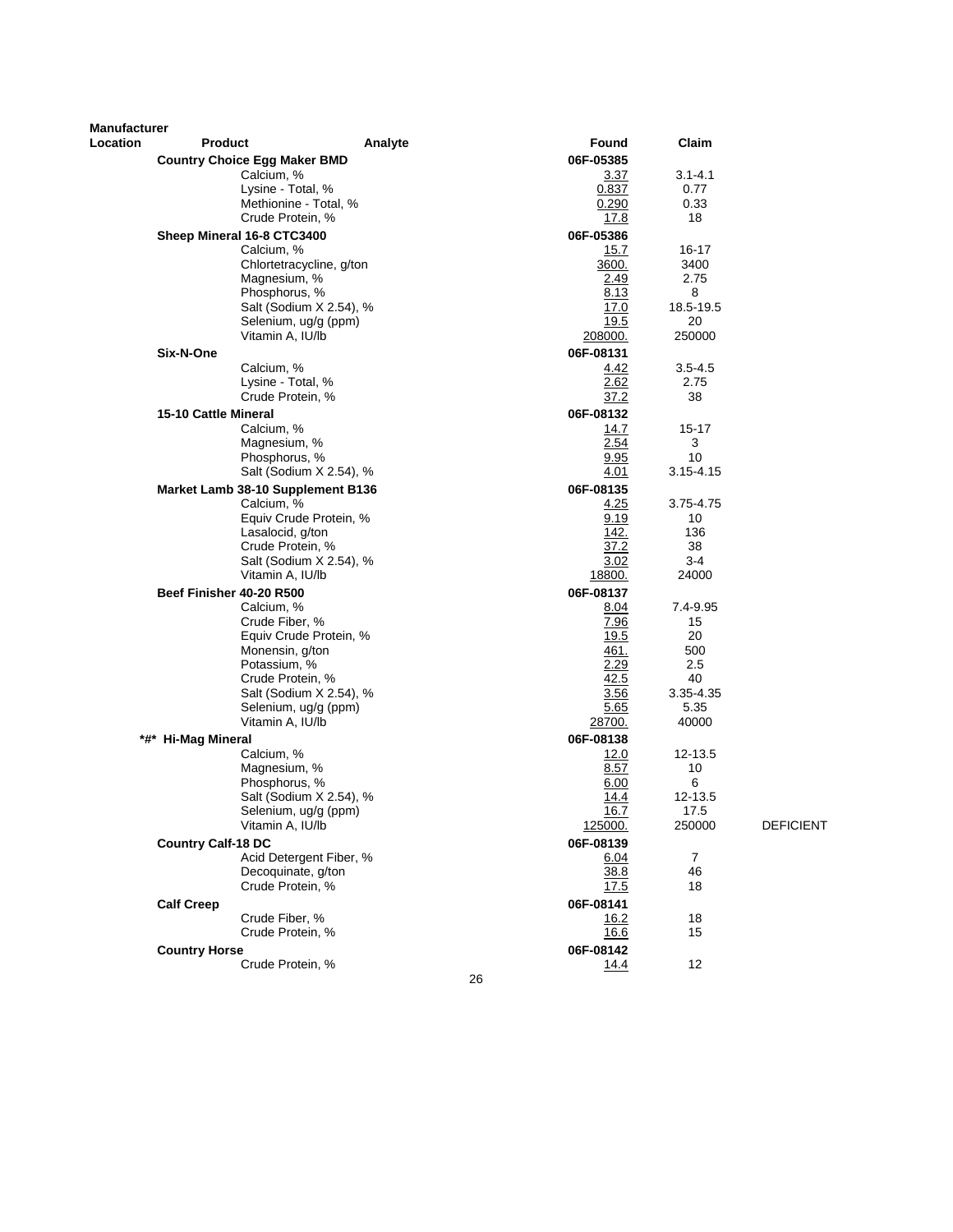| <b>Manufacturer</b>  |                                 |                                             |         |    |                   |                      |                  |
|----------------------|---------------------------------|---------------------------------------------|---------|----|-------------------|----------------------|------------------|
| <b>Location</b>      | Product                         |                                             | Analyte |    | Found             | Claim                |                  |
|                      | <b>Calf Creep B68</b>           |                                             |         |    | 06F-08143         |                      |                  |
|                      |                                 | Crude Fiber, %                              |         |    | 16.4              | 18                   |                  |
|                      |                                 | Lasalocid, g/ton<br>Crude Protein, %        |         |    | 53.9<br>14.5      | 68<br>15             |                  |
|                      |                                 |                                             |         |    |                   |                      |                  |
|                      | CTC 4G                          | Crude Fiber, %                              |         |    | 06F-08144<br>23.4 | 27                   |                  |
|                      |                                 | Chlortetracycline, g/lb                     |         |    | 4.01              | 4                    |                  |
|                      |                                 | Crude Protein, %                            |         |    | 11.4              | 9.5                  |                  |
|                      |                                 | <b>Beresford Feedlot Mineral</b>            |         |    | 06F-08311         |                      |                  |
|                      |                                 | Calcium, %                                  |         |    | 23.2              | 24-26                |                  |
|                      |                                 | Magnesium, %                                |         |    | 3.80              | 4                    |                  |
|                      |                                 | Salt (Sodium X 2.54), %                     |         |    | 19.7              | 19-22.5              |                  |
|                      |                                 | Selenium, ug/g (ppm)<br>Vitamin A, IU/lb    |         |    | 31.8<br>74900.    | 35<br>100000         |                  |
|                      |                                 | Soybean Meal Solvent Dehulled               |         |    | 06F-08315         |                      |                  |
|                      |                                 | Ash, %                                      |         |    | 6.25              | 8                    |                  |
|                      |                                 | Crude Protein, %                            |         |    | 45.4              | 46.5                 |                  |
| *#*                  | <b>Triple 12 Cattle Mineral</b> |                                             |         |    | 06F-08317         |                      |                  |
|                      |                                 | Calcium, %                                  |         |    | 10.6              | 12-14                | <b>DEFICIENT</b> |
|                      |                                 | Magnesium, %                                |         |    | 2.49              | 3                    |                  |
|                      |                                 | Phosphorus, %                               |         |    | 11.5              | 12                   |                  |
|                      |                                 | Salt (Sodium X 2.54), %<br>Vitamin A, IU/lb |         |    | 12.8<br>211000.   | $12 - 14$<br>250000  |                  |
|                      | <b>Lean Gain Premix</b>         |                                             |         |    | 06F-08791         |                      |                  |
|                      |                                 | Calcium, %                                  |         |    | 20.4              | 19.9-23.8            |                  |
|                      |                                 | Phosphorus, %                               |         |    | 8.60              | 9                    |                  |
|                      |                                 | Salt (Sodium X 2.54), %                     |         |    | 12.6              | 11.8-14.1            |                  |
|                      |                                 | Selenium, ug/g (ppm)                        |         |    | 9.48              | 9.2                  |                  |
|                      |                                 | Vitamin A, IU/lb                            |         |    | 82100.            | 111000               |                  |
|                      | <b>Calf Creep B68</b>           |                                             |         |    | 06F-17925         |                      |                  |
|                      |                                 | Crude Fiber, %<br>Lasalocid, g/ton          |         |    | 12.6<br>63.6      | 18<br>68             |                  |
|                      |                                 | Crude Protein, %                            |         |    | 16.2              | 15                   |                  |
|                      |                                 | Wagner Market Lamb 34N B100                 |         |    | 06F-21257         |                      |                  |
|                      |                                 | Calcium, %                                  |         |    | 3.08              | 3-4                  |                  |
|                      |                                 | Crude Fiber, %                              |         |    | 12.9              | 13                   |                  |
|                      |                                 | Equiv Crude Protein, %                      |         |    | 5.51              | 5.25                 |                  |
|                      |                                 | Lasalocid, g/ton<br>Crude Protein, %        |         |    | 104.              | 100<br>34            |                  |
|                      |                                 | CPC 12-12-5 Cu&Zn Mineral X-Dry             |         |    | 35.1<br>06F-21258 |                      |                  |
|                      |                                 | Calcium, %                                  |         |    | 12.8              | $12 - 14$            |                  |
|                      |                                 | Magnesium, %                                |         |    | 2.06              | 2.5                  |                  |
|                      |                                 | Phosphorus, %                               |         |    | 11.6              | $12 \overline{ }$    |                  |
|                      |                                 | Salt (Sodium X 2.54), %                     |         |    | 5.66              | $5 - 5.5$            |                  |
|                      |                                 | Vitamin A, IU/lb                            |         |    | <u>209000.</u>    | 250000               |                  |
|                      | OTC <sub>4G</sub>               |                                             |         |    | 06F-21259         |                      |                  |
|                      |                                 | Crude Fiber, %<br>Oxytetracycline, g/lb     |         |    | 18.9              | 21<br>$\overline{4}$ |                  |
|                      |                                 | Crude Protein, %                            |         |    | 3.35<br>11.4      | 10.5                 |                  |
|                      | <b>CK Processing Company</b>    |                                             |         |    |                   |                      |                  |
| <b>Muscatine, IA</b> |                                 |                                             |         |    |                   |                      |                  |
|                      | *#* Econolass                   |                                             |         |    | 06F-02446         |                      |                  |
|                      |                                 | Crude Fiber, %                              |         |    | 19.0              | 20                   |                  |
|                      |                                 | Crude Protein, %<br>Total Sugars(Invert), % |         |    | 8.50<br>31.7      | 6<br>38              | <b>DEFICIENT</b> |
|                      |                                 |                                             |         | 27 |                   |                      |                  |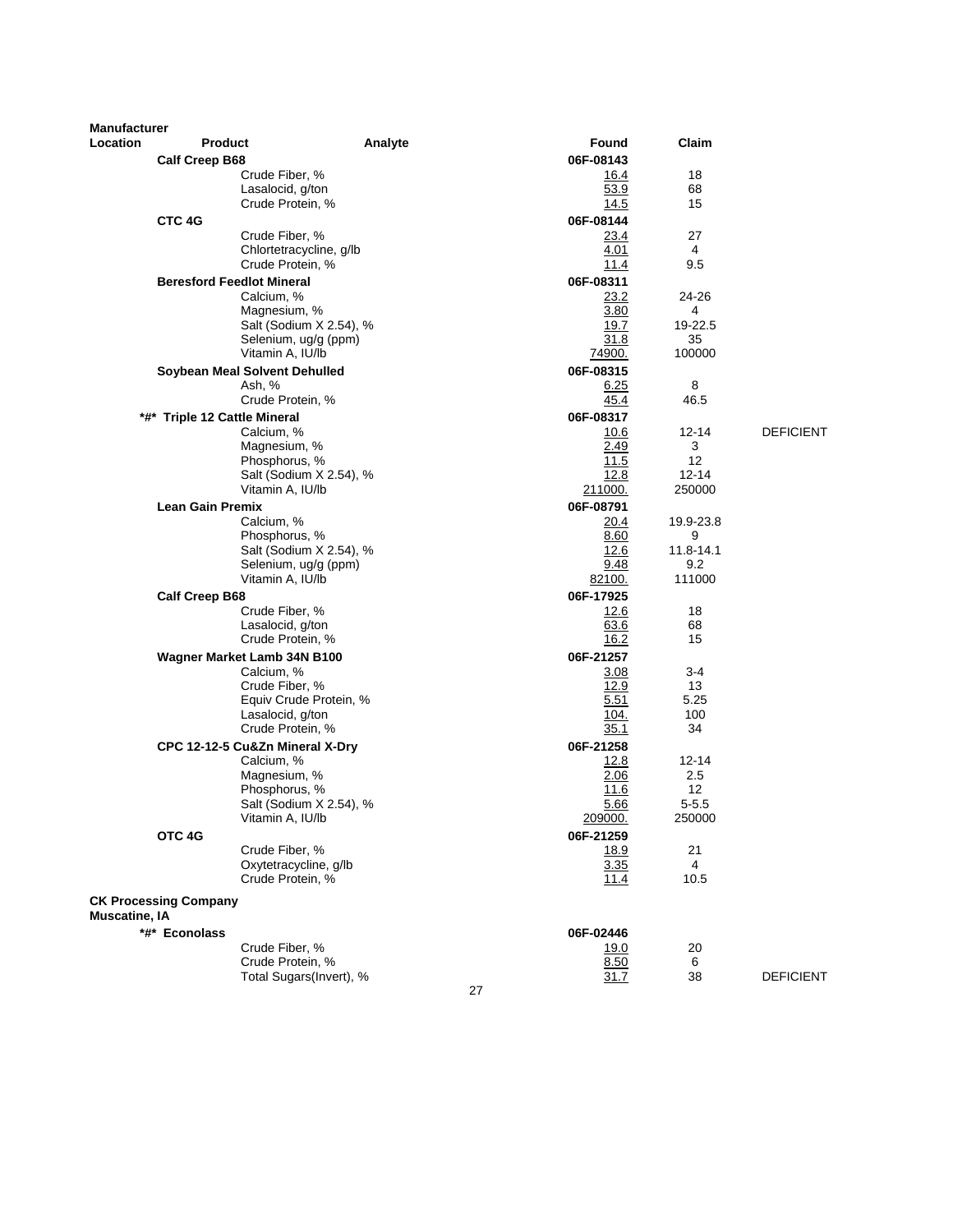| <b>Manufacturer</b><br>Location | <b>Product</b>                       |                                                   | Analyte                                             | Found        | Claim |                  |
|---------------------------------|--------------------------------------|---------------------------------------------------|-----------------------------------------------------|--------------|-------|------------------|
|                                 |                                      | *#* Econolass Molasses Granules                   |                                                     | 06F-10635    |       |                  |
|                                 |                                      | Crude Fiber, %                                    |                                                     | 20.8         | 20    |                  |
|                                 |                                      | Crude Protein, %                                  |                                                     | 8.76         | 6     |                  |
|                                 |                                      | Total Sugars(Invert), %                           |                                                     | 28.5         | 38    | <b>DEFICIENT</b> |
|                                 | <b>Econolass</b>                     |                                                   |                                                     | 06F-20288    |       |                  |
|                                 |                                      | Crude Fiber, %                                    |                                                     | 18.2         | 20    |                  |
|                                 |                                      | Crude Protein, %                                  |                                                     | 8.80         | 6     |                  |
|                                 |                                      | Total Sugars(Invert), %                           |                                                     | 35.4         | 38    |                  |
| Clark, SD                       | <b>Clark County Farmers Elevator</b> |                                                   |                                                     |              |       |                  |
|                                 |                                      | *#* Custom Formulation Dakota 17 Breeder          |                                                     | 06F-10638    |       |                  |
|                                 |                                      | Tylosin, g/ton                                    |                                                     | 150.         | 100   | <b>EXCESSIVE</b> |
|                                 | Grower 1 CTC                         |                                                   |                                                     | 06F-10641    |       |                  |
|                                 |                                      | Chlortetracycline, g/ton                          |                                                     | 302.         | 400   |                  |
|                                 |                                      |                                                   | Custom Formulation of 5400lb Corn & 600lb Regulator | 06F-11570    |       |                  |
|                                 |                                      | Monensin, g/ton                                   |                                                     | 21.0         | 25    |                  |
|                                 | <b>Custom Beef Show Feed</b>         |                                                   |                                                     | 06F-11574    |       |                  |
|                                 |                                      | Monensin, g/ton                                   |                                                     | 24.6         | 20    |                  |
|                                 |                                      | <b>Lamb Feed Show Feed Custom Formulated</b>      |                                                     | 06F-11577    |       |                  |
|                                 |                                      | Lasalocid, g/ton                                  |                                                     | 20.4         | 20    |                  |
|                                 |                                      |                                                   |                                                     |              |       |                  |
| Colton, SD                      | <b>Colton Farmers Elevator</b>       |                                                   |                                                     |              |       |                  |
|                                 |                                      | Troy Gereats Ph 5 Finisher                        |                                                     | 06F-08584    |       |                  |
|                                 |                                      | Chlortetracycline, g/ton                          |                                                     | 327.         | 300   |                  |
| Minneapolis, MN                 | <b>Commodity Specialists</b>         |                                                   |                                                     |              |       |                  |
|                                 |                                      | <b>Corn Distillers Dried Grains with Solubles</b> |                                                     | 06F-09560    |       |                  |
|                                 |                                      | Ash, %                                            |                                                     | 3.93         | 8     |                  |
|                                 |                                      | Crude Fiber, %                                    |                                                     | 6.48         | 15    |                  |
|                                 |                                      | Crude Fat (Eth Ext), %                            |                                                     | 11.9         | 10    |                  |
|                                 |                                      | Crude Protein, %                                  |                                                     | 26.7         | 25    |                  |
|                                 | <b>Consolidated Blenders Inc.</b>    | Sulfur, %                                         |                                                     | 0.797        | 0.9   |                  |
| Hastings, NE                    |                                      |                                                   |                                                     |              |       |                  |
|                                 |                                      | Dehydrated Alfalfa Pellets Merry Mixer            |                                                     | 06F-01943    |       |                  |
|                                 |                                      | Crude Fiber, %                                    |                                                     | 24.4         | 32    |                  |
|                                 |                                      | Crude Protein, %                                  |                                                     | 17.3         | 17    |                  |
|                                 | <b>Dehydrated Alfalfa</b>            |                                                   |                                                     | 06F-08313    |       |                  |
|                                 |                                      | Crude Fiber, %                                    |                                                     | 23.9         | 32    |                  |
|                                 |                                      | Crude Protein, %                                  |                                                     | 19.5         | 17    |                  |
|                                 |                                      | 17% Dehydrated Alfalfa Pellets                    |                                                     | 06F-20271    |       |                  |
|                                 |                                      | Crude Fiber, %                                    |                                                     | <u>26.4</u>  | 32    |                  |
|                                 |                                      | Crude Protein, %                                  |                                                     | 19.6         | 17    |                  |
|                                 |                                      | Merry Mixer 17% Dehydrated Alfalfa Pellets        |                                                     | 06F-21256    |       |                  |
|                                 |                                      | Crude Fiber, %                                    |                                                     | 25.2         | 32    |                  |
|                                 |                                      | Crude Protein, %                                  |                                                     | 16.8         | 17    |                  |
|                                 | <b>Consumer Supply Corp</b>          |                                                   |                                                     |              |       |                  |
| Sioux City, IA                  |                                      |                                                   |                                                     |              |       |                  |
|                                 | <b>Beet Pulp Pellets</b>             |                                                   |                                                     | 06F-03135    |       |                  |
|                                 |                                      | Crude Fiber, %                                    |                                                     | <u> 21.3</u> | 22    |                  |
|                                 |                                      | Crude Protein, %                                  |                                                     | 6.79         | 6     |                  |
|                                 |                                      |                                                   | 28                                                  |              |       |                  |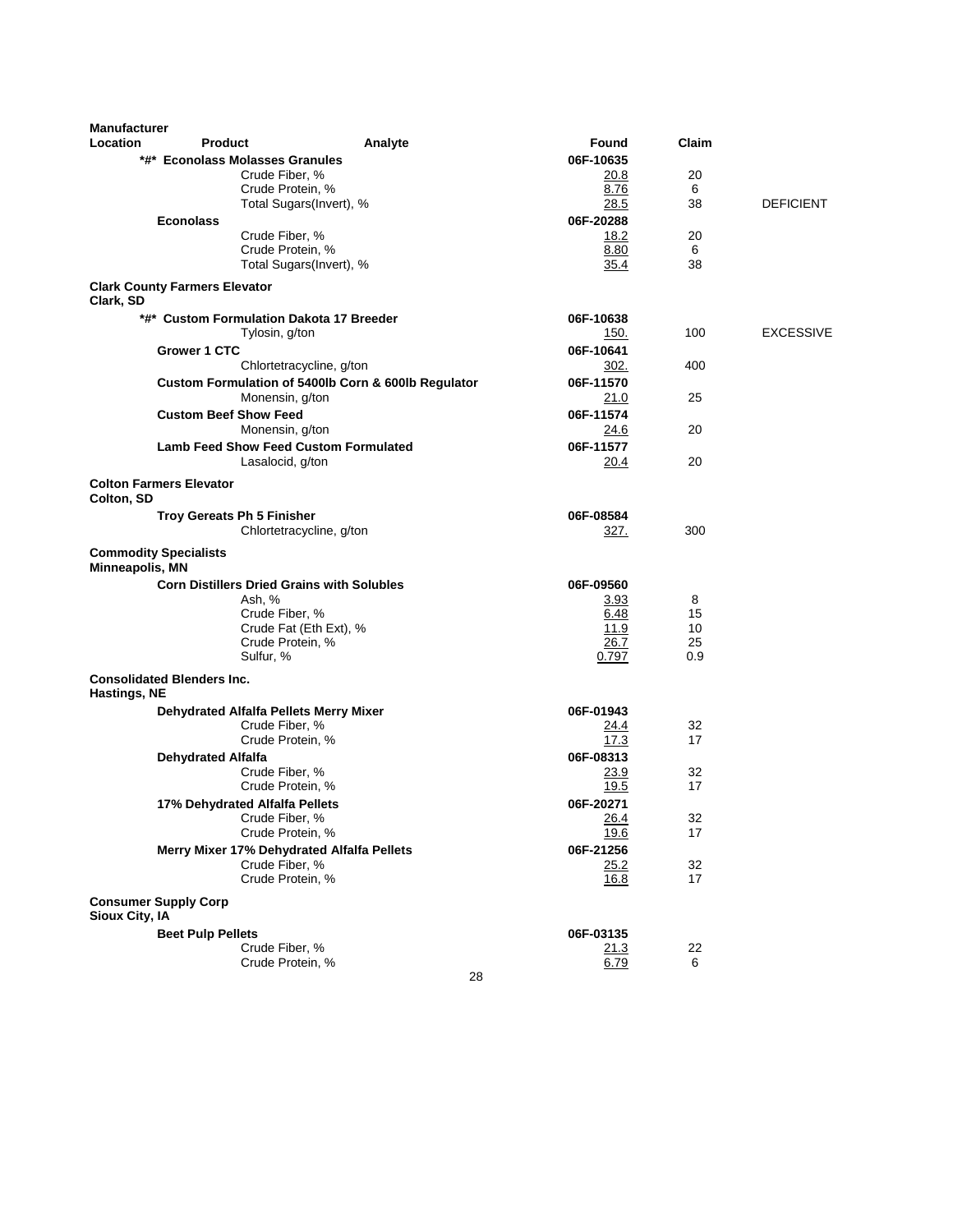| Manufacturer<br>Location                  | <b>Product</b>                       |                                                              | Analyte |    | Found              | Claim             |
|-------------------------------------------|--------------------------------------|--------------------------------------------------------------|---------|----|--------------------|-------------------|
| <b>Consumers Supply</b><br>Sioux City, IA |                                      |                                                              |         |    |                    |                   |
|                                           | <b>Pork Meat &amp; Bones</b>         |                                                              |         |    | 06F-01941          |                   |
|                                           |                                      | Calcium, %                                                   |         |    | 8.24               | $8.4 - 8.8$       |
|                                           |                                      | Crude Fat (Eth Ext), %                                       |         |    | 11.6               | 6                 |
|                                           |                                      | Phosphorus, %                                                |         |    | 4.26               | 4                 |
|                                           |                                      | Crude Protein, %                                             |         |    | 54.3               | 50                |
|                                           | Aureo S 700 2+2                      |                                                              |         |    | 06F-02276          |                   |
|                                           |                                      | Crude Fiber, %                                               |         |    | 8.23               | 15                |
|                                           |                                      | Chlortetracycline, mg/lb                                     |         |    | 1910.              | 2000              |
|                                           |                                      | Crude Protein, %                                             |         |    | 8.46               | 5                 |
|                                           |                                      | Sulfamethazine, mg/lb                                        |         |    | 1990.              | 2000              |
|                                           | <b>Urea Feed Grade</b>               |                                                              |         |    | 06F-03072          |                   |
|                                           |                                      | Total Nitrogen, %                                            |         |    | 45.8               | 46                |
|                                           |                                      | <b>Linseed Meal Solvent Extracted</b>                        |         |    | 06F-20287          |                   |
|                                           |                                      | Crude Fiber, %                                               |         |    | 9.77               | 10<br>32          |
|                                           |                                      | Crude Protein, %                                             |         |    | 35.1               |                   |
|                                           | <b>Feed Grade Urea</b>               |                                                              |         |    | 06F-20289          |                   |
|                                           |                                      | Equiv Crude Protein, %<br>Total Nitrogen, %                  |         |    | 283.<br>46.6       | 285<br>46         |
|                                           |                                      |                                                              |         |    |                    |                   |
|                                           |                                      | <b>CTC 20 Type B Medicated Pellets</b>                       |         |    | 06F-20989          |                   |
|                                           |                                      | Crude Fiber, %<br>Chlortetracycline, g/lb                    |         |    | 10.8<br>20.1       | 15<br>20          |
|                                           |                                      |                                                              |         |    |                    |                   |
|                                           | <b>Coxi-Curb</b>                     | Amprolium, mg/lb                                             |         |    | 06F-20990<br>5460. | 5675              |
|                                           |                                      | Crude Fiber, %                                               |         |    | 7.96               | 18                |
|                                           |                                      |                                                              |         |    |                    |                   |
| Sioux City, IA                            | <b>Consumers Supply Dist Company</b> |                                                              |         |    |                    |                   |
|                                           |                                      | <b>Distillers Dried Grains with Solubles</b>                 |         |    | 06F-08314          |                   |
|                                           |                                      | Crude Fiber, %                                               |         |    | 7.09               | 12                |
|                                           |                                      | Crude Fat (Eth Ext), %                                       |         |    | 11.6               | 8                 |
|                                           |                                      | Crude Protein, %                                             |         |    | 26.0               | 25                |
|                                           | <b>CSD Endust</b>                    |                                                              |         |    | 06F-11576          |                   |
|                                           |                                      | Crude Fat (Eth Ext), %                                       |         |    | 99.8               | 99                |
|                                           |                                      | Free Fatty Acids, %                                          |         |    | 0.82               | $\mathbf{1}$<br>1 |
|                                           |                                      | Insoluble Impurities, %<br>Vacuum Moisture, %                |         |    | 0.024<br>0.36      | 0.5               |
|                                           |                                      |                                                              |         |    | 06F-20269          |                   |
|                                           |                                      | Low Temperature Menhaden Fish Meal<br>Crude Fat (Eth Ext), % |         |    | 8.36               | 6                 |
|                                           |                                      | Crude Protein, %                                             |         |    | 64.4               | 60                |
| <b>Brentwood, MO</b>                      | <b>Country Acres Feed Co.</b>        |                                                              |         |    |                    |                   |
|                                           |                                      | <b>Country Acres Horse Sweet 10</b>                          |         |    | 06F-07108          |                   |
|                                           |                                      | Crude Fiber, %                                               |         |    | 10.5               | 15                |
|                                           |                                      | Crude Protein, %                                             |         |    | 12.0               | 10                |
| <b>Country Pride Coop</b>                 |                                      |                                                              |         |    |                    |                   |
| Winner, SD                                |                                      |                                                              |         |    |                    |                   |
|                                           | Soybean Meal 46.5%                   |                                                              |         |    | 06F-02283          | 8                 |
|                                           |                                      | Ash, %<br>Crude Protein, %                                   |         |    | 6.50<br>47.2       | 46.5              |
|                                           |                                      |                                                              |         |    |                    |                   |
|                                           |                                      | <b>Country Pride Chick Grower</b><br>Lysine - Total, %       |         |    | 06F-02504<br>0.693 | 0.65              |
|                                           |                                      | Methionine - Total, %                                        |         |    | 0.279              | 0.3               |
|                                           |                                      | Crude Protein, %                                             |         |    | 14.7               | 14.5              |
|                                           |                                      |                                                              |         | 29 |                    |                   |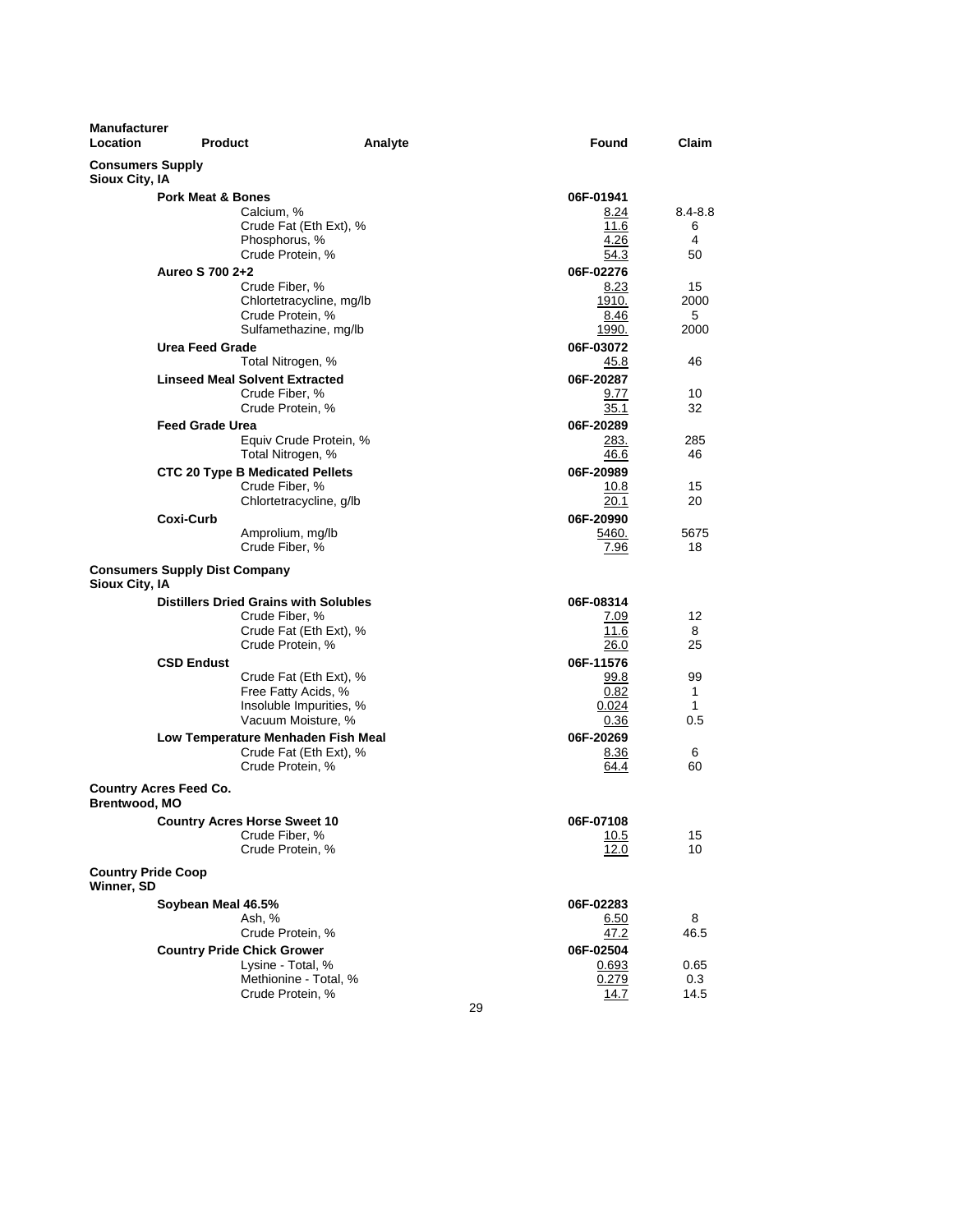| <b>Manufacturer</b><br>Location              | <b>Product</b>                |                                                                                                                                                   | Analyte | Found                                              | Claim                            |                  |
|----------------------------------------------|-------------------------------|---------------------------------------------------------------------------------------------------------------------------------------------------|---------|----------------------------------------------------|----------------------------------|------------------|
| <b>CSD Nutrition</b><br>Sioux City, IA       |                               |                                                                                                                                                   |         |                                                    |                                  |                  |
|                                              |                               | *#* Ranchers' Choice 20% AN Block<br>Crude Protein, %<br>Salt (Sodium X 2.54), %<br>Vitamin A, IU/lb                                              |         | 06F-01135<br>14.6<br>18.2<br>37800.                | 20<br>14.25-17<br>20000          | <b>DEFICIENT</b> |
|                                              | *#* 20% AN Horse Block        | Calcium, %<br>Phosphorus, %<br>Crude Protein, %                                                                                                   |         | 06F-04605<br>4.16<br>2.46<br>20.7                  | 3.25-3.75<br>2<br>20             |                  |
|                                              |                               | Salt (Sodium X 2.54), %<br>Vitamin A, IU/lb<br>*#* Rancher's Choice 14% Hi-Mag Block<br>Magnesium, %                                              |         | 23.2<br>20300.<br>06F-07164<br>12.9                | 19-22.8<br>40000<br>14.1         | <b>DEFICIENT</b> |
|                                              |                               | Salt (Sodium X 2.54), %<br>Total Sugars(Invert), %<br>Vitamin A, IU/lb                                                                            |         | 16.4<br>13.4<br>82800.                             | $15 - 18$<br>17<br>100000        | <b>DEFICIENT</b> |
|                                              |                               | *#* Rancher's Choice 12% Horse Mineral Block<br>Calcium, %<br>Phosphorus, %<br>Salt (Sodium X 2.54), %                                            |         | 06F-07165<br>12.0<br>12.4<br>9.86                  | $9 - 10.8$<br>12<br>$9.5 - 10.5$ | <b>EXCESSIVE</b> |
|                                              | <b>Nutri Yeast 200</b>        | Selenium, ug/g (ppm)<br>Vitamin A, IU/lb<br>Crude Protein, %                                                                                      |         | 17.9<br>93200.<br>06F-11406<br>9.17                | 20<br>200000<br>8                | DEFICIENT        |
| Hoven, SD                                    | <b>Custom Feed and Supply</b> |                                                                                                                                                   |         |                                                    |                                  |                  |
|                                              |                               | Dry Extruded Whole Soybean Meal<br>Crude Fat (Eth Ext), %<br>Crude Protein, %                                                                     |         | 06F-17923<br>22.0<br>36.0                          | 18<br>36                         |                  |
| <b>Dakota Commodities</b><br>Scotland, SD    |                               |                                                                                                                                                   |         |                                                    |                                  |                  |
|                                              |                               | <b>Corn Distillers Dakota Gold with Solubles</b><br>Crude Fiber, %<br>Crude Fat (Eth Ext), %<br>Oven Moisture, %<br>Crude Protein, %<br>Sulfur, % |         | 06F-02284<br>6.29<br>10.3<br>6.89<br>25.3<br>0.820 | 12<br>10<br>12.5<br>26           |                  |
| Dakota Mill & Grain<br><b>Rapid City, SD</b> |                               |                                                                                                                                                   |         |                                                    |                                  |                  |
|                                              | DM&G 20% Cattle Cake          | Crude Fiber, %<br>Crude Protein, %                                                                                                                |         | 06F-02437<br>10.1<br><u>19.6</u>                   | 16<br>20                         |                  |
|                                              | DM&G 20% Cattle Cake          | Crude Fiber, %<br>Crude Protein, %                                                                                                                |         | 06F-05874<br>9.12<br>19.4                          | 16<br>20                         |                  |
| Dakota Mill and Grain<br>Sturgis, SD         |                               |                                                                                                                                                   |         |                                                    |                                  |                  |
| <b>Dakotaland Feeds</b>                      | <b>Sweet Chop Feed</b>        | Crude Protein, %                                                                                                                                  |         | 06F-02424<br>10.8                                  | 9                                |                  |
| Huron, SD                                    |                               | Soybean Meal 46.5% Protein Solvent Extracted                                                                                                      |         | 06F-03071                                          |                                  |                  |
|                                              |                               | Ash, %<br>Crude Protein, %                                                                                                                        |         | <u>6.09</u><br>45.5                                | 8<br>46.5                        |                  |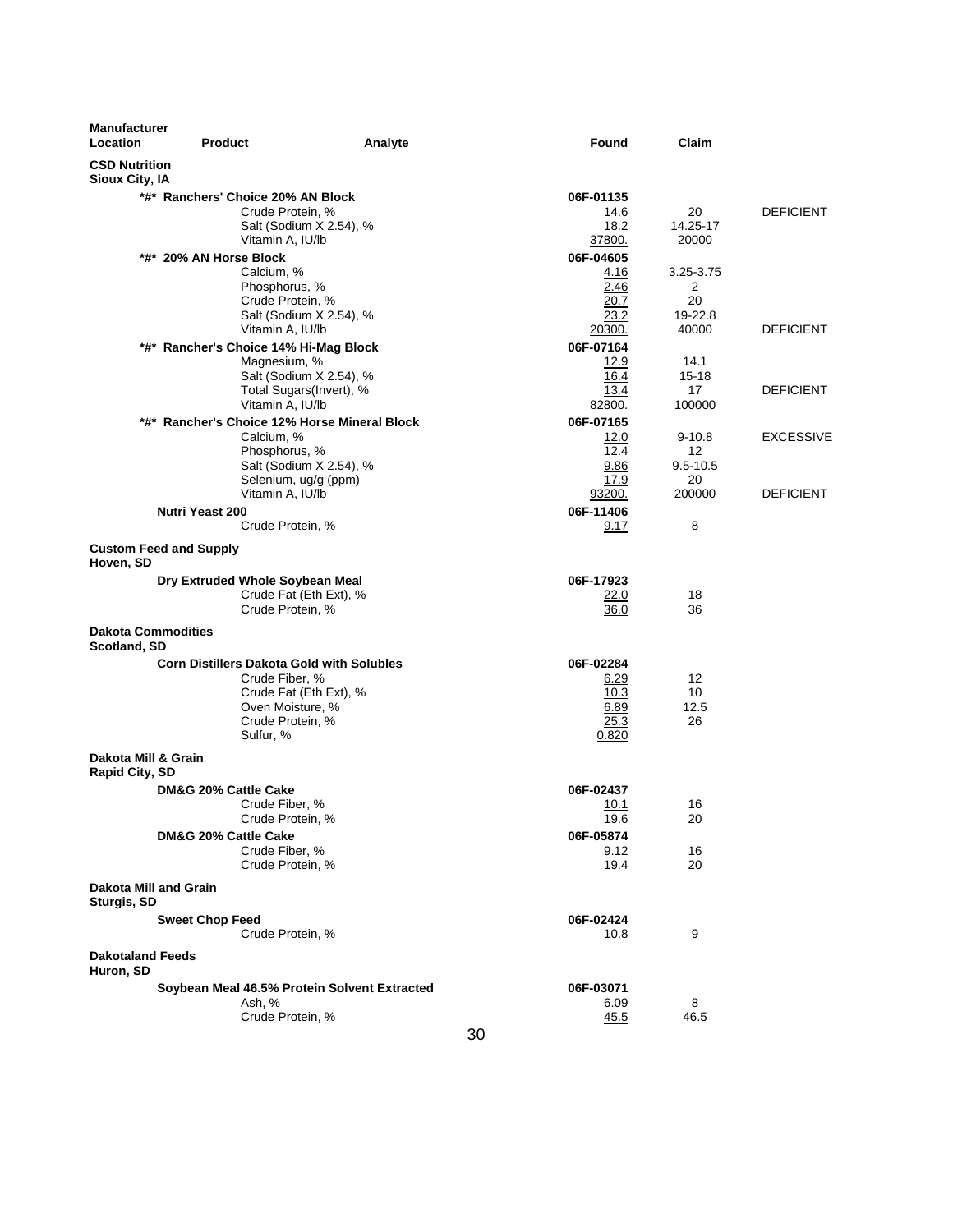| <b>Manufacturer</b>                  |                         |                                                               |         |    |                   |                          |  |
|--------------------------------------|-------------------------|---------------------------------------------------------------|---------|----|-------------------|--------------------------|--|
| Location                             | <b>Product</b>          |                                                               | Analyte |    | Found             | Claim                    |  |
|                                      | <b>DLF-Chloro 10 GM</b> |                                                               |         |    | 06F-04349         |                          |  |
|                                      |                         | Calcium, %<br>Crude Fiber, %                                  |         |    | 7.26<br>13.8      | 6-7<br>29                |  |
|                                      |                         | Chlortetracycline, g/lb                                       |         |    | 10.6              | 10                       |  |
|                                      |                         | Crude Protein, %                                              |         |    | 16.3              | $\overline{7}$           |  |
|                                      | <b>DLF-Chloro 4 GM</b>  |                                                               |         |    | 06F-08794         |                          |  |
|                                      |                         | Calcium, %                                                    |         |    | 7.12              | $6 - 7$                  |  |
|                                      |                         | Crude Fiber, %                                                |         |    | 17.1              | 29                       |  |
|                                      |                         | Chlortetracycline, g/lb                                       |         |    | 3.91              | 4                        |  |
|                                      |                         | Crude Protein, %                                              |         |    | 15.4              | $\overline{7}$           |  |
|                                      |                         | Dakotaland Feeds Soybean Meal 46.5% Protein Solvent<br>Ash, % |         |    | 06F-10387<br>7.09 | 8                        |  |
|                                      |                         | Crude Protein, %                                              |         |    | 45.5              | 46.5                     |  |
| Delta Oil Mill                       |                         |                                                               |         |    |                   |                          |  |
| Jonestown, MS                        |                         |                                                               |         |    |                   |                          |  |
|                                      | <b>Cottonseed Meal</b>  |                                                               |         |    | 06F-20286         |                          |  |
|                                      |                         | Crude Fiber, %                                                |         |    | 13.6              | 14                       |  |
|                                      |                         | Crude Protein, %                                              |         |    | 39.7              | 40.5                     |  |
| <b>Diamond Pet Foods</b><br>Meta, MO |                         |                                                               |         |    |                   |                          |  |
|                                      |                         | Adult Cat Light Formula Chicken Soup for the Cat              |         |    | 06F-01123         |                          |  |
|                                      |                         | Crude Fat (Eth Ext), %                                        |         |    | 9.34              | 9                        |  |
|                                      |                         | Oven Moisture, %                                              |         |    | 6.36              | 10                       |  |
|                                      |                         | Omega-3 Fatty Acids, %<br>Omega-6 Fatty Acids, %              |         |    | 0.387<br>1.88     | 0.3<br>1.7               |  |
|                                      |                         | Crude Protein, %                                              |         |    | 37.4              | 32                       |  |
|                                      |                         | Taurine - Total, %                                            |         |    | 0.149             | 0.1                      |  |
|                                      |                         | <b>Chicken Soup for the Kitten Lovers Soul</b>                |         |    | 06F-20273         |                          |  |
|                                      |                         | Fat: Acid Hydrolysis, %                                       |         |    | 26.3              | 22                       |  |
|                                      |                         | Crude Fat (Eth Ext), %                                        |         |    | 22.2              | 22                       |  |
|                                      |                         | Oven Moisture, %                                              |         |    | 6.40              | 10                       |  |
|                                      |                         | Omega-3 Fatty Acids, %                                        |         |    | 0.574             | 0.6                      |  |
|                                      |                         | Omega-6 Fatty Acids, %<br>Crude Protein, %                    |         |    | 4.33<br>38.0      | 3.4<br>34                |  |
|                                      |                         | Taurine - Total, %                                            |         |    | 0.173             | 0.15                     |  |
|                                      |                         | <b>Diamond Variety Puppy Dog Biscuits</b>                     |         |    | 06F-20984         |                          |  |
|                                      |                         | Fat: Acid Hydrolysis, %                                       |         |    | 8.11              | 6                        |  |
|                                      |                         | Oven Moisture, %                                              |         |    | 7.39              | 12                       |  |
|                                      |                         | Crude Protein, %                                              |         |    | 25.4              | 23                       |  |
| <b>Domain Inc</b>                    |                         |                                                               |         |    |                   |                          |  |
| <b>New Richmond, WI</b>              |                         |                                                               |         |    |                   |                          |  |
|                                      |                         | Tend-R-Leen Ultra Finisher Base Mix                           |         |    | 06F-09069         |                          |  |
|                                      |                         | Calcium, %<br>Selenium, ug/g (ppm)                            |         |    | 28.4              | 28-30<br>40              |  |
|                                      |                         | Sodium, %                                                     |         |    | 32.1<br>2.19      | $2.1 - 2.6$              |  |
|                                      |                         | Vitamin A, IU/lb                                              |         |    | 415000.           | 533300                   |  |
|                                      |                         | Zinc, ug/g (ppm)                                              |         |    | 10400.            | 12801.4                  |  |
|                                      |                         | Tend-R-Lean Ultra Finisher w/SDA Code 536                     |         |    | 06F-09556         |                          |  |
|                                      |                         | Acid Detergent Fiber, %                                       |         |    | 10.4              | 14                       |  |
|                                      |                         | Calcium, %                                                    |         |    | 6.89              | $6.5 - 7.5$              |  |
|                                      |                         | Crude Fiber, %                                                |         |    | 9.26              | 13                       |  |
|                                      |                         | Equiv Crude Protein, %<br>Monensin, g/ton                     |         |    | 12.3<br>237.      | $12 \overline{ }$<br>240 |  |
|                                      |                         | Potassium, %                                                  |         |    | 3.16              | 3.2                      |  |
|                                      |                         | Crude Protein, %                                              |         |    | 36.9              | 36                       |  |
|                                      |                         | Tylosin, g/ton                                                |         |    | <u>118.</u>       | 120                      |  |
|                                      |                         | Vitamin A, IU/lb                                              |         |    | 34000.            | 40000                    |  |
|                                      |                         |                                                               |         | 31 |                   |                          |  |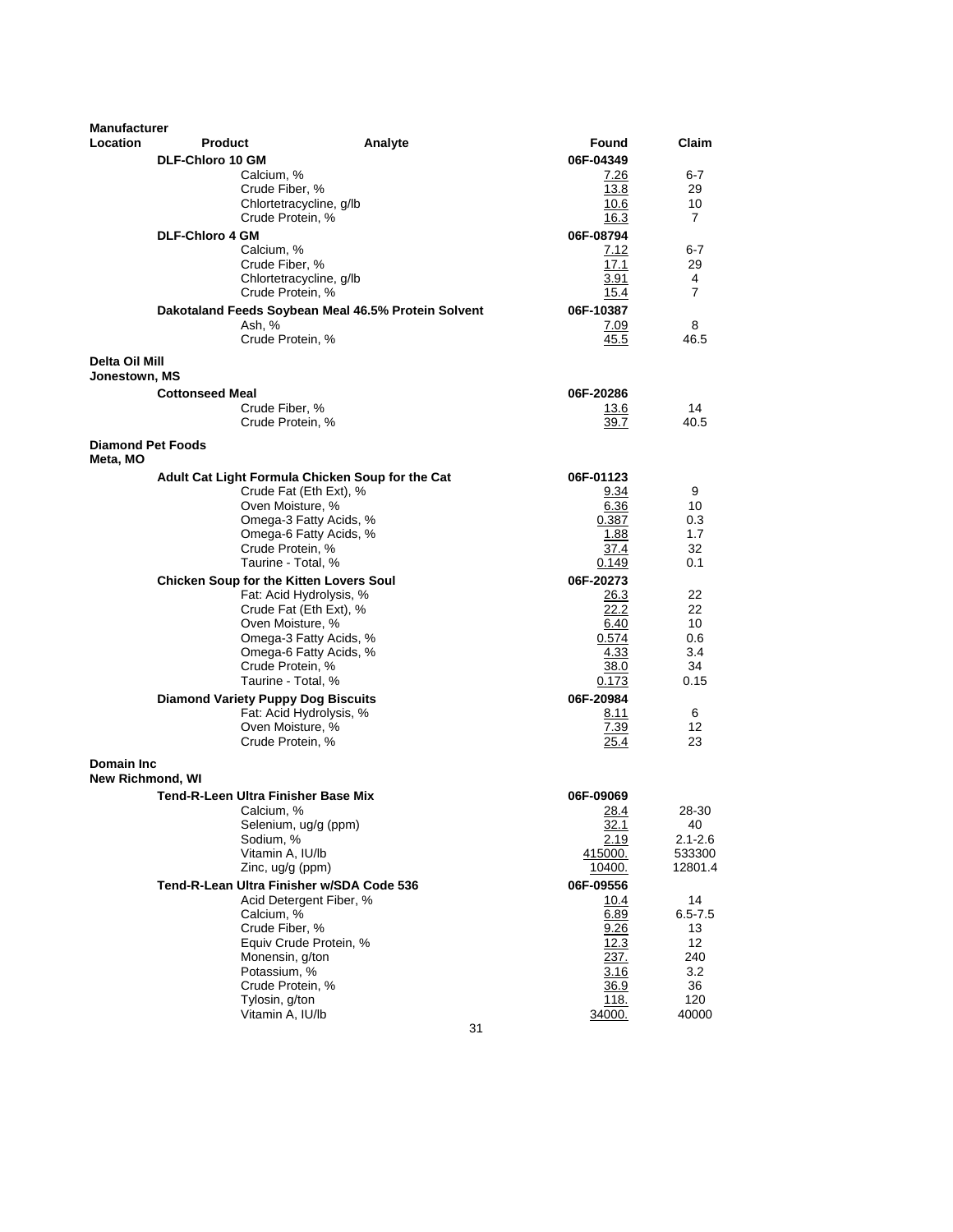| <b>Manufacturer</b>                      |                             |                                                      |         |           |              |                |                  |
|------------------------------------------|-----------------------------|------------------------------------------------------|---------|-----------|--------------|----------------|------------------|
| Location                                 | <b>Product</b>              |                                                      | Analyte |           | Found        | Claim          |                  |
|                                          |                             | Tend-R-Lean Grower with Deccox & Sodium Code 532     |         | 06F-09557 |              |                |                  |
|                                          |                             | Acid Detergent Fiber, %                              |         |           | 10.7         | 14             |                  |
|                                          |                             | Calcium, %                                           |         |           | 2.64         | $2.5-3$        |                  |
|                                          |                             | Decoquinate, g/ton<br>Crude Protein, %               |         |           | 65.5<br>32.0 | 60<br>32       |                  |
|                                          |                             | Vitamin A, IU/lb                                     |         |           | 35700.       | 40000          |                  |
|                                          |                             | Dairy Custom Formulation Mike Klein R1010G DALACN    |         | 06F-09558 |              |                |                  |
|                                          |                             | Acid Detergent Fiber, %                              |         |           | 16.0         | 20             |                  |
|                                          |                             | Crude Fiber, %                                       |         |           | 12.1         | 14             |                  |
|                                          |                             | Crude Fat (Eth Ext), %                               |         |           | 9.17<br>21.4 | 7.5<br>21      |                  |
|                                          |                             | Crude Protein, %<br>Vitamin A, IU/lb                 |         |           | 20500.       | 20000          |                  |
| <b>East-Man Feeds</b>                    |                             |                                                      |         |           |              |                |                  |
| Sioux Falls, SD                          |                             |                                                      |         |           |              |                |                  |
|                                          |                             | <b>Bison Bio Vail Breeder Mineral NS</b>             |         | 06F-01942 |              |                |                  |
|                                          |                             | Calcium, %                                           |         |           | 10.4         | 9-11           |                  |
|                                          |                             | Magnesium, %                                         |         |           | 2.12         | 2              |                  |
|                                          |                             | Phosphorus, %                                        |         |           | 10.3         | 11             |                  |
|                                          |                             | Salt (Sodium X 2.54), %                              |         |           | 23.7<br>9.32 | $21 - 23$<br>9 |                  |
|                                          |                             | Sodium, %<br>Vitamin A, IU/lb                        |         |           | 529000.      | 215500         |                  |
|                                          | <b>Elanco Animal Health</b> |                                                      |         |           |              |                |                  |
| Indianapolis, IN                         |                             |                                                      |         |           |              |                |                  |
|                                          | <b>Rumensin 80</b>          |                                                      |         | 06F-09074 |              |                |                  |
|                                          |                             | Monensin, g/lb                                       |         |           | 74.8         | 80             |                  |
| <b>Evolved Habitats</b><br>New Roads, LA |                             |                                                      |         |           |              |                |                  |
|                                          |                             | Feed Grade Liquid Protein 82 Brix Molasses           |         | 06F-09645 |              |                |                  |
|                                          |                             | Vacuum Moisture, %                                   |         |           | 21.7         | 27             |                  |
|                                          |                             | Total Sugars(Invert), %                              |         |           | 53.7         | 43             |                  |
| F.L. Emmert Co.<br>Cincinnati, OH        |                             |                                                      |         |           |              |                |                  |
|                                          | Sow Bulk Plus M             |                                                      |         | 06F-01895 |              |                |                  |
|                                          |                             | Crude Fiber, %                                       |         |           | 7.31         | 13             |                  |
|                                          |                             | Potassium, %<br>Crude Protein, %                     |         |           | 2.26<br>24.1 | 2.4<br>23      |                  |
|                                          |                             | Sulfur, %                                            |         |           | 3.15         | 2.5            |                  |
| Faith Feeds, Inc.                        |                             |                                                      |         |           |              |                |                  |
| Faith, SD                                |                             |                                                      |         |           |              |                |                  |
|                                          |                             | *#* Custom feed with Purina Accuration RM130 20/80   |         | 06F-06888 |              |                |                  |
|                                          |                             | Monensin, g/ton                                      |         |           | 38.0         | 26             | <b>EXCESSIVE</b> |
|                                          |                             | Custom feed with Purina Accuration RM130 30/70       |         | 06F-06889 |              |                |                  |
|                                          |                             | Monensin, g/ton                                      |         |           | <u>33.4</u>  | 39             |                  |
| <b>Farmers Coop</b><br>Gordon, NE        |                             |                                                      |         |           |              |                |                  |
|                                          |                             | <b>Western Choice Hen Scratch Mix</b>                |         | 06F-07122 |              |                |                  |
|                                          |                             | Crude Protein, %                                     |         |           | 9.85         | 9.5            |                  |
|                                          |                             | <b>Western Choice Premium Oats</b><br>Crude Fiber, % |         | 06F-07130 |              | 12             |                  |
|                                          |                             | Crude Protein, %                                     |         |           | 12.1<br>15.8 | 11             |                  |
|                                          |                             | *#* Western Choice 20% Lay Feed                      |         | 06F-07131 |              |                |                  |
|                                          |                             | Calcium, %                                           |         |           | 2.88         | $3.5 - 4$      | <b>DEFICIENT</b> |
|                                          |                             | Lysine - Total, %                                    |         |           | 0.978        | 0.9            |                  |
|                                          |                             | Methionine - Total, %                                |         |           | 0.359        | 0.3            |                  |
|                                          |                             | Crude Protein, %                                     |         | 32        | 22.6         | 20             |                  |
|                                          |                             |                                                      |         |           |              |                |                  |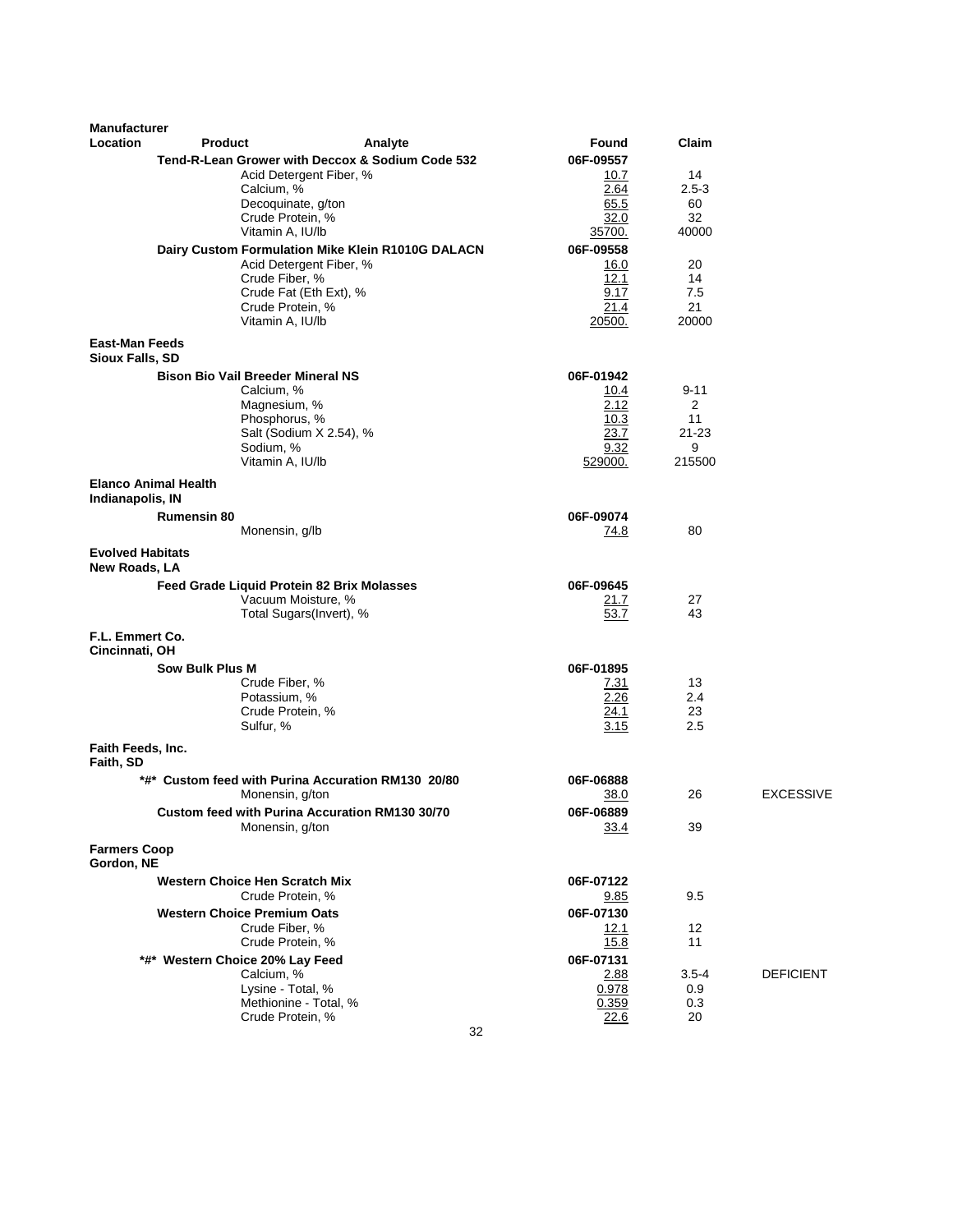| <b>Manufacturer</b> |                                                                          |                   |                 |                  |
|---------------------|--------------------------------------------------------------------------|-------------------|-----------------|------------------|
| Location            | <b>Product</b><br>Analyte                                                | Found             | Claim           |                  |
|                     | <b>Western Choice 17% Dehydrated Alfalfa</b>                             | 06F-07161         |                 |                  |
|                     | Crude Fiber, %                                                           | 30.6              | 30              |                  |
|                     | Crude Protein, %                                                         | 17.3              | 17              |                  |
| Avon, SD            | <b>Farmers Coop Elevator</b>                                             |                   |                 |                  |
|                     | A.G.P. 47% Solvent Extracted Soybean Meal                                | 06F-06315         |                 |                  |
|                     | Crude Protein, %                                                         | 47.6              | 47              |                  |
| Hudson, SD          | <b>Farmers Elevator Company</b>                                          |                   |                 |                  |
|                     | *#* Calf Feed Custom Formulation                                         | 06F-11392         |                 |                  |
|                     | Lasalocid, g/ton                                                         | 65.7              | 100             | <b>DEFICIENT</b> |
|                     | <b>Pasture Cattle Feed Custom Formulated</b>                             | 06F-11393         |                 |                  |
|                     | Lasalocid, g/ton                                                         | 119.              | 102             |                  |
|                     | <b>Custom Formulation New Gilt Ration 5 with Tylan</b><br>Tylosin, g/ton | 06F-11395<br>47.1 | 40              |                  |
|                     | *#* 199 Henderson Starter #2                                             | 06F-11399         |                 |                  |
|                     | Chlortetracycline, g/ton                                                 | 108.              | 100             |                  |
|                     | Sulfathiazole, g/ton                                                     | 73.7              | 100             | <b>DEFICIENT</b> |
|                     | <b>Custom Formulation 217 Henderson Ration #2</b>                        | 06F-11404         |                 |                  |
|                     | Chlortetracycline, g/ton                                                 | 80.3              | 100             |                  |
|                     | Sulfathiazole, g/ton                                                     | 93.4              | 100             |                  |
| Rock Valley, IA     | <b>Farmers Elevator Company</b>                                          |                   |                 |                  |
|                     | Cracked corn                                                             | 06F-11396         |                 |                  |
|                     | Crude Protein, %                                                         | 7.79              | $\overline{7}$  |                  |
|                     | Whole corn                                                               | 06F-11397         |                 |                  |
|                     | Crude Protein, %                                                         | 7.49              | $\overline{7}$  |                  |
|                     | *#* Linseed Meal Solvent Extracted                                       | 06F-11400         |                 |                  |
|                     | Crude Fiber, %<br>Crude Protein, %                                       | 2.44<br>0.98      | 10<br>34        | <b>DEFICIENT</b> |
|                     |                                                                          |                   |                 |                  |
| Phoenix, AZ         | Farnam Companies, Inc.                                                   |                   |                 |                  |
|                     | *#* Farnam Vita Plus                                                     | 06F-01871         |                 |                  |
|                     | Calcium, %<br>Crude Fiber, %                                             | 2.81<br>9.96      | 2.25-2.75<br>12 |                  |
|                     | Crude Fat (Eth Ext), %                                                   | 7.89              | 8               |                  |
|                     | Lysine - Total, %                                                        | 0.573             | 0.5             |                  |
|                     | Methionine - Total, %                                                    | 0.212             | 0.2             |                  |
|                     | Crude Protein, %                                                         | 13.8              | 10              |                  |
|                     | Vitamin A, IU/lb                                                         | 153000.           | 400000          | <b>DEFICIENT</b> |
|                     | *#* Farnam Mare Plus<br>Calcium, %                                       | 06F-01872<br>6.80 | $5.8 - 6.8$     |                  |
|                     | Phosphorus, %                                                            | 5.25              | 5               |                  |
|                     | Crude Protein, %                                                         | 10.1              | 6               |                  |
|                     | Vitamin A, IU/lb                                                         | 40400.            | 800000          | <b>DEFICIENT</b> |
| Phoenix, AZ         | <b>Farnam Horse Health Products</b>                                      |                   |                 |                  |
|                     | *#* Red Cell (vitamin-iron-mineral feed supplement for                   | 06F-16709         |                 |                  |
|                     | Selenium, ug/g (ppm)                                                     | <u>27.1</u>       | 20              | <b>EXCESSIVE</b> |
|                     | Vitamin A, IU/lb                                                         | 113000.           | 356923          | <b>DEFICIENT</b> |
|                     | 33                                                                       |                   |                 |                  |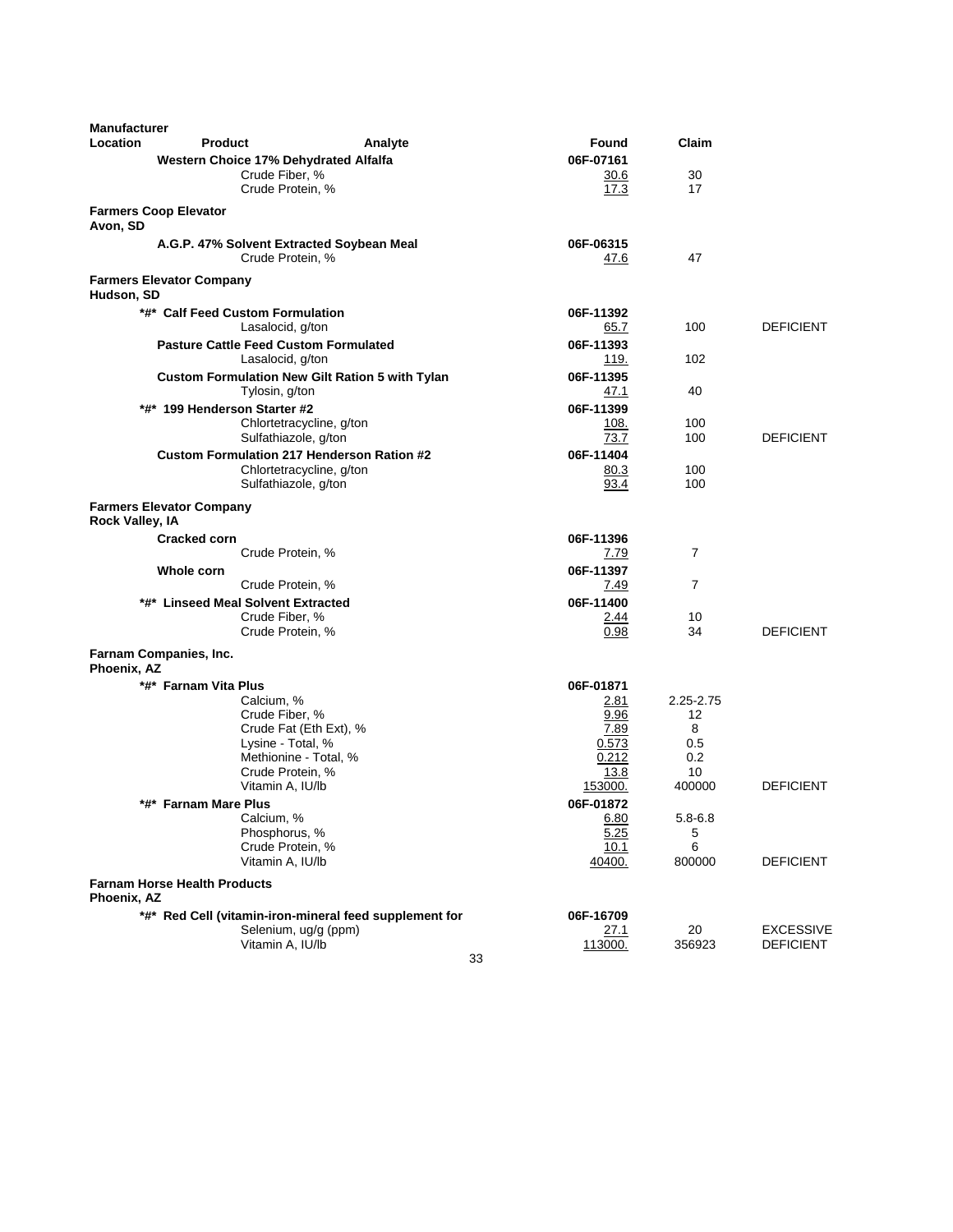| <b>Manufacturer</b><br>Location               | <b>Product</b>                                                                                                                                                                                                                                                                                                    | Analyte                                                                         | Found                                                                                                                                                | Claim                                                                    |
|-----------------------------------------------|-------------------------------------------------------------------------------------------------------------------------------------------------------------------------------------------------------------------------------------------------------------------------------------------------------------------|---------------------------------------------------------------------------------|------------------------------------------------------------------------------------------------------------------------------------------------------|--------------------------------------------------------------------------|
| <b>Farnam Pet Products</b><br>Phoenix, AZ     |                                                                                                                                                                                                                                                                                                                   |                                                                                 |                                                                                                                                                      |                                                                          |
|                                               | Just Born Milk Replacer Puppies<br>Ash, %<br>Vacuum Moisture, %<br>Crude Protein, %                                                                                                                                                                                                                               | Fat: Roese Gottlieb, %                                                          | 06F-00805<br>1.86<br>7.57<br>76.3<br>7.24                                                                                                            | 2.5<br>6.5<br>78<br>6.5                                                  |
| <b>Feed Solutions</b><br>St. Louis, MO        |                                                                                                                                                                                                                                                                                                                   |                                                                                 |                                                                                                                                                      |                                                                          |
|                                               | <b>Chick Grit</b><br>Calcium, %                                                                                                                                                                                                                                                                                   |                                                                                 | 06F-21851<br>11.3                                                                                                                                    | $10 - 12$                                                                |
| <b>Felton Medical Inc</b><br>Lenexa, KS       |                                                                                                                                                                                                                                                                                                                   |                                                                                 |                                                                                                                                                      |                                                                          |
|                                               | <b>Diaque Nutri Supplement</b><br>Ash, %<br>Glucose, %<br>Glycine - Total, %<br>Crude Protein, %<br>Sodium, %                                                                                                                                                                                                     |                                                                                 | 06F-03123<br>13.8<br>55.5<br>0.936<br><u>3.31</u><br>3.51                                                                                            | 15.6<br>53<br>$\mathbf{1}$<br>2.2<br>$3.7 - 4.6$                         |
| <b>FMC Corporation</b><br>Philadelphia, PA    |                                                                                                                                                                                                                                                                                                                   |                                                                                 |                                                                                                                                                      |                                                                          |
|                                               | <b>Sodium Bicarbonate Feed Grade</b><br>Sodium, %                                                                                                                                                                                                                                                                 |                                                                                 | 06F-08319<br>26.2                                                                                                                                    | 27.1                                                                     |
| <b>Gimborn Pet Specialties</b><br>Atlanta, GA |                                                                                                                                                                                                                                                                                                                   |                                                                                 |                                                                                                                                                      |                                                                          |
|                                               | Oven Moisture, %<br>Crude Protein, %                                                                                                                                                                                                                                                                              | Protreat Freeze Dried 100% Beef Liver Treats for Dogs<br>Crude Fat (Eth Ext), % | 06F-06467<br>9.89<br>4.83<br>66.9                                                                                                                    | 5<br>6<br>50                                                             |
| <b>Watertown, SD</b>                          | <b>Glacial Lakes Energy Rising Star Feeds</b>                                                                                                                                                                                                                                                                     |                                                                                 |                                                                                                                                                      |                                                                          |
|                                               | <b>Corn Distillers Wet Grains With Solubles</b><br>Ash, %<br>Oven Moisture, %<br>Crude Protein, %<br>Sulfur, %<br><b>Corn Distillers Dried Grains With Solubles</b><br>Ash, %<br>Crude Fiber, %<br>Crude Protein, %<br>Sulfur, %<br><b>Corn Distillers Dried Grains with Solubles</b><br>Ash, %<br>Crude Fiber, % | Crude Fat (Eth Ext), %<br>Crude Fat (Eth Ext), %<br>Crude Fat (Eth Ext), %      | 06F-09812<br>2.53<br>5.16<br>55.6<br>13.3<br>0.394<br>06F-09813<br>3.51<br>7.03<br>9.76<br><u>29.9</u><br>0.672<br>06F-10000<br>3.50<br>8.28<br>9.18 | 4<br>5<br>55<br>10<br>0.65<br>8<br>15<br>8<br>25<br>0.65<br>8<br>15<br>8 |
|                                               | Crude Protein, %<br>Sulfur, %                                                                                                                                                                                                                                                                                     |                                                                                 | 29.5<br>0.708<br>34                                                                                                                                  | 25<br>0-0.65                                                             |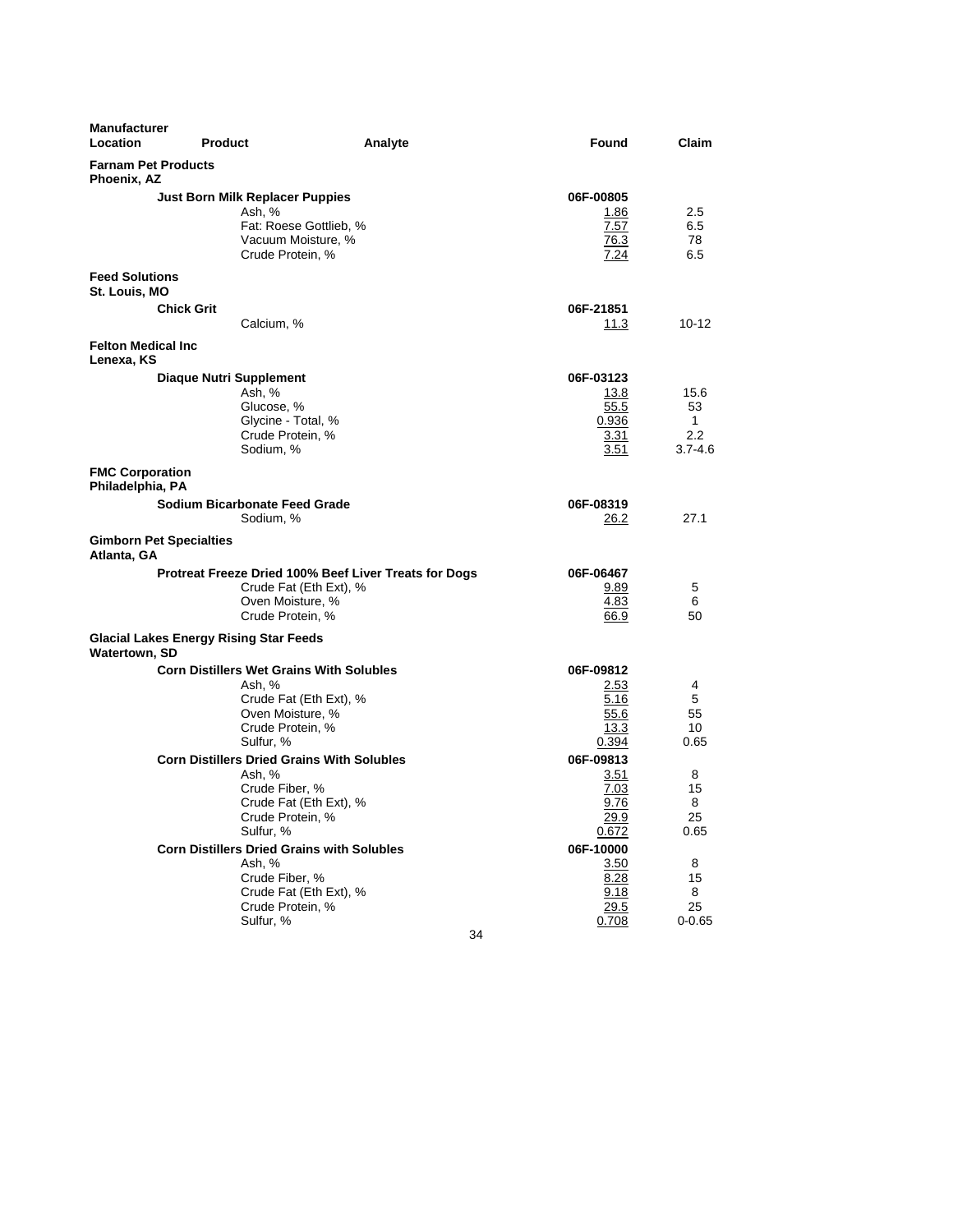| <b>Manufacturer</b><br>Location           | <b>Product</b>                                                                                                                                                                                                                                                      | Analyte                                                | Found                                                                                                    | Claim                                                              |                  |
|-------------------------------------------|---------------------------------------------------------------------------------------------------------------------------------------------------------------------------------------------------------------------------------------------------------------------|--------------------------------------------------------|----------------------------------------------------------------------------------------------------------|--------------------------------------------------------------------|------------------|
| Watertown, SD                             | <b>Glacial Lakes Energy, LLC</b>                                                                                                                                                                                                                                    |                                                        |                                                                                                          |                                                                    |                  |
|                                           | <b>DDG Distiller Dried Grain</b><br>Ash, %<br>Crude Fat (Eth Ext), %<br>Oven Moisture, %<br>Crude Protein, %<br>Sulfur, %<br><b>Corn Distillers Dried Grains W/ Solubles</b><br>Ash, %<br>Crude Fiber, %<br>Crude Fat (Eth Ext), %<br>Crude Protein, %<br>Sulfur, % |                                                        | 06F-00860<br>3.48<br>9.43<br>8.26<br>28.8<br>0.526<br>06F-08587<br>6.25<br>9.06<br>8.93<br>29.6<br>0.497 | 3.69<br>8.45<br>7.67<br>29.2<br>0.53<br>8<br>15<br>8<br>25<br>0.65 |                  |
| <b>Golden Sun Feeds</b><br>Esterville, IA |                                                                                                                                                                                                                                                                     |                                                        |                                                                                                          |                                                                    |                  |
|                                           | Golden Sun Feeds Hi-Plains Breeder Mineral<br>Calcium, %<br>Phosphorus, %<br>Selenium, ug/g (ppm)<br>Vitamin A, IU/lb                                                                                                                                               |                                                        | 06F-08796<br>12.5<br>8.26<br>25.8<br>286000.                                                             | $12 - 13$<br>9<br>30<br>400000                                     |                  |
| Golden Sun Feeds Inc<br>Estherville, IA   |                                                                                                                                                                                                                                                                     |                                                        |                                                                                                          |                                                                    |                  |
|                                           | Calcium, %<br>Chlortetracycline, g/lb<br>S-Methoprene, g/ton<br>Phosphorus, %<br>Selenium, ug/g (ppm)<br>Vitamin A, IU/lb<br>*#* Golden Sun Feeds Hi-Plains Breeder Mineral<br>Calcium, %<br>Phosphorus, %<br>Selenium, ug/g (ppm)                                  | *#* Golden Sun Feeds Hi-Plains Breeder Mineral CTC-1GR | 06F-10084<br>11.8<br>1.87<br>97.4<br>8.56<br>30.3<br>224000.<br>06F-10085<br>12.3<br>8.45<br>29.0        | $12 - 13$<br>1.9<br>119<br>9<br>30<br>400000<br>12-13<br>9<br>30   | <b>DEFICIENT</b> |
| Gutwein & Co., Inc.                       | Vitamin A, IU/lb                                                                                                                                                                                                                                                    |                                                        | 223000.                                                                                                  | 400000                                                             | <b>DEFICIENT</b> |
| Lafayette, IN                             | <b>Morning Song Super Finch Bar</b><br>Crude Fiber, %<br>Crude Fat (Eth Ext), %<br>Oven Moisture, %<br>Crude Protein, %                                                                                                                                             |                                                        | 06F-06881<br>12.8<br>22.3<br>5.31<br>19.9                                                                | 19<br>19<br>12<br>16                                               |                  |
|                                           | <b>Morning Song Finch &amp; Chips</b><br>Crude Fiber, %<br>Crude Fat (Eth Ext), %<br>Oven Moisture, %<br>Crude Protein, %                                                                                                                                           |                                                        | 06F-13695<br>12.0<br>44.5<br>4.26<br>27.8                                                                | 16<br>21<br>12<br>17                                               |                  |
|                                           | <b>Morning Song Bug Fest for Songbirds</b><br>Crude Fiber, %<br>Crude Fat (Eth Ext), %<br>Oven Moisture, %<br>Crude Protein, %                                                                                                                                      |                                                        | 06F-21846<br>14.0<br>8.94<br>10.3<br>12.0                                                                | 14<br>8<br>12<br>10                                                |                  |
|                                           | <b>Morning Song Jazz Berry Blend</b><br>Crude Fiber, %<br>Crude Fat (Eth Ext), %<br>Oven Moisture, %<br>Crude Protein, %                                                                                                                                            |                                                        | 06F-21847<br>15.2<br>25.8<br>8.41<br>16.6                                                                | 24<br>17<br>12<br>11                                               |                  |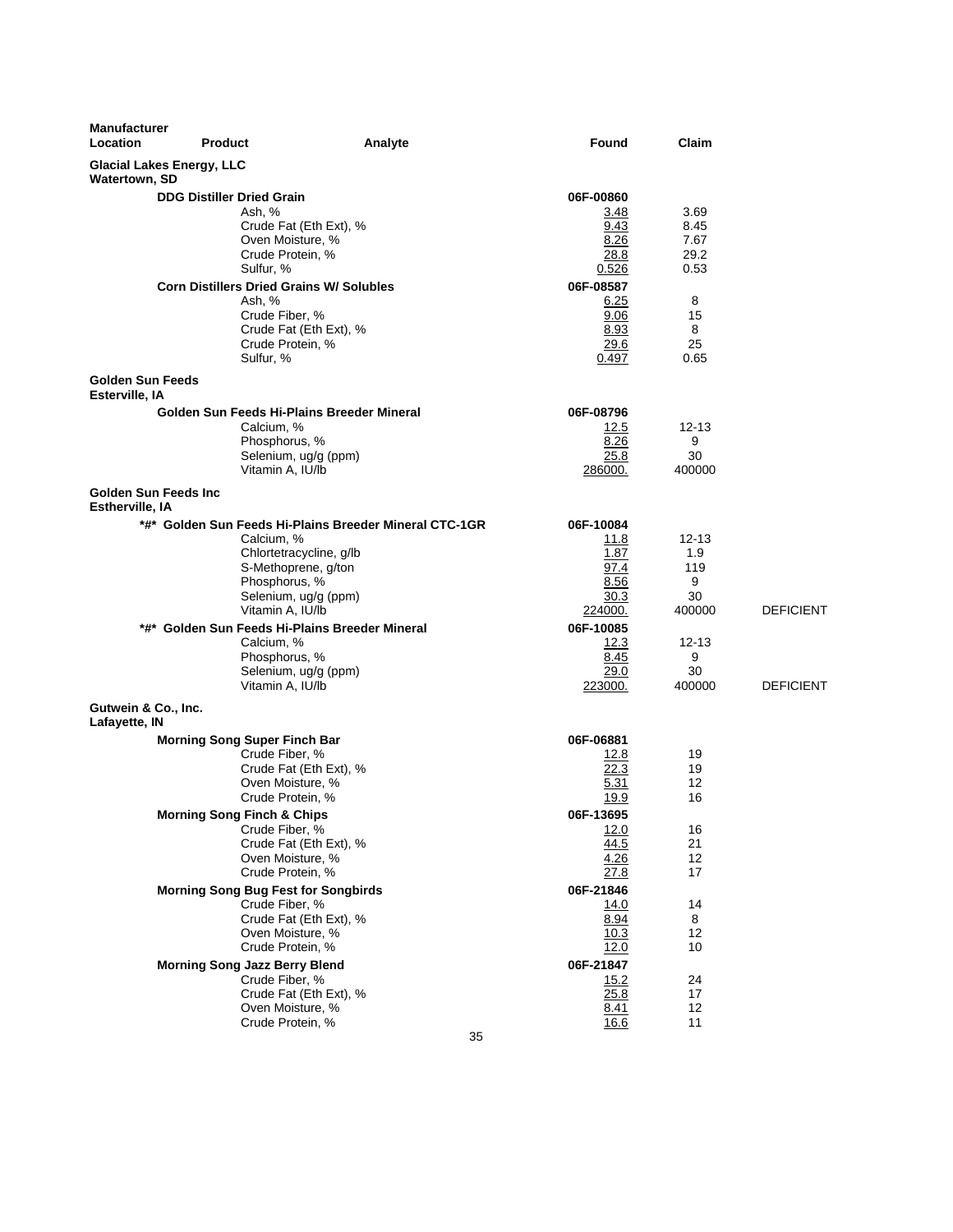| Location<br>Found<br>06F-21852<br><b>Super Finch Bar</b><br>Crude Fiber, %<br>19<br>12.2<br>21.9<br>19<br>Crude Fat (Eth Ext), %<br>Oven Moisture, %<br>5.93<br>12<br>19.2<br>Crude Protein, %<br>16<br>Halo, Purely for Pets<br>Palm Harbor, FL<br>Spot's Stew for Cats Chicken & Clams<br>06F-20508<br>Oven Moisture, %<br>90<br><u>87.5</u><br>Crude Protein, %<br>6.57<br>5<br><b>Hartz Mountain Corp</b><br>Secaucus, NJ<br><b>Hartz Milk Replacer for Puppies</b><br>06F-06488<br>9<br>Ash, %<br>8.53<br>Crude Fat (Eth Ext), %<br>41.8<br>43<br>Fat: Roese Gottlieb, %<br>41.8<br>2.09<br>5<br>Oven Moisture, %<br>Crude Protein, %<br>37.3<br>34<br>06F-06489<br><b>Hartz Milk Replacement</b><br>Oven Moisture, %<br>83<br>82.4<br>Crude Protein, %<br>7.45<br>7<br>06F-06490<br>Hartz Milk Replacement for Kittens<br>5.99<br>8<br>Ash, %<br>29.4<br>Crude Fat (Eth Ext), %<br>27<br>Fat: Roese Gottlieb, %<br>29.4<br>5<br>Oven Moisture, %<br>3.04<br>Crude Protein, %<br>41.1<br>40<br><b>LM Vanilla Honey &amp; Nut Treat Sticks</b><br>06F-06882<br>Crude Fiber, %<br>12<br>10.5<br>26.8<br>Crude Fat (Eth Ext), %<br>20<br>Oven Moisture, %<br>12<br>5.69<br>Crude Protein, %<br>17.7<br>15<br>06F-16497<br><b>Hartz Milk Replacement For Kittens</b><br>Vacuum Moisture, %<br>82.9<br>83<br>Crude Protein, %<br>7.01<br>7<br>06F-16713<br><b>LM Farms VitaVittles Guinea Pig Diet</b><br>Crude Fiber, %<br>10.7<br>16<br>Oven Moisture, %<br>9.64<br>12<br>Crude Protein, %<br>20<br>20.7<br><b>Harvest Brands Inc</b><br>Pittsburg, KS<br>*#* Stockade Horse Power Block<br>06F-03070<br>Calcium, %<br>6.53<br>$5 - 6$<br>$\boldsymbol{2}$<br>Phosphorus, %<br>2.31<br>Crude Protein, %<br>23<br>24.7<br>Salt (Sodium X 2.54), %<br>13.7<br>14-16<br>Vitamin A, IU/lb<br>20000<br><b>DEFICIENT</b><br>6530.<br><b>Harvest States</b><br>Sioux Falls, SD<br>OTC 10G<br>06F-01933<br>Crude Fiber, %<br>11.1<br>16<br>Oxytetracycline, g/lb<br>9.52<br>10<br>Crude Protein, %<br>12.5<br>9<br>36 | <b>Manufacturer</b> |                |         |       |  |
|-----------------------------------------------------------------------------------------------------------------------------------------------------------------------------------------------------------------------------------------------------------------------------------------------------------------------------------------------------------------------------------------------------------------------------------------------------------------------------------------------------------------------------------------------------------------------------------------------------------------------------------------------------------------------------------------------------------------------------------------------------------------------------------------------------------------------------------------------------------------------------------------------------------------------------------------------------------------------------------------------------------------------------------------------------------------------------------------------------------------------------------------------------------------------------------------------------------------------------------------------------------------------------------------------------------------------------------------------------------------------------------------------------------------------------------------------------------------------------------------------------------------------------------------------------------------------------------------------------------------------------------------------------------------------------------------------------------------------------------------------------------------------------------------------------------------------------------------------------------------------------------------------------------------------------------------------------------------------------------------------------------------|---------------------|----------------|---------|-------|--|
|                                                                                                                                                                                                                                                                                                                                                                                                                                                                                                                                                                                                                                                                                                                                                                                                                                                                                                                                                                                                                                                                                                                                                                                                                                                                                                                                                                                                                                                                                                                                                                                                                                                                                                                                                                                                                                                                                                                                                                                                                 |                     | <b>Product</b> | Analyte | Claim |  |
|                                                                                                                                                                                                                                                                                                                                                                                                                                                                                                                                                                                                                                                                                                                                                                                                                                                                                                                                                                                                                                                                                                                                                                                                                                                                                                                                                                                                                                                                                                                                                                                                                                                                                                                                                                                                                                                                                                                                                                                                                 |                     |                |         |       |  |
|                                                                                                                                                                                                                                                                                                                                                                                                                                                                                                                                                                                                                                                                                                                                                                                                                                                                                                                                                                                                                                                                                                                                                                                                                                                                                                                                                                                                                                                                                                                                                                                                                                                                                                                                                                                                                                                                                                                                                                                                                 |                     |                |         |       |  |
|                                                                                                                                                                                                                                                                                                                                                                                                                                                                                                                                                                                                                                                                                                                                                                                                                                                                                                                                                                                                                                                                                                                                                                                                                                                                                                                                                                                                                                                                                                                                                                                                                                                                                                                                                                                                                                                                                                                                                                                                                 |                     |                |         |       |  |
|                                                                                                                                                                                                                                                                                                                                                                                                                                                                                                                                                                                                                                                                                                                                                                                                                                                                                                                                                                                                                                                                                                                                                                                                                                                                                                                                                                                                                                                                                                                                                                                                                                                                                                                                                                                                                                                                                                                                                                                                                 |                     |                |         |       |  |
|                                                                                                                                                                                                                                                                                                                                                                                                                                                                                                                                                                                                                                                                                                                                                                                                                                                                                                                                                                                                                                                                                                                                                                                                                                                                                                                                                                                                                                                                                                                                                                                                                                                                                                                                                                                                                                                                                                                                                                                                                 |                     |                |         |       |  |
|                                                                                                                                                                                                                                                                                                                                                                                                                                                                                                                                                                                                                                                                                                                                                                                                                                                                                                                                                                                                                                                                                                                                                                                                                                                                                                                                                                                                                                                                                                                                                                                                                                                                                                                                                                                                                                                                                                                                                                                                                 |                     |                |         |       |  |
|                                                                                                                                                                                                                                                                                                                                                                                                                                                                                                                                                                                                                                                                                                                                                                                                                                                                                                                                                                                                                                                                                                                                                                                                                                                                                                                                                                                                                                                                                                                                                                                                                                                                                                                                                                                                                                                                                                                                                                                                                 |                     |                |         |       |  |
|                                                                                                                                                                                                                                                                                                                                                                                                                                                                                                                                                                                                                                                                                                                                                                                                                                                                                                                                                                                                                                                                                                                                                                                                                                                                                                                                                                                                                                                                                                                                                                                                                                                                                                                                                                                                                                                                                                                                                                                                                 |                     |                |         |       |  |
|                                                                                                                                                                                                                                                                                                                                                                                                                                                                                                                                                                                                                                                                                                                                                                                                                                                                                                                                                                                                                                                                                                                                                                                                                                                                                                                                                                                                                                                                                                                                                                                                                                                                                                                                                                                                                                                                                                                                                                                                                 |                     |                |         |       |  |
|                                                                                                                                                                                                                                                                                                                                                                                                                                                                                                                                                                                                                                                                                                                                                                                                                                                                                                                                                                                                                                                                                                                                                                                                                                                                                                                                                                                                                                                                                                                                                                                                                                                                                                                                                                                                                                                                                                                                                                                                                 |                     |                |         |       |  |
|                                                                                                                                                                                                                                                                                                                                                                                                                                                                                                                                                                                                                                                                                                                                                                                                                                                                                                                                                                                                                                                                                                                                                                                                                                                                                                                                                                                                                                                                                                                                                                                                                                                                                                                                                                                                                                                                                                                                                                                                                 |                     |                |         |       |  |
|                                                                                                                                                                                                                                                                                                                                                                                                                                                                                                                                                                                                                                                                                                                                                                                                                                                                                                                                                                                                                                                                                                                                                                                                                                                                                                                                                                                                                                                                                                                                                                                                                                                                                                                                                                                                                                                                                                                                                                                                                 |                     |                |         |       |  |
|                                                                                                                                                                                                                                                                                                                                                                                                                                                                                                                                                                                                                                                                                                                                                                                                                                                                                                                                                                                                                                                                                                                                                                                                                                                                                                                                                                                                                                                                                                                                                                                                                                                                                                                                                                                                                                                                                                                                                                                                                 |                     |                |         |       |  |
|                                                                                                                                                                                                                                                                                                                                                                                                                                                                                                                                                                                                                                                                                                                                                                                                                                                                                                                                                                                                                                                                                                                                                                                                                                                                                                                                                                                                                                                                                                                                                                                                                                                                                                                                                                                                                                                                                                                                                                                                                 |                     |                |         |       |  |
|                                                                                                                                                                                                                                                                                                                                                                                                                                                                                                                                                                                                                                                                                                                                                                                                                                                                                                                                                                                                                                                                                                                                                                                                                                                                                                                                                                                                                                                                                                                                                                                                                                                                                                                                                                                                                                                                                                                                                                                                                 |                     |                |         |       |  |
|                                                                                                                                                                                                                                                                                                                                                                                                                                                                                                                                                                                                                                                                                                                                                                                                                                                                                                                                                                                                                                                                                                                                                                                                                                                                                                                                                                                                                                                                                                                                                                                                                                                                                                                                                                                                                                                                                                                                                                                                                 |                     |                |         |       |  |
|                                                                                                                                                                                                                                                                                                                                                                                                                                                                                                                                                                                                                                                                                                                                                                                                                                                                                                                                                                                                                                                                                                                                                                                                                                                                                                                                                                                                                                                                                                                                                                                                                                                                                                                                                                                                                                                                                                                                                                                                                 |                     |                |         |       |  |
|                                                                                                                                                                                                                                                                                                                                                                                                                                                                                                                                                                                                                                                                                                                                                                                                                                                                                                                                                                                                                                                                                                                                                                                                                                                                                                                                                                                                                                                                                                                                                                                                                                                                                                                                                                                                                                                                                                                                                                                                                 |                     |                |         |       |  |
|                                                                                                                                                                                                                                                                                                                                                                                                                                                                                                                                                                                                                                                                                                                                                                                                                                                                                                                                                                                                                                                                                                                                                                                                                                                                                                                                                                                                                                                                                                                                                                                                                                                                                                                                                                                                                                                                                                                                                                                                                 |                     |                |         |       |  |
|                                                                                                                                                                                                                                                                                                                                                                                                                                                                                                                                                                                                                                                                                                                                                                                                                                                                                                                                                                                                                                                                                                                                                                                                                                                                                                                                                                                                                                                                                                                                                                                                                                                                                                                                                                                                                                                                                                                                                                                                                 |                     |                |         |       |  |
|                                                                                                                                                                                                                                                                                                                                                                                                                                                                                                                                                                                                                                                                                                                                                                                                                                                                                                                                                                                                                                                                                                                                                                                                                                                                                                                                                                                                                                                                                                                                                                                                                                                                                                                                                                                                                                                                                                                                                                                                                 |                     |                |         |       |  |
|                                                                                                                                                                                                                                                                                                                                                                                                                                                                                                                                                                                                                                                                                                                                                                                                                                                                                                                                                                                                                                                                                                                                                                                                                                                                                                                                                                                                                                                                                                                                                                                                                                                                                                                                                                                                                                                                                                                                                                                                                 |                     |                |         |       |  |
|                                                                                                                                                                                                                                                                                                                                                                                                                                                                                                                                                                                                                                                                                                                                                                                                                                                                                                                                                                                                                                                                                                                                                                                                                                                                                                                                                                                                                                                                                                                                                                                                                                                                                                                                                                                                                                                                                                                                                                                                                 |                     |                |         |       |  |
|                                                                                                                                                                                                                                                                                                                                                                                                                                                                                                                                                                                                                                                                                                                                                                                                                                                                                                                                                                                                                                                                                                                                                                                                                                                                                                                                                                                                                                                                                                                                                                                                                                                                                                                                                                                                                                                                                                                                                                                                                 |                     |                |         |       |  |
|                                                                                                                                                                                                                                                                                                                                                                                                                                                                                                                                                                                                                                                                                                                                                                                                                                                                                                                                                                                                                                                                                                                                                                                                                                                                                                                                                                                                                                                                                                                                                                                                                                                                                                                                                                                                                                                                                                                                                                                                                 |                     |                |         |       |  |
|                                                                                                                                                                                                                                                                                                                                                                                                                                                                                                                                                                                                                                                                                                                                                                                                                                                                                                                                                                                                                                                                                                                                                                                                                                                                                                                                                                                                                                                                                                                                                                                                                                                                                                                                                                                                                                                                                                                                                                                                                 |                     |                |         |       |  |
|                                                                                                                                                                                                                                                                                                                                                                                                                                                                                                                                                                                                                                                                                                                                                                                                                                                                                                                                                                                                                                                                                                                                                                                                                                                                                                                                                                                                                                                                                                                                                                                                                                                                                                                                                                                                                                                                                                                                                                                                                 |                     |                |         |       |  |
|                                                                                                                                                                                                                                                                                                                                                                                                                                                                                                                                                                                                                                                                                                                                                                                                                                                                                                                                                                                                                                                                                                                                                                                                                                                                                                                                                                                                                                                                                                                                                                                                                                                                                                                                                                                                                                                                                                                                                                                                                 |                     |                |         |       |  |
|                                                                                                                                                                                                                                                                                                                                                                                                                                                                                                                                                                                                                                                                                                                                                                                                                                                                                                                                                                                                                                                                                                                                                                                                                                                                                                                                                                                                                                                                                                                                                                                                                                                                                                                                                                                                                                                                                                                                                                                                                 |                     |                |         |       |  |
|                                                                                                                                                                                                                                                                                                                                                                                                                                                                                                                                                                                                                                                                                                                                                                                                                                                                                                                                                                                                                                                                                                                                                                                                                                                                                                                                                                                                                                                                                                                                                                                                                                                                                                                                                                                                                                                                                                                                                                                                                 |                     |                |         |       |  |
|                                                                                                                                                                                                                                                                                                                                                                                                                                                                                                                                                                                                                                                                                                                                                                                                                                                                                                                                                                                                                                                                                                                                                                                                                                                                                                                                                                                                                                                                                                                                                                                                                                                                                                                                                                                                                                                                                                                                                                                                                 |                     |                |         |       |  |
|                                                                                                                                                                                                                                                                                                                                                                                                                                                                                                                                                                                                                                                                                                                                                                                                                                                                                                                                                                                                                                                                                                                                                                                                                                                                                                                                                                                                                                                                                                                                                                                                                                                                                                                                                                                                                                                                                                                                                                                                                 |                     |                |         |       |  |
|                                                                                                                                                                                                                                                                                                                                                                                                                                                                                                                                                                                                                                                                                                                                                                                                                                                                                                                                                                                                                                                                                                                                                                                                                                                                                                                                                                                                                                                                                                                                                                                                                                                                                                                                                                                                                                                                                                                                                                                                                 |                     |                |         |       |  |
|                                                                                                                                                                                                                                                                                                                                                                                                                                                                                                                                                                                                                                                                                                                                                                                                                                                                                                                                                                                                                                                                                                                                                                                                                                                                                                                                                                                                                                                                                                                                                                                                                                                                                                                                                                                                                                                                                                                                                                                                                 |                     |                |         |       |  |
|                                                                                                                                                                                                                                                                                                                                                                                                                                                                                                                                                                                                                                                                                                                                                                                                                                                                                                                                                                                                                                                                                                                                                                                                                                                                                                                                                                                                                                                                                                                                                                                                                                                                                                                                                                                                                                                                                                                                                                                                                 |                     |                |         |       |  |
|                                                                                                                                                                                                                                                                                                                                                                                                                                                                                                                                                                                                                                                                                                                                                                                                                                                                                                                                                                                                                                                                                                                                                                                                                                                                                                                                                                                                                                                                                                                                                                                                                                                                                                                                                                                                                                                                                                                                                                                                                 |                     |                |         |       |  |
|                                                                                                                                                                                                                                                                                                                                                                                                                                                                                                                                                                                                                                                                                                                                                                                                                                                                                                                                                                                                                                                                                                                                                                                                                                                                                                                                                                                                                                                                                                                                                                                                                                                                                                                                                                                                                                                                                                                                                                                                                 |                     |                |         |       |  |
|                                                                                                                                                                                                                                                                                                                                                                                                                                                                                                                                                                                                                                                                                                                                                                                                                                                                                                                                                                                                                                                                                                                                                                                                                                                                                                                                                                                                                                                                                                                                                                                                                                                                                                                                                                                                                                                                                                                                                                                                                 |                     |                |         |       |  |
|                                                                                                                                                                                                                                                                                                                                                                                                                                                                                                                                                                                                                                                                                                                                                                                                                                                                                                                                                                                                                                                                                                                                                                                                                                                                                                                                                                                                                                                                                                                                                                                                                                                                                                                                                                                                                                                                                                                                                                                                                 |                     |                |         |       |  |
|                                                                                                                                                                                                                                                                                                                                                                                                                                                                                                                                                                                                                                                                                                                                                                                                                                                                                                                                                                                                                                                                                                                                                                                                                                                                                                                                                                                                                                                                                                                                                                                                                                                                                                                                                                                                                                                                                                                                                                                                                 |                     |                |         |       |  |
|                                                                                                                                                                                                                                                                                                                                                                                                                                                                                                                                                                                                                                                                                                                                                                                                                                                                                                                                                                                                                                                                                                                                                                                                                                                                                                                                                                                                                                                                                                                                                                                                                                                                                                                                                                                                                                                                                                                                                                                                                 |                     |                |         |       |  |
|                                                                                                                                                                                                                                                                                                                                                                                                                                                                                                                                                                                                                                                                                                                                                                                                                                                                                                                                                                                                                                                                                                                                                                                                                                                                                                                                                                                                                                                                                                                                                                                                                                                                                                                                                                                                                                                                                                                                                                                                                 |                     |                |         |       |  |
|                                                                                                                                                                                                                                                                                                                                                                                                                                                                                                                                                                                                                                                                                                                                                                                                                                                                                                                                                                                                                                                                                                                                                                                                                                                                                                                                                                                                                                                                                                                                                                                                                                                                                                                                                                                                                                                                                                                                                                                                                 |                     |                |         |       |  |
|                                                                                                                                                                                                                                                                                                                                                                                                                                                                                                                                                                                                                                                                                                                                                                                                                                                                                                                                                                                                                                                                                                                                                                                                                                                                                                                                                                                                                                                                                                                                                                                                                                                                                                                                                                                                                                                                                                                                                                                                                 |                     |                |         |       |  |
|                                                                                                                                                                                                                                                                                                                                                                                                                                                                                                                                                                                                                                                                                                                                                                                                                                                                                                                                                                                                                                                                                                                                                                                                                                                                                                                                                                                                                                                                                                                                                                                                                                                                                                                                                                                                                                                                                                                                                                                                                 |                     |                |         |       |  |

36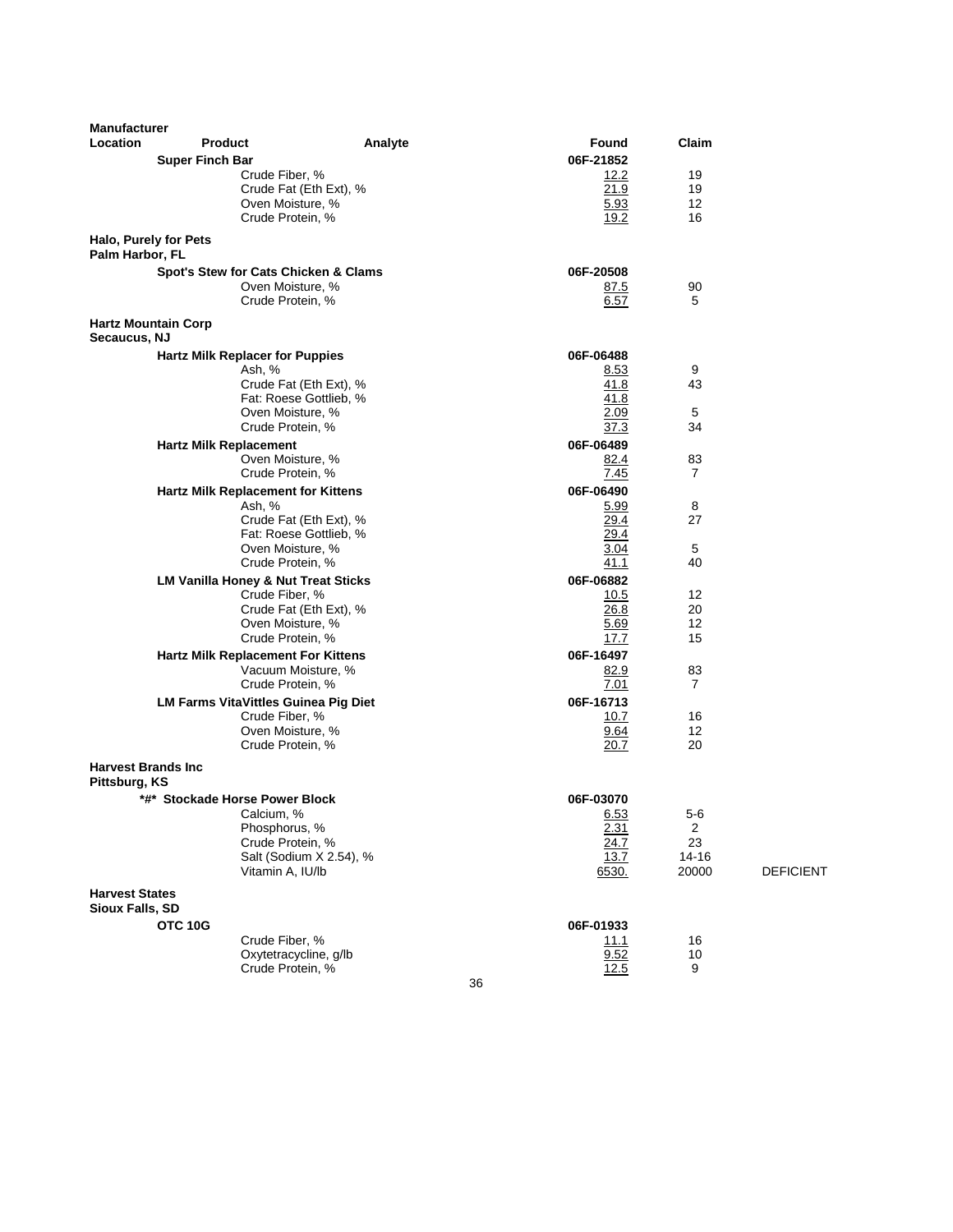| <b>Manufacturer</b><br>Location                 | <b>Product</b>                                                                                                                       | Analyte                                                                                           | Found                                                   | Claim                             |
|-------------------------------------------------|--------------------------------------------------------------------------------------------------------------------------------------|---------------------------------------------------------------------------------------------------|---------------------------------------------------------|-----------------------------------|
| HBD International, Inc.<br><b>Brentwood, TN</b> |                                                                                                                                      |                                                                                                   |                                                         |                                   |
|                                                 | Crude Protein, %                                                                                                                     | Harrison's Bird Foods Juvenile Hand-Feeding Formula<br>Crude Fat (Eth Ext), %<br>Oven Moisture, % | 06F-00492<br>13.2<br>8.84<br>18.2                       | 11<br>10<br>18                    |
| <b>Hill's Pet Nutrition</b><br>Topeka, KS       |                                                                                                                                      |                                                                                                   |                                                         |                                   |
|                                                 | <b>Science Diet Chicken Entree Adult</b><br>Crude Protein, %                                                                         | Oven Moisture, %                                                                                  | 06F-00793<br>76.2<br>6.46                               | 78<br>5.5                         |
|                                                 | <b>Science Diet Chicken Entree Puppy</b><br>Total Fat, %<br>Crude Protein, %                                                         | Crude Fat (Eth Ext), %<br>Oven Moisture, %                                                        | 06F-00794<br>5.04<br>71.7<br>5.040<br>8.55              | 5<br>74<br>8                      |
|                                                 | <b>Science Diet Light Adult Cat</b><br>Ash, %<br>Crude Protein, %<br>Taurine - Total, %                                              | Oven Moisture, %                                                                                  | 06F-00795<br>1.28<br>77.6<br>12.5<br>0.083              | 1.8<br>77<br>8<br>0.08            |
|                                                 | Science Diet Savory Chicken Entree Cat<br>Ash, %<br>Oven Moisture, %<br>Crude Protein. %                                             | Taurine - Total, %                                                                                | 06F-00796<br>1.70<br>74.9<br>8.67<br>0.093              | 2<br>78<br>9<br>0.08              |
|                                                 | <b>Science Diet Jerky Plus Chicken</b><br>Ash, %<br>Crude Protein, %                                                                 | Crude Fat (Eth Ext), %<br>Karl Fisher Moisture, %                                                 | 06F-00803<br>3.91<br>7.28<br>22.8<br>16.6               | 6<br>7<br>23<br>16                |
|                                                 | Crude Protein, %                                                                                                                     | Hills Science Diet Dog Food Gourmet Turkey Entree<br>Oven Moisture, %                             | 06F-02717<br>75.2<br>4.55                               | 78<br>4                           |
|                                                 | Ash, %<br>Crude Protein, %                                                                                                           | Hills Science Diet Cat Food Liver and Chicken Entree<br>Oven Moisture, %<br>Taurine - Total, %    | 06F-02718<br>1.37<br>75.6<br>10.6<br>0.090<br>06F-06466 | 2<br>78<br>9<br>0.08              |
|                                                 | <b>Science Diet Hairball Control Adult</b><br>Ash, %<br>Crude Fiber, %<br>Oven Moisture, %<br>Crude Protein, %<br>Taurine - Total, % | Crude Fat (Eth Ext), %                                                                            | 4.85<br>9.59<br>25.7<br><u>5.61</u><br>33.1<br>0.151    | 6.5<br>10<br>18<br>8<br>29<br>0.1 |
|                                                 | Ash, %<br>Crude Protein, %<br>Taurine - Total, %                                                                                     | Hills Science Diet Senior 7+ Original Cat Food<br>Fat: Acid Hydrolysis, %<br>Oven Moisture, %     | 06F-16710<br>5.35<br>18.6<br>5.49<br>33.6<br>0.173      | 6.2<br>16<br>10<br>29<br>0.12     |
|                                                 | Ash, %<br>Crude Protein, %                                                                                                           | Hill's Science Diet Savory Chicken Entree Adult<br>Oven Moisture, %<br>37                         | 06F-21083<br>1.32<br>76.9<br>6.75                       | 1.4<br>78<br>5.5                  |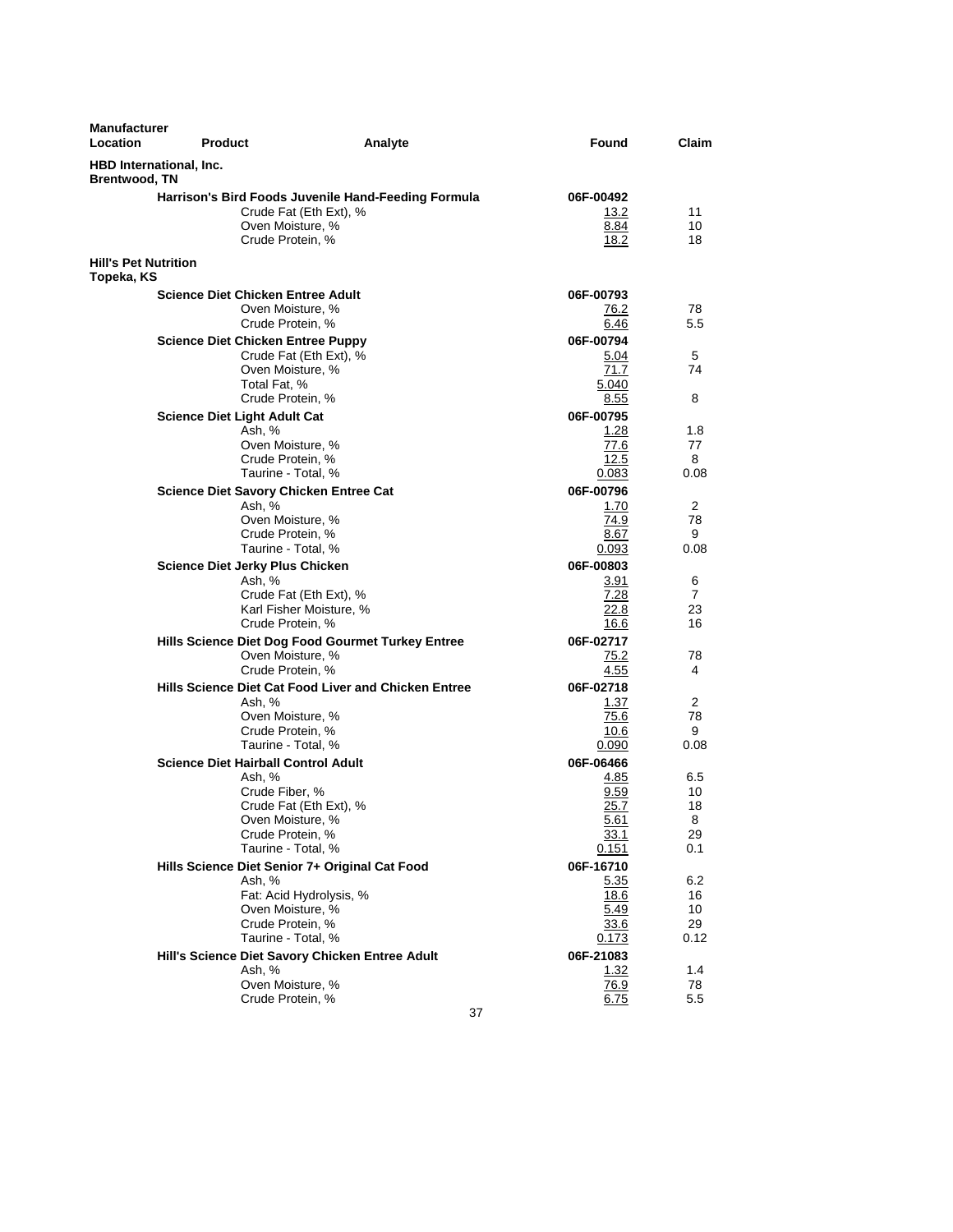| <b>Manufacturer</b> |                                              |                                                        |                   |             |                  |
|---------------------|----------------------------------------------|--------------------------------------------------------|-------------------|-------------|------------------|
| Location            | <b>Product</b>                               | Analyte                                                | Found             | Claim       |                  |
|                     |                                              | Hill's Science Diet Liver & Chicken Entree Adult       | 06F-21084         |             |                  |
|                     | Ash, %                                       |                                                        | 1.34              | 2           |                  |
|                     | Oven Moisture, %<br>Crude Protein, %         |                                                        | 76.4<br>10.2      | 78<br>9     |                  |
|                     | Taurine - Total, %                           |                                                        | 0.108             | 0.08        |                  |
|                     | Science Diet Beef & Chicken Entree Adult Dog |                                                        | 06F-21845         |             |                  |
|                     | Ash, %                                       |                                                        | 0.98              | 1.4         |                  |
|                     | Oven Moisture, %                             |                                                        | 74.4              | 78          |                  |
|                     | Crude Protein, %                             |                                                        | 6.92              | 5.5         |                  |
|                     | <b>Science Diet Jerky Plus</b>               |                                                        | 06F-22227         |             |                  |
|                     | Ash, %                                       |                                                        | 4.12              | 6           |                  |
|                     |                                              | Fat: Acid Hydrolysis, %                                | 9.61              | 7<br>23     |                  |
|                     | Oven Moisture, %<br>Crude Protein, %         |                                                        | 25.2<br>19.7      | 16          |                  |
|                     |                                              | Science Diet Light Treats with Real Chicken for Dogs   | 06F-22229         |             |                  |
|                     | Crude Fiber, %                               |                                                        | 9.38              | 14          |                  |
|                     |                                              | Fat: Acid Hydrolysis, %                                | 7.14              | 4-7.5       |                  |
|                     | Oven Moisture, %                             |                                                        | 7.33              | 10          |                  |
|                     | Crude Protein, %                             |                                                        | 17.0              | 15          |                  |
|                     |                                              | Science Diet Gourmet Turkey Entree Adult Cat Food      | 06F-22837         |             |                  |
|                     | Ash, %                                       |                                                        | 1.22              | 2           |                  |
|                     |                                              | Crude Fat (Pet Ext), %                                 | 6.14              | 5           |                  |
|                     | Oven Moisture, %<br>Crude Protein, %         |                                                        | 75.0<br>11.4      | 77<br>9.5   |                  |
|                     | Taurine - Total, %                           |                                                        | 0.109             | 0.05        |                  |
| Hubbard Feeds, Inc. |                                              |                                                        |                   |             |                  |
| Mankato, MN         |                                              |                                                        |                   |             |                  |
|                     | Dehulled Soybean Meal 46%                    |                                                        | 06F-01131         |             |                  |
|                     | Oven Moisture, %<br>Crude Protein, %         |                                                        | 10.8<br>45.2      | 13<br>46    |                  |
|                     | Beef Pack R1200                              |                                                        | 06F-01133         |             |                  |
|                     | Calcium, %                                   |                                                        | 6.20              | $5.4 - 6.4$ |                  |
|                     | Crude Fiber, %                               |                                                        | 6.50              | 15          |                  |
|                     | Monensin, g/ton                              |                                                        | 1180.             | 1200        |                  |
|                     | Crude Protein, %                             |                                                        | 14.1              | 5           |                  |
|                     | 46% Soybean Meal                             |                                                        | 06F-02425         |             |                  |
|                     | Oven Moisture, %<br>Crude Protein, %         |                                                        | 10.4<br>45.3      | 13<br>46    |                  |
|                     |                                              |                                                        |                   |             |                  |
|                     | Calcium, %                                   | *#* Select 50% Feedlot (R400) Liquid Feed Supplement   | 06F-02429<br>7.42 | 7-8         |                  |
|                     |                                              | Equiv Crude Protein, %                                 | 35.9              | 48.5        |                  |
|                     | Vacuum Moisture, %                           |                                                        | 31.6              | 32          |                  |
|                     | Monensin, g/ton                              |                                                        | 272.              | 400         | <b>DEFICIENT</b> |
|                     | Potassium, %                                 |                                                        | 3.32              | 3           |                  |
|                     | Crude Protein, %                             | Salt (Sodium X 2.54), %                                | 43.7              | 50<br>4-5   | <b>DEFICIENT</b> |
|                     |                                              | Selenium, ug/g (ppm)                                   | 5.46<br>4.35      | 5           |                  |
|                     | Vitamin A, IU/lb                             |                                                        | 51600.            | 50000       |                  |
|                     |                                              | *#* Mol-Mix Prime Regulated Release 32 K66 Liquid Feed | 06F-02430         |             |                  |
|                     |                                              | Acid Detergent Fiber, %                                | 0.00              | 0.1         |                  |
|                     |                                              | Equiv Crude Protein, %                                 | 22.9              | 25          |                  |
|                     |                                              | Vacuum Moisture, %                                     | 35.1              | 34          |                  |
|                     | Phosphorus, %<br>Potassium, %                |                                                        | 1.81<br>3.08      | 2<br>3      |                  |
|                     | Crude Protein, %                             |                                                        | 33.3              | 32          |                  |
|                     |                                              | Total Sugars(Invert), %                                | 22.8              | 27          | <b>DEFICIENT</b> |
|                     | Vitamin A, IU/lb                             |                                                        | 44900.            | 40000       |                  |
|                     |                                              | 38                                                     |                   |             |                  |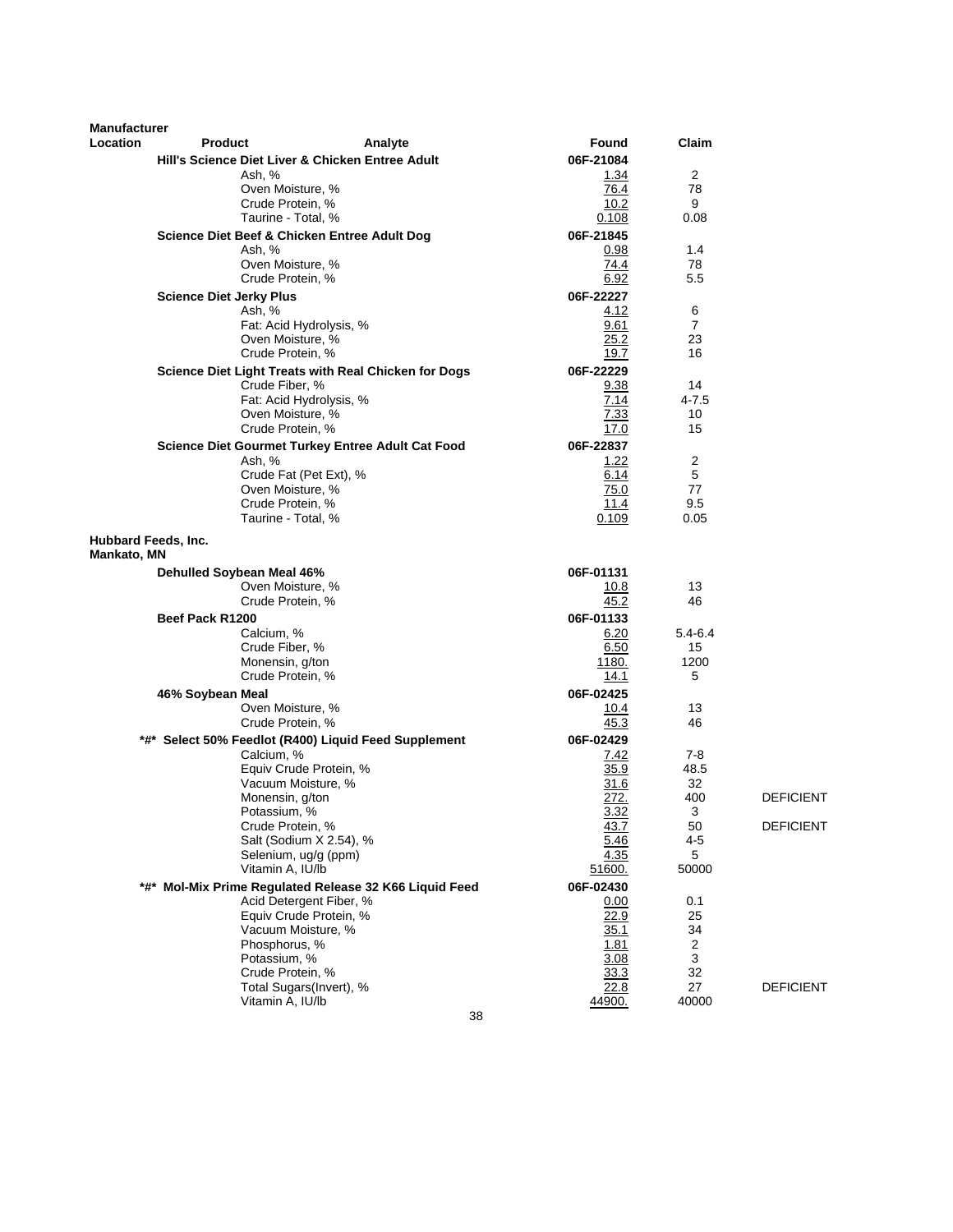| Manufacturer |                                                    |         |                     |                      |                  |
|--------------|----------------------------------------------------|---------|---------------------|----------------------|------------------|
| Location     | <b>Product</b>                                     | Analyte | Found               | Claim                |                  |
|              | *#* Mol-Mix SPRING BOOSTER 16 X63 Liquid Feed      |         | 06F-02431           |                      |                  |
|              | Acid Detergent Fiber, %                            |         | 0.00                | 0.1                  |                  |
|              | Equiv Crude Protein, %                             |         | 7.97                | 12                   |                  |
|              | Vacuum Moisture, %                                 |         | 35.9                | 37                   |                  |
|              | Potassium, %                                       |         | 3.06                | $\overline{2}$<br>16 |                  |
|              | Crude Protein, %<br>Total Sugars(Invert), %        |         | 17.0<br>27.4        | 26                   |                  |
|              | Vitamin A, IU/lb                                   |         | 3360.               | 20000                | <b>DEFICIENT</b> |
| *#*          | Mol-Mix Prime Regulated Release 32 X67 (B160) Free |         | 06F-02432           |                      |                  |
|              | Acid Detergent Fiber, %                            |         | 0.00                | 0.1                  |                  |
|              | Equiv Crude Protein, %                             |         | 19.8                | 25                   |                  |
|              | Lasalocid, g/ton                                   |         | 130.                | 160                  |                  |
|              | Vacuum Moisture, %                                 |         | 36.2                | 33                   |                  |
|              | Crude Protein, %                                   |         | 32.3                | 32                   |                  |
|              | Total Sugars(Invert), %                            |         | 27.1                | 30                   |                  |
|              | Vitamin A, IU/lb                                   |         | 18900.              | 40000                | <b>DEFICIENT</b> |
| *#*          | Select Shur Flo Feed Mill Ingredient #886          |         | 06F-02505           |                      |                  |
|              | Acid Detergent Fiber, %<br>Equiv Crude Protein, %  |         | 0.02<br>16.8        | 0.1<br>0.1           | <b>EXCESSIVE</b> |
|              | Vacuum Moisture, %                                 |         | 32.8                | 38                   |                  |
|              | Crude Protein, %                                   |         | 31.0                | 5                    |                  |
|              | Salt (ChlorideX1.65), %                            |         | 3.11                | $3.5 - 4.5$          |                  |
|              | Salt (Sodium X 2.54), %                            |         | 1.75                | $3.5 - 4.5$          | <b>DEFICIENT</b> |
|              | Total Sugars(Invert), %                            |         | 26.1                | 28                   |                  |
|              | 40% Hog Farm Mixer                                 |         | 06F-02506           |                      |                  |
|              | Calcium, %                                         |         | 3.04                | $2.7 - 3.2$          |                  |
|              | Lysine - Total, %                                  |         | 2.77                | 2.5                  |                  |
|              | Crude Protein, %                                   |         | 39.8                | 40                   |                  |
|              | *#* Lean VAIue G-F 55 Premix with Phytase          |         | 06F-02507           |                      |                  |
|              | Calcium, %<br>Lysine - Total, %                    |         | 17.0<br>6.08        | 17.3-20.8<br>5.2     |                  |
|              | Phosphorus, %                                      |         | 7.62                | 7.4                  |                  |
|              | Salt (Sodium X 2.54), %                            |         | 18.0                | 16.4-19.7            |                  |
|              | Selenium, ug/g (ppm)                               |         | 6.17                | 10                   | <b>DEFICIENT</b> |
|              | Lean Start 3B Complete MX50                        |         | 06F-02508           |                      |                  |
|              | Carbadox, g/ton                                    |         | 42.3                | 50                   |                  |
|              | Crude Fat (Eth Ext), %                             |         | 7.51                | 5                    |                  |
|              | Crude Protein, %                                   |         | 23.1                | 19.5                 |                  |
| *#*          | <b>Stockmaster Sweet Phos 8 Coarse</b>             |         | 06F-02509           |                      |                  |
|              | Calcium, %                                         |         | 17.3                | 14.1-16.9            |                  |
|              | Phosphorus, %                                      |         | 8.64                | 8<br>14.6-17.5       |                  |
|              | Salt (Sodium X 2.54), %<br>Selenium, ug/g (ppm)    |         | 14.9<br>13.1        | 20                   | <b>DEFICIENT</b> |
|              | Vitamin A, IU/lb                                   |         | 52700.              | 200000               | <b>DEFICIENT</b> |
|              | Select 32% Custom Liquid Feed Supplement #870      |         | 06F-02510           |                      |                  |
|              | Acid Detergent Fiber, %                            |         | 0.00                | 0.1                  |                  |
|              | Equiv Crude Protein, %                             |         | 23.0                | 27                   |                  |
|              | Vacuum Moisture, %                                 |         | 37.0                | 38                   |                  |
|              | Potassium, %                                       |         | 3.12                | $\overline{2}$       |                  |
|              | Crude Protein, %                                   |         | 33.4                | 32                   |                  |
|              | Total Sugars(Invert), %                            |         | 23.2                | 23                   |                  |
|              | Vitamin A, IU/lb                                   |         | 14300.              | 20000                |                  |
|              | <b>Distillers Dried Grains With Solubles</b>       |         | 06F-02720           |                      |                  |
|              | Crude Fat (Eth Ext), %<br>Crude Protein, %         |         | <u>9.39</u><br>27.8 | 10<br>23.5           |                  |
|              | Sulfur, %                                          |         | 0.527               | 0.49                 |                  |
|              |                                                    | 39      |                     |                      |                  |
|              |                                                    |         |                     |                      |                  |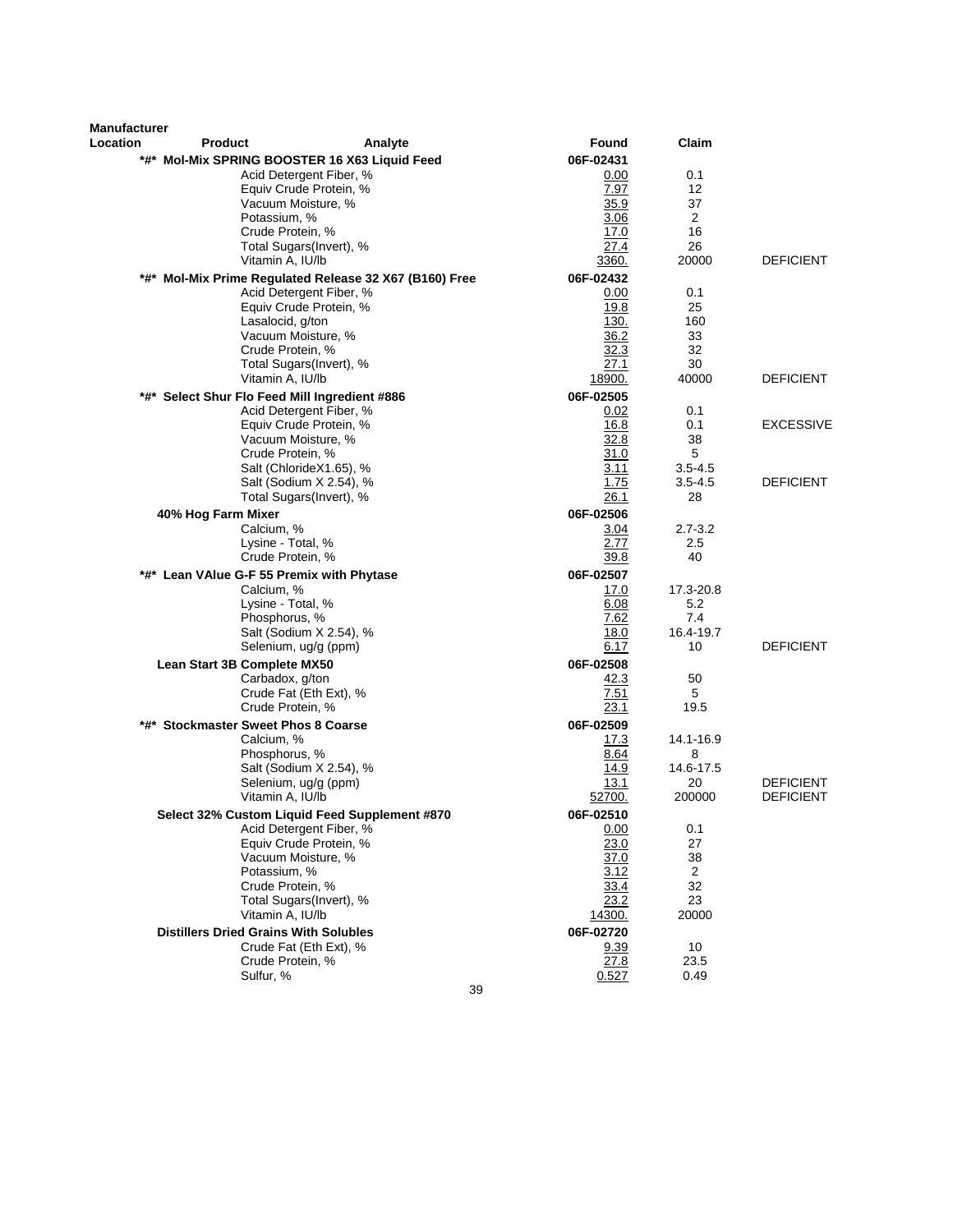| <b>Manufacturer</b><br>Location | <b>Product</b>                          | Analyte                                                                           | Found             | Claim             |                  |
|---------------------------------|-----------------------------------------|-----------------------------------------------------------------------------------|-------------------|-------------------|------------------|
|                                 |                                         |                                                                                   | 06F-02721         |                   |                  |
|                                 | 534 Tend-R-Leen Finisher R208T104-SDA   | Acid Detergent Fiber, %                                                           | 14.5              | 16                |                  |
|                                 | Calcium, %                              |                                                                                   | 4.05              | 4-5               |                  |
|                                 | Crude Fiber, %                          |                                                                                   | 11.8              | 12                |                  |
|                                 |                                         | Equiv Crude Protein, %                                                            | 10.9              | 10.25             |                  |
|                                 | Monensin, g/ton                         |                                                                                   | 162.              | 208               |                  |
|                                 | Crude Protein, %                        |                                                                                   | 36.1              | 34                |                  |
|                                 |                                         | Salt (Sodium X 2.54), %                                                           | 2.29              | $2 - 2.5$         |                  |
|                                 | Sodium, %                               |                                                                                   | 0.901             | $0.75 - 1.25$     |                  |
|                                 | Tylosin, g/ton<br>Vitamin A, IU/lb      |                                                                                   | 88.1              | 104               |                  |
|                                 |                                         |                                                                                   | 28300.            | 35000             |                  |
|                                 |                                         | Larson Mike Custom Mix 01/05/05 Lactating Dairy Cattle<br>Acid Detergent Fiber, % | 06F-02722<br>7.78 | 8.2               |                  |
|                                 | Calcium, %                              |                                                                                   | 2.10              | $1.9 - 2.4$       |                  |
|                                 |                                         | Equiv Crude Protein, %                                                            | 4.54              | 4.9               |                  |
|                                 |                                         | Crude Fat (Eth Ext), %                                                            | 8.44              | 8.9               |                  |
|                                 | Crude Protein, %                        |                                                                                   | 32.8              | 33.2              |                  |
|                                 | Market Lamb 40% B166                    |                                                                                   | 06F-03113         |                   |                  |
|                                 | Calcium, %                              |                                                                                   | 4.32              | $3.5 - 4.5$       |                  |
|                                 |                                         | Equiv Crude Protein, %                                                            | 10.3              | 10                |                  |
|                                 | Lasalocid, g/ton                        |                                                                                   | <u>155.</u>       | 166               |                  |
|                                 | Crude Protein, %                        | Salt (Sodium X 2.54), %                                                           | 40.8<br>3.68      | 40<br>$3.5 - 4.5$ |                  |
|                                 |                                         |                                                                                   |                   |                   |                  |
|                                 | *#* Nu-Tech Sheep Mineral<br>Calcium, % |                                                                                   | 06F-03114<br>20.5 | 16-19.2           |                  |
|                                 | Phosphorus, %                           |                                                                                   | 13.6              | 13                |                  |
|                                 |                                         | Salt (ChlorideX1.65), %                                                           | 1.39              | 10-12             | <b>DEFICIENT</b> |
|                                 |                                         | Salt (Sodium X 2.54), %                                                           | 1.44              | $10 - 12$         | <b>DEFICIENT</b> |
|                                 |                                         | Selenium, ug/g (ppm)                                                              | 13.6              | 16                |                  |
|                                 | Vitamin A, IU/lb                        |                                                                                   | 111000.           | 100000            |                  |
|                                 | <b>Stockmaster Cattle Prep Mineral</b>  |                                                                                   | 06F-03115         |                   |                  |
|                                 | Calcium, %                              |                                                                                   | 12.4              | 11.4-13.6         |                  |
|                                 | Phosphorus, %                           |                                                                                   | 12.1              | 12                |                  |
|                                 |                                         | Salt (Sodium X 2.54), %<br>Selenium, ug/g (ppm)                                   | 12.2<br>22.2      | 11.9-14.2<br>25   |                  |
|                                 | Vitamin A, IU/lb                        |                                                                                   | 443000.           | 300000            |                  |
|                                 | Aureo S700 3.5G Crumbles                |                                                                                   | 06F-03133         |                   |                  |
|                                 | Calcium, %                              |                                                                                   | 7.58              | 8.5-10.2          |                  |
|                                 |                                         | Chlortetracycline, g/lb                                                           | 3.46              | 3.5               |                  |
|                                 | Crude Protein, %                        |                                                                                   | 15.0              | 5                 |                  |
|                                 |                                         | Sulfamethazine, g/lb                                                              | 3.50              | 3.5               |                  |
|                                 | *#* Express Finisher 40-30 M.4R500      |                                                                                   | 06F-03147         |                   |                  |
|                                 | Calcium, %                              |                                                                                   | 9.92              | $9 - 10.8$        |                  |
|                                 | Crude Fiber, %                          |                                                                                   | 5.20              | 10<br>30          |                  |
|                                 | Monensin, g/ton                         | Equiv Crude Protein, %                                                            | 24.0<br>442.      | 500               |                  |
|                                 | Potassium, %                            |                                                                                   | 2.88              | 3                 |                  |
|                                 | Crude Protein, %                        |                                                                                   | 39.4              | 40                |                  |
|                                 |                                         | Salt (ChlorideX1.65), %                                                           | 6.92              | $3.5 - 4.5$       | <b>EXCESSIVE</b> |
|                                 |                                         | Salt (Sodium X 2.54), %                                                           | 3.06              | $3.5 - 4.5$       |                  |
|                                 | Vitamin A, IU/lb                        |                                                                                   | 29800.            | 45000             | <b>DEFICIENT</b> |
|                                 | *#* Purple Ribbon Mineral Block         |                                                                                   | 06F-03720         |                   |                  |
|                                 | Calcium, %<br>Phosphorus, %             |                                                                                   | <u> 11.3</u>      | $11 - 13$<br>10   |                  |
|                                 |                                         | Salt (ChlorideX1.65), %                                                           | 9.61<br>18.1      | 12.5-15           | <b>EXCESSIVE</b> |
|                                 |                                         | Salt (Sodium X 2.54), %                                                           | 18.4              | 12.5-15           | <b>EXCESSIVE</b> |
|                                 |                                         | Selenium, ug/g (ppm)                                                              | 19.7              | 35                | <b>DEFICIENT</b> |
|                                 | Vitamin A, IU/lb                        |                                                                                   | 54800.            | 100000            | <b>DEFICIENT</b> |
|                                 |                                         | 40                                                                                |                   |                   |                  |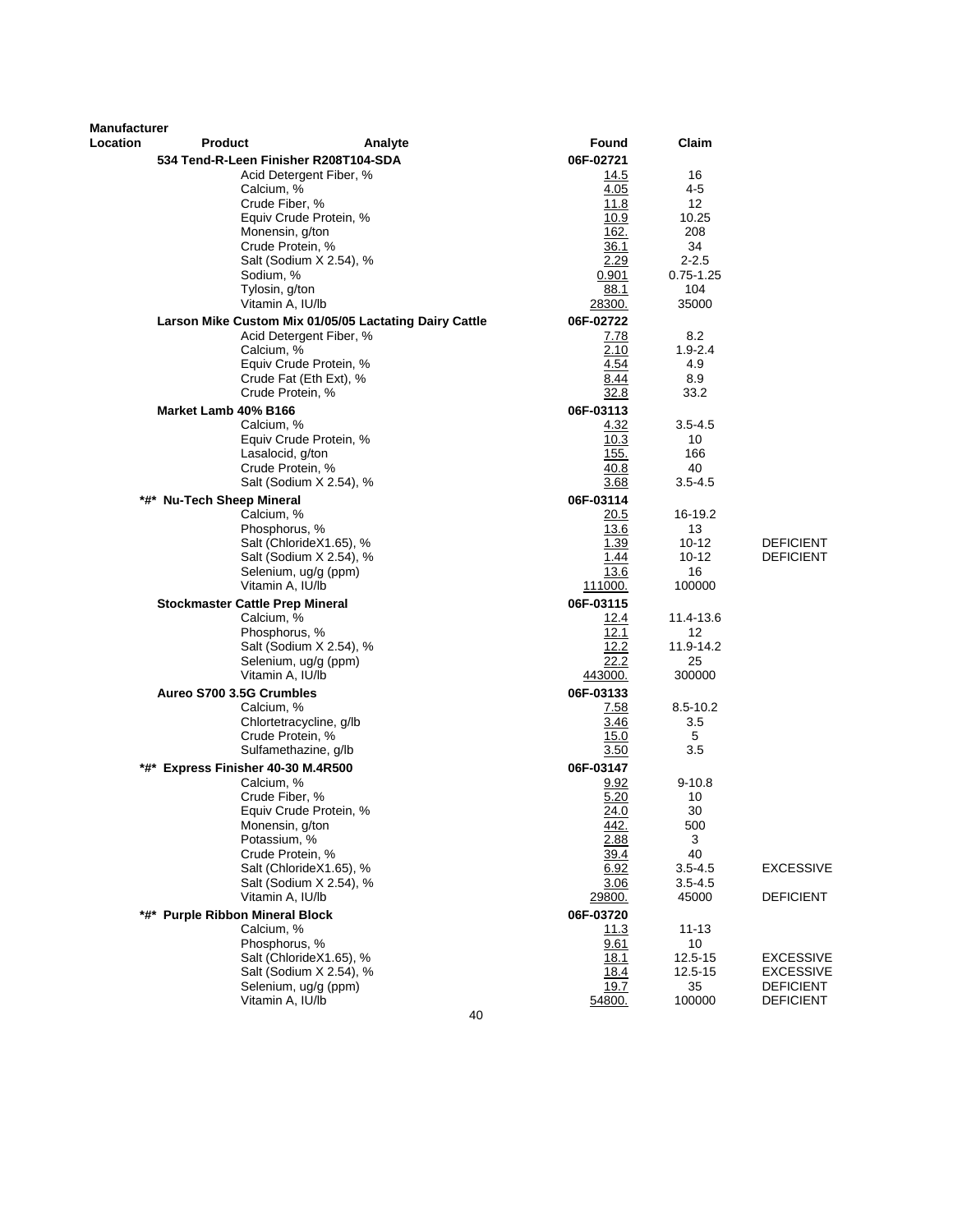| <b>Manufacturer</b><br>Location | <b>Product</b>                                     | Analyte                 | Found               | Claim                |                  |
|---------------------------------|----------------------------------------------------|-------------------------|---------------------|----------------------|------------------|
|                                 | *#* Sheep Nat-Pro Block 24%                        |                         | 06F-03721           |                      |                  |
|                                 | Crude Protein, %                                   |                         | <u>25.6</u>         | 24                   |                  |
|                                 |                                                    | Salt (Sodium X 2.54), % | 10.4                | 10.7-12.8            |                  |
|                                 | Vitamin A, IU/lb                                   |                         | 24200.              | 50000                | <b>DEFICIENT</b> |
|                                 | Calf Creep 14% B60                                 |                         | 06F-03723           |                      |                  |
|                                 | Crude Fiber, %                                     |                         | 9.98                | 15                   |                  |
|                                 | Lasalocid, g/ton                                   |                         | 48.3                | 60                   |                  |
|                                 | Crude Protein, %                                   |                         | 15.5                | 14                   |                  |
|                                 | Express Grower 40-22 B500                          |                         | 06F-03724           |                      |                  |
|                                 | Calcium, %                                         |                         | 6.03                | $5.5 - 6.6$          |                  |
|                                 | Crude Fiber, %                                     |                         | 8.59                | 15                   |                  |
|                                 | Lasalocid, g/ton                                   | Equiv Crude Protein, %  | 20.3<br>519.        | 22<br>500            |                  |
|                                 | Crude Protein, %                                   |                         | 40.3                | 40                   |                  |
|                                 |                                                    | Salt (Sodium X 2.54), % | 4.03                | $3.5 - 4.5$          |                  |
|                                 | Vitamin A, IU/lb                                   |                         | 51700.              | 45000                |                  |
| *#*                             | Express Grower 40:22 M.4B500                       |                         | 06F-03766           |                      |                  |
|                                 | Calcium, %                                         |                         | 6.19                | $5.5 - 6.5$          |                  |
|                                 | Crude Fiber, %                                     |                         | 7.58                | 15                   |                  |
|                                 |                                                    | Equiv Crude Protein, %  | 20.0                | 22                   |                  |
|                                 | Lasalocid, g/ton                                   |                         | 410.                | 500                  |                  |
|                                 | Crude Protein, %                                   |                         | 39.1                | 40                   |                  |
|                                 |                                                    | Salt (Sodium X 2.54), % | 3.45                | $3.5 - 4.5$<br>45000 | <b>DEFICIENT</b> |
|                                 | Vitamin A, IU/lb                                   |                         | 16500.<br>06F-03772 |                      |                  |
|                                 | <b>Purple Ribbon Mineral Pellets</b><br>Calcium, % |                         | 9.52                | $10 - 12$            |                  |
|                                 | Phosphorus, %                                      |                         | 9.57                | 10                   |                  |
|                                 |                                                    | Salt (Sodium X 2.54), % | 12.5                | 12.5-15              |                  |
|                                 |                                                    | Selenium, ug/g (ppm)    | 31.0                | 35                   |                  |
|                                 | Vitamin A, IU/lb                                   |                         | 159000.             | 100000               |                  |
|                                 | *#* Crystalyx Mineral-lyx                          |                         | 06F-05379           |                      |                  |
|                                 | Calcium, %                                         |                         | 3.75                | $3.5 - 4.5$          |                  |
|                                 | Magnesium, %                                       |                         | 2.95                | 3                    |                  |
|                                 | Phosphorus, %                                      |                         | 3.36                | 4                    | <b>DEFICIENT</b> |
|                                 | Potassium, %                                       |                         | 2.28                | 2.5                  |                  |
|                                 | Crude Protein, %                                   | Selenium, ug/g (ppm)    | 7.04<br>6.58        | 6<br>6.6             |                  |
|                                 | Vitamin A, IU/lb                                   |                         | 106000.             | 100000               |                  |
|                                 | *#* Crystralyx HE-12% MAG                          |                         | 06F-05380           |                      |                  |
|                                 |                                                    | Crude Fat (Eth Ext), %  | 4.82                | 5                    |                  |
|                                 |                                                    | Fat: Roese Gottlieb, %  | 4.82                |                      |                  |
|                                 | Magnesium, %                                       |                         | 1.87                | 2                    |                  |
|                                 | Potassium, %                                       |                         | 2.35                | 3                    | <b>DEFICIENT</b> |
|                                 | Crude Protein, %                                   |                         | 16.9                | 12                   |                  |
|                                 |                                                    | Selenium, ug/g (ppm)    | 3.99                | 4.4                  |                  |
|                                 | Vitamin A, IU/lb                                   |                         | 90800.              | 80000                |                  |
|                                 | Super Lamb 14                                      |                         | 06F-05879           |                      |                  |
|                                 | Crude Fiber. %                                     |                         | <u>10.5</u>         | 15                   |                  |
|                                 | Crude Protein, %                                   |                         | 15.9                | 14                   |                  |
|                                 | 30% Hi-Plains Cottonseed Cake-M<br>Crude Fiber, %  |                         | 06F-05880           | 13                   |                  |
|                                 | Crude Protein, %                                   |                         | 12.7<br>29.5        | 30                   |                  |
|                                 | Vitamin A, IU/lb                                   |                         | <u> 26500.</u>      | 33000                |                  |
|                                 | 20% Hi-Plains Cake-M                               |                         | 06F-05881           |                      |                  |
|                                 | Calcium, %                                         |                         | 2.11                | 2-2.5                |                  |
|                                 | Crude Fiber, %                                     |                         | 9.30                | 13                   |                  |
|                                 | Crude Protein, %                                   |                         | 19.5                | 20                   |                  |
|                                 | Vitamin A, IU/lb                                   |                         | 31900.              | 33000                |                  |
|                                 |                                                    | 41                      |                     |                      |                  |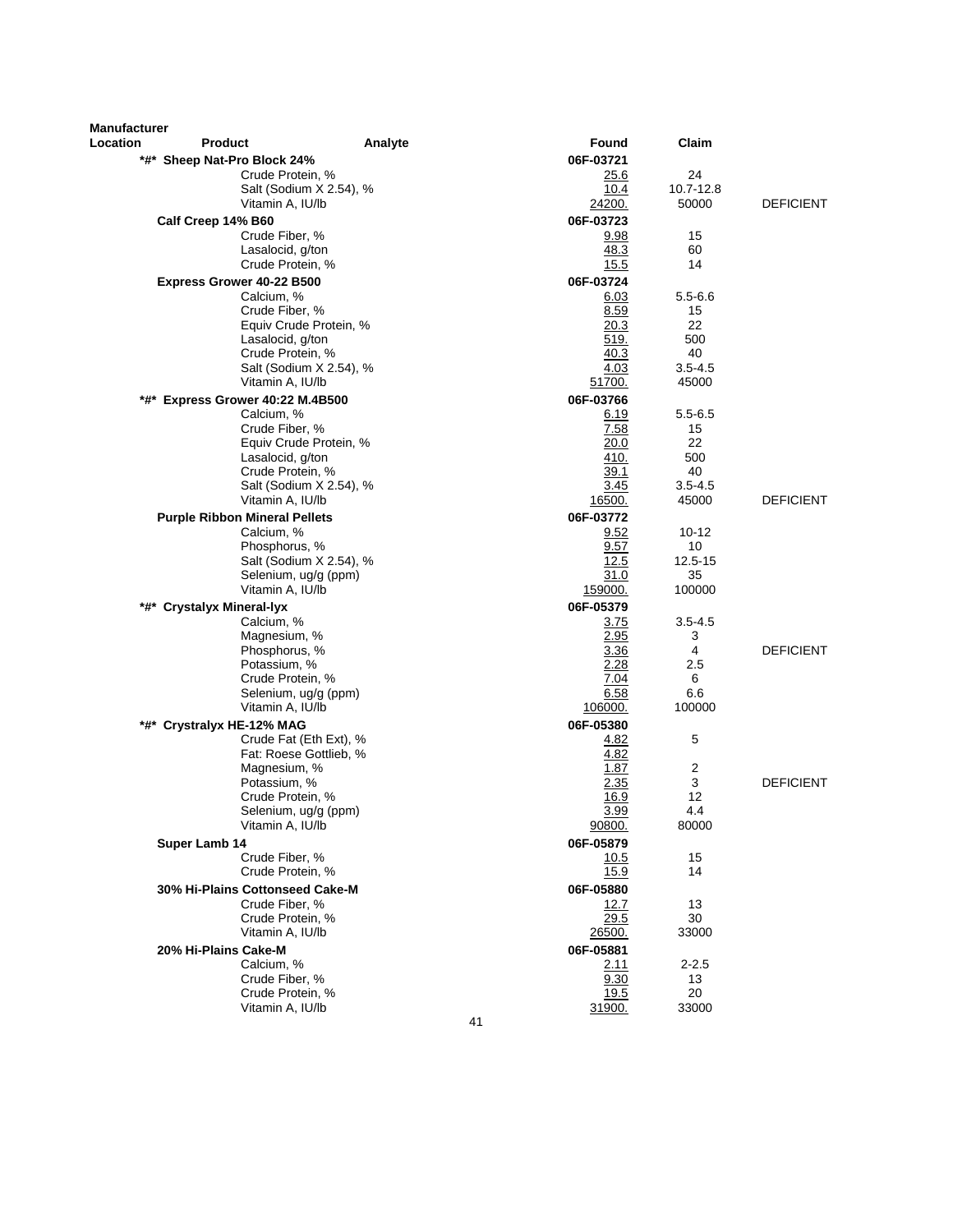| <b>Manufacturer</b><br>Location | <b>Product</b>             |                                            |                                                         | Found     |              | Claim            |                  |
|---------------------------------|----------------------------|--------------------------------------------|---------------------------------------------------------|-----------|--------------|------------------|------------------|
|                                 |                            |                                            | Analyte                                                 |           |              |                  |                  |
|                                 | Supergain 14 C50           |                                            |                                                         | 06F-05882 |              |                  |                  |
|                                 |                            | Crude Fiber, %                             |                                                         |           | 7.40         | 15               |                  |
|                                 |                            | Chlortetracycline, g/ton                   |                                                         |           | 57.6         | 50<br>14         |                  |
|                                 |                            | Crude Protein, %                           |                                                         |           | 15.9         |                  |                  |
|                                 |                            | <b>Tradition Rabbit Maintenance</b>        |                                                         | 06F-05888 |              |                  |                  |
|                                 |                            | Crude Fiber, %                             |                                                         |           | 19.6         | 18-20            |                  |
|                                 |                            | Crude Protein, %                           |                                                         |           | 16.8         | 16               |                  |
|                                 |                            | <b>Tradition 17% Egg Layer Pellets</b>     |                                                         | 06F-05889 |              |                  |                  |
|                                 |                            | Calcium, %                                 |                                                         |           | 3.08         | $2.9 - 3.9$      |                  |
|                                 |                            | Lysine - Total, %                          |                                                         |           | 0.748        | 0.7              |                  |
|                                 |                            | Methionine - Total, %                      |                                                         |           | 0.355        | 0.3              |                  |
|                                 |                            | Crude Protein, %                           |                                                         |           | 16.5         | 17               |                  |
|                                 | <b>Express Grower 32:0</b> |                                            |                                                         | 06F-06312 |              |                  |                  |
|                                 |                            | Calcium, %                                 |                                                         |           | 6.21         | $5.5 - 6.5$      |                  |
|                                 |                            | Crude Fiber, %                             |                                                         |           | 4.14         | 15               |                  |
|                                 |                            | Crude Protein, %                           |                                                         |           | 32.6         | 32               |                  |
|                                 |                            | Salt (Sodium X 2.54), %                    |                                                         |           | 3.34<br>3.58 | $3.5 - 4.5$<br>4 |                  |
|                                 |                            | Selenium, ug/g (ppm)<br>Vitamin A, IU/lb   |                                                         | 41400.    |              | 45000            |                  |
|                                 |                            |                                            |                                                         |           |              |                  |                  |
|                                 |                            | Express Grower 32:0 AS350 Medicated        |                                                         | 06F-06313 |              |                  |                  |
|                                 |                            | Calcium, %                                 |                                                         |           | 5.88         | $5.5 - 6.5$      |                  |
|                                 |                            | Crude Fiber, %<br>Chlortetracycline, mg/lb |                                                         |           | 3.73<br>372. | 15<br>350        |                  |
|                                 |                            | Crude Protein, %                           |                                                         |           | 32.3         | 32               |                  |
|                                 |                            | Salt (Sodium X 2.54), %                    |                                                         |           | 3.10         | $3.5 - 4.5$      |                  |
|                                 |                            | Sulfamethazine, mg/lb                      |                                                         |           | 318.         | 350              |                  |
|                                 |                            | Vitamin A, IU/lb                           |                                                         | 44100.    |              | 45000            |                  |
|                                 |                            | Express Finisher 40:30 B600                |                                                         | 06F-06314 |              |                  |                  |
|                                 |                            | Calcium, %                                 |                                                         |           | 10.6         | $9 - 10.8$       |                  |
|                                 |                            | Crude Fiber, %                             |                                                         |           | 4.67         | 10               |                  |
|                                 |                            | Equiv Crude Protein, %                     |                                                         |           | 26.5         | 30               |                  |
|                                 |                            | Lasalocid, g/ton                           |                                                         |           | 541.         | 600              |                  |
|                                 |                            | Potassium, %                               |                                                         |           | 2.55         | 3                |                  |
|                                 |                            | Crude Protein, %                           |                                                         |           | 39.3         | 40               |                  |
|                                 |                            | Salt (Sodium X 2.54), %                    |                                                         |           | 3.86         | $3.5 - 4.5$      |                  |
|                                 |                            | Vitamin A, IU/lb                           |                                                         | 50800.    |              | 45000            |                  |
|                                 |                            |                                            | *#* Select Cattle 32 Custom Liquid Feed Supplement #870 | 06F-06316 |              |                  |                  |
|                                 |                            | Equiv Crude Protein, %                     |                                                         |           | 24.4         | 27               |                  |
|                                 |                            | Vacuum Moisture, %                         |                                                         |           | 38.5         | 38               |                  |
|                                 |                            | Crude Protein, %                           |                                                         |           | 30.6         | 32               | <b>DEFICIENT</b> |
|                                 |                            | Total Sugars(Invert), %                    |                                                         |           | 19.2         | 25               | <b>DEFICIENT</b> |
|                                 |                            | Vitamin A, IU/lb                           |                                                         | 21600.    |              | 20000            |                  |
|                                 | *#* RC Chicken Scratch     |                                            |                                                         | 06F-07107 |              |                  |                  |
|                                 |                            | Crude Protein, %                           |                                                         |           | 11.0         | 12               | <b>DEFICIENT</b> |
|                                 |                            | Tradition 17% Egg Layer Pellets            |                                                         | 06F-07121 |              |                  |                  |
|                                 |                            | Calcium, %                                 |                                                         |           | 3.38         | $2.9 - 3.9$      |                  |
|                                 |                            | Lysine - Total, %                          |                                                         |           | 0.859        | 0.7              |                  |
|                                 |                            | Methionine - Total, %                      |                                                         |           | 0.364        | 0.3              |                  |
|                                 |                            | Crude Protein, %                           |                                                         |           | 17.9         | 17               |                  |
|                                 |                            | *#* Stockmaster Sweet Mag 14               |                                                         | 06F-07123 |              |                  |                  |
|                                 |                            | Calcium, %                                 |                                                         |           | 10.2         | 9.6-11.5         |                  |
|                                 |                            | Magnesium, %                               |                                                         |           | 11.8         | 14               |                  |
|                                 |                            | Phosphorus, %                              |                                                         |           | 3.45         | 4                | <b>DEFICIENT</b> |
|                                 |                            | Salt (Sodium X 2.54), %                    |                                                         |           | 20.5         | 18.2-21.8        |                  |
|                                 |                            | Selenium, ug/g (ppm)                       |                                                         |           | 17.4         | 20               |                  |
|                                 |                            | Vitamin A, IU/lb                           |                                                         | 38500.    |              | 50000            |                  |
|                                 |                            |                                            | 42                                                      |           |              |                  |                  |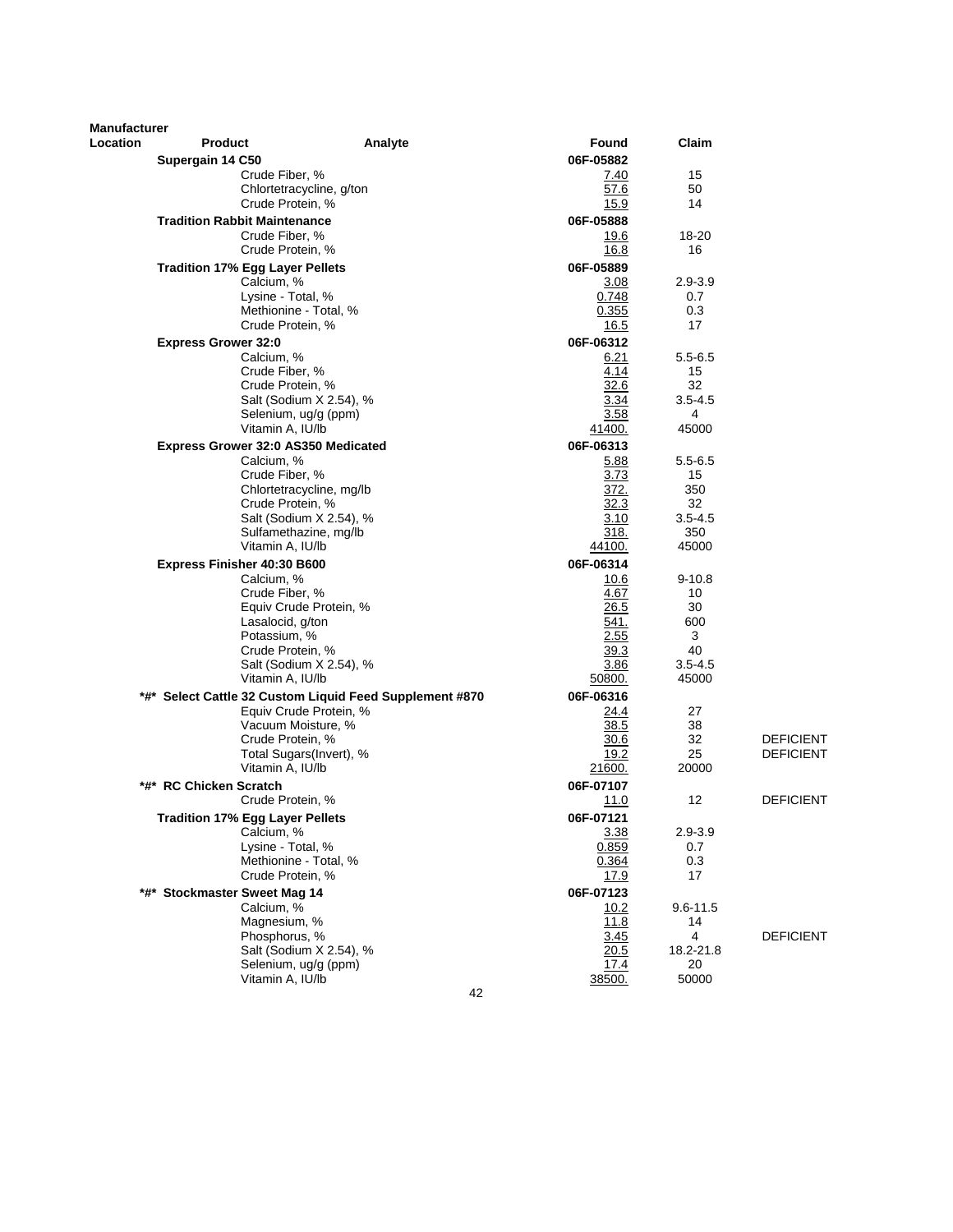| Manufacturer |                                |                                                  |         |    |               |             |
|--------------|--------------------------------|--------------------------------------------------|---------|----|---------------|-------------|
| Location     | <b>Product</b>                 |                                                  | Analyte |    | Found         | Claim       |
|              | <b>Express Grower 32:0</b>     |                                                  |         |    | 06F-07129     |             |
|              |                                | Calcium, %                                       |         |    | 5.07          | 5.5-6.5     |
|              |                                | Crude Fiber, %                                   |         |    | 8.25          | 15          |
|              |                                | Crude Protein, %                                 |         |    | 31.9          | 32          |
|              |                                | Salt (Sodium X 2.54), %                          |         |    | 4.19          | $3.5 - 4.5$ |
|              |                                | Selenium, ug/g (ppm)                             |         |    | 3.35          | 4           |
|              |                                | Vitamin A, IU/lb                                 |         |    | <u>46100.</u> | 45000       |
|              |                                | <b>Sweet Lassy BVC Cattle Block with Bovatec</b> |         |    | 06F-07163     |             |
|              |                                | Equiv Crude Protein, %                           |         |    | 2.89          | 18          |
|              |                                | Lasalocid, g/ton                                 |         |    | 296.          | 300         |
|              |                                | Potassium, %                                     |         |    | 2.11          | 2           |
|              |                                | Crude Protein, %                                 |         |    | 21.7          | 20          |
|              |                                | Salt (Sodium X 2.54), %                          |         |    | 17.6          | 18-21       |
|              |                                | Vitamin A, IU/lb                                 |         |    | 185000.       | 80000       |
|              |                                |                                                  |         |    | 06F-07746     |             |
|              | <b>Blom 11% Sheep Pellet</b>   | Crude Fiber, %                                   |         |    | 25.5          | 26          |
|              |                                | Crude Protein, %                                 |         |    | 12.4          | 11          |
|              |                                | Vitamin A, IU/lb                                 |         |    | 56400.        | 57750       |
|              |                                |                                                  |         |    |               |             |
|              |                                | DB Supreme Finisher 36-16.5 R250T80              |         |    | 06F-07747     |             |
|              |                                | Calcium, %                                       |         |    | 5.00          | $4.2 - 5.2$ |
|              |                                | Crude Fiber, %                                   |         |    | 8.43          | 15          |
|              |                                | Equiv Crude Protein, %                           |         |    | 16.4          | 16.5        |
|              |                                | Monensin, g/ton                                  |         |    | 236.          | 250         |
|              |                                | Potassium, %                                     |         |    | 2.32          | 2.2         |
|              |                                | Crude Protein, %                                 |         |    | 39.7          | 36          |
|              |                                | Tylosin, g/ton                                   |         |    | 67.5          | 80          |
|              |                                | Vitamin A, IU/lb                                 |         |    | 33200.        | 30000       |
|              | <b>Fish Meal</b>               |                                                  |         |    | 06F-07748     |             |
|              |                                | Crude Fat (Eth Ext), %                           |         |    | 8.26          | 6           |
|              |                                | Crude Protein, %                                 |         |    | 64.8          | 60          |
|              | <b>Lean Start 2 MX50</b>       |                                                  |         |    | 06F-07749     |             |
|              |                                | Carbadox, g/ton                                  |         |    | 48.3          | 50          |
|              |                                | Crude Fat (Eth Ext), %                           |         |    | 5.89          | 6           |
|              |                                | Crude Protein, %                                 |         |    | <u>23.0</u>   | 20          |
|              | <b>Express Grower 32:0</b>     |                                                  |         |    | 06F-08688     |             |
|              |                                | Calcium, %                                       |         |    | 5.89          | $5.5 - 6.5$ |
|              |                                | Crude Fiber, %                                   |         |    | 5.90          | 15          |
|              |                                | Crude Protein, %                                 |         |    | 31.2          | 32          |
|              |                                | Salt (Sodium X 2.54), %                          |         |    | 3.94          | $3.5 - 4.5$ |
|              |                                | Selenium, ug/g (ppm)                             |         |    | 4.87          | 4           |
|              |                                | Vitamin A, IU/lb                                 |         |    | <u>34600.</u> | 45000       |
|              | <b>Express Grower 32:0</b>     |                                                  |         |    | 06F-08787     |             |
|              |                                | Calcium, %                                       |         |    | 5.74          | $5.5 - 6.5$ |
|              |                                | Crude Fiber, %                                   |         |    | 5.99          | 15          |
|              |                                | Crude Protein, %                                 |         |    | 32.5          | 32          |
|              |                                | Salt (Sodium X 2.54), %                          |         |    | 3.89          | $3.5 - 4.5$ |
|              |                                | Selenium, ug/g (ppm)                             |         |    | 4.39          | 4           |
|              |                                | Vitamin A, IU/lb                                 |         |    | 43500.        | 45000       |
|              | <b>SFG 30.0 Nursery Premix</b> |                                                  |         |    | 06F-08790     |             |
|              |                                | Calcium, %                                       |         |    | 2.44          | $2.1 - 2.6$ |
|              |                                | Lysine - Total, %                                |         |    | 2.49          | 2.61        |
|              |                                | Crude Protein, %                                 |         |    | <u> 27.7</u>  | 25          |
|              | <b>30% Cottonseed Cake</b>     |                                                  |         |    | 06F-09070     |             |
|              |                                | Crude Fiber, %                                   |         |    | 12.6          | 12          |
|              |                                | Crude Protein, %                                 |         |    | 32.1          | 30          |
|              |                                | Vitamin A, IU/lb                                 |         |    | 29700.        | 33000       |
|              | <b>Noland Sweet Mix (MS)</b>   |                                                  |         |    | 06F-09071     |             |
|              |                                | Crude Protein, %                                 |         |    |               | 9           |
|              |                                |                                                  |         | 43 | 11.5          |             |
|              |                                |                                                  |         |    |               |             |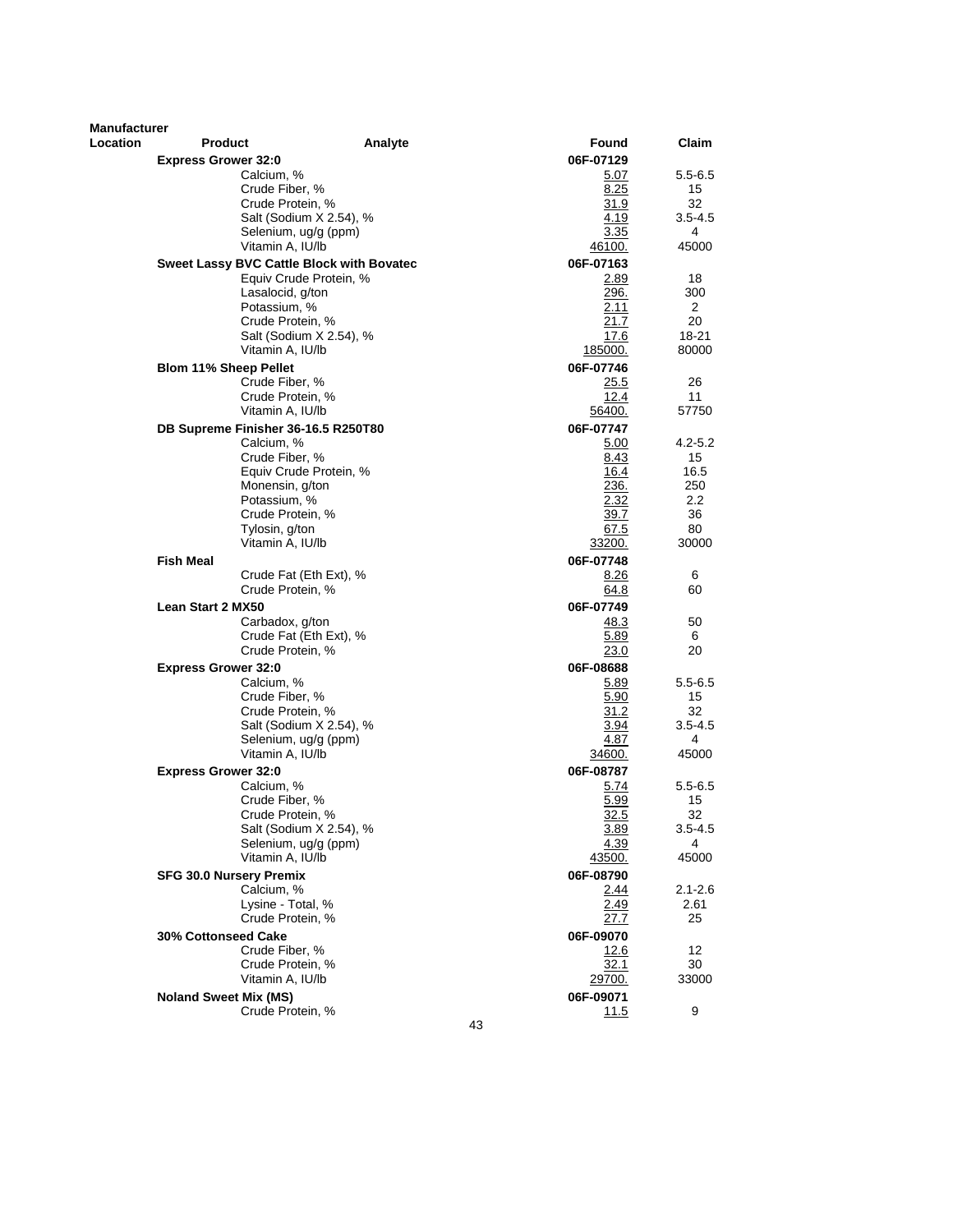| <b>Manufacturer</b> |                           |                                                    |    |                   |                   |                               |
|---------------------|---------------------------|----------------------------------------------------|----|-------------------|-------------------|-------------------------------|
| Location            | <b>Product</b>            | Analyte                                            |    | Found             | Claim             |                               |
|                     | <b>Porcine Blood Meal</b> |                                                    |    | 06F-09072         |                   |                               |
|                     |                           | Crude Protein, %                                   |    | <u>94.5</u>       | 86                |                               |
|                     | <b>Canola Meal</b>        |                                                    |    | 06F-09073         |                   |                               |
|                     |                           | Crude Fiber, %                                     |    | 8.04              | 10                |                               |
|                     |                           | Oven Moisture, %                                   |    | 8.76              | 13                |                               |
|                     |                           | Crude Protein, %                                   |    | 37.8              | 37                |                               |
|                     | Calf Creep-C 14% B60      | Crude Fiber, %                                     |    | 06F-09554<br>11.2 | 15                |                               |
|                     |                           | Lasalocid, g/ton                                   |    | 57.7              | 60                |                               |
|                     |                           | Crude Protein, %                                   |    | <u>20.9</u>       | 14                |                               |
|                     |                           | *#* Express Finisher 50:30 R500                    |    | 06F-09555         |                   |                               |
|                     |                           | Calcium, %                                         |    | 9.28              | $9 - 10.8$        |                               |
|                     |                           | Crude Fiber, %                                     |    | 8.08              | 10                |                               |
|                     |                           | Equiv Crude Protein, %                             |    | 24.6              | 30                |                               |
|                     |                           | Monensin, g/ton                                    |    | 470.              | 500               |                               |
|                     |                           | Potassium, %                                       |    | 3.02<br>47.2      | 3                 | <b>DEFICIENT</b>              |
|                     |                           | Crude Protein, %<br>Salt (Sodium X 2.54), %        |    | 4.29              | 50<br>$3.5 - 4.5$ |                               |
|                     |                           | Vitamin A, IU/lb                                   |    | 47200.            | 45000             |                               |
|                     |                           | Soybean Meal (Solvent Extracted)                   |    | 06F-10636         |                   |                               |
|                     |                           | Crude Protein, %                                   |    | 46.3              | 46.5              |                               |
|                     |                           | *#* Select Shur Flo Feed Mill Ingredient #886      |    | 06F-10640         |                   |                               |
|                     |                           | Acid Detergent Fiber, %                            |    | 0.19              | 0.1               |                               |
|                     |                           | Vacuum Moisture, %                                 |    | 38.6              | 38                |                               |
|                     |                           | Potassium, %                                       |    | 2.19              | $\overline{c}$    |                               |
|                     |                           | Crude Protein, %                                   |    | 5.97<br>1.52      | 5<br>$3.5 - 4.5$  |                               |
|                     |                           | Salt (ChlorideX1.65), %<br>Salt (Sodium X 2.54), % |    | 2.63              | $3.5 - 4.5$       | <b>DEFICIENT</b><br>DEFICIENT |
|                     |                           | Total Sugars(Invert), %                            |    | 25.8              | 28                |                               |
|                     | Calf Creep 14% B60        |                                                    |    | 06F-10745         |                   |                               |
|                     |                           | Crude Fiber, %                                     |    | 12.0              | 15                |                               |
|                     |                           | Lasalocid, g/ton                                   |    | 66.6              | 60                |                               |
|                     |                           | Crude Protein, %                                   |    | 15.7              | 14                |                               |
|                     |                           | HSH 18% W/BUF ZP'P R22                             |    | 06F-10746         |                   |                               |
|                     |                           | Acid Detergent Fiber, %                            |    | 10.6              | 15                |                               |
|                     |                           | Crude Fiber, %                                     |    | 9.09              | 15<br>22          |                               |
|                     |                           | Monensin, g/ton<br>Crude Protein, %                |    | 23.5<br>17.5      | 18                |                               |
|                     |                           | Milkmaker 18% Complete R22 Zinpro + VitE           |    | 06F-10747         |                   |                               |
|                     |                           | Acid Detergent Fiber, %                            |    | 8.70              | 12                |                               |
|                     |                           | Monensin, g/ton                                    |    | 21.9              | 22                |                               |
|                     |                           | Crude Protein, %                                   |    | 18.6              | 18                |                               |
|                     |                           | *#* Lean Value G-F 55 Premix with Phytase          |    | 06F-11370         |                   |                               |
|                     |                           | Calcium, %                                         |    | 15.4              | 17.3-20.8         | <b>DEFICIENT</b>              |
|                     |                           | Lysine - Total, %                                  |    | 6.06              | 5.2               |                               |
|                     |                           | Phosphorus, %<br>Salt (Sodium X 2.54), %           |    | 6.52              | 7.4<br>16.4-19.7  | <b>DEFICIENT</b>              |
|                     |                           | Selenium, ug/g (ppm)                               |    | 18.5<br>6.59      | 10                | <b>DEFICIENT</b>              |
|                     |                           | *#* RFI Pheasant Starter AM.0175                   |    | 06F-11375         |                   |                               |
|                     |                           | Amprolium, %                                       |    | 0.0135            | 0.0175            | <b>DEFICIENT</b>              |
|                     |                           | Lysine - Total, %                                  |    | 1.85              | 1.65              |                               |
|                     |                           | Methionine - Total, %                              |    | 0.748             | 0.6               |                               |
|                     |                           | Crude Protein, %                                   |    | 31.9              | 30                |                               |
|                     |                           |                                                    | 44 |                   |                   |                               |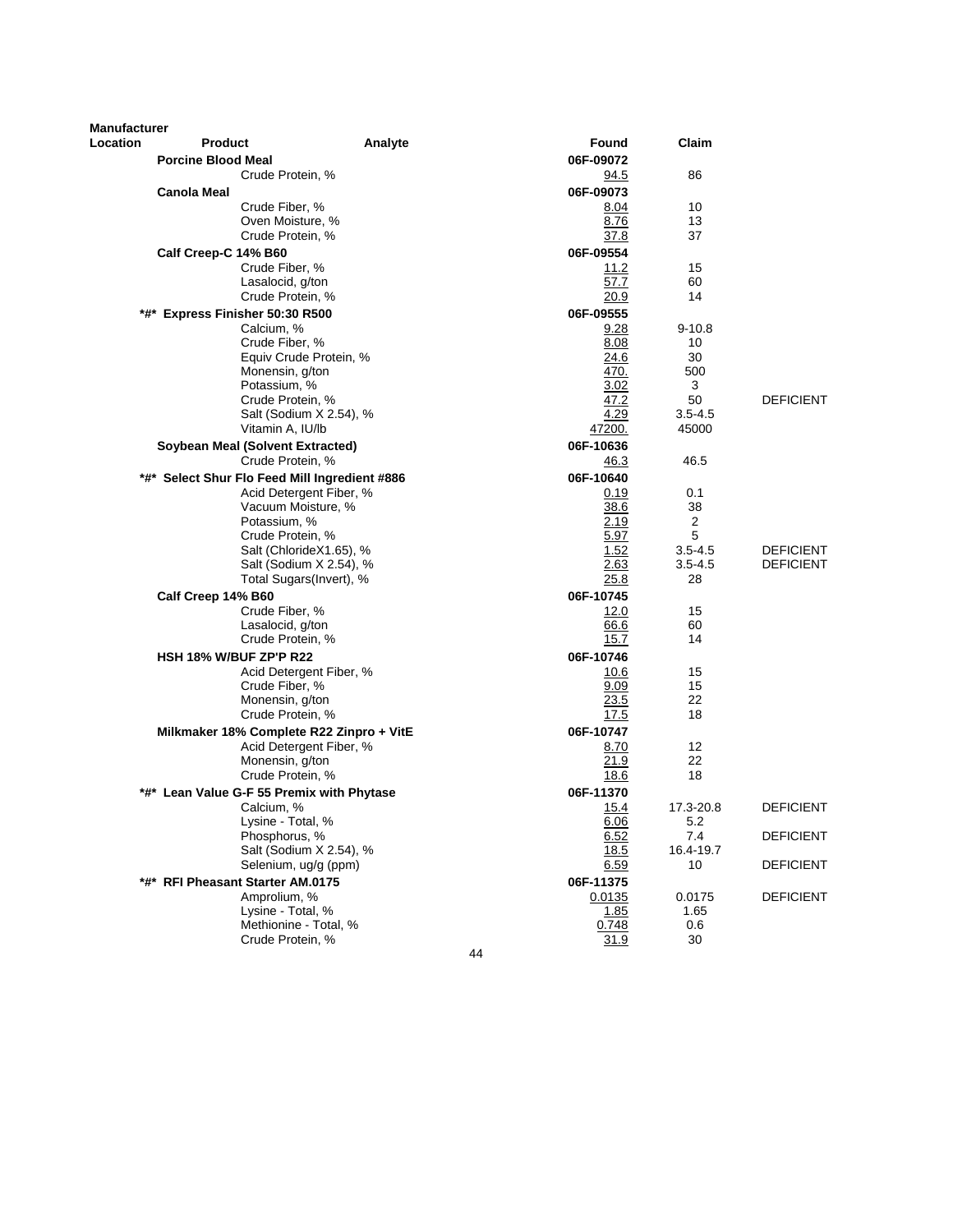| <b>Manufacturer</b> |                                      |                                                  |                     |                   |                  |
|---------------------|--------------------------------------|--------------------------------------------------|---------------------|-------------------|------------------|
| Location            | <b>Product</b>                       | Analyte                                          | Found               | Claim             |                  |
|                     | Lamb Gro 40:2 B166 Plus              |                                                  | 06F-11376           |                   |                  |
|                     | Calcium, %                           |                                                  | 3.56                | $3.5 - 4.5$       |                  |
|                     |                                      | Equiv Crude Protein, %                           | 2.43                | 2                 |                  |
|                     | Lasalocid, g/ton<br>Crude Protein, % |                                                  | <u>180.</u><br>41.5 | 166<br>40         |                  |
|                     |                                      | Salt (Sodium X 2.54), %                          | 3.45                | $3.5 - 4.5$       |                  |
|                     | <b>Foundation Heifer Premix R800</b> |                                                  | 06F-11377           |                   |                  |
|                     |                                      | Acid Detergent Fiber, %                          | 0.76                | 0.3               |                  |
|                     | Calcium, %                           |                                                  | 13.5                | 13.5-16.2         |                  |
|                     | Monensin, g/ton                      |                                                  | 830.                | 800               |                  |
|                     | Phosphorus, %                        |                                                  | 7.19                | 7.5               |                  |
|                     |                                      | Salt (Sodium X 2.54), %                          | 19.2                | 19.8-23.7         |                  |
|                     | Selenium, ug/g (ppm)                 |                                                  | 22.6                | 19.2              |                  |
|                     | Vitamin A, IU/lb                     |                                                  | 124000.             | 150000            |                  |
|                     | <b>Regulator R250</b>                |                                                  | 06F-11569           |                   |                  |
|                     | Calcium, %                           |                                                  | 2.20                | $2.2 - 2.7$       |                  |
|                     | Crude Fiber, %                       |                                                  | 7.38                | 10                |                  |
|                     |                                      | Equiv Crude Protein, %<br>Crude Fat (Eth Ext), % | 10.3<br>11.4        | 10.5<br>10        |                  |
|                     | Monensin, g/ton                      |                                                  | 225.                | 250               |                  |
|                     | Crude Protein, %                     |                                                  | 31.7                | 30                |                  |
|                     |                                      | Salt (Sodium X 2.54), %                          | 5.82                | $5.5 - 6.5$       |                  |
|                     | *#* Hi-Fat Dairy 36%                 |                                                  | 06F-11572           |                   |                  |
|                     |                                      | Acid Detergent Fiber, %                          | 10.7                | 10                |                  |
|                     | Calcium, %                           |                                                  | 3.28                | 3-4               |                  |
|                     |                                      | Crude Fat (Eth Ext), %                           | 8.15                | 10                | <b>DEFICIENT</b> |
|                     | Crude Protein, %                     |                                                  | 37.6                | 36                |                  |
|                     | Vitamin A, IU/lb                     |                                                  | <u>31000.</u>       | 27000             |                  |
|                     | *#* Express Grower 40:22 R400        |                                                  | 06F-11573           |                   |                  |
|                     | Calcium, %<br>Crude Fiber, %         |                                                  | 5.32<br>10.5        | $5.5 - 6.5$<br>15 |                  |
|                     |                                      | Equiv Crude Protein, %                           | 20.9                | 22                |                  |
|                     | Monensin, g/ton                      |                                                  | 400.                | 400               |                  |
|                     | Crude Protein, %                     |                                                  | 41.3                | 40                |                  |
|                     |                                      | Salt (Sodium X 2.54), %                          | 4.44                | $3.5 - 4.5$       |                  |
|                     | Selenium, ug/g (ppm)                 |                                                  | 5.16                | 4                 | <b>EXCESSIVE</b> |
|                     | Vitamin A, IU/lb                     |                                                  | 40900.              | 45000             |                  |
|                     | Lamb Gro 40:2 B166 Plus              |                                                  | 06F-11575           |                   |                  |
|                     | Calcium, %                           |                                                  | 3.24                | $3.5 - 4.5$       |                  |
|                     | Lasalocid, g/ton                     | Equiv Crude Protein, %                           | 1.98<br>178.        | 2<br>166          |                  |
|                     | Crude Protein, %                     |                                                  | 39.8                | 40                |                  |
|                     |                                      | Salt (Sodium X 2.54), %                          | 4.39                | $3.5 - 4.5$       |                  |
|                     | Soybean Meal 46%                     |                                                  | 06F-16850           |                   |                  |
|                     | Oven Moisture, %                     |                                                  | 7.34                | 13                |                  |
|                     | Crude Protein, %                     |                                                  | 47.0                | 46                |                  |
|                     | 15% Rangeland Cake                   |                                                  | 06F-16851           |                   |                  |
|                     | Calcium, %                           |                                                  | 2.12                | $2 - 2.5$         |                  |
|                     | Crude Fiber, %                       |                                                  | 7.78                | 10                |                  |
|                     | Crude Protein, %                     |                                                  | 16.1                | 15                |                  |
|                     | Vitamin A, IU/lb                     |                                                  | 28400.              | 33000             |                  |
|                     | <b>MultuM CattlePrep</b>             |                                                  | 06F-20722           |                   |                  |
|                     | Calcium, %<br>Phosphorus, %          |                                                  | 14.0<br>11.3        | 12.75-13.25<br>12 |                  |
|                     |                                      | Salt (Sodium X 2.54), %                          | 13.6                | 12.75-13.25       |                  |
|                     | Selenium, ug/g (ppm)                 |                                                  | 22.7                | 25                |                  |
|                     | Sulfur, %                            |                                                  | 1.24                | 1                 |                  |
|                     | Vitamin A, IU/lb                     |                                                  | 407000.             | 300000            |                  |
|                     |                                      | 45                                               |                     |                   |                  |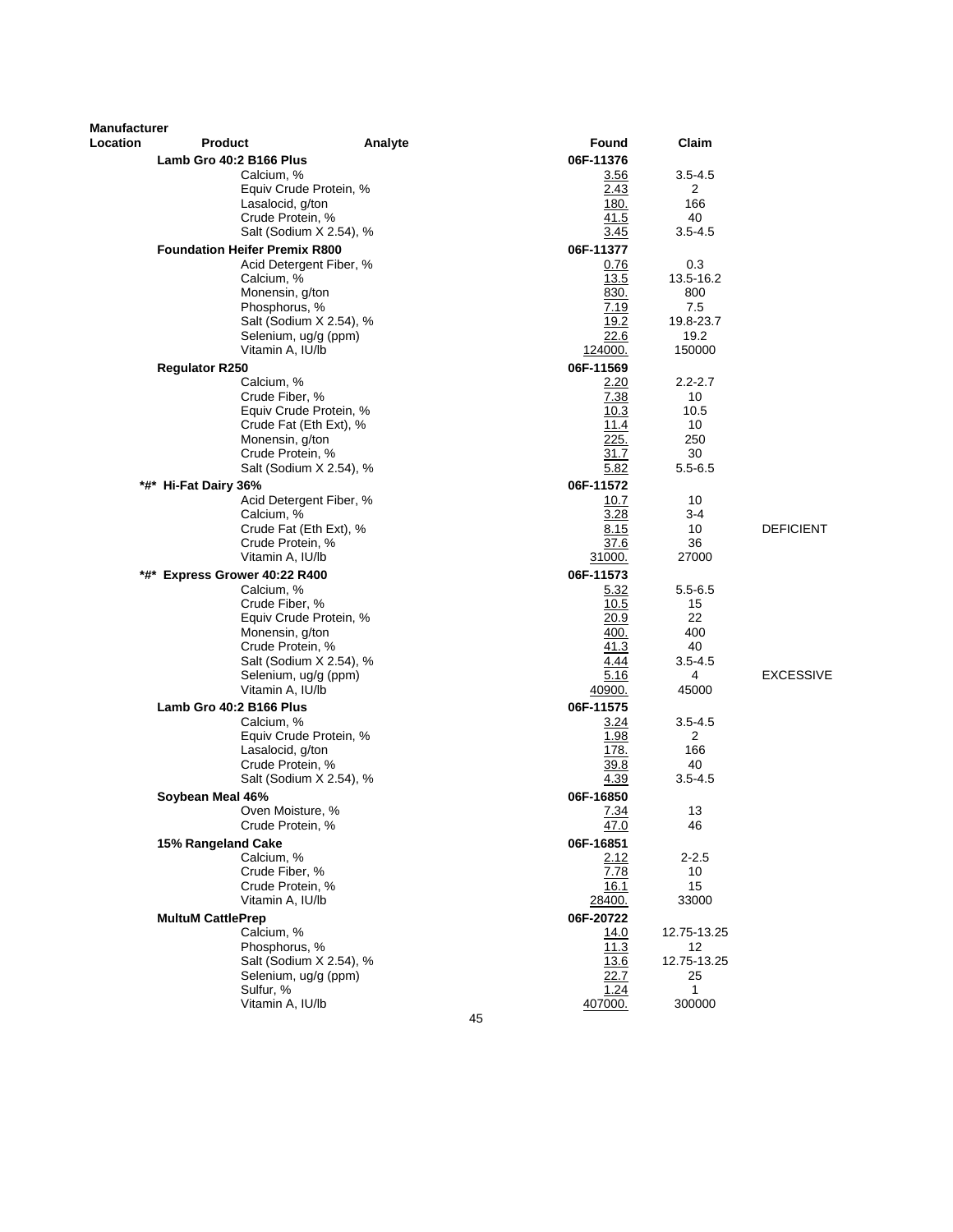| Manufacturer |                                     |                                                   |              |             |                  |  |
|--------------|-------------------------------------|---------------------------------------------------|--------------|-------------|------------------|--|
| Location     | <b>Product</b>                      | Analyte                                           | Found        | Claim       |                  |  |
|              | <b>Western Sweet</b>                |                                                   | 06F-20723    |             |                  |  |
|              | Crude Protein, %                    |                                                   | 9.85         | 9           |                  |  |
|              | Soybean Meal 46%                    |                                                   | 06F-20724    |             |                  |  |
|              | Oven Moisture, %                    |                                                   | 11.1         | 13          |                  |  |
|              | Crude Protein, %                    |                                                   | 45.2         | 46          |                  |  |
|              | Supergain 14 B60                    |                                                   | 06F-20725    |             |                  |  |
|              | Crude Fiber, %                      |                                                   | 9.61         | 15          |                  |  |
|              | Lasalocid, g/ton                    |                                                   | 59.2         | 60          |                  |  |
|              | Crude Protein, %                    |                                                   | 15.7         | 14          |                  |  |
|              |                                     | Bloom-N-Gro (MS) Multi-Species: Horses and Calves | 06F-20726    |             |                  |  |
|              | Crude Protein, %                    |                                                   | 18.6         | 19          |                  |  |
|              | <b>Tradition 18% Egg Layer</b>      |                                                   | 06F-20727    |             |                  |  |
|              | Calcium, %                          |                                                   | 3.76         | $3.1 - 4.1$ |                  |  |
|              | Lysine - Total, %                   |                                                   | 1.07         | 0.7         |                  |  |
|              |                                     | Methionine - Total, %                             | 0.363        | 0.3         |                  |  |
|              | Crude Protein, %                    |                                                   | 18.0         | 18          |                  |  |
|              | *#* Stockmaster Sweet Phos 12       |                                                   | 06F-20728    |             |                  |  |
|              | Calcium, %                          |                                                   | 14.5         | 11.4-13.6   |                  |  |
|              | Phosphorus, %                       |                                                   | 11.2         | 12          |                  |  |
|              |                                     | Salt (ChlorideX1.65), %                           | 4.28         | 11.9-14.2   | <b>DEFICIENT</b> |  |
|              |                                     | Salt (Sodium X 2.54), %                           | 5.30         | 11.9-14.2   | <b>DEFICIENT</b> |  |
|              |                                     | Selenium, ug/g (ppm)                              | 16.8         | 20          |                  |  |
|              | Vitamin A, IU/lb                    |                                                   | 190000.      | 200000      |                  |  |
|              | DB Supreme Grower 36-10 R200T65     |                                                   | 06F-22149    |             |                  |  |
|              | Calcium. %                          |                                                   | 3.22         | $2.9 - 3.9$ |                  |  |
|              | Crude Fiber, %                      |                                                   | 9.90         | 15          |                  |  |
|              |                                     | Equiv Crude Protein, %                            | 8.56         | 10          |                  |  |
|              | Monensin, g/ton                     |                                                   | 198.         | 200         |                  |  |
|              | Crude Protein, %                    |                                                   | 36.6         | 36          |                  |  |
|              | Tylosin, g/ton                      |                                                   | 55.5         | 65          |                  |  |
|              | Vitamin A, IU/lb                    |                                                   | 27400.       | 30000       |                  |  |
|              | <b>Regulator R250</b>               |                                                   | 06F-22150    |             |                  |  |
|              | Calcium, %                          |                                                   | 2.45         | $2.2 - 2.7$ |                  |  |
|              | Crude Fiber, %                      |                                                   | 7.43         | 10          |                  |  |
|              |                                     | Equiv Crude Protein, %                            | 10.0         | 10.5        |                  |  |
|              |                                     | Crude Fat (Eth Ext), %                            | 11.2         | 10          |                  |  |
|              | Monensin, g/ton<br>Crude Protein, % |                                                   | 248.<br>29.5 | 250<br>30   |                  |  |
|              |                                     | Salt (Sodium X 2.54), %                           | 6.27         | $5.5 - 6.5$ |                  |  |
|              | *#* Agri Tech Finisher Mineral R800 |                                                   | 06F-22389    |             |                  |  |
|              | Calcium, %                          |                                                   | 30.4         | 26.1-31.1   |                  |  |
|              | Monensin, g/ton                     |                                                   | 546.         | 800         | <b>DEFICIENT</b> |  |
|              | Potassium, %                        |                                                   | 1.66         | 2           | <b>DEFICIENT</b> |  |
|              |                                     | Salt (ChlorideX1.65), %                           | 8.69         | $8.1 - 9.7$ |                  |  |
|              |                                     | Salt (Sodium X 2.54), %                           | 8.23         | $8.1 - 9.7$ |                  |  |
|              |                                     | Selenium, ug/g (ppm)                              | 5.18         | 8           | <b>DEFICIENT</b> |  |
|              | Vitamin A, IU/lb                    |                                                   | 83200.       | 90000       |                  |  |
|              | *#* Triple M Dairy Mix R96          |                                                   | 06F-22390    |             |                  |  |
|              |                                     | Acid Detergent Fiber, %                           | <u>6.49</u>  | 4.2         | EXCESSIVE        |  |
|              | Calcium, %                          |                                                   | 5.03         | $4.5 - 5.5$ |                  |  |
|              |                                     | Equiv Crude Protein, %                            | 1.18         | 1.6         |                  |  |
|              |                                     | Crude Fat (Eth Ext), %                            | 9.96         | 11.2        | <b>DEFICIENT</b> |  |
|              | Monensin, g/ton                     |                                                   | 97.8         | 96          |                  |  |
|              | Crude Protein, %                    |                                                   | 29.6         | 28.1        |                  |  |
|              |                                     | Salt (ChlorideX1.65), %                           | 4.27         | $3.5 - 4.5$ |                  |  |
|              |                                     | Salt (Sodium X 2.54), %                           | 8.16         | $3.5 - 4.5$ | <b>EXCESSIVE</b> |  |
|              | Vitamin A, IU/lb                    |                                                   | 30800.       | 32400       |                  |  |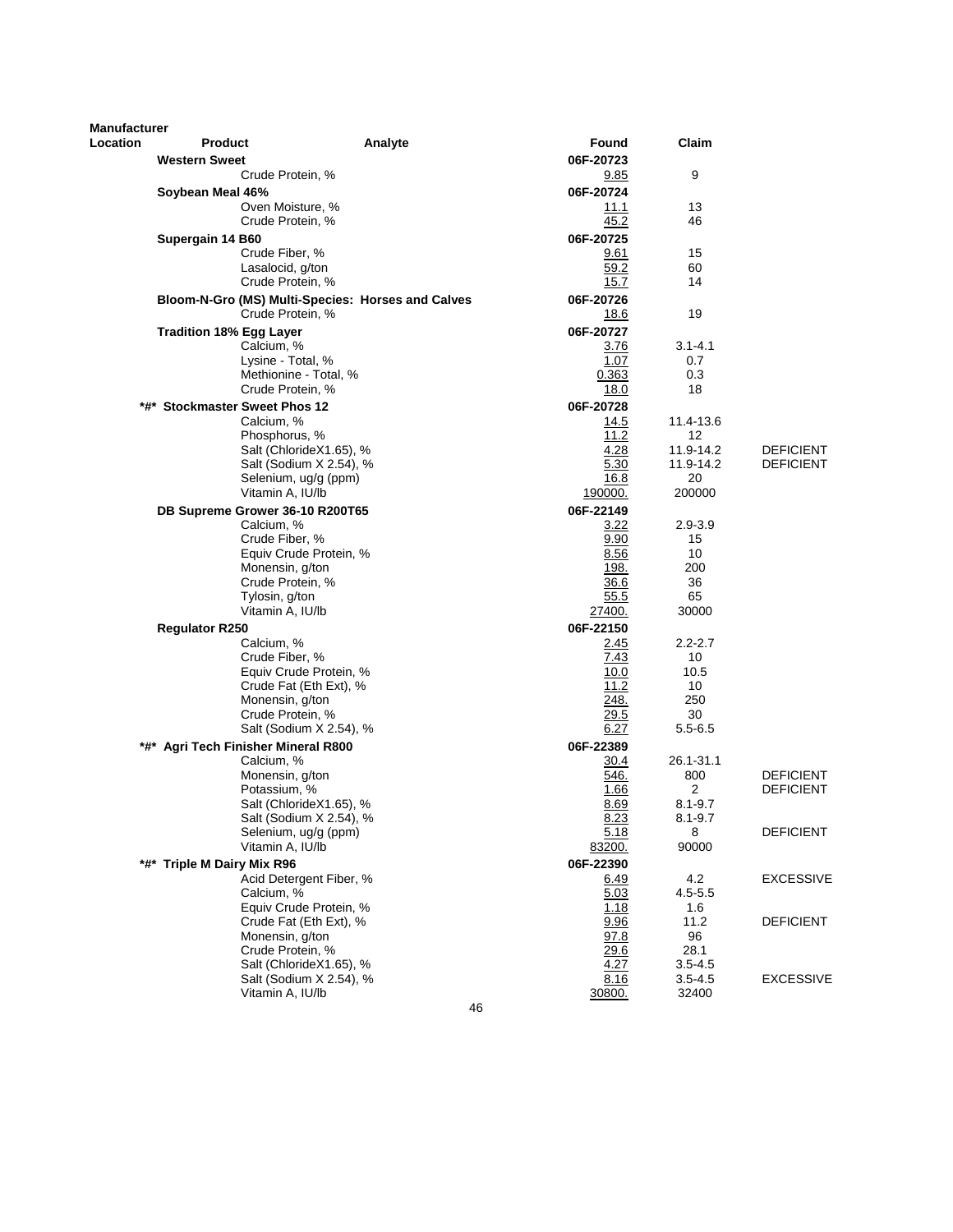| 06F-22391<br>Express Grower 40:16 R400<br>Calcium, %<br>$5.5 - 6.5$<br><u>5.35</u><br>Crude Fiber, %<br>8.94<br>15<br>15.1<br>Equiv Crude Protein, %<br>16<br>Monensin, g/ton<br>399.<br>400<br>Crude Protein, %<br>39.3<br>40<br>4.11<br>Salt (Sodium X 2.54), %<br>$3.5 - 4.5$<br>4.47<br>Selenium, ug/g (ppm)<br>4<br>Vitamin A, IU/lb<br>32800.<br>45000<br>06F-22392<br><b>Midwest Dairy Closeup Min R488</b><br>Acid Detergent Fiber, %<br>2.98<br>2.7<br>8.94<br>Calcium, %<br>$9 - 10.8$<br>Magnesium, %<br>4.96<br>4.9<br>444.<br>Monensin, g/ton<br>488<br>Crude Protein, %<br>6.87<br>6.7<br>12.4<br>11<br>Selenium, ug/g (ppm)<br>Vitamin A, IU/lb<br>126000.<br>125040<br><b>Hungry Dog</b><br>Hereford, TX<br>Hungry Dog Classic Formula with Beef (Canned Dog<br>06F-16498<br>Oven Moisture, %<br>78<br>80.9<br>Crude Protein, %<br>8.03<br>8<br>Hy-Vee, Inc.<br>West Des Moines, IA<br>06F-20314<br>Hy-Vee Premium Blend Cat Food<br>Crude Fat (Eth Ext), %<br>8<br>8.03<br>Oven Moisture, %<br>7.45<br>12<br>Crude Protein, %<br>31<br>33.1<br><b>Innotech Animal Nutrition Solutions Inc.</b><br>Sioux Falls, SD<br>PBT 4-Way Top Dresser for Sows, Gilts and Boars<br>06F-01940<br>Calcium, %<br>3-4<br>2.66<br>Crude Fat (Eth Ext), %<br>29.7<br>15<br>Lysine - Total, %<br>3.81<br>3<br>Crude Protein, %<br>25.5<br>22<br>Vitamin A, IU/lb<br>45800.<br>39000<br><b>International Proteins Corp.</b><br>Minneapolis, MN<br>*#* Premium Process Low Temperature Fish Meal IPC 740<br>06F-09998<br><b>EXCESSIVE</b><br>Ash, %<br>18.2<br>17<br>10.3<br>$\overline{7}$<br>Crude Fat (Eth Ext), %<br>5.95<br>10<br>Oven Moisture, %<br>Crude Protein, %<br>64.8<br>63<br>Intervet Inc.<br>Millsboro, DE<br>*#* Safe-Guard Equi-bits Equine Dewormer<br>06F-20994<br>Crude Fiber, %<br>13.6<br>27<br>Fenbendazole, g/kg<br>4.64<br>5<br>Crude Protein, %<br>15.5<br>14.6<br><b>DEFICIENT</b><br><b>J&amp;R Distributing, Inc.</b><br>Lake Norden, SD<br>Cust 20% Lamb Starter B90 Bag Mini Pellet<br>06F-03762<br>Equiv Crude Protein, %<br>7.47<br>9<br>Lasalocid, g/ton<br>98.3<br>90 | <b>Manufacturer</b><br>Location | <b>Product</b> | Analyte | <b>Found</b> | Claim |  |
|---------------------------------------------------------------------------------------------------------------------------------------------------------------------------------------------------------------------------------------------------------------------------------------------------------------------------------------------------------------------------------------------------------------------------------------------------------------------------------------------------------------------------------------------------------------------------------------------------------------------------------------------------------------------------------------------------------------------------------------------------------------------------------------------------------------------------------------------------------------------------------------------------------------------------------------------------------------------------------------------------------------------------------------------------------------------------------------------------------------------------------------------------------------------------------------------------------------------------------------------------------------------------------------------------------------------------------------------------------------------------------------------------------------------------------------------------------------------------------------------------------------------------------------------------------------------------------------------------------------------------------------------------------------------------------------------------------------------------------------------------------------------------------------------------------------------------------------------------------------------------------------------------------------------------------------------------------------------------------------------------------------------------------------------------------------------------------------------------------|---------------------------------|----------------|---------|--------------|-------|--|
|                                                                                                                                                                                                                                                                                                                                                                                                                                                                                                                                                                                                                                                                                                                                                                                                                                                                                                                                                                                                                                                                                                                                                                                                                                                                                                                                                                                                                                                                                                                                                                                                                                                                                                                                                                                                                                                                                                                                                                                                                                                                                                         |                                 |                |         |              |       |  |
|                                                                                                                                                                                                                                                                                                                                                                                                                                                                                                                                                                                                                                                                                                                                                                                                                                                                                                                                                                                                                                                                                                                                                                                                                                                                                                                                                                                                                                                                                                                                                                                                                                                                                                                                                                                                                                                                                                                                                                                                                                                                                                         |                                 |                |         |              |       |  |
|                                                                                                                                                                                                                                                                                                                                                                                                                                                                                                                                                                                                                                                                                                                                                                                                                                                                                                                                                                                                                                                                                                                                                                                                                                                                                                                                                                                                                                                                                                                                                                                                                                                                                                                                                                                                                                                                                                                                                                                                                                                                                                         |                                 |                |         |              |       |  |
|                                                                                                                                                                                                                                                                                                                                                                                                                                                                                                                                                                                                                                                                                                                                                                                                                                                                                                                                                                                                                                                                                                                                                                                                                                                                                                                                                                                                                                                                                                                                                                                                                                                                                                                                                                                                                                                                                                                                                                                                                                                                                                         |                                 |                |         |              |       |  |
|                                                                                                                                                                                                                                                                                                                                                                                                                                                                                                                                                                                                                                                                                                                                                                                                                                                                                                                                                                                                                                                                                                                                                                                                                                                                                                                                                                                                                                                                                                                                                                                                                                                                                                                                                                                                                                                                                                                                                                                                                                                                                                         |                                 |                |         |              |       |  |
|                                                                                                                                                                                                                                                                                                                                                                                                                                                                                                                                                                                                                                                                                                                                                                                                                                                                                                                                                                                                                                                                                                                                                                                                                                                                                                                                                                                                                                                                                                                                                                                                                                                                                                                                                                                                                                                                                                                                                                                                                                                                                                         |                                 |                |         |              |       |  |
|                                                                                                                                                                                                                                                                                                                                                                                                                                                                                                                                                                                                                                                                                                                                                                                                                                                                                                                                                                                                                                                                                                                                                                                                                                                                                                                                                                                                                                                                                                                                                                                                                                                                                                                                                                                                                                                                                                                                                                                                                                                                                                         |                                 |                |         |              |       |  |
|                                                                                                                                                                                                                                                                                                                                                                                                                                                                                                                                                                                                                                                                                                                                                                                                                                                                                                                                                                                                                                                                                                                                                                                                                                                                                                                                                                                                                                                                                                                                                                                                                                                                                                                                                                                                                                                                                                                                                                                                                                                                                                         |                                 |                |         |              |       |  |
|                                                                                                                                                                                                                                                                                                                                                                                                                                                                                                                                                                                                                                                                                                                                                                                                                                                                                                                                                                                                                                                                                                                                                                                                                                                                                                                                                                                                                                                                                                                                                                                                                                                                                                                                                                                                                                                                                                                                                                                                                                                                                                         |                                 |                |         |              |       |  |
|                                                                                                                                                                                                                                                                                                                                                                                                                                                                                                                                                                                                                                                                                                                                                                                                                                                                                                                                                                                                                                                                                                                                                                                                                                                                                                                                                                                                                                                                                                                                                                                                                                                                                                                                                                                                                                                                                                                                                                                                                                                                                                         |                                 |                |         |              |       |  |
|                                                                                                                                                                                                                                                                                                                                                                                                                                                                                                                                                                                                                                                                                                                                                                                                                                                                                                                                                                                                                                                                                                                                                                                                                                                                                                                                                                                                                                                                                                                                                                                                                                                                                                                                                                                                                                                                                                                                                                                                                                                                                                         |                                 |                |         |              |       |  |
|                                                                                                                                                                                                                                                                                                                                                                                                                                                                                                                                                                                                                                                                                                                                                                                                                                                                                                                                                                                                                                                                                                                                                                                                                                                                                                                                                                                                                                                                                                                                                                                                                                                                                                                                                                                                                                                                                                                                                                                                                                                                                                         |                                 |                |         |              |       |  |
|                                                                                                                                                                                                                                                                                                                                                                                                                                                                                                                                                                                                                                                                                                                                                                                                                                                                                                                                                                                                                                                                                                                                                                                                                                                                                                                                                                                                                                                                                                                                                                                                                                                                                                                                                                                                                                                                                                                                                                                                                                                                                                         |                                 |                |         |              |       |  |
|                                                                                                                                                                                                                                                                                                                                                                                                                                                                                                                                                                                                                                                                                                                                                                                                                                                                                                                                                                                                                                                                                                                                                                                                                                                                                                                                                                                                                                                                                                                                                                                                                                                                                                                                                                                                                                                                                                                                                                                                                                                                                                         |                                 |                |         |              |       |  |
|                                                                                                                                                                                                                                                                                                                                                                                                                                                                                                                                                                                                                                                                                                                                                                                                                                                                                                                                                                                                                                                                                                                                                                                                                                                                                                                                                                                                                                                                                                                                                                                                                                                                                                                                                                                                                                                                                                                                                                                                                                                                                                         |                                 |                |         |              |       |  |
|                                                                                                                                                                                                                                                                                                                                                                                                                                                                                                                                                                                                                                                                                                                                                                                                                                                                                                                                                                                                                                                                                                                                                                                                                                                                                                                                                                                                                                                                                                                                                                                                                                                                                                                                                                                                                                                                                                                                                                                                                                                                                                         |                                 |                |         |              |       |  |
|                                                                                                                                                                                                                                                                                                                                                                                                                                                                                                                                                                                                                                                                                                                                                                                                                                                                                                                                                                                                                                                                                                                                                                                                                                                                                                                                                                                                                                                                                                                                                                                                                                                                                                                                                                                                                                                                                                                                                                                                                                                                                                         |                                 |                |         |              |       |  |
|                                                                                                                                                                                                                                                                                                                                                                                                                                                                                                                                                                                                                                                                                                                                                                                                                                                                                                                                                                                                                                                                                                                                                                                                                                                                                                                                                                                                                                                                                                                                                                                                                                                                                                                                                                                                                                                                                                                                                                                                                                                                                                         |                                 |                |         |              |       |  |
|                                                                                                                                                                                                                                                                                                                                                                                                                                                                                                                                                                                                                                                                                                                                                                                                                                                                                                                                                                                                                                                                                                                                                                                                                                                                                                                                                                                                                                                                                                                                                                                                                                                                                                                                                                                                                                                                                                                                                                                                                                                                                                         |                                 |                |         |              |       |  |
|                                                                                                                                                                                                                                                                                                                                                                                                                                                                                                                                                                                                                                                                                                                                                                                                                                                                                                                                                                                                                                                                                                                                                                                                                                                                                                                                                                                                                                                                                                                                                                                                                                                                                                                                                                                                                                                                                                                                                                                                                                                                                                         |                                 |                |         |              |       |  |
|                                                                                                                                                                                                                                                                                                                                                                                                                                                                                                                                                                                                                                                                                                                                                                                                                                                                                                                                                                                                                                                                                                                                                                                                                                                                                                                                                                                                                                                                                                                                                                                                                                                                                                                                                                                                                                                                                                                                                                                                                                                                                                         |                                 |                |         |              |       |  |
|                                                                                                                                                                                                                                                                                                                                                                                                                                                                                                                                                                                                                                                                                                                                                                                                                                                                                                                                                                                                                                                                                                                                                                                                                                                                                                                                                                                                                                                                                                                                                                                                                                                                                                                                                                                                                                                                                                                                                                                                                                                                                                         |                                 |                |         |              |       |  |
|                                                                                                                                                                                                                                                                                                                                                                                                                                                                                                                                                                                                                                                                                                                                                                                                                                                                                                                                                                                                                                                                                                                                                                                                                                                                                                                                                                                                                                                                                                                                                                                                                                                                                                                                                                                                                                                                                                                                                                                                                                                                                                         |                                 |                |         |              |       |  |
|                                                                                                                                                                                                                                                                                                                                                                                                                                                                                                                                                                                                                                                                                                                                                                                                                                                                                                                                                                                                                                                                                                                                                                                                                                                                                                                                                                                                                                                                                                                                                                                                                                                                                                                                                                                                                                                                                                                                                                                                                                                                                                         |                                 |                |         |              |       |  |
|                                                                                                                                                                                                                                                                                                                                                                                                                                                                                                                                                                                                                                                                                                                                                                                                                                                                                                                                                                                                                                                                                                                                                                                                                                                                                                                                                                                                                                                                                                                                                                                                                                                                                                                                                                                                                                                                                                                                                                                                                                                                                                         |                                 |                |         |              |       |  |
|                                                                                                                                                                                                                                                                                                                                                                                                                                                                                                                                                                                                                                                                                                                                                                                                                                                                                                                                                                                                                                                                                                                                                                                                                                                                                                                                                                                                                                                                                                                                                                                                                                                                                                                                                                                                                                                                                                                                                                                                                                                                                                         |                                 |                |         |              |       |  |
|                                                                                                                                                                                                                                                                                                                                                                                                                                                                                                                                                                                                                                                                                                                                                                                                                                                                                                                                                                                                                                                                                                                                                                                                                                                                                                                                                                                                                                                                                                                                                                                                                                                                                                                                                                                                                                                                                                                                                                                                                                                                                                         |                                 |                |         |              |       |  |
|                                                                                                                                                                                                                                                                                                                                                                                                                                                                                                                                                                                                                                                                                                                                                                                                                                                                                                                                                                                                                                                                                                                                                                                                                                                                                                                                                                                                                                                                                                                                                                                                                                                                                                                                                                                                                                                                                                                                                                                                                                                                                                         |                                 |                |         |              |       |  |
|                                                                                                                                                                                                                                                                                                                                                                                                                                                                                                                                                                                                                                                                                                                                                                                                                                                                                                                                                                                                                                                                                                                                                                                                                                                                                                                                                                                                                                                                                                                                                                                                                                                                                                                                                                                                                                                                                                                                                                                                                                                                                                         |                                 |                |         |              |       |  |
|                                                                                                                                                                                                                                                                                                                                                                                                                                                                                                                                                                                                                                                                                                                                                                                                                                                                                                                                                                                                                                                                                                                                                                                                                                                                                                                                                                                                                                                                                                                                                                                                                                                                                                                                                                                                                                                                                                                                                                                                                                                                                                         |                                 |                |         |              |       |  |
|                                                                                                                                                                                                                                                                                                                                                                                                                                                                                                                                                                                                                                                                                                                                                                                                                                                                                                                                                                                                                                                                                                                                                                                                                                                                                                                                                                                                                                                                                                                                                                                                                                                                                                                                                                                                                                                                                                                                                                                                                                                                                                         |                                 |                |         |              |       |  |
|                                                                                                                                                                                                                                                                                                                                                                                                                                                                                                                                                                                                                                                                                                                                                                                                                                                                                                                                                                                                                                                                                                                                                                                                                                                                                                                                                                                                                                                                                                                                                                                                                                                                                                                                                                                                                                                                                                                                                                                                                                                                                                         |                                 |                |         |              |       |  |
|                                                                                                                                                                                                                                                                                                                                                                                                                                                                                                                                                                                                                                                                                                                                                                                                                                                                                                                                                                                                                                                                                                                                                                                                                                                                                                                                                                                                                                                                                                                                                                                                                                                                                                                                                                                                                                                                                                                                                                                                                                                                                                         |                                 |                |         |              |       |  |
|                                                                                                                                                                                                                                                                                                                                                                                                                                                                                                                                                                                                                                                                                                                                                                                                                                                                                                                                                                                                                                                                                                                                                                                                                                                                                                                                                                                                                                                                                                                                                                                                                                                                                                                                                                                                                                                                                                                                                                                                                                                                                                         |                                 |                |         |              |       |  |
|                                                                                                                                                                                                                                                                                                                                                                                                                                                                                                                                                                                                                                                                                                                                                                                                                                                                                                                                                                                                                                                                                                                                                                                                                                                                                                                                                                                                                                                                                                                                                                                                                                                                                                                                                                                                                                                                                                                                                                                                                                                                                                         |                                 |                |         |              |       |  |
|                                                                                                                                                                                                                                                                                                                                                                                                                                                                                                                                                                                                                                                                                                                                                                                                                                                                                                                                                                                                                                                                                                                                                                                                                                                                                                                                                                                                                                                                                                                                                                                                                                                                                                                                                                                                                                                                                                                                                                                                                                                                                                         |                                 |                |         |              |       |  |
|                                                                                                                                                                                                                                                                                                                                                                                                                                                                                                                                                                                                                                                                                                                                                                                                                                                                                                                                                                                                                                                                                                                                                                                                                                                                                                                                                                                                                                                                                                                                                                                                                                                                                                                                                                                                                                                                                                                                                                                                                                                                                                         |                                 |                |         |              |       |  |
|                                                                                                                                                                                                                                                                                                                                                                                                                                                                                                                                                                                                                                                                                                                                                                                                                                                                                                                                                                                                                                                                                                                                                                                                                                                                                                                                                                                                                                                                                                                                                                                                                                                                                                                                                                                                                                                                                                                                                                                                                                                                                                         |                                 |                |         |              |       |  |
|                                                                                                                                                                                                                                                                                                                                                                                                                                                                                                                                                                                                                                                                                                                                                                                                                                                                                                                                                                                                                                                                                                                                                                                                                                                                                                                                                                                                                                                                                                                                                                                                                                                                                                                                                                                                                                                                                                                                                                                                                                                                                                         |                                 |                |         |              |       |  |
|                                                                                                                                                                                                                                                                                                                                                                                                                                                                                                                                                                                                                                                                                                                                                                                                                                                                                                                                                                                                                                                                                                                                                                                                                                                                                                                                                                                                                                                                                                                                                                                                                                                                                                                                                                                                                                                                                                                                                                                                                                                                                                         |                                 |                |         |              |       |  |
|                                                                                                                                                                                                                                                                                                                                                                                                                                                                                                                                                                                                                                                                                                                                                                                                                                                                                                                                                                                                                                                                                                                                                                                                                                                                                                                                                                                                                                                                                                                                                                                                                                                                                                                                                                                                                                                                                                                                                                                                                                                                                                         |                                 |                |         |              |       |  |
|                                                                                                                                                                                                                                                                                                                                                                                                                                                                                                                                                                                                                                                                                                                                                                                                                                                                                                                                                                                                                                                                                                                                                                                                                                                                                                                                                                                                                                                                                                                                                                                                                                                                                                                                                                                                                                                                                                                                                                                                                                                                                                         |                                 |                |         |              |       |  |
|                                                                                                                                                                                                                                                                                                                                                                                                                                                                                                                                                                                                                                                                                                                                                                                                                                                                                                                                                                                                                                                                                                                                                                                                                                                                                                                                                                                                                                                                                                                                                                                                                                                                                                                                                                                                                                                                                                                                                                                                                                                                                                         |                                 |                |         |              |       |  |
|                                                                                                                                                                                                                                                                                                                                                                                                                                                                                                                                                                                                                                                                                                                                                                                                                                                                                                                                                                                                                                                                                                                                                                                                                                                                                                                                                                                                                                                                                                                                                                                                                                                                                                                                                                                                                                                                                                                                                                                                                                                                                                         |                                 |                |         |              |       |  |
|                                                                                                                                                                                                                                                                                                                                                                                                                                                                                                                                                                                                                                                                                                                                                                                                                                                                                                                                                                                                                                                                                                                                                                                                                                                                                                                                                                                                                                                                                                                                                                                                                                                                                                                                                                                                                                                                                                                                                                                                                                                                                                         |                                 |                |         |              |       |  |
|                                                                                                                                                                                                                                                                                                                                                                                                                                                                                                                                                                                                                                                                                                                                                                                                                                                                                                                                                                                                                                                                                                                                                                                                                                                                                                                                                                                                                                                                                                                                                                                                                                                                                                                                                                                                                                                                                                                                                                                                                                                                                                         |                                 |                |         |              |       |  |
|                                                                                                                                                                                                                                                                                                                                                                                                                                                                                                                                                                                                                                                                                                                                                                                                                                                                                                                                                                                                                                                                                                                                                                                                                                                                                                                                                                                                                                                                                                                                                                                                                                                                                                                                                                                                                                                                                                                                                                                                                                                                                                         |                                 |                |         |              |       |  |
|                                                                                                                                                                                                                                                                                                                                                                                                                                                                                                                                                                                                                                                                                                                                                                                                                                                                                                                                                                                                                                                                                                                                                                                                                                                                                                                                                                                                                                                                                                                                                                                                                                                                                                                                                                                                                                                                                                                                                                                                                                                                                                         |                                 |                |         |              |       |  |
| Crude Protein, %<br>20<br>20.7                                                                                                                                                                                                                                                                                                                                                                                                                                                                                                                                                                                                                                                                                                                                                                                                                                                                                                                                                                                                                                                                                                                                                                                                                                                                                                                                                                                                                                                                                                                                                                                                                                                                                                                                                                                                                                                                                                                                                                                                                                                                          |                                 |                |         |              |       |  |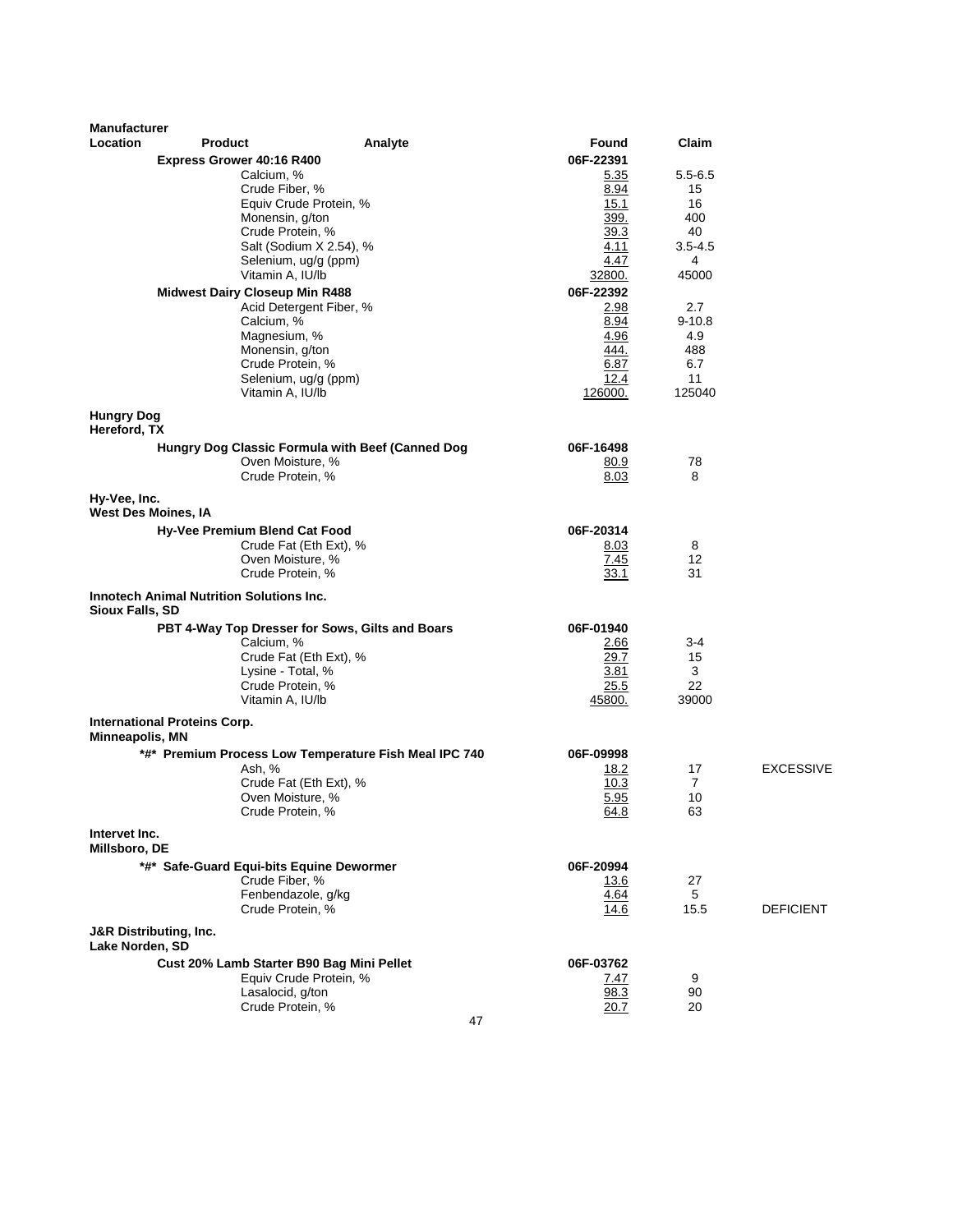| Manufacturer |                                                     |                                                          |              |                   |                               |
|--------------|-----------------------------------------------------|----------------------------------------------------------|--------------|-------------------|-------------------------------|
| Location     | <b>Product</b>                                      | Analyte                                                  | Found        | Claim             |                               |
|              | <b>J&amp;R 42-14 Beef Grower Concentrate</b>        |                                                          | 06F-03763    |                   |                               |
|              | Calcium, %                                          |                                                          | 3.62         | $3.3 - 3.6$       |                               |
|              |                                                     | Equiv Crude Protein, %                                   | 14.6         | 14                |                               |
|              | Crude Protein, %                                    | Salt (Sodium X 2.54), %                                  | 43.3<br>3.67 | 42<br>$3.7 - 4.1$ |                               |
|              | Vitamin A, IU/lb                                    |                                                          | 32000.       | 44825             |                               |
|              |                                                     | *#* J&R 42-14 Beef Grower Concentrate Bovatec 500        | 06F-03764    |                   |                               |
|              | Calcium, %                                          |                                                          | 3.76         | $3.3 - 3.6$       |                               |
|              |                                                     | Equiv Crude Protein, %                                   | 14.2         | 14                |                               |
|              | Lasalocid, g/ton                                    |                                                          | 529.         | 500               |                               |
|              | Crude Protein, %                                    |                                                          | 44.6         | 42                |                               |
|              |                                                     | Salt (Sodium X 2.54), %                                  | 3.82         | $3.7 - 4.1$       |                               |
|              | Vitamin A, IU/lb                                    |                                                          | 25500.       | 44825             | <b>DEFICIENT</b>              |
|              |                                                     | J&R 40-11 Lamb Concentrate Bovatec 200 Pellet            | 06F-03765    |                   |                               |
|              | Calcium, %                                          |                                                          | 7.15         | 5.6-7.6           |                               |
|              | Lasalocid, g/ton                                    | Equiv Crude Protein, %                                   | 10.4<br>231. | 11<br>204         |                               |
|              | Crude Protein, %                                    |                                                          | 38.6         | 38                |                               |
|              |                                                     | Selenium, ug/g (ppm)                                     | 5.61         | 5.9               |                               |
| *#*          |                                                     | <b>J&amp;R Chicken Broiler Starter Amprolium Crumble</b> | 06F-03767    |                   |                               |
|              | Amprolium, %                                        |                                                          | 0.0113       | 0.0125            |                               |
|              |                                                     | Crude Fat (Eth Ext), %                                   | 5.25         | 5                 |                               |
|              | Lysine - Total, %                                   |                                                          | 1.23         | 1.1               |                               |
|              | Methionine - Total, %                               |                                                          | 0.422        | 0.35              |                               |
|              | Crude Protein, %                                    |                                                          | 22.0         | 23                | <b>DEFICIENT</b>              |
|              | <b>J&amp;R Aureo 24gm Pellets</b><br>Crude Fiber, % |                                                          | 06F-03768    |                   |                               |
|              |                                                     | Chlortetracycline, g/lb                                  | 9.22<br>24.3 | 10<br>24.03       |                               |
|              | Crude Protein, %                                    |                                                          | 25.1         | 13                |                               |
| *#*          | J&R 8:16 Sheep Mineral                              |                                                          | 06F-03769    |                   |                               |
|              | Calcium, %                                          |                                                          | 8.79         | 7.5-9             |                               |
|              | Magnesium, %                                        |                                                          | 3.96         | 3.8               |                               |
|              | Phosphorus, %                                       |                                                          | 15.8         | 16.1              |                               |
|              |                                                     | Salt (ChlorideX1.65), %                                  | 8.85         | 8.9-10.6          |                               |
|              |                                                     | Salt (Sodium X 2.54), %<br>Selenium, ug/g (ppm)          | 19.7<br>10.3 | 8.9-10.6<br>6     | <b>EXCESSIVE</b><br>EXCESSIVE |
|              | Vitamin A, IU/lb                                    |                                                          | 81900.       | 60000             |                               |
|              | J&R 15-7 Livestock Mineral                          |                                                          | 06F-03770    |                   |                               |
|              | Calcium, %                                          |                                                          | 14.3         | 13.3-15.9         |                               |
|              | Phosphorus, %                                       |                                                          | 6.98         | 7.1               |                               |
|              |                                                     | Salt (Sodium X 2.54), %                                  | 9.24         | 8.9-10.6          |                               |
|              |                                                     | Selenium, ug/g (ppm)                                     | 20.9         | 26                |                               |
|              | Vitamin A, IU/lb                                    |                                                          | 288000.      | 240000            |                               |
|              | *#* Sow Base 100 Opti-C TC Meal                     |                                                          | 06F-03771    | 17.5-19.5         |                               |
|              | Calcium, %<br>Phosphorus, %                         |                                                          | 20.2<br>9.25 | 9.6               |                               |
|              |                                                     | Salt (Sodium X 2.54), %                                  | 8.99         | 9.39-11.39        |                               |
|              |                                                     | Selenium, ug/g (ppm)                                     | 4.06         | 6                 | <b>DEFICIENT</b>              |
|              |                                                     | J&R Calf Starter Complete 22% Deccox Texturized          | 06F-03773    |                   |                               |
|              | Decoquinate, g/ton                                  |                                                          | 64.7         | 77                |                               |
|              | Crude Protein, %                                    |                                                          | 23.8         | 20                |                               |
|              | *#* J&R Beef 2:1 Starter Grower Mineral             |                                                          | 06F-03774    |                   |                               |
|              | Calcium, %<br>Phosphorus, %                         |                                                          | 15.3<br>7.36 | 13.3-15.9<br>7.1  |                               |
|              |                                                     | Salt (Sodium X 2.54), %                                  | 6.07         | $5.1 - 6.1$       |                               |
|              |                                                     | Selenium, ug/g (ppm)                                     | 18.7         | 26                | <b>DEFICIENT</b>              |
|              | Vitamin A, IU/lb                                    |                                                          | 174000.      | 190000            |                               |
|              |                                                     | 48                                                       |              |                   |                               |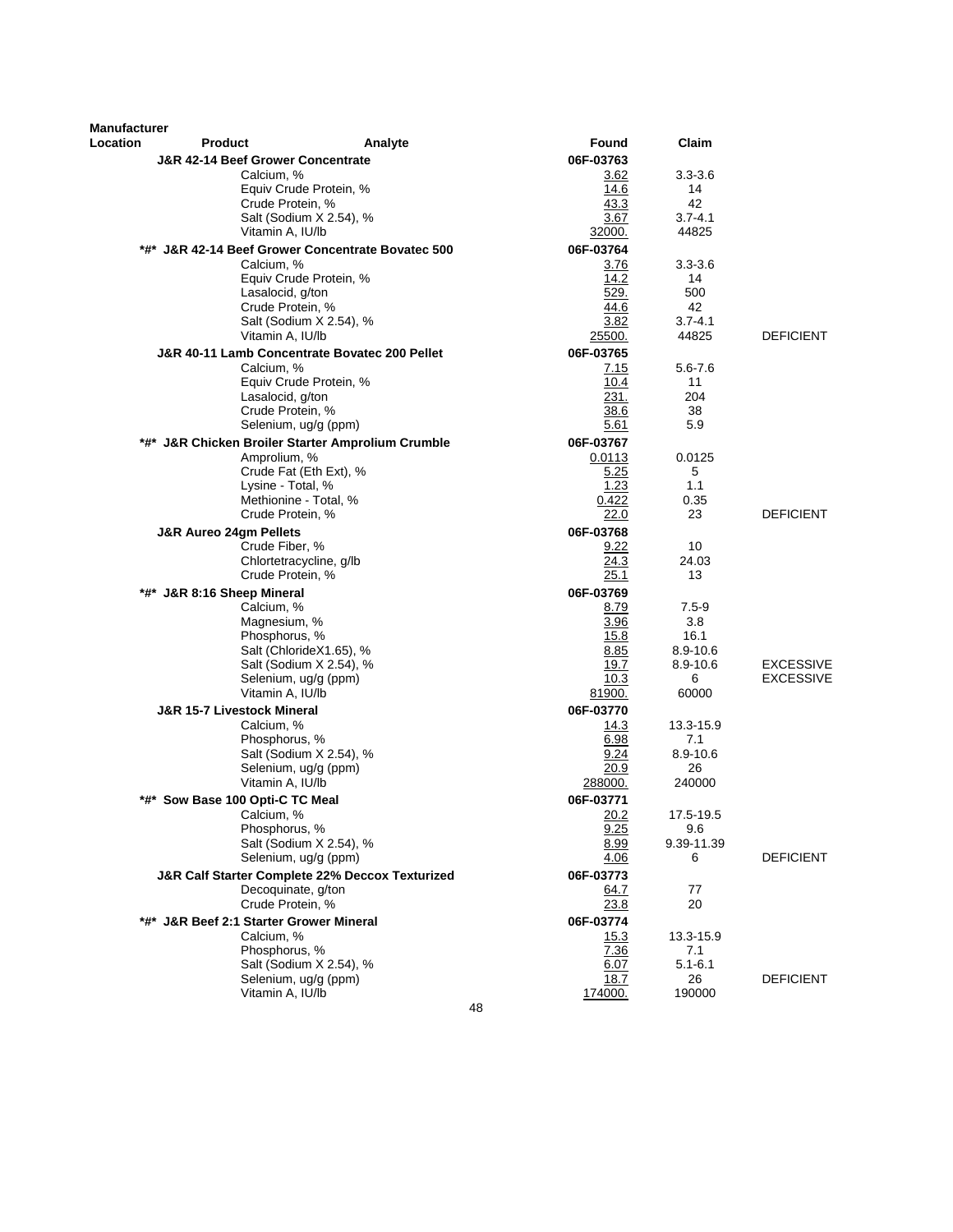| Manufacturer |                                                  |                                                           |                |                    |                  |
|--------------|--------------------------------------------------|-----------------------------------------------------------|----------------|--------------------|------------------|
| Location     | Product                                          | Analyte                                                   | Found          | Claim              |                  |
|              | *#* J&R 15-7 Livestock Mineral                   |                                                           | 06F-04197      |                    |                  |
|              | Calcium, %                                       |                                                           | 13.7           | 13-15              |                  |
|              | Phosphorus, %                                    |                                                           | 7.32           | $\mathbf{7}$       |                  |
|              | Salt (Sodium X 2.54), %                          |                                                           | 8.24           | $9 - 10$           |                  |
|              | Selenium, %                                      |                                                           | 0.0019         | 0.001              | <b>EXCESSIVE</b> |
|              | Vitamin A, IU/lb                                 |                                                           | 119000.        | 120000             |                  |
|              | <b>J&amp;R Sow Gestation Concentrate</b>         |                                                           | 06F-04198      |                    |                  |
|              | Calcium, %<br>Lysine - Total, %                  |                                                           | 4.63<br>2.51   | 4-5<br>2.6         |                  |
|              | Phosphorus, %                                    |                                                           | <u>2.83</u>    | 2.5                |                  |
|              | Crude Protein, %                                 |                                                           | 40.4           | 34                 |                  |
|              | Vitamin A, IU/lb                                 |                                                           | 32100.         | 25000              |                  |
|              | <b>J&amp;R Sow (P/S/Y) Lactation Concentrate</b> |                                                           | 06F-04199      |                    |                  |
|              | Calcium, %                                       |                                                           | 3.73           | 3-4                |                  |
|              | Lysine - Total, %                                |                                                           | 2.75           | 2.9                |                  |
|              | Phosphorus, %                                    |                                                           | 2.23           | $\overline{2}$     |                  |
|              | Crude Protein, %                                 |                                                           | 42.7           | 38                 |                  |
|              | <b>J&amp;R Pig Starter Concentrate</b>           |                                                           | 06F-04200      |                    |                  |
|              | Calcium, %                                       |                                                           | 3.23           | $2.5 - 3.5$        |                  |
|              | Crude Fat (Eth Ext), %                           |                                                           | 7.83           | 8                  |                  |
|              | Lysine - Total, %                                |                                                           | 3.47           | 3.5                |                  |
|              | Crude Protein, %                                 |                                                           | 43.5           | 38                 |                  |
|              | <b>J&amp;R Ewe Concentrate B500</b>              |                                                           | 06F-04201      |                    |                  |
|              | Calcium, %<br>Lasalocid, g/ton                   |                                                           | 2.27<br>464.   | $1.9 - 2.4$<br>500 |                  |
|              | Crude Protein, %                                 |                                                           | 37.5           | 37                 |                  |
|              | Selenium, ug/g (ppm)                             |                                                           | 5.33           | 5.4                |                  |
|              | J&R 40-11 Lamb Supplement Medicated B200         |                                                           | 06F-04202      |                    |                  |
|              | Calcium, %                                       |                                                           | 6.38           | 6-7                |                  |
|              | Crude Fiber, %                                   |                                                           | 3.20           | 10                 |                  |
|              | Equiv Crude Protein, %                           |                                                           | 10.9           | 11                 |                  |
|              | Lasalocid, g/ton                                 |                                                           | 209.           | 200                |                  |
|              | Crude Protein, %                                 |                                                           | 41.7           | 40                 |                  |
|              | Selenium, ug/g (ppm)<br>Vitamin A, IU/lb         |                                                           | 5.65<br>22000. | 6<br>30000         |                  |
|              | *#* 15-7 Livestock Mineral                       |                                                           | 06F-17939      |                    |                  |
|              | Calcium, %                                       |                                                           | 14.1           | 14.2-17            |                  |
|              | Phosphorus, %                                    |                                                           | 7.50           | 7                  |                  |
|              | Salt (ChlorideX1.65), %                          |                                                           | 9.73           | 8.9-10.6           |                  |
|              | Salt (Sodium X 2.54), %                          |                                                           | 9.25           | 8.9-10.6           |                  |
|              | Selenium, ug/g (ppm)                             |                                                           | 17.2           | 26                 | <b>DEFICIENT</b> |
|              | Vitamin A, IU/lb                                 |                                                           | 279000.        | 240000             |                  |
|              |                                                  | *#* 14-10 Dakota Breeder Mineral with X-tra Dry(Raincoat) | 06F-17940      |                    |                  |
|              | Calcium, %                                       |                                                           | 13.7           | 15.8-18.9          | <b>DEFICIENT</b> |
|              | Phosphorus, %<br>Salt (Sodium X 2.54), %         |                                                           | 10.1<br>11.1   | 11.6<br>10.7-12.8  | <b>DEFICIENT</b> |
|              | Selenium, ug/g (ppm)                             |                                                           | 22.9           | 35                 | <b>DEFICIENT</b> |
|              | Vitamin A, IU/lb                                 |                                                           | 281000.        | 290000             |                  |
|              | *#* Calf Starter Complete 22% Deccox             |                                                           | 06F-17941      |                    |                  |
|              | Decoquinate, g/ton                               |                                                           | 56.7           | 81                 | <b>DEFICIENT</b> |
|              | Crude Protein, %                                 |                                                           | 26.2           | 21                 |                  |
|              | <b>Hi-Pro Soybean Meal</b>                       |                                                           | 06F-17942      |                    |                  |
|              | Crude Protein, %                                 |                                                           | 45.8           | 45                 |                  |
|              | *#* J&R 14% Performance Horse Feed Pellet        |                                                           | 06F-17943      |                    |                  |
|              | Crude Fiber, %                                   |                                                           | 15.3           | 14                 | <b>EXCESSIVE</b> |
|              | Crude Protein, %                                 |                                                           | 14.3           | 14                 |                  |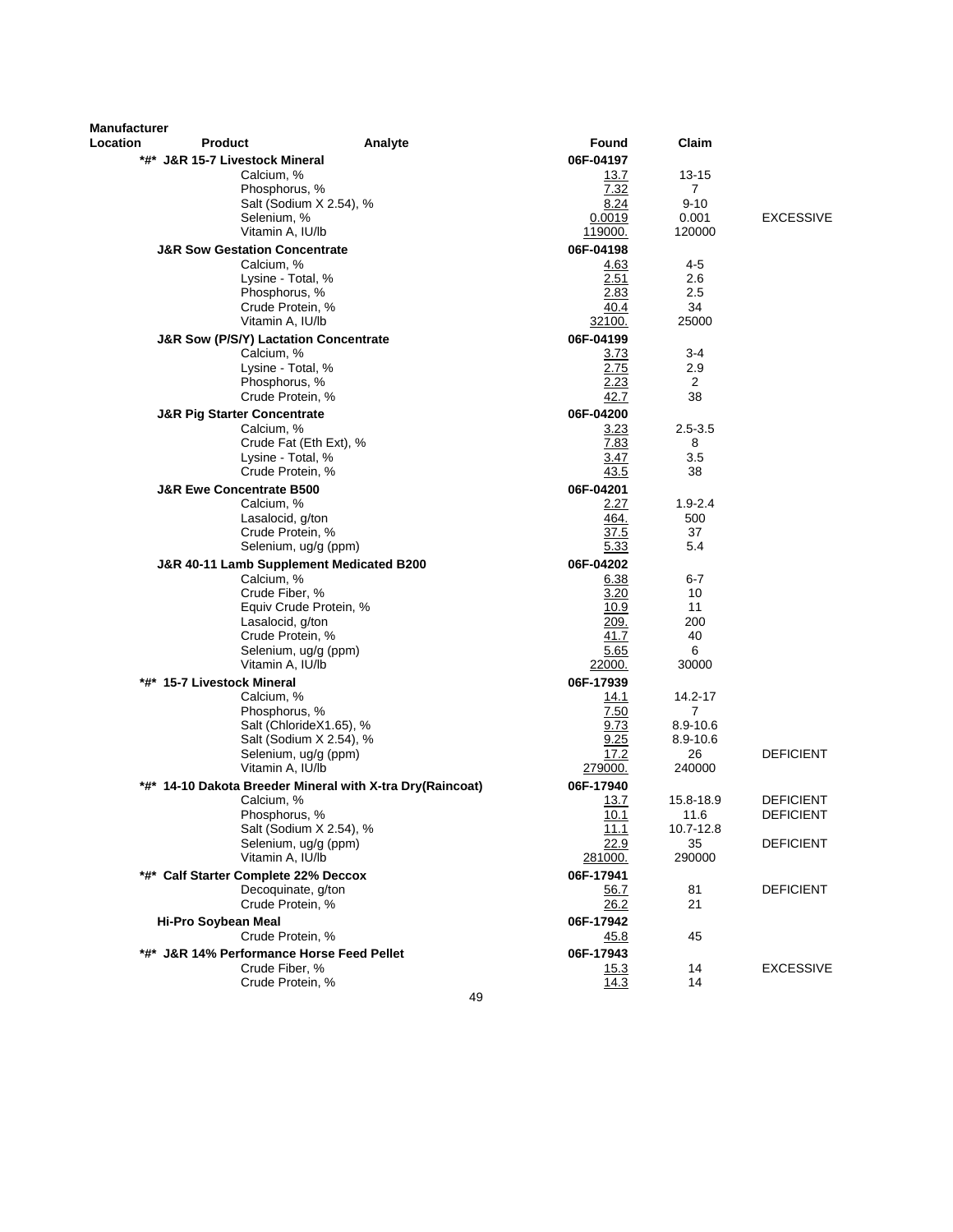| <b>Manufacturer</b> |                                       |                                                          |                   |                   |                  |
|---------------------|---------------------------------------|----------------------------------------------------------|-------------------|-------------------|------------------|
| <b>Location</b>     | <b>Product</b>                        | Analyte                                                  | Found             | Claim             |                  |
|                     | J&R 20-0-15 Range Cubes with Vitamins |                                                          | 06F-17944         |                   |                  |
|                     | Crude Fiber, %                        |                                                          | 9.53              | 15                |                  |
|                     | Crude Protein, %                      |                                                          | 21.4              | 20                |                  |
|                     | Calcium, %                            | J&R 40-11 Lamb Concentrate Bovatec 200 Pellet            | 06F-17945<br>6.28 | 5.6-7.6           |                  |
|                     |                                       | Equiv Crude Protein, %                                   | 9.83              | 11                |                  |
|                     | Lasalocid, g/ton                      |                                                          | 241.              | 204               |                  |
|                     | Crude Protein, %                      |                                                          | 39.1              | 38                |                  |
|                     |                                       | Salt (Sodium X 2.54), %                                  | 2.47              | $1.9 - 2.4$       |                  |
|                     |                                       | Selenium, ug/g (ppm)                                     | 5.98              | 5.9               |                  |
|                     |                                       | *#* J&R 42-14 Beef Grower Concentrate Non-Medicated      | 06F-17946         |                   |                  |
|                     | Calcium, %                            | Equiv Crude Protein, %                                   | 3.68<br>13.5      | $3.3 - 3.6$<br>14 |                  |
|                     | Crude Protein, %                      |                                                          | 43.2              | 42                |                  |
|                     |                                       | Salt (Sodium X 2.54), %                                  | 4.19              | $3.7 - 4.1$       |                  |
|                     | Vitamin A, IU/lb                      |                                                          | 26200.            | 44825             | <b>DEFICIENT</b> |
|                     | Sow Base 100 Opti-C TC                |                                                          | 06F-17947         |                   |                  |
|                     | Calcium, %                            |                                                          | 17.3              | 17.5-19.5         |                  |
|                     | Phosphorus, %                         | Salt (Sodium X 2.54), %                                  | 9.77<br>11.4      | 9.6<br>9.39-11.39 |                  |
|                     |                                       | Selenium, ug/g (ppm)                                     | 5.57              | 6                 |                  |
|                     |                                       | *#* J&R 42-14 Beef Grower Concentrate Bovatec 500 Pellet | 06F-17948         |                   |                  |
|                     | Calcium, %                            |                                                          | 3.26              | $3.3 - 3.6$       |                  |
|                     |                                       | Equiv Crude Protein, %                                   | 14.3              | 14                |                  |
|                     | Lasalocid, g/ton                      |                                                          | 254.              | 500               | <b>DEFICIENT</b> |
|                     | Crude Protein, %                      |                                                          | 43.1<br>4.37      | 42<br>$3.7 - 4.1$ |                  |
|                     | Vitamin A, IU/lb                      | Salt (Sodium X 2.54), %                                  | 24600.            | 44825             | <b>DEFICIENT</b> |
|                     | J&R 14% Beef Creep Bovatec 60 Pellet  |                                                          | 06F-17949         |                   |                  |
|                     | Crude Fiber, %                        |                                                          | 15.3              | 22                |                  |
|                     | Lasalocid, g/ton                      |                                                          | 56.1              | 60                |                  |
|                     | Crude Protein, %                      |                                                          | 16.1              | 14                |                  |
|                     | 31-9 Cat Food                         |                                                          | 06F-17950         |                   |                  |
|                     |                                       | Fat: Acid Hydrolysis, %                                  | 11.3              | 9                 |                  |
|                     |                                       | Crude Protein, %<br>Taurine - Total, %                   | 32.2<br>0.093     | 31<br>0.1         |                  |
|                     | *#* J&R Premium Dog Food              |                                                          | 06F-17951         |                   |                  |
|                     |                                       | Fat: Acid Hydrolysis, %                                  | 21.1              | 20                |                  |
|                     |                                       | Oven Moisture, %                                         | 8.33              | 10                |                  |
|                     |                                       | Omega-3 Fatty Acids, %                                   | 0.277             | 0.6               | <b>DEFICIENT</b> |
|                     |                                       | Omega-6 Fatty Acids, %                                   | 4.05              | 3.4               |                  |
|                     | Crude Protein, %                      |                                                          | 30.0              | 30                |                  |
| Cincinnati, OH      | John Morrell and Co.                  |                                                          |                   |                   |                  |
|                     |                                       | John Morrell & Co. Porcine 50% Meat & Bone Meal          | 06F-08690         |                   |                  |
|                     | Calcium, %                            |                                                          | 8.74              | $7 - 8.8$         |                  |
|                     |                                       | Crude Fat (Eth Ext), %                                   | 11.6              | 6                 |                  |
|                     | Phosphorus, %<br>Crude Protein, %     |                                                          | 4.29<br>54.0      | 4<br>50           |                  |
|                     | Porcine 50% Meat & Bone Meal          |                                                          | 06F-09999         |                   |                  |
|                     | Calcium, %                            |                                                          | 7.80              | $7 - 8.8$         |                  |
|                     |                                       | Crude Fat (Eth Ext), %                                   | 12.4              | 6                 |                  |
|                     | Phosphorus, %                         |                                                          | 3.94              | 4                 |                  |
|                     | Crude Protein, %                      |                                                          | 53.7              | 50                |                  |
|                     |                                       | 50                                                       |                   |                   |                  |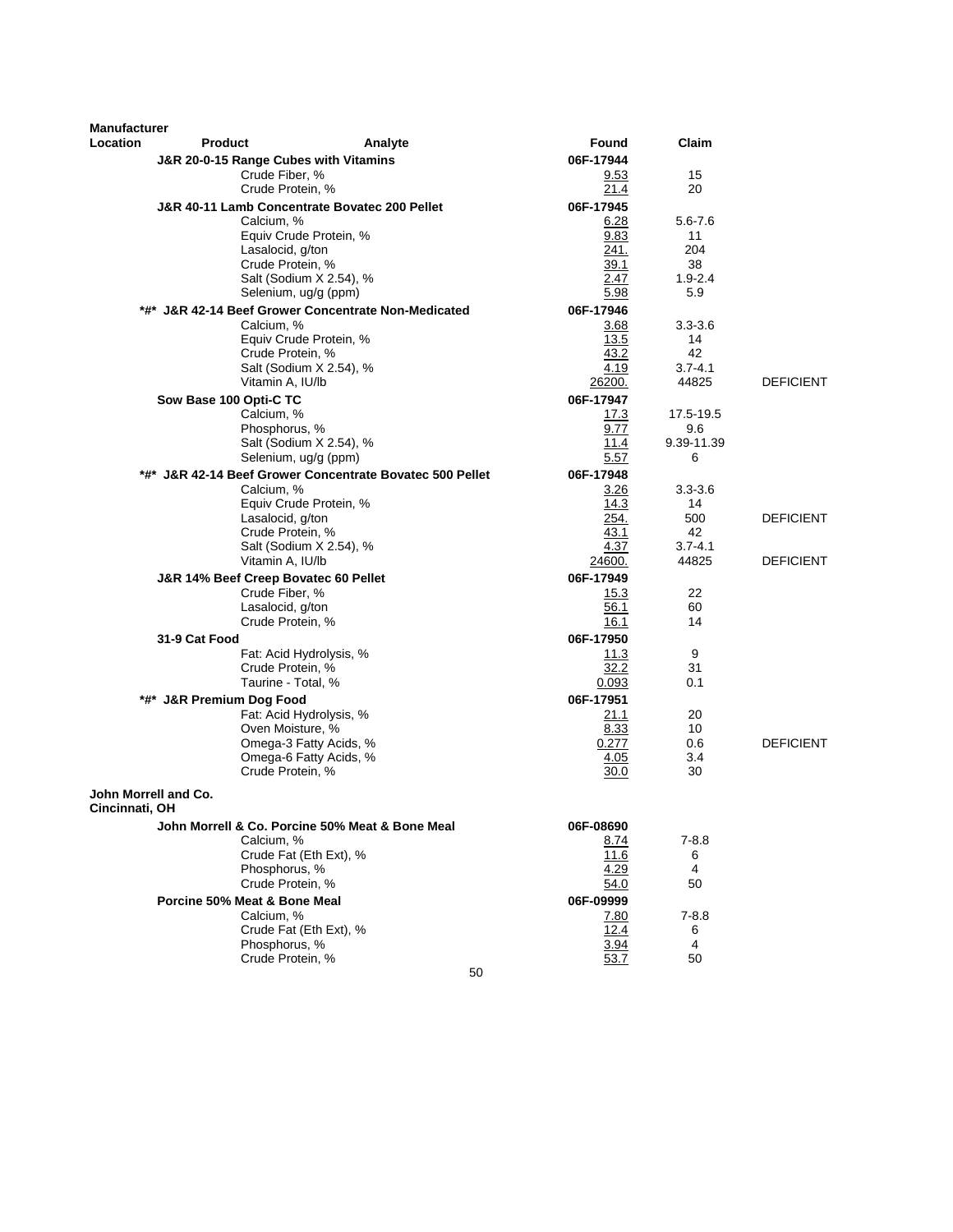| Manufacturer<br>Location                        | <b>Product</b>                                                                                                                                                                                         | Analyte | Found                                                                       | Claim                                                            |                                      |
|-------------------------------------------------|--------------------------------------------------------------------------------------------------------------------------------------------------------------------------------------------------------|---------|-----------------------------------------------------------------------------|------------------------------------------------------------------|--------------------------------------|
| <b>Johnsons Ranchers Supply Inc</b><br>Wall, SD |                                                                                                                                                                                                        |         |                                                                             |                                                                  |                                      |
|                                                 | *#* Hard Grass 38 Block<br>Calcium, %<br>Equiv Crude Protein, %<br>Potassium, %<br>Crude Protein, %<br>Salt (Sodium X 2.54), %<br>Sulfur, %<br>Vitamin A, IU/lb                                        |         | 06F-09637<br><u>2.29</u><br>11.0<br>2.04<br>37.1<br>14.4<br>1.38<br>58200.  | 2-3<br>13<br>2.5<br>38<br>12-14<br>1.6<br>60000                  | <b>DEFICIENT</b>                     |
| Kal Kan Foods Inc<br>Vernon, CA                 |                                                                                                                                                                                                        |         |                                                                             |                                                                  |                                      |
| Kandi Hay Co.                                   | <b>Pedigree Dentabone</b><br>Oven Moisture, %<br>Crude Protein, %                                                                                                                                      |         | 06F-16496<br><u>14.4</u><br>20.1                                            | 18<br>17                                                         |                                      |
| Willmar, MN                                     | Kandi Hay Co. Timothy Kubes<br>Crude Fiber, %<br>Oven Moisture, %<br>Crude Protein, %                                                                                                                  |         | 06F-00799<br>28.2<br>6.01<br>11.7                                           | 30<br>15<br>6                                                    |                                      |
| <b>Kay Dee Feed Company</b><br>Sioux City, IA   |                                                                                                                                                                                                        |         |                                                                             |                                                                  |                                      |
|                                                 | Kandy Apple Deer & Wild Game Block<br>Crude Fiber, %<br>Salt (Sodium X 2.54), %<br>Total Sugars(Invert), %                                                                                             |         | 06F-04606<br>7.08<br>44.6<br>15.2                                           | 12<br>45-50<br>16                                                |                                      |
|                                                 | *#* KayDee Livestock Supplements Hardgrass 38<br>Calcium, %<br>Equiv Crude Protein, %<br>Phosphorus, %<br>Potassium, %<br>Crude Protein, %<br>Salt (Sodium X 2.54), %<br>Sulfur, %<br>Vitamin A, IU/lb |         | 06F-05878<br>3.20<br>12.3<br>2.12<br>2.21<br>38.8<br>12.0<br>1.53<br>58900. | $1.5 - 2.5$<br>13<br>2<br>2.5<br>38<br>$12 - 14$<br>1.6<br>60000 | <b>EXCESSIVE</b>                     |
|                                                 | *#* Range Grazer 20<br>Crude Protein, %<br>Salt (Sodium X 2.54), %<br>Vitamin A, IU/lb                                                                                                                 |         | 06F-07162<br><u>21.8</u><br>15.0<br>6590.                                   | 20<br>14.25-17<br>20000                                          | <b>DEFICIENT</b>                     |
|                                                 | *#* Ranger Kaydets 2-to-1 w/Bovatec<br>Calcium, %<br>Lasalocid, g/ton<br>Phosphorus, %<br>Salt (Sodium X 2.54), %<br>Vitamin A, IU/lb                                                                  |         | 06F-21001<br>21.0<br>618.<br>8.73<br>12.3<br>1990.                          | 18-21.6<br>1200<br>9<br>11-13.2<br>50000                         | <b>DEFICIENT</b><br><b>DEFICIENT</b> |
| <b>Kaytee Products Inc</b><br>Chilton, WI       |                                                                                                                                                                                                        |         |                                                                             |                                                                  |                                      |
|                                                 | <b>Parrot Honey Treat</b><br>Crude Fiber, %<br>Crude Fat (Eth Ext), %<br>Oven Moisture, %<br>Crude Protein, %                                                                                          |         | 06F-00491<br><u> 14.1</u><br>17.6<br>7.39<br>17.5<br>51                     | 20<br>15<br>12<br>15                                             |                                      |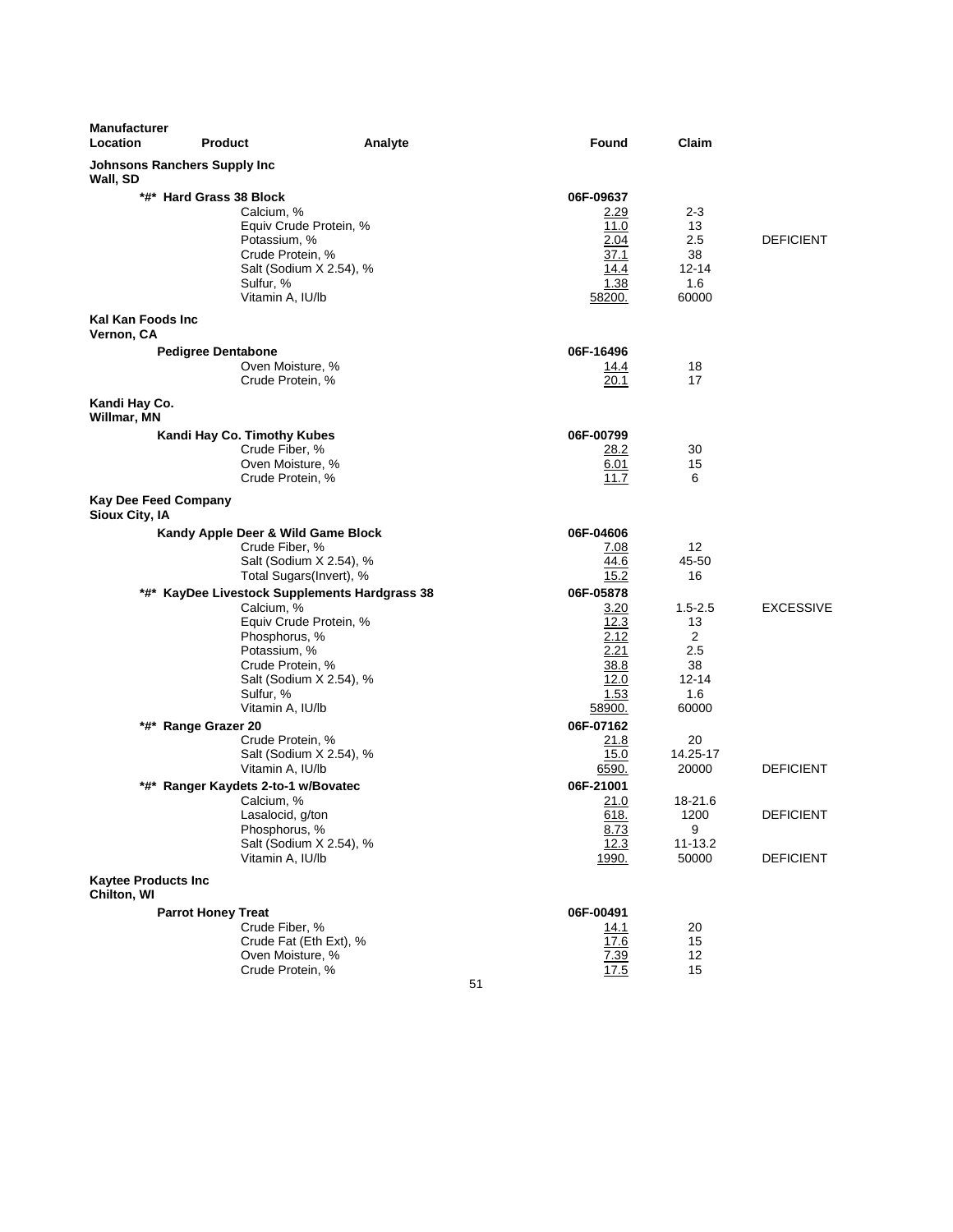| <b>Manufacturer</b><br>Location | <b>Product</b>                            | Analyte                | Found        | Claim    |                  |
|---------------------------------|-------------------------------------------|------------------------|--------------|----------|------------------|
|                                 | <b>Kaytee Songbird Treat for Canaries</b> |                        | 06F-06877    |          |                  |
|                                 | Crude Fiber, %                            |                        | 14.6         | 14       |                  |
|                                 |                                           | Crude Fat (Eth Ext), % | 33.2         | 25       |                  |
|                                 | Oven Moisture, %                          |                        | 6.32         | 12       |                  |
|                                 | Crude Protein, %                          |                        | 20.3         | 19       |                  |
|                                 | <b>Kaytee Fruit &amp; Vegy</b>            |                        | 06F-06879    |          |                  |
|                                 | Crude Fiber, %                            |                        | 7.75         | 10       |                  |
|                                 |                                           | Crude Fat (Eth Ext), % | 8.77         | 9        |                  |
|                                 | Oven Moisture, %                          |                        | 8.57         | 12       |                  |
|                                 | Crude Protein, %                          |                        | 15.1         | 14       |                  |
|                                 | Kaytee Wild Finch Mini Cake               |                        | 06F-06883    |          |                  |
|                                 | Crude Fiber, %                            |                        | 10.8         | 12       |                  |
|                                 |                                           | Crude Fat (Eth Ext), % | 19.2         | 15       |                  |
|                                 | Oven Moisture, %                          |                        | 6.79         | 14       |                  |
|                                 | Crude Protein, %                          |                        | 18.4         | 16       |                  |
|                                 | <b>Kaytee Wild Finches</b>                |                        | 06F-11263    |          |                  |
|                                 | Crude Fiber, %                            |                        | 9.93         | 12       |                  |
|                                 |                                           | Crude Fat (Eth Ext), % | 26.1         | 15       |                  |
|                                 | Oven Moisture, %                          |                        | 6.97         | 12       |                  |
|                                 | Crude Protein, %                          |                        | 19.0         | 15       |                  |
|                                 | <b>Kaytee Backyard Wildlife</b>           |                        | 06F-11264    |          |                  |
|                                 | Crude Fiber, %                            |                        | 8.11         | 12       |                  |
|                                 |                                           | Crude Fat (Eth Ext), % | 5.46         | 5        |                  |
|                                 | Oven Moisture, %                          |                        | 12.6         | 12       |                  |
|                                 | Crude Protein, %                          |                        | 11.3         | 10       |                  |
|                                 | <b>Wild Finch Mini Cake</b>               |                        | 06F-11265    |          |                  |
|                                 | Crude Fiber, %                            |                        | 9.34         | 12       |                  |
|                                 |                                           | Crude Fat (Eth Ext), % | 19.7         | 15       |                  |
|                                 | Oven Moisture, %                          |                        | 7.79         | 14<br>16 |                  |
|                                 | Crude Protein, %                          |                        | 20.3         |          |                  |
|                                 | <b>Woodpecker Mini Cake</b>               |                        | 06F-11266    |          |                  |
|                                 | Crude Fiber, %                            |                        | 13.8         | 22       |                  |
|                                 | Oven Moisture, %                          | Crude Fat (Eth Ext), % | 25.8<br>6.27 | 18<br>14 |                  |
|                                 | Crude Protein, %                          |                        | 17.8         | 15       |                  |
|                                 | <b>Wild Bird Mini Cake</b>                |                        | 06F-11267    |          |                  |
|                                 | Crude Fiber, %                            |                        | 8.30         | 10       |                  |
|                                 | Oven Moisture, %                          |                        | 11.5         | 14       |                  |
|                                 | Crude Protein, %                          |                        | 13.6         | 10       |                  |
|                                 | Kaytee Fruit & Veggie                     |                        | 06F-13689    |          |                  |
|                                 | Crude Fiber, %                            |                        | 8.65         | 10       |                  |
|                                 |                                           | Crude Fat (Eth Ext), % | 13.9         | 12       |                  |
|                                 | Oven Moisture, %                          |                        | 7.19         | 12       |                  |
|                                 | Crude Protein, %                          |                        | 15.1         | 15       |                  |
|                                 | *#* Kaytee Songbird                       |                        | 06F-13690    |          |                  |
|                                 | Crude Fiber, %                            |                        | 18.9         | 14       | <b>EXCESSIVE</b> |
|                                 |                                           | Crude Fat (Eth Ext), % | 31.9         | 25       |                  |
|                                 | Oven Moisture, %                          |                        | 5.44         | 12       |                  |
|                                 | Crude Protein, %                          |                        | 21.4         | 19       |                  |
|                                 | Kaytee Wild Finch Mini Cake               |                        | 06F-13692    |          |                  |
|                                 | Crude Fiber, %                            |                        | 11.2         | 12       |                  |
|                                 |                                           | Crude Fat (Eth Ext), % | 20.1         | 15       |                  |
|                                 | Oven Moisture, %                          |                        | 7.05         | 12       |                  |
|                                 | Crude Protein, %                          |                        | 18.1         | 16       |                  |
|                                 |                                           | 52                     |              |          |                  |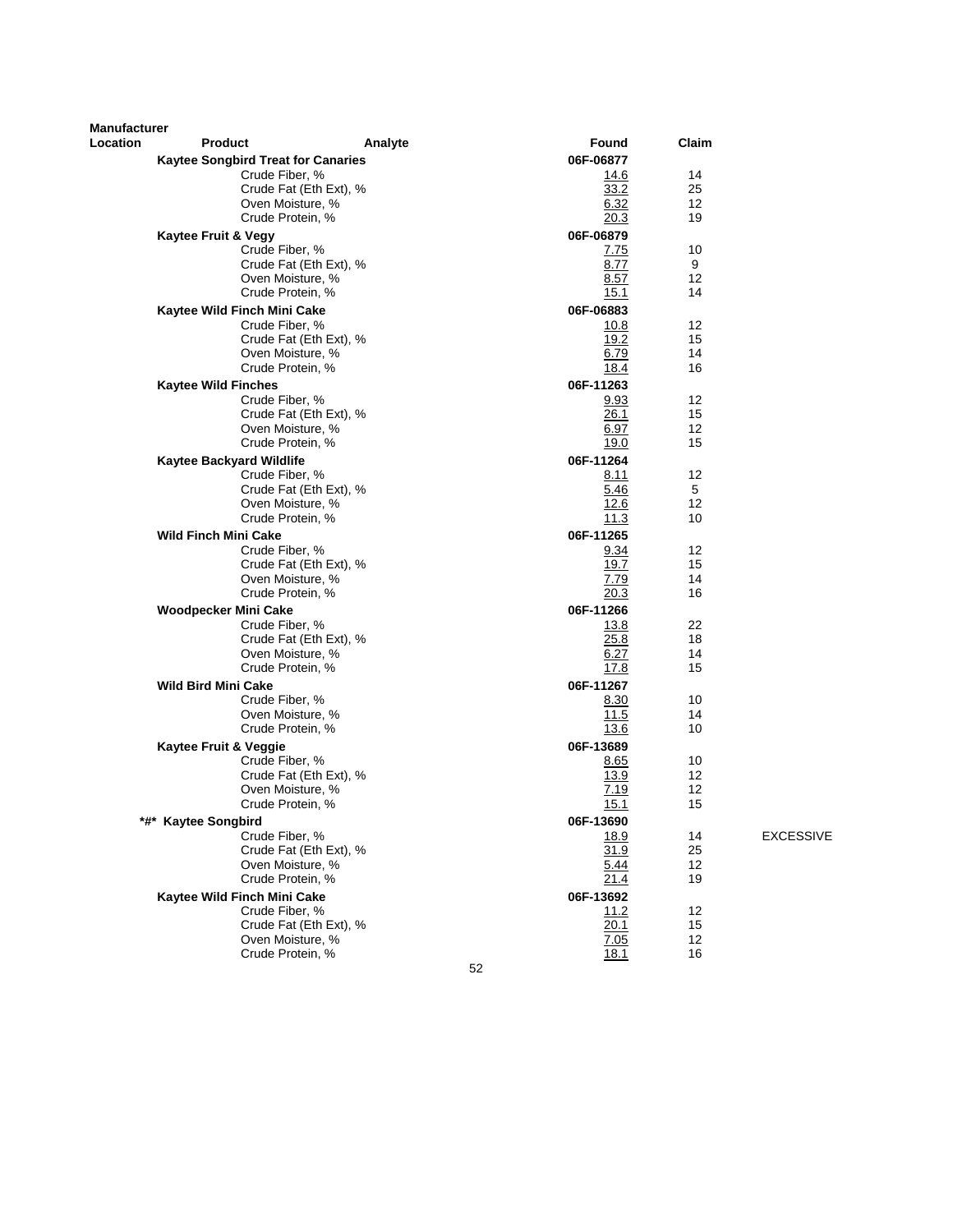| <b>Manufacturer</b>                     |                                          |                         |                      |                    |                                      |
|-----------------------------------------|------------------------------------------|-------------------------|----------------------|--------------------|--------------------------------------|
| Location                                | <b>Product</b>                           | Analyte                 | Found                | Claim              |                                      |
|                                         | <b>Kaytee Wild Bird Food</b>             |                         | 06F-13693            |                    |                                      |
|                                         | Crude Fiber, %                           |                         | 5.39                 | 12                 |                                      |
|                                         | Oven Moisture, %                         | Crude Fat (Eth Ext), %  | 5.85                 | 5<br>12            |                                      |
|                                         | Crude Protein, %                         |                         | 10.3<br>9.29         | 9                  |                                      |
|                                         | <b>Kaytee Wild Finches</b>               |                         | 06F-13694            |                    |                                      |
|                                         | Crude Fiber, %                           |                         | 11.4                 | 12                 |                                      |
|                                         |                                          | Crude Fat (Eth Ext), %  | 21.4                 | 15                 |                                      |
|                                         | Oven Moisture, %                         |                         | 6.56                 | 12                 |                                      |
|                                         | Crude Protein, %                         |                         | 17.0                 | 15                 |                                      |
|                                         | Kaytee Gourmet Treat Bar                 |                         | 06F-20266            | 25                 |                                      |
|                                         | Crude Fiber, %                           | Crude Fat (Eth Ext), %  | 0.63<br>30.7         | 25                 |                                      |
|                                         | Oven Moisture, %                         |                         | 6.60                 | 13                 |                                      |
|                                         | Crude Protein, %                         |                         | 19.9                 | 18                 |                                      |
|                                         | Kaytee WildBird MiniCake                 |                         | 06F-20268            |                    |                                      |
|                                         | Crude Fiber, %                           |                         | 9.18                 | 10                 |                                      |
|                                         | Oven Moisture, %<br>Crude Protein, %     |                         | 9.40<br>13.5         | 14<br>10           |                                      |
|                                         |                                          |                         |                      |                    |                                      |
| <b>Kent Feeds Inc.</b><br>Muscatine, IA |                                          |                         |                      |                    |                                      |
|                                         | *#* Kent Cattle Drive MG-11 Mineral      |                         | 06F-02496            |                    |                                      |
|                                         | Calcium, %                               |                         | 6.59                 | $5.5 - 6.6$        |                                      |
|                                         | Magnesium, %                             |                         | 6.80                 | 11                 | <b>DEFICIENT</b>                     |
|                                         | Phosphorus, %                            |                         | 5.14                 | 3                  |                                      |
|                                         |                                          | Salt (Sodium X 2.54), % | 25.3<br>9.73         | 22-26.4<br>15      |                                      |
|                                         | Selenium, ug/g (ppm)<br>Vitamin A, IU/lb |                         | 46300.               | 100000             | <b>DEFICIENT</b><br><b>DEFICIENT</b> |
|                                         | Kent Western Breeder Mineral             |                         | 06F-02497            |                    |                                      |
|                                         | Calcium, %                               |                         | 12.9                 | 12-14.4            |                                      |
|                                         | Phosphorus, %                            |                         | 8.85                 | 8.5                |                                      |
|                                         | Selenium, ug/g (ppm)<br>Vitamin A, IU/lb |                         | 28.6                 | 33                 |                                      |
|                                         | Kent Western 12:12 Mineral               |                         | 397000.<br>06F-02498 | 400000             |                                      |
|                                         | Calcium, %                               |                         | 12.2                 | 11-13.2            |                                      |
|                                         | Phosphorus, %                            |                         | 12.9                 | 12                 |                                      |
|                                         |                                          | Salt (Sodium X 2.54), % | 8.16                 | $7.4 - 8.8$        |                                      |
|                                         | Selenium, ug/g (ppm)                     |                         | 5.44                 | 7                  |                                      |
|                                         | Vitamin A, IU/lb                         |                         | 179000.              | 200000             |                                      |
|                                         | *#* Velocity 22 Texturized DQ45          | Acid Detergent Fiber, % | 06F-03717<br>3.87    | 9                  |                                      |
|                                         | Decoquinate, g/ton                       |                         | 60.6                 | 45                 | <b>EXCESSIVE</b>                     |
|                                         | Crude Protein, %                         |                         | 26.7                 | 22                 |                                      |
|                                         | NRB 40-25 300R 90T                       |                         | 06F-03718            |                    |                                      |
|                                         | Calcium, %                               |                         | 4.47                 | 4-5                |                                      |
|                                         | Crude Fiber, %                           | Equiv Crude Protein, %  | 12.9<br>23.6         | 16<br>25           |                                      |
|                                         | Monensin, g/ton                          |                         | 320.                 | 300                |                                      |
|                                         | Potassium, %                             |                         | 2.27                 | 2                  |                                      |
|                                         | Crude Protein, %                         |                         | 40.2                 | 40                 |                                      |
|                                         | Tylosin, g/ton                           |                         | 80.9                 | 90                 |                                      |
|                                         | 34% Baby Beef 400B                       |                         | 06F-03719            |                    |                                      |
|                                         | Calcium, %<br>Lasalocid, g/ton           |                         | 3.53<br>376.         | $3.2 - 4.2$<br>400 |                                      |
|                                         | Crude Protein, %                         |                         | 35.1                 | 34                 |                                      |
|                                         | Vitamin A, IU/lb                         |                         | 23900.               | 30000              |                                      |
|                                         |                                          | 53                      |                      |                    |                                      |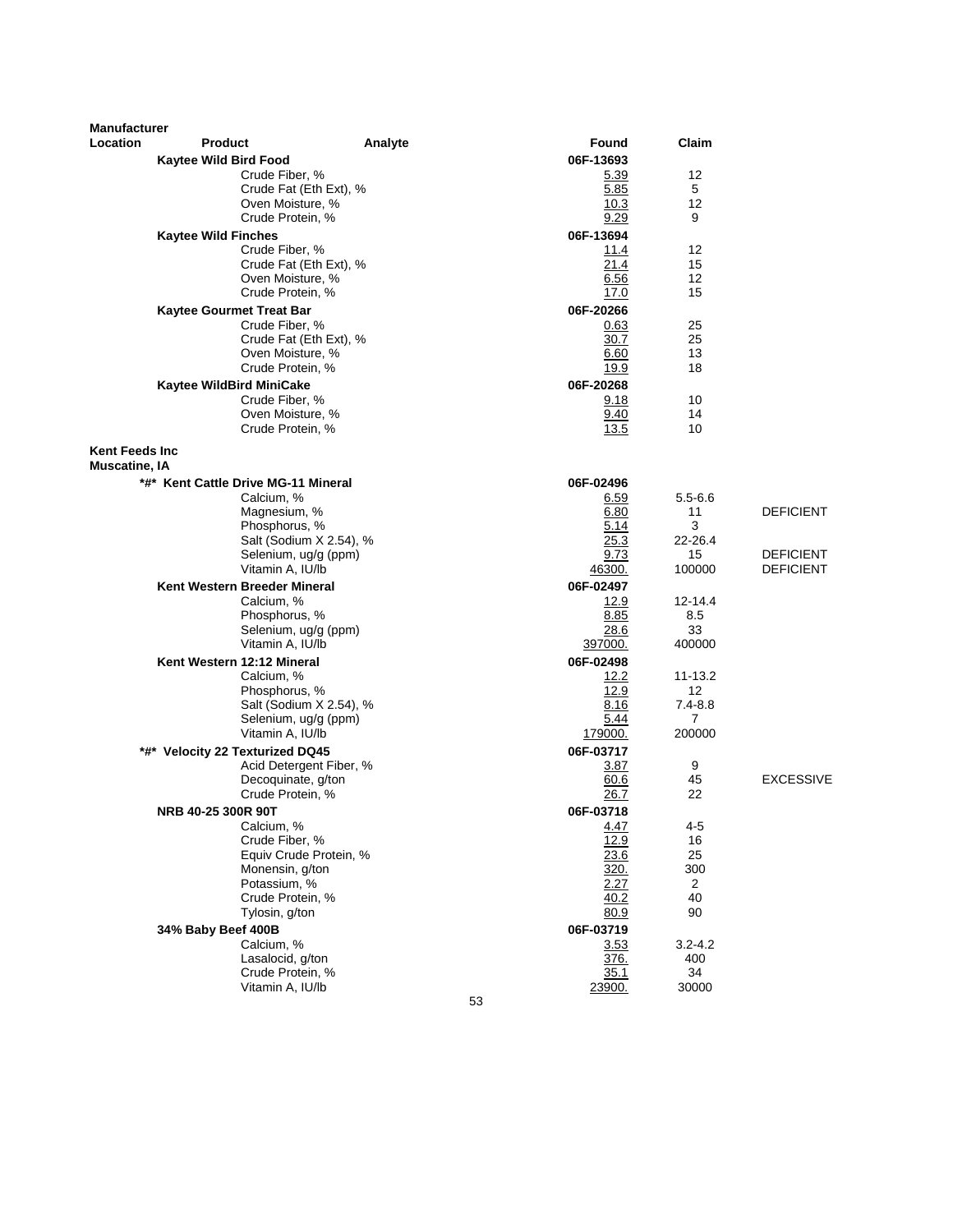| <b>Manufacturer</b><br>Location | <b>Product</b>                                     |                                                             | Found           | Claim             |                  |
|---------------------------------|----------------------------------------------------|-------------------------------------------------------------|-----------------|-------------------|------------------|
|                                 |                                                    | Analyte                                                     | 06F-03775       |                   |                  |
|                                 | <b>Kent Cattle Drive ADE Mineral</b><br>Calcium, % |                                                             | 18.6            | 16.5-19.8         |                  |
|                                 | Phosphorus, %                                      |                                                             | 7.82            | 8                 |                  |
|                                 |                                                    | Salt (Sodium X 2.54), %                                     | 16.8            | 17.5-21           |                  |
|                                 | Selenium, ug/g (ppm)                               |                                                             | 22.9            | 24                |                  |
|                                 | Vitamin A, IU/lb                                   |                                                             | 229000.         | 250000            |                  |
|                                 | Kent Flav-R-Ized 20% Pig Nuggets ASP250            |                                                             | 06F-03776       |                   |                  |
|                                 |                                                    | Chlortetracycline, g/ton                                    | 95.8            | 100               |                  |
|                                 |                                                    | Crude Fat (Eth Ext), %                                      | 6.33<br>20.6    | 6                 |                  |
|                                 | Crude Protein, %<br>Sulfamethazine, %              |                                                             | 0.00896         | 20<br>0.011       |                  |
|                                 | Kent 20 Lamb DQ45                                  |                                                             | 06F-03777       |                   |                  |
|                                 | Decoquinate, g/ton                                 |                                                             | 43.7            | 45.4              |                  |
|                                 |                                                    | Equiv Crude Protein, %                                      | 1.29            | 1.8               |                  |
|                                 | Crude Protein, %                                   |                                                             | 20.9            | 20                |                  |
|                                 | <b>Kent Senior Pride for Horses</b>                |                                                             | 06F-03778       |                   |                  |
|                                 | Crude Fiber, %                                     |                                                             | 12.5            | 16                |                  |
|                                 |                                                    | Crude Fat (Eth Ext), %                                      | 5.17            | 5                 |                  |
|                                 | Lysine - Total, %                                  |                                                             | 0.771           | 0.65              |                  |
|                                 | Methionine - Total, %<br>Crude Protein, %          |                                                             | 0.260<br>15.2   | 0.25<br>14        |                  |
|                                 | Threonine - Total, %                               |                                                             | 0.479           | 0.4               |                  |
|                                 | *#* Kent 27 Poultry(including game birds)          |                                                             | 06F-03779       |                   |                  |
|                                 | Lysine - Total, %                                  |                                                             | 1.26            | 1.6               | <b>DEFICIENT</b> |
|                                 | Methionine - Total, %                              |                                                             | 0.482           | 0.6               |                  |
|                                 | Crude Protein, %                                   |                                                             | 22.2            | 27                | <b>DEFICIENT</b> |
|                                 | Kent Top Show Family for Rabbits                   |                                                             | 06F-03780       |                   |                  |
|                                 | Crude Fiber, %                                     |                                                             | 14.6            | $16 - 18$         |                  |
|                                 | Crude Protein, %                                   |                                                             | 18.2            | 17                |                  |
|                                 | *#* Kent Velocity 22 Texturized DQ45               |                                                             | 06F-03781       |                   |                  |
|                                 |                                                    | Acid Detergent Fiber, %                                     | 4.99            | 9                 |                  |
|                                 | Decoquinate, %<br>Crude Protein, %                 |                                                             | 0.00418<br>21.2 | 0.00496<br>22     | <b>DEFICIENT</b> |
|                                 | <b>Kent Sheep Mineral</b>                          |                                                             | 06F-08312       |                   |                  |
|                                 | Calcium, %                                         |                                                             | 15.8            | 15.5-18.5         |                  |
|                                 | Phosphorus, %                                      |                                                             | 7.67            | 8                 |                  |
|                                 |                                                    | Salt (Sodium X 2.54), %                                     | 18.8            | 18.5-22           |                  |
|                                 | Selenium, ug/g (ppm)                               |                                                             | 41.1            | 40                |                  |
|                                 | Vitamin A, IU/lb                                   |                                                             | 288000.         | 400000            |                  |
|                                 | <b>Kent Bio-Plus Mineral</b>                       |                                                             | 06F-08316       |                   |                  |
|                                 | Calcium, %                                         |                                                             | 15.1            | 16-19.2           |                  |
|                                 | Phosphorus, %                                      | Salt (Sodium X 2.54), %                                     | 15.4<br>5.74    | 16<br>$5.2 - 6.2$ |                  |
|                                 | Selenium, ug/g (ppm)                               |                                                             | 22.8            | 30                |                  |
|                                 | Vitamin A, IU/lb                                   |                                                             | <u> 195000.</u> | 240000            |                  |
|                                 |                                                    |                                                             |                 |                   |                  |
| Perham, MN                      | <b>KLN Enterprises, Inc.</b>                       |                                                             |                 |                   |                  |
|                                 |                                                    | <b>Tender Lovin Supreme Treats Beef Strips Jerky Treats</b> | 06F-02902       |                   |                  |
|                                 |                                                    | Crude Fat (Eth Ext), %                                      | 9.43            | 10                |                  |
|                                 | Oven Moisture, %                                   |                                                             | 17.3            | 24                |                  |
|                                 | Crude Protein, %                                   |                                                             | 32.7            | 30                |                  |
|                                 |                                                    | <b>Tender Lovin' Treats Steak Flavored Bites with Real</b>  | 06F-22838       |                   |                  |
|                                 |                                                    | Fat: Acid Hydrolysis, %                                     | 6.60            | 5                 |                  |
|                                 | Oven Moisture, %                                   |                                                             | 24.4            | 30                |                  |
|                                 | Crude Protein, %                                   | 54                                                          | 17.4            | 14                |                  |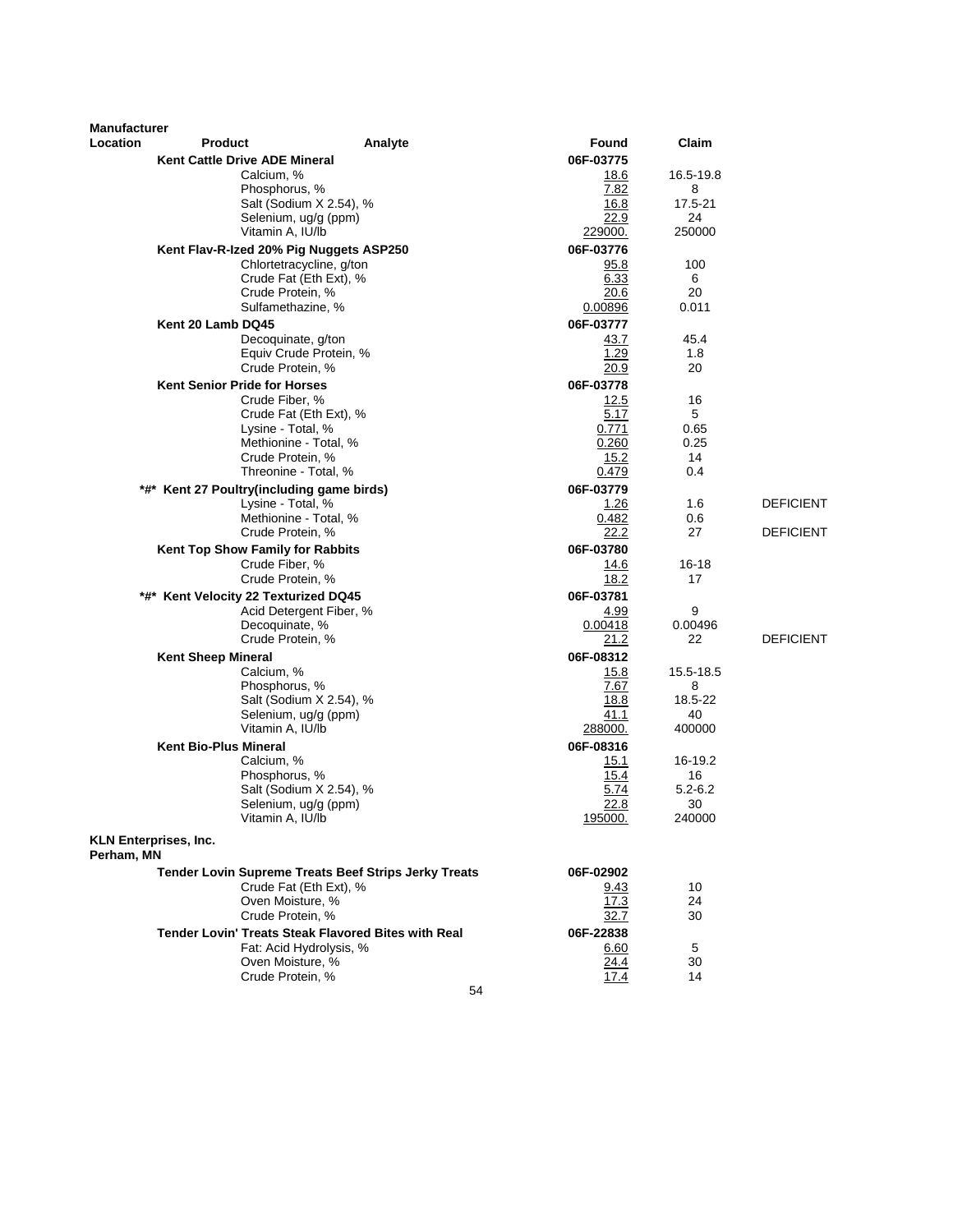| <b>Manufacturer</b><br>Location                        | <b>Product</b>                            | Analyte                                                                        | <b>Found</b>                      | Claim              |                  |
|--------------------------------------------------------|-------------------------------------------|--------------------------------------------------------------------------------|-----------------------------------|--------------------|------------------|
| Kraft Foods North America Inc.<br>East Hanover, NJ     |                                           |                                                                                |                                   |                    |                  |
|                                                        | Oven Moisture, %<br>Crude Protein, %      | MilkBone Chewy Treats Filet Mignon Flavor Dog Treats<br>Crude Fat (Eth Ext), % | 06F-20411<br>11.7<br>17.4<br>24.2 | 10<br>22<br>18     |                  |
| <b>Land O Lakes Farmland Feed LLC</b><br>Shoreview, MN |                                           |                                                                                |                                   |                    |                  |
|                                                        | *#* DLF Energy Mix H-1.0                  |                                                                                | 06F-03151                         |                    |                  |
|                                                        | Crude Protein, %                          |                                                                                | 8.26                              | 8.8                | <b>DEFICIENT</b> |
|                                                        | <b>DLF-Chloro 4GM</b>                     |                                                                                | 06F-03152                         |                    |                  |
|                                                        | Calcium, %                                |                                                                                | 6.87                              | 6-7                |                  |
|                                                        | Crude Fiber, %<br>Chlortetracycline, g/lb |                                                                                | 12.8<br>4.16                      | 29<br>4            |                  |
|                                                        | Crude Protein, %                          |                                                                                | 14.1                              | $\overline{7}$     |                  |
|                                                        | <b>Land O Lakes ProLeader Muscle Pak</b>  |                                                                                | 06F-03787                         |                    |                  |
|                                                        | Calcium, %                                |                                                                                | 6.41                              | $6.3 - 7.6$        |                  |
|                                                        | Lysine - Total, %                         |                                                                                | 15.9                              | 16                 |                  |
|                                                        | Crude Protein, %                          |                                                                                | 34.3                              | 27.5               |                  |
|                                                        | Selenium, ug/g (ppm)                      | Salt (Sodium X 2.54), %                                                        | 24.3<br>13.2                      | 22.5-27.2<br>15    |                  |
|                                                        | *#* Pro-Phos 8 Mineral w/ Altosid         |                                                                                | 06F-08318                         |                    |                  |
|                                                        | Calcium, %                                |                                                                                | <u>13.8</u>                       | 12.5-15            |                  |
|                                                        | Magnesium, %                              |                                                                                | 1.84                              | 2                  |                  |
|                                                        | S-Methoprene, %                           |                                                                                | 0.00280                           | 0.02               | <b>DEFICIENT</b> |
|                                                        | Phosphorus, %                             |                                                                                | 7.36                              | 8                  |                  |
|                                                        |                                           | Salt (Sodium X 2.54), %                                                        | 17.0<br>21.0                      | 16-18.5<br>22      |                  |
|                                                        | Selenium, ug/g (ppm)<br>Vitamin A, IU/lb  |                                                                                | 82300.                            | 150000             | <b>DEFICIENT</b> |
|                                                        |                                           | Land O Lakes IPS-SJOVALL L40 (7) RL-1440+THI H.8                               | 06F-10370                         |                    |                  |
|                                                        | Calcium, %                                |                                                                                | 7.98                              | $7.2 - 8.6$        |                  |
|                                                        |                                           | Equiv Crude Protein, %                                                         | 13.9                              | 39.5               |                  |
|                                                        | Vacuum Moisture, %                        |                                                                                | 36.3                              | 35                 |                  |
|                                                        | Monensin, g/ton                           |                                                                                | 1460.<br>42.1                     | 1440               |                  |
|                                                        | Crude Protein, %                          | Salt (Sodium X 2.54), %                                                        | 5.33                              | 40<br>$5.4 - 6.4$  |                  |
|                                                        | Selenium, ug/g (ppm)                      |                                                                                | 9.63                              | 11                 |                  |
|                                                        | Vitamin A, IU/lb                          |                                                                                | 71500.                            | 81600              |                  |
|                                                        | DLF-TOLZIN L32(7) R500 .5MGA+ZN, CU       |                                                                                | 06F-10371                         |                    |                  |
|                                                        | Calcium, %                                |                                                                                | 7.26                              | $6.4 - 7.7$        |                  |
|                                                        | Vacuum Moisture, %                        | Equiv Crude Protein, %                                                         | 25.9                              | 31<br>32           |                  |
|                                                        | Monensin, g/ton                           |                                                                                | 35.7<br>424.                      | 500                |                  |
|                                                        | Potassium, %                              |                                                                                | <u>2.62</u>                       | 3                  |                  |
|                                                        | Crude Protein, %                          |                                                                                | 32.7                              | 32                 |                  |
|                                                        | Selenium, ug/g (ppm)                      |                                                                                | 3.97                              | 4.1                |                  |
|                                                        | Vitamin A, IU/lb                          |                                                                                | 32400.                            | 36285              |                  |
|                                                        | L40 (11) R600<br>Calcium, %               |                                                                                | 06F-10372                         |                    |                  |
|                                                        |                                           | Equiv Crude Protein, %                                                         | 10.7<br>25.3                      | 10.6-11.6<br>39    |                  |
|                                                        | Vacuum Moisture, %                        |                                                                                | 30.0                              | 32                 |                  |
|                                                        | Monensin, g/ton                           |                                                                                | 560.                              | 600                |                  |
|                                                        | Potassium, %                              |                                                                                | 1.81                              | $\overline{2}$     |                  |
|                                                        | Crude Protein, %                          | Salt (Sodium X 2.54), %                                                        | 40.6                              | 40                 |                  |
|                                                        | Selenium, ug/g (ppm)                      |                                                                                | 4.01<br>4.08                      | $3.8 - 4.8$<br>4.1 |                  |
|                                                        | Vitamin A, IU/lb                          |                                                                                | 47500.                            | 60000              |                  |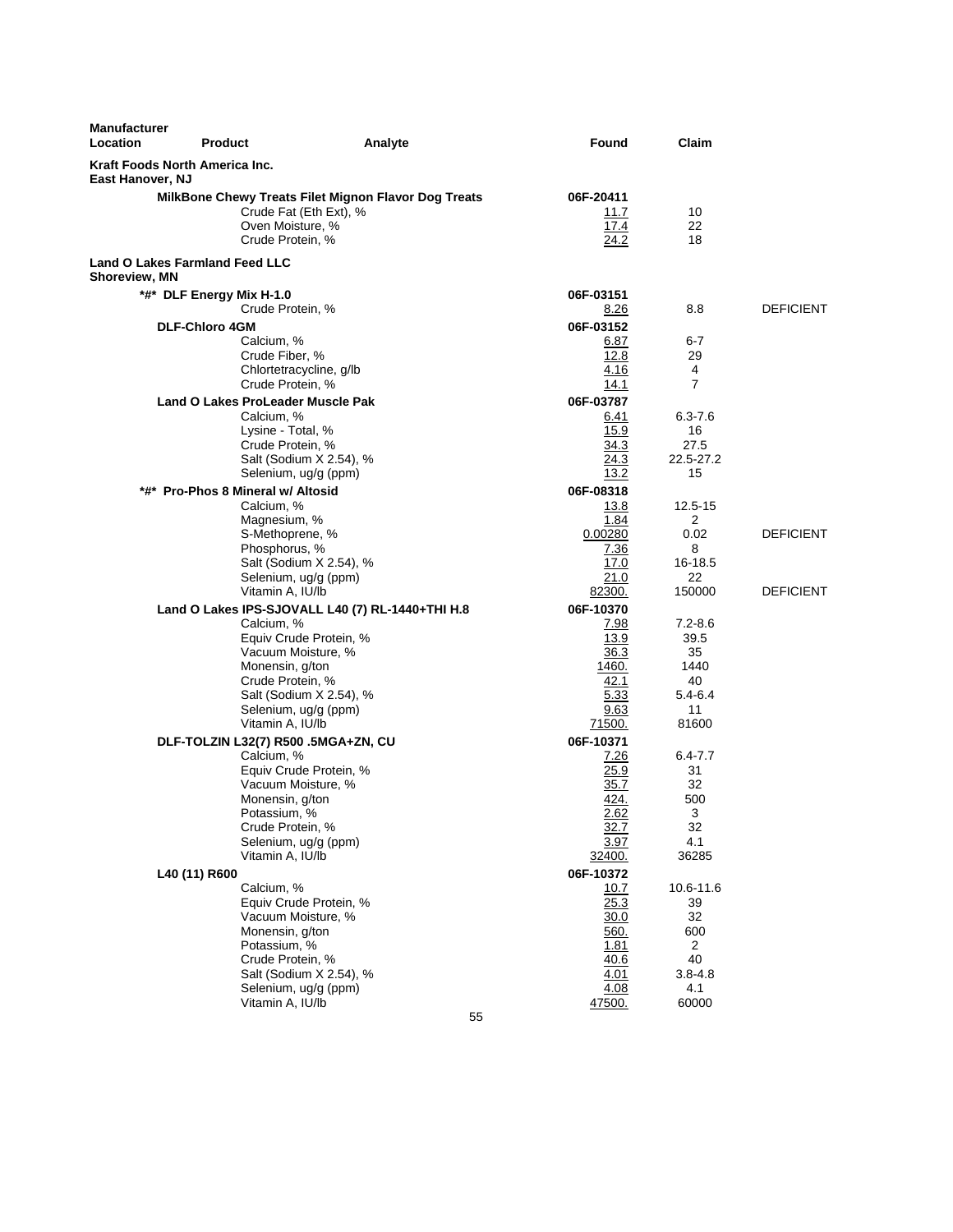| <b>Manufacturer</b><br>Location | <b>Product</b>                                  | Analyte | Found           | Claim           |                  |
|---------------------------------|-------------------------------------------------|---------|-----------------|-----------------|------------------|
|                                 | *#* Pharmco WPP 8 Cu, NO Se                     |         | 06F-21652       |                 |                  |
|                                 | Calcium, %                                      |         | 11.9            | 12.7-18.2       |                  |
|                                 | Magnesium, %                                    |         | 2.22            | 2               |                  |
|                                 | Phosphorus, %                                   |         | 7.16            | 8               | <b>DEFICIENT</b> |
|                                 | Salt (Sodium X 2.54), %                         |         | 17.9            | 15.9-19         |                  |
|                                 | Vitamin A, IU/lb                                |         | 139000.         | 150000          |                  |
|                                 | DLF Energy Mix H-1.0                            |         | 06F-21654       |                 |                  |
|                                 | Crude Protein, %                                |         | 9.15            | 8.8             |                  |
| <b>Shoreview, MN</b>            | Land O Lakes Purina Feed LLC                    |         |                 |                 |                  |
|                                 | <b>Herd Maker Supreme B90</b>                   |         | 06F-00829       |                 |                  |
|                                 | Acid Detergent Fiber, %                         |         | 7.94            | 9.5             |                  |
|                                 | Lasalocid, g/ton                                |         | 105.            | 90              |                  |
|                                 | Crude Protein, %                                |         | 19.2            | 18              |                  |
|                                 | Intense Calf Diet 22 B60                        |         | 06F-00830       |                 |                  |
|                                 | Acid Detergent Fiber, %                         |         | 7.18            | 9               |                  |
|                                 | Lasalocid, g/ton                                |         | 59.9            | 60              |                  |
|                                 | Crude Protein, %                                |         | <u>22.6</u>     | 22              |                  |
|                                 | Pro-Phos 12 Mineral AU 3500                     |         | 06F-00831       |                 |                  |
|                                 | Calcium, %                                      |         | 12.0            | 11.5-13.5       |                  |
|                                 | Chlortetracycline, g/lb                         |         | 1.71            | 1.75            |                  |
|                                 | Magnesium, %                                    |         | 2.06            | $\overline{2}$  |                  |
|                                 | Phosphorus, %                                   |         | 11.2            | 12              |                  |
|                                 | Potassium, %                                    |         | 1.21<br>11.1    | 1<br>$11 - 13$  |                  |
|                                 | Salt (Sodium X 2.54), %<br>Selenium, ug/g (ppm) |         | 14.8            | 19              |                  |
|                                 | Vitamin A, IU/lb                                |         | 239000.         | 200000          |                  |
|                                 | <b>Pro-Phos 12 Mineral</b>                      |         | 06F-00832       |                 |                  |
|                                 | Calcium, %                                      |         | 12.0            | 11.5-13.5       |                  |
|                                 | Magnesium, %                                    |         | 1.95            | 2               |                  |
|                                 | Phosphorus, %                                   |         | $\frac{11.3}{}$ | 12              |                  |
|                                 | Potassium, %                                    |         | 1.23            | 1               |                  |
|                                 | Salt (Sodium X 2.54), %                         |         | 11.7            | $11 - 13$       |                  |
|                                 | Selenium, ug/g (ppm)                            |         | <u> 21.5</u>    | 22              |                  |
|                                 | Vitamin A, IU/lb                                |         | 274000.         | 200000          |                  |
|                                 | *#* Beef Grower Formulator R-1000               |         | 06F-00833       |                 |                  |
|                                 | Calcium, %                                      |         | 12.6            | $12 - 13$       |                  |
|                                 | Monensin, g/ton                                 |         | 805.            | 1000            |                  |
|                                 | Crude Protein, %                                |         | 10.8            | 9               |                  |
|                                 | Salt (ChlorideX1.65), %                         |         | 10.8            | 12.5-13.5       | <b>DEFICIENT</b> |
|                                 | Salt (Sodium X 2.54), %<br>Selenium, ug/g (ppm) |         | 10.6<br>9.94    | 12.5-13.5<br>11 | <b>DEFICIENT</b> |
|                                 | Vitamin A, IU/lb                                |         | 55300.          | 100000          | <b>DEFICIENT</b> |
|                                 | *#* Yale-Dor 40-20 R500 15 Alf                  |         | 06F-00834       |                 |                  |
|                                 | Calcium, %                                      |         | 6.79            | $6 - 7$         |                  |
|                                 | Crude Fiber, %                                  |         | 12.6            | 17              |                  |
|                                 | Equiv Crude Protein, %                          |         | 19.1            | 20              |                  |
|                                 | Monensin, g/ton                                 |         | 464.            | 500             |                  |
|                                 | Potassium, %                                    |         | 1.74            | 2               |                  |
|                                 | Crude Protein, %                                |         | 40.7            | 40              |                  |
|                                 | Selenium, ug/g (ppm)                            |         | 5.48            | 4.1             | <b>EXCESSIVE</b> |
|                                 | Vitamin A, IU/lb                                |         | 31100.          | 40000           |                  |

56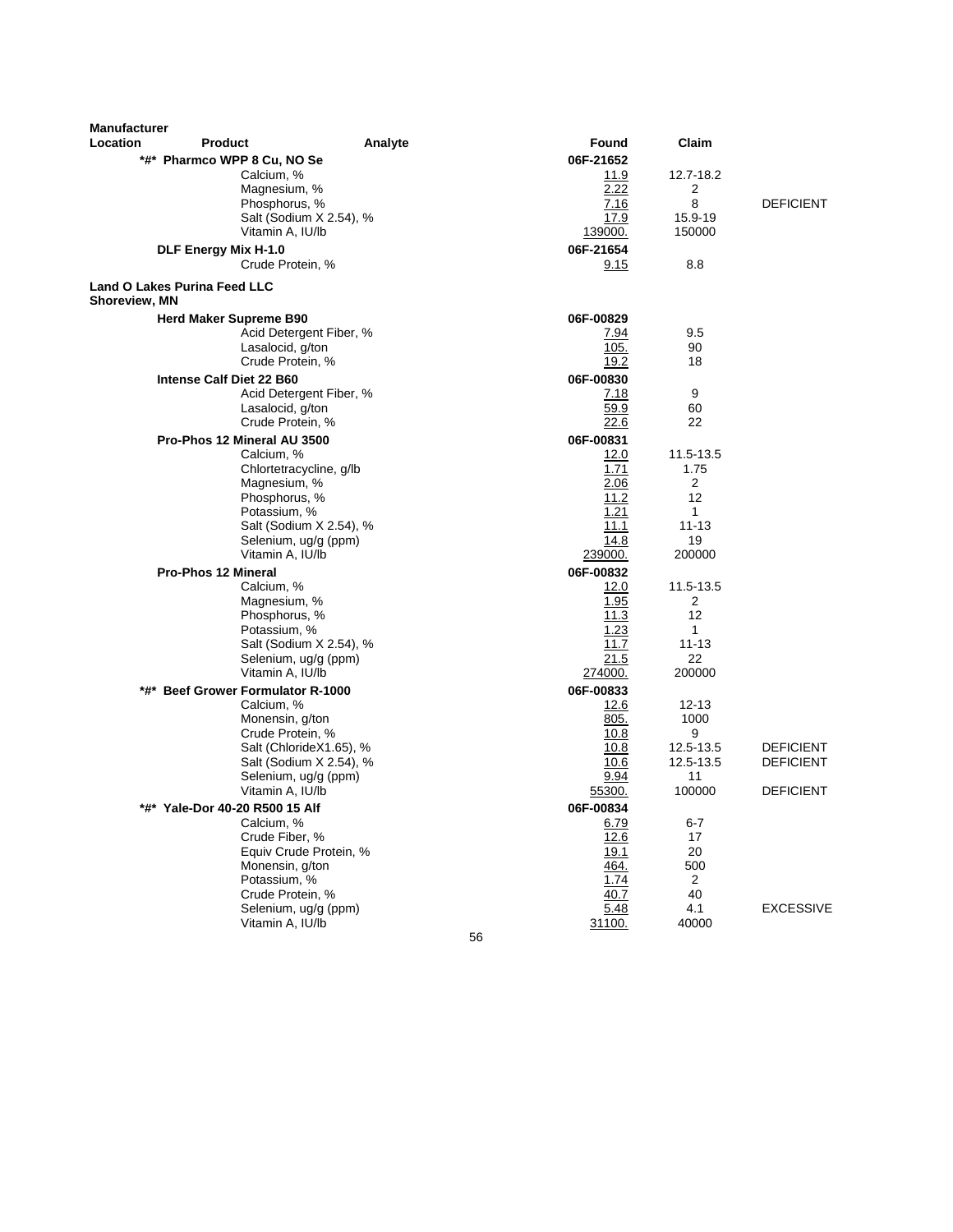| Manufacturer |                                                |                 |               |                               |
|--------------|------------------------------------------------|-----------------|---------------|-------------------------------|
| Location     | <b>Product</b><br>Analyte                      | Found           | Claim         |                               |
|              | Land O Lakes Pro-Phos 12 Mineral Block         | 06F-02900       |               |                               |
|              | Calcium, %                                     | 11.2            | 11.5-13.5     |                               |
|              | Magnesium, %                                   | 2.03            | 2             |                               |
|              | Phosphorus, %                                  | 11.7            | 12            |                               |
|              | Salt (Sodium X 2.54), %                        | 11.5            | $11 - 13$     |                               |
|              | Selenium, ug/g (ppm)                           | 23.4            | 22            |                               |
|              | Vitamin A, IU/lb                               | <u> 198000.</u> | 200000        |                               |
|              | *#* Beef Co-Product Formulator R-1500          | 06F-03148       |               |                               |
|              | Calcium, %                                     | 28.2            | 28-30         |                               |
|              | Monensin, g/ton                                | 1210.           | 1500          |                               |
|              | Potassium, %                                   | 3.71            | 4             |                               |
|              | Salt (Sodium X 2.54), %                        | 10.4            | $10 - 12$     |                               |
|              | Selenium, ug/g (ppm)<br>Vitamin A, IU/lb       | 11.7            | 11<br>100000  | <b>DEFICIENT</b>              |
|              |                                                | 52100.          |               |                               |
|              | Land O Lakes Pro Leader ADD PAK                | 06F-03782       |               |                               |
|              | Lysine - Total, %<br>Crude Protein, %          | 5.04<br>47.4    | 5.65<br>45    |                               |
|              |                                                |                 |               |                               |
|              | Land O Lakes SteakMaker Copass 36-13 R400      | 06F-03783       |               |                               |
|              | Calcium, %<br>Crude Fiber, %                   | 3.96<br>10.6    | $4 - 5$<br>15 |                               |
|              | Equiv Crude Protein, %                         | 11.0            | 13            |                               |
|              | Monensin, g/ton                                | 411.            | 400           |                               |
|              | Crude Protein, %                               | 37.3            | 36            |                               |
|              | Salt (Sodium X 2.54), %                        | 2.74            | 3-4           |                               |
|              | Selenium, ug/g (ppm)                           | 5.11            | 4.1           |                               |
|              | Vitamin A, IU/lb                               | 37100.          | 40000         |                               |
|              | <b>Honor Country Flock Layer 18% Crumble</b>   | 06F-03786       |               |                               |
|              | Calcium, %                                     | 3.47            | 3.7-4.7       |                               |
|              | Lysine - Total, %                              | 0.887           | 0.95          |                               |
|              | Methionine - Total, %                          | 0.278           | 0.32          |                               |
|              | Crude Protein, %                               | 18.1            | 18            |                               |
|              | Pro-Phos 6 Mag Mineral AU-3500                 | 06F-04350       |               |                               |
|              | Calcium, %                                     | 12.1            | $11 - 13$     |                               |
|              | Chlortetracycline, g/lb                        | 1.64            | 1.75          |                               |
|              | Magnesium, %<br>Phosphorus, %                  | 10.2<br>6.14    | 10<br>6       |                               |
|              | Salt (Sodium X 2.54), %                        | 14.8            | 13-15.5       |                               |
|              | Selenium, ug/g (ppm)                           | 16.4            | 19            |                               |
|              | Vitamin A, IU/lb                               | 106000.         | 150000        |                               |
|              | <b>Beef Grower Formulator R-1000</b>           | 06F-04351       |               |                               |
|              | Calcium, %                                     | 12.2            | $12 - 13$     |                               |
|              | Monensin, g/ton                                | 1230.           | 1000          |                               |
|              | Crude Protein, %                               | 9.83            | 9             |                               |
|              | Salt (Sodium X 2.54), %                        | 12.8            | 12.5-13.5     |                               |
|              | Selenium, ug/g (ppm)                           | 10.5            | 11            |                               |
|              | Vitamin A, IU/lb                               | <u>167000.</u>  | 100000        |                               |
|              | *#* Country Choice Turkey & Pheasant Starter A | 06F-08134       |               |                               |
|              | Amprolium, %                                   | 0.0064          | 0.0175        | <b>DEFICIENT</b>              |
|              | Lysine - Total, %                              | 1.15            | 1.65          | <b>DEFICIENT</b>              |
|              | Methionine - Total, %                          | 0.335           | 0.52<br>28    | <b>DEFICIENT</b><br>DEFICIENT |
|              | Crude Protein, %                               | <u> 21.3</u>    |               |                               |
|              | <b>TM 4 Crumbles</b><br>Calcium, %             | 06F-08136       |               |                               |
|              | Crude Fiber, %                                 | 4.30<br>9.14    | 3.5-4.5<br>29 |                               |
|              | Oxytetracycline, g/lb                          | 3.51            | 4             |                               |
|              | Crude Protein. %                               | 14.5            | 8             |                               |
|              |                                                | 57              |               |                               |
|              |                                                |                 |               |                               |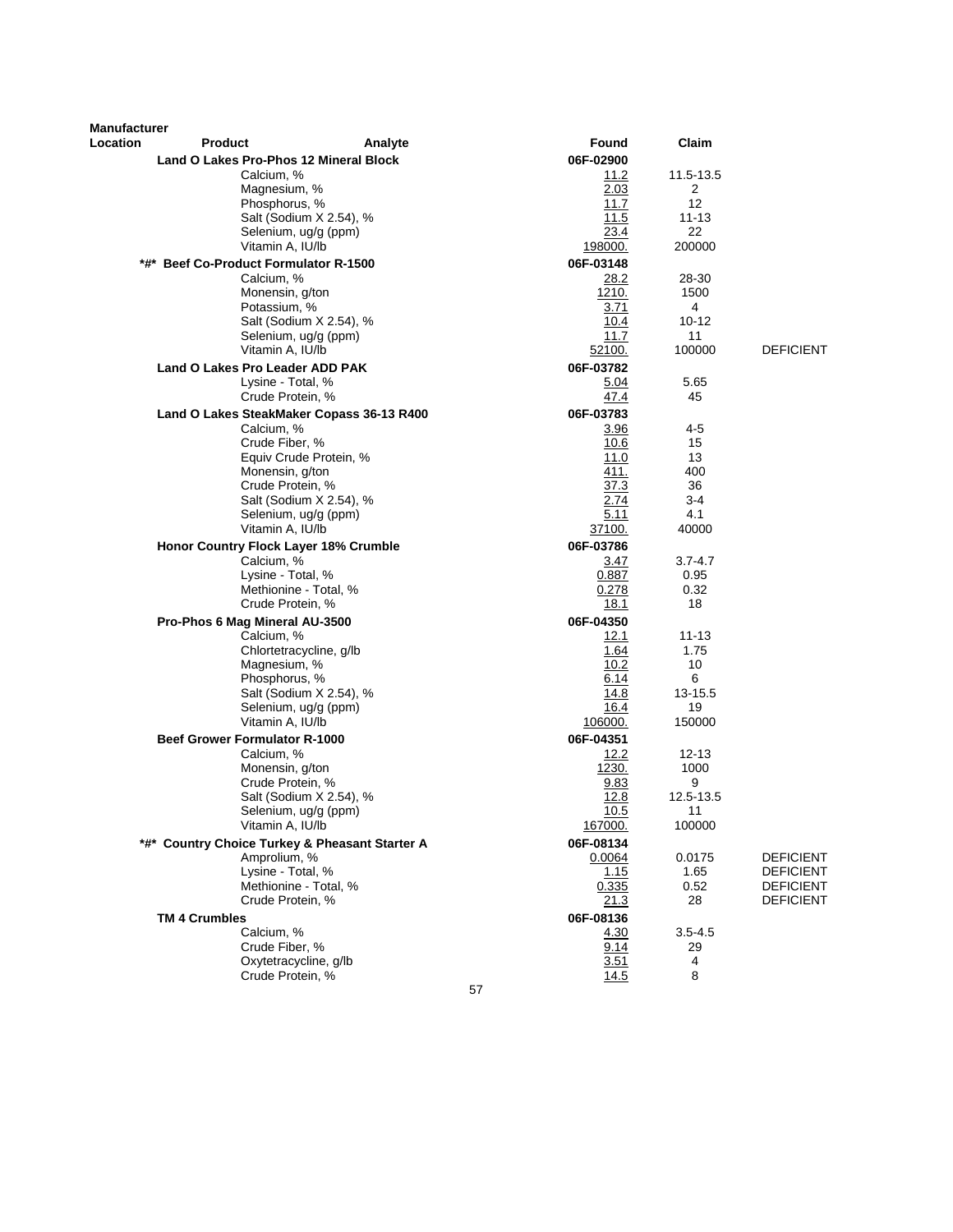| <b>Manufacturer</b> |                                              |                         |                 |                   |                  |
|---------------------|----------------------------------------------|-------------------------|-----------------|-------------------|------------------|
| Location            | <b>Product</b>                               | Analyte                 | Found           | Claim             |                  |
|                     | *#* Ultracare Sow Mix                        |                         | 06F-08320       |                   |                  |
|                     | Calcium, %                                   |                         | 11.7            | $11 - 13.1$       |                  |
|                     | Chromium, ppb                                |                         | 59500.          | 8000              |                  |
|                     | Phosphorus, %                                |                         | 9.09            | 9.73              |                  |
|                     | Vitamin A, IU/lb                             | Salt (Sodium X 2.54), % | 6.68<br>53700.  | 6.4-7.6<br>112000 | <b>DEFICIENT</b> |
|                     |                                              |                         |                 |                   |                  |
|                     | DLF Lamb Conc 32 B100 041102                 |                         | 06F-08795       |                   |                  |
|                     | Calcium, %                                   |                         | 3.26            | $3.5 - 4.5$       |                  |
|                     | Crude Fiber, %                               | Equiv Crude Protein, %  | 11.2<br>4.08    | 12<br>5           |                  |
|                     | Lasalocid, g/ton                             |                         | 114.            | 100               |                  |
|                     | Crude Protein, %                             |                         | 32.7            | 32                |                  |
|                     | DLF Grower Form R1000 NO CU                  |                         | 06F-08797       |                   |                  |
|                     | Calcium, %                                   |                         | 12.9            | 12-13             |                  |
|                     | Monensin, g/ton                              |                         | 986.            | 1000              |                  |
|                     | Crude Protein, %                             |                         | 8.67            | 9                 |                  |
|                     |                                              | Salt (Sodium X 2.54), % | 14.0            | 12.5-13.5         |                  |
|                     |                                              | Selenium, ug/g (ppm)    | 10.7            | 11                |                  |
|                     | Vitamin A, IU/lb                             |                         | 109000.         | 100000            |                  |
|                     | *#* Dairy Beef Feedlot Finisher R250 T90 H.2 |                         | 06F-08798       |                   |                  |
|                     | Calcium, %                                   |                         | 5.85            | 5-6               |                  |
|                     | Crude Fiber, %                               |                         | 10.1            | $12 \overline{ }$ |                  |
|                     |                                              | Equiv Crude Protein, %  | 14.0            | 17.5              |                  |
|                     | Monensin, g/ton                              |                         | 210.            | 250               |                  |
|                     | Potassium, %                                 |                         | 2.40            | 3                 | <b>DEFICIENT</b> |
|                     | Crude Protein, %                             |                         | 40.4            | 40                |                  |
|                     | Tylosin, g/ton                               |                         | 72.0            | 90                |                  |
|                     | Vitamin A, IU/lb                             |                         | <u> 24300.</u>  | 24000             |                  |
|                     | *#* Pro-Phos 8 Mineral w/ Altosid            |                         | 06F-08799       |                   |                  |
|                     | Calcium, %                                   |                         | 13.6            | 12.5-15           |                  |
|                     | Magnesium, %                                 |                         | 2.08<br>0.00382 | 2<br>0.02         | <b>DEFICIENT</b> |
|                     | S-Methoprene, %<br>Phosphorus, %             |                         | 7.51            | 8                 |                  |
|                     |                                              | Salt (Sodium X 2.54), % | <u>19.2</u>     | 16-18.5           |                  |
|                     |                                              | Selenium, ug/g (ppm)    | 18.6            | 22                |                  |
|                     | Vitamin A, IU/lb                             |                         | 175000.         | 150000            |                  |
|                     | <b>Pro-Phos 12 Mineral</b>                   |                         | 06F-09376       |                   |                  |
|                     | Calcium, %                                   |                         | 11.6            | 11.5-13.5         |                  |
|                     | Magnesium, %                                 |                         | 1.98            | $\overline{2}$    |                  |
|                     | Phosphorus, %                                |                         | 11.4            | 12                |                  |
|                     |                                              | Salt (Sodium X 2.54), % | 11.8            | $11 - 13$         |                  |
|                     |                                              | Selenium, ug/g (ppm)    | 17.9            | 22                |                  |
|                     | Vitamin A, IU/lb                             |                         | 161000.         | 200000            |                  |
|                     | <b>Pro-Phos 8 Mineral</b>                    |                         | 06F-09377       |                   |                  |
|                     | Calcium, %                                   |                         | 13.1            | 12.5-15           |                  |
|                     | Magnesium, %                                 |                         | 1.95            | $\boldsymbol{2}$  |                  |
|                     | Phosphorus, %                                |                         | 7.68            | 8                 |                  |
|                     |                                              | Salt (Sodium X 2.54), % | 18.0            | 16-18.5           |                  |
|                     | Vitamin A, IU/lb                             | Selenium, ug/g (ppm)    | 19.7<br>130000. | 22<br>150000      |                  |
|                     |                                              |                         |                 |                   |                  |
|                     | Bruce Lamb Grower Supplement DX 040302       |                         | 06F-09380       |                   |                  |
|                     | Calcium, %<br>Crude Fiber, %                 |                         | 4.26<br>5.04    | 4.5-5.5<br>11.5   |                  |
|                     | Decoquinate, g/ton                           |                         | 49.2            | 56.75             |                  |
|                     |                                              | Equiv Crude Protein, %  | 2.94            | 5.2               |                  |
|                     | Crude Protein, %                             |                         | 44.7            | 38                |                  |
|                     | Vitamin A, IU/lb                             |                         | 18400.          | 20000             |                  |
|                     |                                              | 58                      |                 |                   |                  |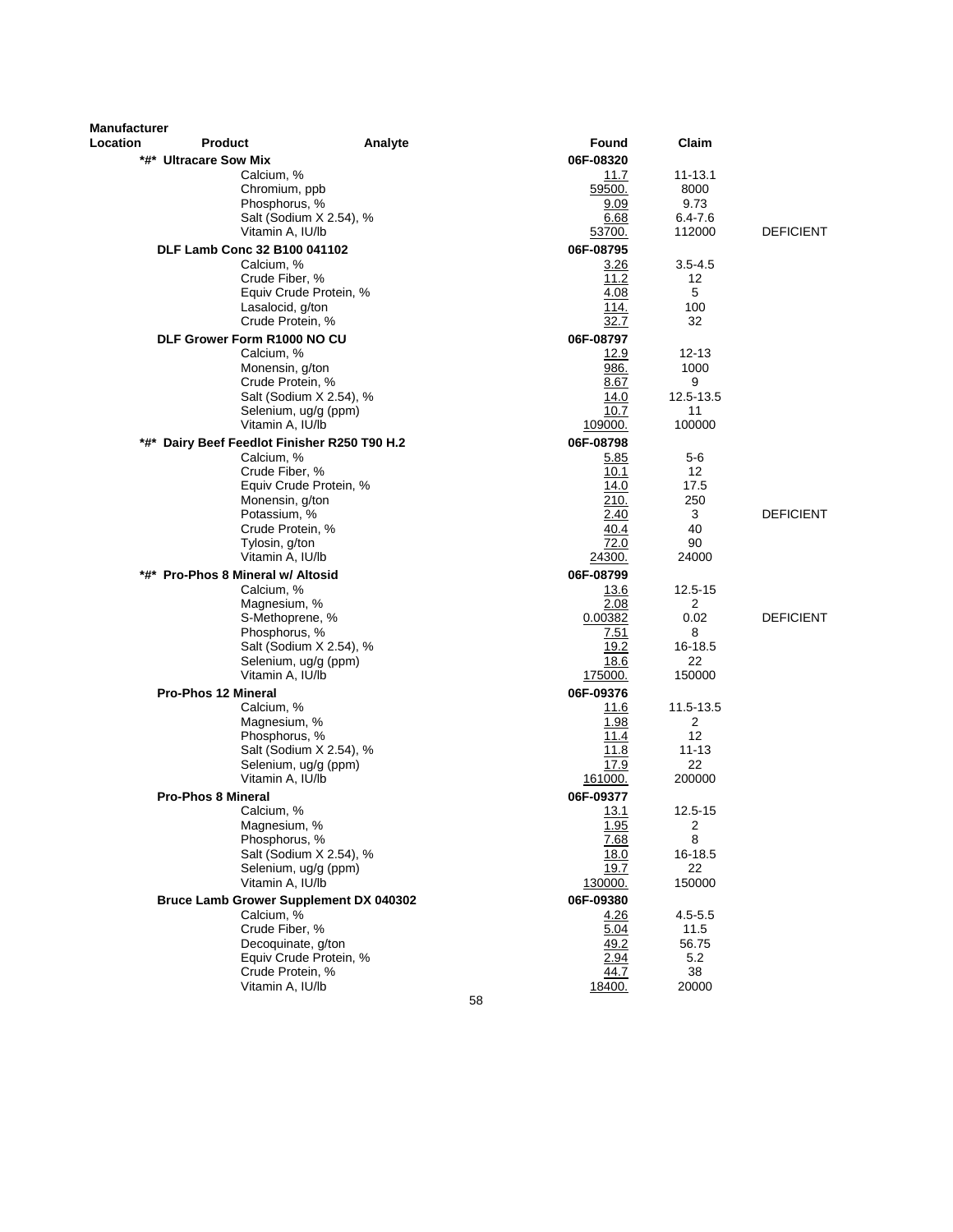| Manufacturer |                                                        |                                                       |                 |                |                  |
|--------------|--------------------------------------------------------|-------------------------------------------------------|-----------------|----------------|------------------|
| Location     | <b>Product</b>                                         | Analyte                                               | Found           | Claim          |                  |
|              | *#* Hi Phos Supreme Premix                             |                                                       | 06F-09382       |                |                  |
|              | Calcium, %                                             |                                                       | 8.28            | 6.4-7.6        |                  |
|              | Magnesium, %                                           |                                                       | 4.41            | 6              | <b>DEFICIENT</b> |
|              | Phosphorus, %<br>Potassium, %                          |                                                       | 13.8<br>3.73    | 13<br>4.5      | <b>DEFICIENT</b> |
|              | Selenium, ug/g (ppm)                                   |                                                       | 49.0            | 42             |                  |
|              | Sulfur, %                                              |                                                       | 5.23            | 5.5            |                  |
|              | Vitamin A, IU/lb                                       |                                                       | 254000.         | 360000         |                  |
|              | SteakMaker Grower 38-0 (VP) B500                       |                                                       | 06F-09383       |                |                  |
|              | Calcium, %                                             |                                                       | 4.22            | 4-5            |                  |
|              | Crude Fiber, %                                         |                                                       | 3.82            | 15             |                  |
|              | Lasalocid, g/ton                                       |                                                       | 518.            | 500            |                  |
|              | Crude Protein, %                                       |                                                       | 37.4            | 38             |                  |
|              | Salt (Sodium X 2.54), %                                |                                                       | 3.81            | $3-4$          |                  |
|              | Vitamin A, IU/lb                                       |                                                       | 31600.          | 32000          |                  |
|              |                                                        | *#* Honor Country Flock Starter/Grower 20% AMP .0175% | 06F-10083       |                |                  |
|              | Amprolium, %<br>Lysine - Total, %                      |                                                       | 0.0127<br>0.878 | 0.0175<br>0.95 | <b>DEFICIENT</b> |
|              | Methionine - Total, %                                  |                                                       | 0.273           | 0.35           | <b>DEFICIENT</b> |
|              | Crude Protein, %                                       |                                                       | 17.8            | 20             | <b>DEFICIENT</b> |
|              |                                                        | Honor Country Flock Starter/Grower 20% AMP .0175%     | 06F-10386       |                |                  |
|              | Amprolium, %                                           |                                                       | 0.0167          | 0.0175         |                  |
|              | Lysine - Total, %                                      |                                                       | 1.03            | 0.95           |                  |
|              | Methionine - Total, %                                  |                                                       | 0.477           | 0.35           |                  |
|              | Crude Protein, %                                       |                                                       | 21.0            | 20             |                  |
|              | DLF Lamb Conc 32 B100 041102                           |                                                       | 06F-10388       |                |                  |
|              | Calcium, %                                             |                                                       | 3.15            | $3.5 - 4.5$    |                  |
|              | Crude Fiber, %                                         |                                                       | 10.8            | 12             |                  |
|              | Equiv Crude Protein, %<br>Lasalocid, g/ton             |                                                       | 4.38<br>98.6    | 5<br>100       |                  |
|              | Crude Protein, %                                       |                                                       | 33.1            | 32             |                  |
|              | Salt (Sodium X 2.54), %                                |                                                       | 2.29            | $2 - 2.5$      |                  |
|              | Land O Lakes Pro-Phos 12 Mineral AU 3500               |                                                       | 06F-10552       |                |                  |
|              | Calcium, %                                             |                                                       | 11.7            | 11.5-13.5      |                  |
|              | Chlortetracycline, g/lb                                |                                                       | 1.75            | 1.75           |                  |
|              | Magnesium, %                                           |                                                       | 2.00            | 2              |                  |
|              | Phosphorus, %                                          |                                                       | 11.4            | 12             |                  |
|              | Salt (Sodium X 2.54), %                                |                                                       | 10.6            | $11 - 13$      |                  |
|              | Selenium, ug/g (ppm)                                   |                                                       | 16.5            | 19             |                  |
|              | Vitamin A, IU/lb                                       |                                                       | 258000.         | 200000         |                  |
|              | Land O Lakes ProLeader Swine Grow/Finish<br>Calcium, % |                                                       | 06F-10553       | $2.8 - 3.8$    |                  |
|              | Lysine - Total, %                                      |                                                       | 3.36<br>2.67    | 2.6            |                  |
|              | Crude Protein, %                                       |                                                       | 40.3            | 40             |                  |
|              | <b>Land O Lakes Pro-Phos 12 Mineral</b>                |                                                       | 06F-10554       |                |                  |
|              | Calcium, %                                             |                                                       | 12.4            | 11.5-13.5      |                  |
|              | Magnesium, %                                           |                                                       | 1.84            | 2              |                  |
|              | Phosphorus, %                                          |                                                       | 11.4            | 12             |                  |
|              |                                                        | Salt (Sodium X 2.54), %                               | 11.2            | $11 - 13$      |                  |
|              | Selenium, ug/g (ppm)                                   |                                                       | 25.3            | 22             |                  |
|              | Vitamin A, IU/lb                                       |                                                       | 502000.         | 200000         |                  |
|              | *#* Rangeland 30-13 Tub                                |                                                       | 06F-10751       |                |                  |
|              | Calcium, %                                             |                                                       | 1.87            | $1.5 - 2.5$    |                  |
|              | Fat: Roese Gottlieb, %<br>Potassium, %                 |                                                       | 5.35<br>2.92    | 5<br>3.5       | <b>DEFICIENT</b> |
|              | Crude Protein, %                                       |                                                       | 27.0            | 30             | <b>DEFICIENT</b> |
|              | Selenium, ug/g (ppm)                                   |                                                       | 5.68            | 5              |                  |
|              | Vitamin A, IU/lb                                       |                                                       | 63200.          | 80000          |                  |
|              |                                                        | 59                                                    |                 |                |                  |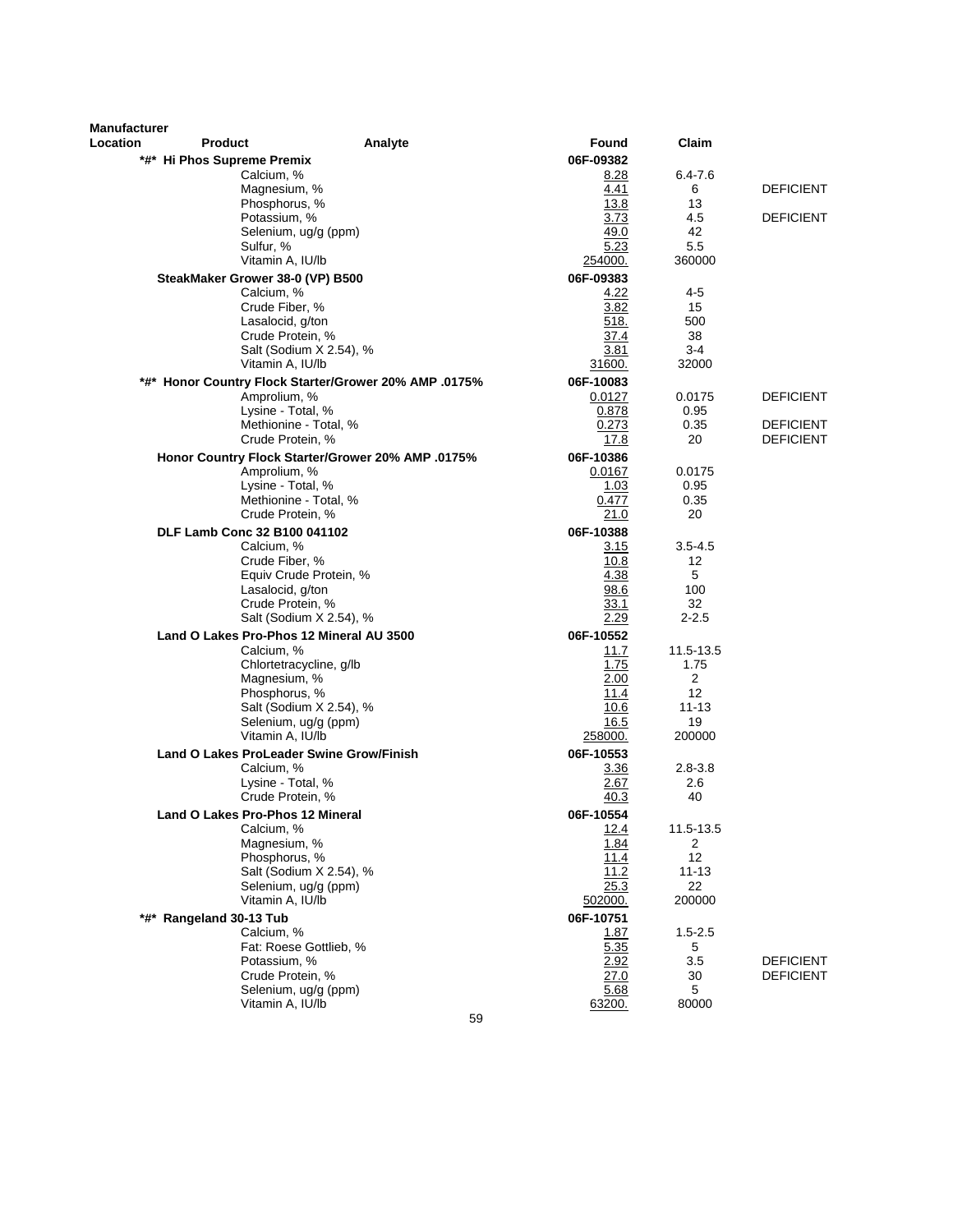| <b>Manufacturer</b><br>Location | <b>Product</b>                        |                                               |    | Found               | Claim           |                  |
|---------------------------------|---------------------------------------|-----------------------------------------------|----|---------------------|-----------------|------------------|
|                                 | *#* Rangeland 17 Tub                  | Analyte                                       |    | 06F-10752           |                 |                  |
|                                 |                                       | Calcium, %                                    |    | 1.82                | $1.5 - 2.5$     |                  |
|                                 |                                       | Fat: Roese Gottlieb, %                        |    | 5.05                | 5               |                  |
|                                 |                                       | Potassium, %                                  |    | 3.37                | 3.5             |                  |
|                                 |                                       | Crude Protein, %                              |    | 15.0                | 17              | <b>DEFICIENT</b> |
|                                 |                                       | Selenium, ug/g (ppm)                          |    | 4.76                | 5               |                  |
|                                 |                                       | Vitamin A, IU/lb                              |    | 71600.              | 80000           |                  |
|                                 | Creep Pasture Gest 14 B-68            |                                               |    | 06F-10753           |                 |                  |
|                                 |                                       | Crude Fiber, %                                |    | 22.8                | 25<br>68        |                  |
|                                 |                                       | Lasalocid, g/ton<br>Crude Protein, %          |    | 57.7<br>14.8        | 14              |                  |
|                                 | <b>Herd Marker Supreme B90</b>        |                                               |    | 06F-10754           |                 |                  |
|                                 |                                       | Acid Detergent Fiber, %                       |    | 8.09                | 9.5             |                  |
|                                 |                                       | Lasalocid, g/ton                              |    | 90.5                | 90              |                  |
|                                 |                                       | Crude Protein, %                              |    | 17.5                | 18              |                  |
|                                 |                                       | Land O Lakes Creep Pasture Gest 14 B-68       |    | 06F-11366           |                 |                  |
|                                 |                                       | Crude Fiber, %                                |    | 21.3                | 25              |                  |
|                                 |                                       | Lasalocid, g/ton                              |    | 79.8                | 68              |                  |
|                                 |                                       | Crude Protein, %                              |    | 14.9                | 14              |                  |
|                                 | 44% Soybean Meal Solvent Extracted    |                                               |    | 06F-11401           |                 |                  |
|                                 |                                       | Crude Protein, %                              |    | 45.0                | 44              |                  |
|                                 | Special Select Menhaden Fish Meal     |                                               |    | 06F-11402           |                 |                  |
|                                 |                                       | Crude Fat (Eth Ext), %<br>Crude Protein, %    |    | 8.81<br>63.0        | 6<br>60         |                  |
|                                 |                                       | Land O Lakes ProLeader Swine Grow/Finish      |    | 06F-11403           |                 |                  |
|                                 |                                       | Calcium, %                                    |    | 3.42                | $2.8 - 3.8$     |                  |
|                                 |                                       | Lysine - Total, %                             |    | 2.46                | $2.6\,$         |                  |
|                                 |                                       | Crude Protein, %                              |    | 40.2                | 40              |                  |
|                                 | <b>Pro-Phos 12 Mineral Block</b>      |                                               |    | 06F-16769           |                 |                  |
|                                 |                                       | Calcium, %                                    |    | 11.1                | 11.5-13.5       |                  |
|                                 |                                       | Magnesium, %                                  |    | 2.09                | 2               |                  |
|                                 |                                       | Phosphorus, %                                 |    | 11.6                | 12              |                  |
|                                 |                                       | Salt (Sodium X 2.54), %                       |    | 12.2<br>21.2        | $11 - 13$<br>22 |                  |
|                                 |                                       | Selenium, ug/g (ppm)<br>Vitamin A, IU/lb      |    | 145000.             | 200000          |                  |
|                                 | <b>SteakMaker Stress Care 1X B90</b>  |                                               |    | 06F-21653           |                 |                  |
|                                 |                                       | Crude Fiber, %                                |    | 19.7                | 22              |                  |
|                                 |                                       | Equiv Crude Protein, %                        |    | 1.06                | 1.5             |                  |
|                                 |                                       | Lasalocid, g/ton                              |    | 101.                | 90              |                  |
|                                 |                                       | Potassium, %                                  |    | 1.96                | $\overline{2}$  |                  |
|                                 |                                       | Crude Protein, %                              |    | 18.0                | 16              |                  |
|                                 |                                       | Vitamin A, IU/lb                              |    | 16100.              | 20000           |                  |
| <b>Manna Pro</b>                |                                       |                                               |    |                     |                 |                  |
| St. Louis, MO                   |                                       |                                               |    |                     |                 |                  |
|                                 | *#* Mana Pro Sho-Hoof Hoof Supplement |                                               |    | 06F-01866           |                 |                  |
|                                 |                                       | Calcium, %                                    |    | <u> 2.61</u>        | $1.5 - 2$       | <b>EXCESSIVE</b> |
|                                 |                                       | Crude Fiber, %<br>Methionine - Total, %       |    | 16.8<br>15.2        | 15<br>15        | <b>EXCESSIVE</b> |
|                                 |                                       | Crude Protein, %                              |    | 21.0                | 20              |                  |
|                                 |                                       | Selenium, ug/g (ppm)                          |    | 15.2                | 16              |                  |
|                                 |                                       | Vitamin A, IU/lb                              |    | 23900.              | 32000           |                  |
|                                 |                                       | Mana Pro Sho-Glo Vitamin & Mineral Supplement |    | 06F-01867           |                 |                  |
|                                 |                                       | Calcium, %                                    |    | 7.40                | $7.5 - 8.5$     |                  |
|                                 |                                       | Crude Fiber, %                                |    | 11.4                | 15              |                  |
|                                 |                                       | Phosphorus, %                                 |    | 3.76                | 4               |                  |
|                                 |                                       | Crude Protein, %<br>Selenium, ug/g (ppm)      |    | <u>13.6</u><br>14.9 | 12<br>17.6      |                  |
|                                 |                                       | Vitamin A, IU/lb                              |    | 476000.             | 600000          |                  |
|                                 |                                       |                                               | 60 |                     |                 |                  |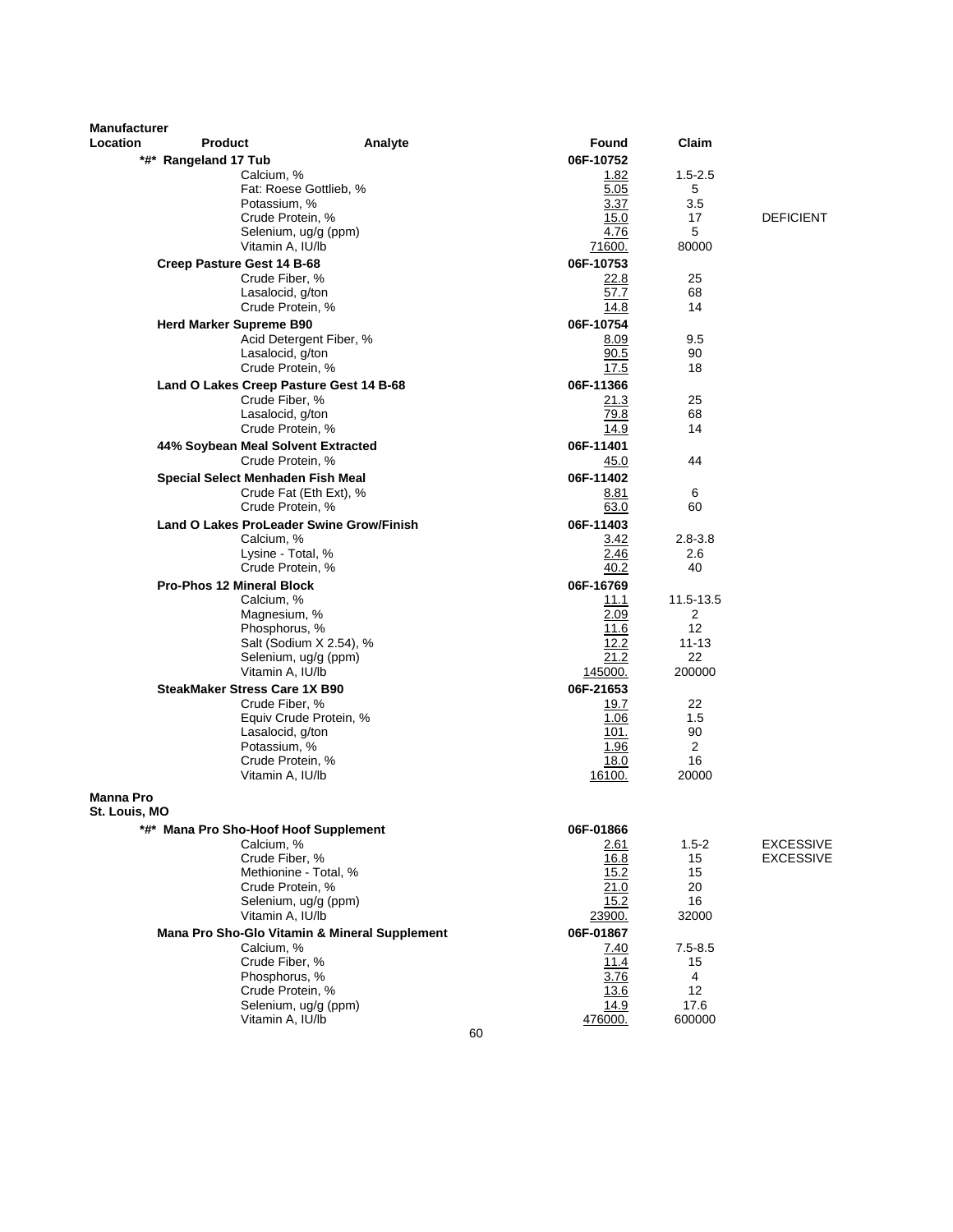| <b>Manufacturer</b>                            |                                   |                                                            |                                                      |                   |                 |
|------------------------------------------------|-----------------------------------|------------------------------------------------------------|------------------------------------------------------|-------------------|-----------------|
| <b>Location</b>                                | <b>Product</b>                    |                                                            | Analyte                                              | Found             | Claim           |
|                                                | <b>Equine Fat Supplement</b>      |                                                            |                                                      | 06F-01875         |                 |
|                                                |                                   | Crude Fat (Eth Ext), %                                     |                                                      | 101.              | 98              |
|                                                |                                   | Linoleic Acid 18:2, %                                      |                                                      | 51.8              | 62              |
|                                                |                                   | <b>Manna Pro Ranch Sweet Grain Mix Textured</b>            |                                                      | 06F-10136         |                 |
|                                                |                                   | Acid Detergent Fiber, %                                    |                                                      | 14.2              | 21              |
|                                                |                                   | Crude Fiber, %                                             |                                                      | 11.0              | 16              |
|                                                |                                   | Crude Protein, %                                           |                                                      | 12.1              | 12 <sup>2</sup> |
|                                                |                                   | <b>Manna All Purpose Mineral</b>                           |                                                      | 06F-10140         |                 |
|                                                |                                   | Calcium, %                                                 |                                                      | 24.7              | 23-27.6         |
|                                                |                                   | Phosphorus, %                                              |                                                      | 3.70              | 4               |
|                                                |                                   | Salt (Sodium X 2.54), %                                    |                                                      | 19.4              | 16-19.2         |
|                                                | <b>Manna Pro Unimilk</b>          |                                                            |                                                      | 06F-10496         |                 |
|                                                |                                   | Acid Detergent Fiber, %                                    |                                                      | 0.11              | 0.5             |
|                                                |                                   | Fat: Roese Gottlieb, %                                     |                                                      | 16.4              | 15              |
|                                                |                                   | Crude Protein, %                                           |                                                      | 21.8              | 22              |
|                                                |                                   | Vitamin A, IU/lb                                           |                                                      | 28100.            | 30000           |
|                                                |                                   | <b>Flax Snax Flax Enriched Horse Treats</b>                |                                                      | 06F-21848         |                 |
|                                                |                                   | Fat: Acid Hydrolysis, %                                    |                                                      | 18.9              | 20              |
|                                                |                                   | Omega-3 Fatty Acids, %                                     |                                                      | 4.38              | 5.75            |
|                                                |                                   | Crude Protein, %                                           |                                                      | 15.9              | 12              |
| St. Louis, MO                                  | <b>Manna Pro Corporation</b>      |                                                            |                                                      |                   |                 |
|                                                |                                   | Apple Flavored Bite Size Nuggets Horse Treats              |                                                      | 06F-21274         |                 |
|                                                |                                   | Crude Fiber. %                                             |                                                      | 8.17              | 15              |
|                                                |                                   | Crude Protein, %                                           |                                                      | 18.7              | 16              |
|                                                |                                   | <b>Peppermint Bite Size Nuggets</b>                        |                                                      | 06F-21275         |                 |
|                                                |                                   | Crude Fiber, %                                             |                                                      | 11.7              | 15              |
|                                                |                                   | Crude Protein, %                                           |                                                      | 17.4              | 16              |
| <b>Manzanola Feeds</b><br><b>Manzanola, CO</b> |                                   |                                                            |                                                      |                   |                 |
|                                                |                                   | <b>Baled Hay Replacer Alfalfa Cubes</b>                    |                                                      | 06F-03153         |                 |
|                                                |                                   | Crude Fiber, %                                             |                                                      | 23.1              | 33              |
|                                                |                                   | Crude Protein, %                                           |                                                      | 17.9              | 15              |
|                                                |                                   | Top of the Rockys Horse Cubes                              |                                                      | 06F-21655         |                 |
|                                                |                                   | Crude Fiber, %                                             |                                                      | 25.0              | 33              |
|                                                |                                   | Crude Protein, %                                           |                                                      | 19.0              | 15              |
| <b>Mason City, IA</b>                          | <b>Mason City By-Products Inc</b> |                                                            |                                                      |                   |                 |
|                                                | <b>Meat &amp; Bone Meal</b>       |                                                            |                                                      | 06F-08792         |                 |
|                                                |                                   | Calcium, %                                                 |                                                      | 8.82              | $8 - 9.6$       |
|                                                |                                   | Crude Fat (Eth Ext), %                                     |                                                      | 11.9              | 6               |
|                                                |                                   | Phosphorus, %                                              |                                                      | 4.52              | 4               |
|                                                |                                   | Crude Protein, %                                           |                                                      | 53.9              | 50              |
| <b>MasterFoods USA</b><br>Vernon, CA           |                                   |                                                            |                                                      |                   |                 |
|                                                |                                   |                                                            |                                                      |                   |                 |
|                                                |                                   | Pedigree Jumbone for Large Dogs<br>Fat: Acid Hydrolysis, % |                                                      | 06F-05891<br>1.50 |                 |
|                                                |                                   | Crude Fat (Eth Ext), %                                     |                                                      | 1.50              | 1-5             |
|                                                |                                   | Oven Moisture, %                                           |                                                      | 16.1              | 18              |
|                                                |                                   | Crude Protein, %                                           |                                                      | 8.49              | 7               |
|                                                |                                   |                                                            | Pedigree Traditional Ground Dinner with Chopped Beef | 06F-20309         |                 |
|                                                |                                   | Crude Fat (Eth Ext), %                                     |                                                      | 8.99              | 6               |
|                                                |                                   | Oven Moisture, %                                           |                                                      | 78.2              | 78              |
|                                                |                                   | Crude Protein, %                                           |                                                      | 10.2              | 8               |
|                                                |                                   |                                                            | 61                                                   |                   |                 |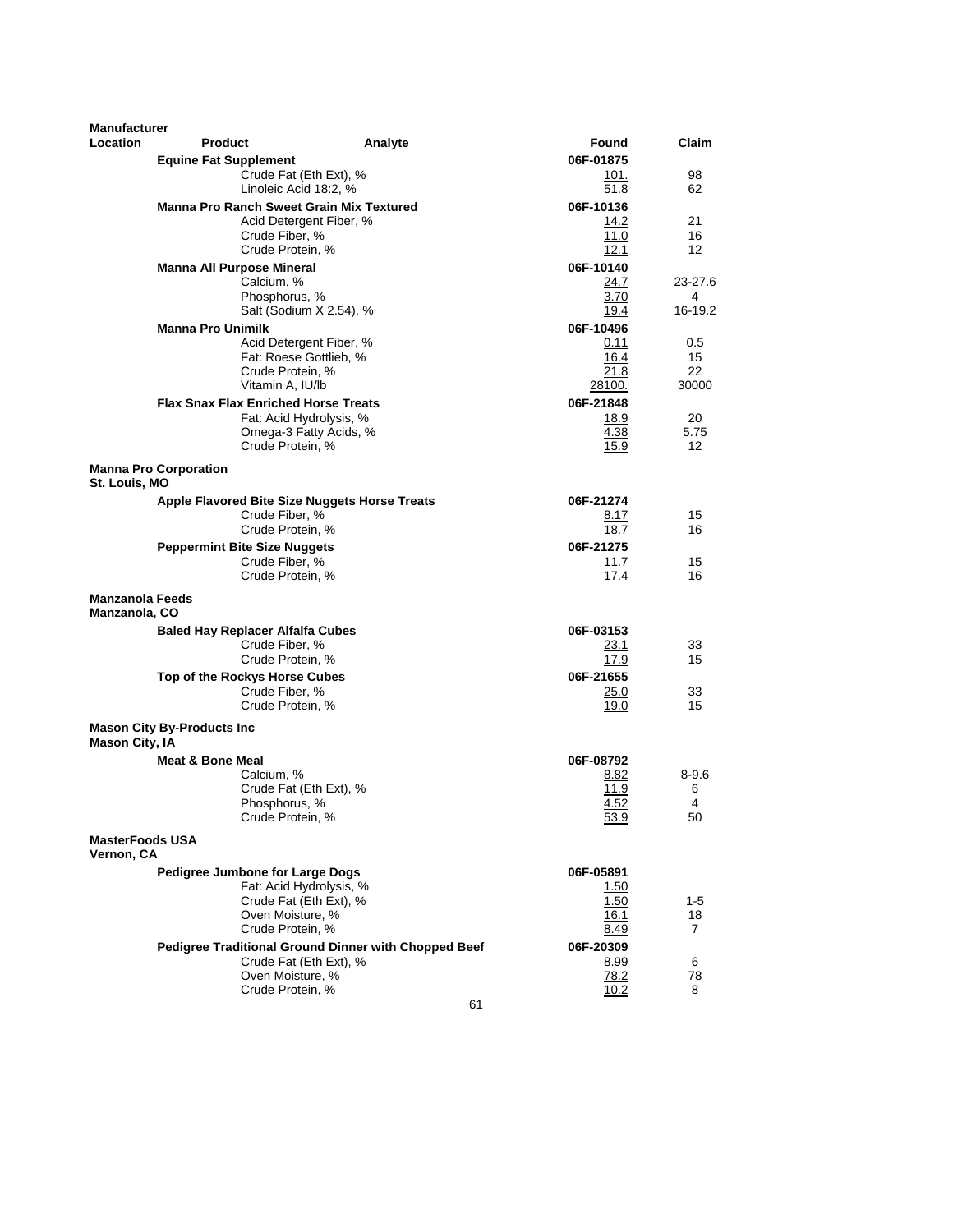| <b>Manufacturer</b> |                                                |                                                   |                   |                |                  |
|---------------------|------------------------------------------------|---------------------------------------------------|-------------------|----------------|------------------|
| Location            | <b>Product</b>                                 | Analyte                                           | Found             | Claim          |                  |
|                     |                                                | Pedigree Chopped Combo with Chicken, Beef & Liver | 06F-20311         |                |                  |
|                     |                                                | Crude Fat (Eth Ext), %                            | 9.90              | 6              |                  |
|                     | Oven Moisture, %<br>Crude Protein, %           |                                                   | 77.9<br>10.3      | 78<br>8        |                  |
|                     |                                                |                                                   |                   |                |                  |
|                     | <b>Pedigree Jumbone</b>                        | Fat: Acid Hydrolysis, %                           | 06F-20415<br>1.88 | $1 - 5$        |                  |
|                     | Oven Moisture, %                               |                                                   | 15.9              | 18             |                  |
|                     | Crude Protein, %                               |                                                   | 9.19              | $\overline{7}$ |                  |
|                     | <b>MDL Sweet Apple, Inc.</b>                   |                                                   |                   |                |                  |
| Poweres, MI         |                                                |                                                   |                   |                |                  |
|                     | <b>Mighty Horse Sweet Apple Block</b>          |                                                   | 06F-21849         |                |                  |
|                     |                                                | Salt (ChlorideX1.65), %                           | 101.              | 93-97.5        |                  |
|                     |                                                | Salt (Sodium X 2.54), %                           | 93.5              | 93-97.5        |                  |
| Amarillo, TX        | <b>Merrick Pet Care, LTD.</b>                  |                                                   |                   |                |                  |
|                     | <b>Grammy's Pot Pie Canned Dog Food</b>        |                                                   | 06F-03603         |                |                  |
|                     | Oven Moisture, %                               |                                                   | 77.8              | 81             |                  |
|                     | Crude Protein, %                               |                                                   | 13.8              | 9              |                  |
| Merricks, Inc.      |                                                |                                                   |                   |                |                  |
| Middleton, WI       |                                                |                                                   |                   |                |                  |
|                     | <b>Walco Gold Calf Milk Replacer Medicated</b> |                                                   | 06F-03149         |                |                  |
|                     | Neomycin, g/ton                                | Fat: Roese Gottlieb, %                            | 19.4<br>489.      | 20<br>400      |                  |
|                     |                                                | Oxytetracycline, g/ton                            | 208.              | 200            |                  |
|                     | Crude Protein, %                               |                                                   | 20.1              | 20             |                  |
|                     | Vitamin A, IU/lb                               |                                                   | 32300.            | 35000          |                  |
|                     | *#* Blue Ribbon Dried Bovine Colostrum         |                                                   | 06F-10498         |                |                  |
|                     |                                                | Fat: Roese Gottlieb, %                            | 0.51              | 5              | <b>DEFICIENT</b> |
|                     | Lactose, %                                     |                                                   | 14.3              | 16             |                  |
|                     | Crude Protein, %                               |                                                   | 75.7              | 70             |                  |
|                     | *#* Blue Ribbon Dried Bovine Colostrum         |                                                   | 06F-22230         |                |                  |
|                     |                                                | Fat: Roese Gottlieb, %                            | 1.02              | 5              | <b>DEFICIENT</b> |
|                     | Lactose, %<br>Crude Protein, %                 |                                                   | 15.7<br>76.1      | 16<br>70       |                  |
|                     |                                                |                                                   |                   |                |                  |
| St Paul, MN         | <b>Mid-States Distributing Company</b>         |                                                   |                   |                |                  |
|                     | <b>DuraLife Horse Treats</b>                   |                                                   | 06F-21872         |                |                  |
|                     |                                                | Crude Fat (Eth Ext), %                            | 5.66              | 5              |                  |
|                     | Oven Moisture, %                               |                                                   | 6.24              | 12             |                  |
|                     | Crude Protein, %                               |                                                   | 16.0              | 10             |                  |
| San Rafael, CA      | <b>Midwest Agri-Commodities</b>                |                                                   |                   |                |                  |
|                     | <b>Beet Pulp Shreds with Molasses</b>          |                                                   | 06F-10639         |                |                  |
|                     | Crude Fiber, %                                 |                                                   | 20.3              | 22             |                  |
|                     | Crude Protein, %                               |                                                   | 6.06              | 6              |                  |
|                     | <b>Beet Pulp</b>                               |                                                   | 06F-21656         |                |                  |
|                     | Crude Fiber, %                                 |                                                   | 15.4              | 22             |                  |
|                     | Crude Protein, %                               |                                                   | 6.60              | 6              |                  |

62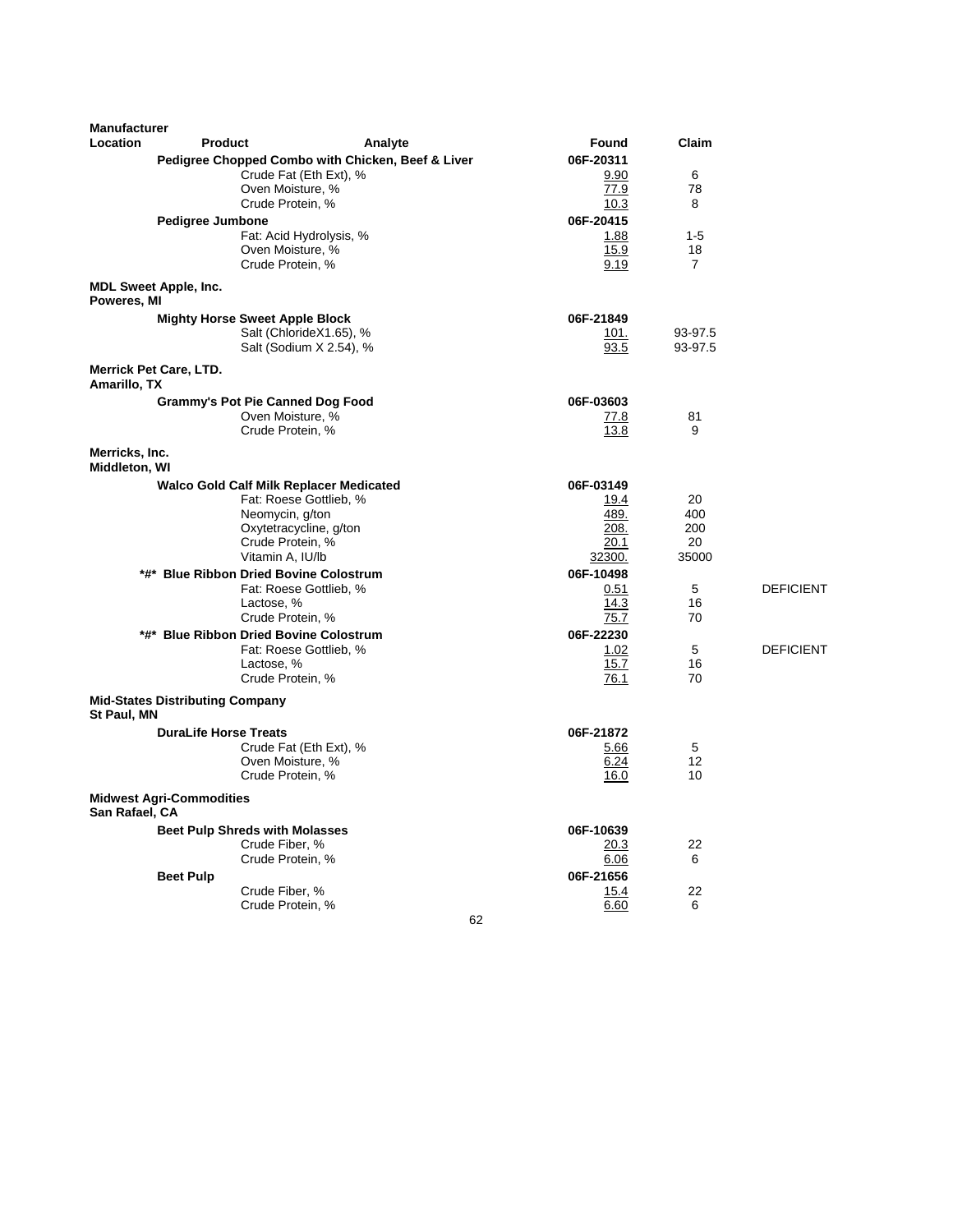| <b>Manufacturer</b><br>Location               | <b>Product</b>                                                                                                                                                                                                                                                                                                                                                                                                                                                   | Analyte | Found                                                                                                                                                                            | Claim                                                                                                                    |                  |
|-----------------------------------------------|------------------------------------------------------------------------------------------------------------------------------------------------------------------------------------------------------------------------------------------------------------------------------------------------------------------------------------------------------------------------------------------------------------------------------------------------------------------|---------|----------------------------------------------------------------------------------------------------------------------------------------------------------------------------------|--------------------------------------------------------------------------------------------------------------------------|------------------|
| <b>Midwest Livestock LTD</b><br>Larchwood, IA |                                                                                                                                                                                                                                                                                                                                                                                                                                                                  |         |                                                                                                                                                                                  |                                                                                                                          |                  |
|                                               | 44% Holstein Finisher R/TY<br>Calcium, %<br>Equiv Crude Protein, %<br>Monensin, g/ton<br>Potassium, %<br>Crude Protein, %<br>Tylosin, g/ton<br>Vitamin A, IU/lb<br>*#* Holstein Steer Pellets II 34%<br>Calcium, %<br>Monensin, g/ton<br>Potassium, %                                                                                                                                                                                                            |         | 06F-03631<br>7.55<br>20.2<br>393.<br>4.64<br>45.0<br>130.<br>23200.<br>06F-03632<br>3.82<br>179.<br>2.33                                                                         | $5.6 - 7$<br>19.9<br>400<br>5.04<br>44<br>120<br>30000<br>3-4<br>400<br>$2.5\,$                                          | <b>DEFICIENT</b> |
|                                               | Crude Protein, %<br>Sow HP-96 Phy<br>Calcium, %<br>Phosphorus, %<br>Salt (Sodium X 2.54), %<br>Selenium, ug/g (ppm)                                                                                                                                                                                                                                                                                                                                              |         | 34.5<br>06F-03633<br>18.5<br>8.83<br>9.59<br>6.52                                                                                                                                | 34<br>18.06-21.68<br>8.98<br>$9.35 - 11.2$<br>6.33                                                                       |                  |
| <b>Midwest PMS</b><br>Gering, NE              |                                                                                                                                                                                                                                                                                                                                                                                                                                                                  |         |                                                                                                                                                                                  |                                                                                                                          |                  |
| <b>MS Specialty Nutrition</b>                 | <b>Custom Formulation CM 684</b><br>Vacuum Moisture, %<br><b>Custom Formulation 149</b><br>Calcium, %<br>Equiv Crude Protein, %<br>Vacuum Moisture, %<br>Crude Protein, %<br>Salt (ChlorideX1.65), %<br>Salt (Sodium X 2.54), %<br><b>Custom Formulation 236</b><br>Calcium, %<br>Equiv Crude Protein, %<br>Vacuum Moisture, %<br>Crude Protein, %                                                                                                               |         | 06F-03131<br>44.0<br>06F-09623<br>7.71<br>37.4<br>33.9<br>53.5<br>3.98<br>5.84<br>06F-09624<br>1.71<br>7.46<br>35.7<br>15.3                                                      | 45<br>$8 - 8.5$<br>51<br>36<br>54<br>$4 - 4.5$<br>$4 - 4.5$<br>$1.5 - 2$<br>8<br>38<br>14                                | <b>EXCESSIVE</b> |
| Dundee, IL                                    | <b>Advance Calf Medic Medicated Calf Milk Replacer</b><br>Ash, %<br>Fat: Roese Gottlieb, %<br>Neomycin, g/ton<br>Oxytetracycline, g/ton<br>Crude Protein, %<br>Sodium, %<br>Vitamin A, IU/lb<br>*#* Advance Rite Start Supplement<br>Fat: Roese Gottlieb, %<br>Crude Protein, %<br><b>Advance Calf Medic Milk Replacer</b><br>Ash, %<br>Fat: Roese Gottlieb, %<br>Neomycin, g/ton<br>Oxytetracycline, g/ton<br>Crude Protein, %<br>Sodium, %<br>Vitamin A, IU/lb |         | 06F-01877<br>10.4<br>24.0<br>1670.<br>734.<br><u>21.2</u><br>1.27<br>88700.<br>06F-21236<br>16.0<br>25.8<br>06F-21237<br>10.4<br>24.2<br>1850.<br>695.<br>20.9<br>1.51<br>79800. | 10<br>25<br>1600<br>800<br>20<br>$1 - 1.5$<br>100000<br>13<br>30<br>10<br>25<br>1600<br>800<br>20<br>$1 - 1.5$<br>100000 | <b>DEFICIENT</b> |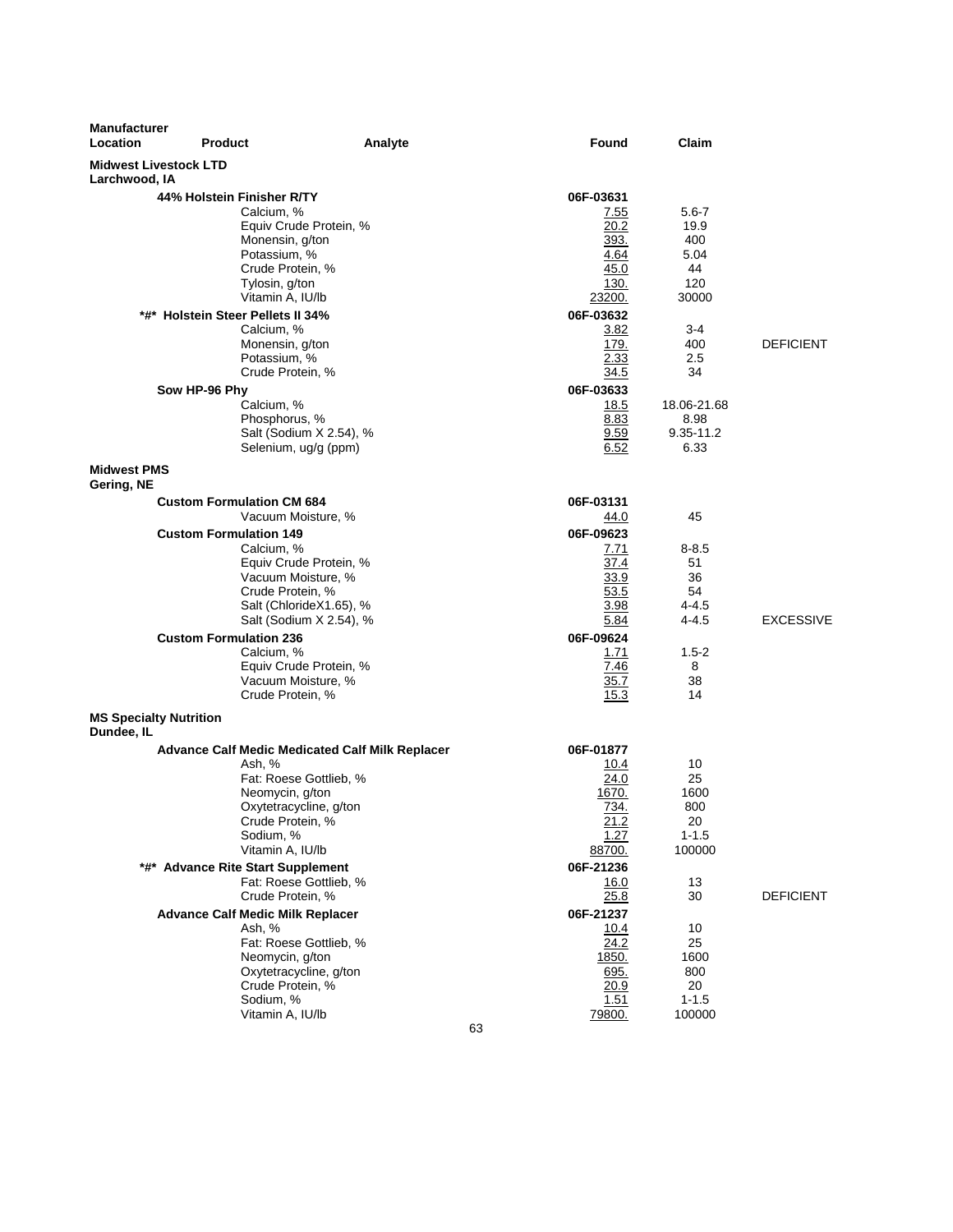| <b>Manufacturer</b><br><b>Location</b>        | <b>Product</b>                                                                                            | Analyte                                                                   | <b>Found</b>                                              | Claim                                                 |
|-----------------------------------------------|-----------------------------------------------------------------------------------------------------------|---------------------------------------------------------------------------|-----------------------------------------------------------|-------------------------------------------------------|
| <b>MSC</b><br>Dundee, IL                      |                                                                                                           |                                                                           |                                                           |                                                       |
|                                               | <b>Peppermint Snacks</b><br>Crude Protein, %                                                              |                                                                           | 06F-05954<br>14.8                                         | 12                                                    |
|                                               | <b>Advance Puppy Milk Replacer</b><br>Crude Protein, %                                                    | Fat: Roese Gottlieb, %<br>Vacuum Moisture, %                              | 06F-21271<br>9.20<br>75.6<br>7.33                         | 9.5<br>83<br>7.5                                      |
|                                               | <b>Advance Puppy Milk Replacer</b><br>Ash, %<br>Oven Moisture, %<br>Crude Protein, %                      | Fat: Roese Gottlieb, %                                                    | 06F-21871<br>9.10<br>41.2<br>2.88<br>34.2                 | 9<br>43<br>5<br>34                                    |
| Murphy Farms Inc.<br>Rosehill, NC             |                                                                                                           |                                                                           |                                                           |                                                       |
|                                               | <b>Murphy Farms Trace Mineral Premix</b><br>Calcium, %<br>Copper, %<br>Iron, %<br>Manganese, %<br>Zinc, % | Selenium, ug/g (ppm)                                                      | 06F-10637<br>3.98<br>2.18<br>15.7<br>2.70<br>247.<br>15.8 | $3.1 - 3.72$<br>2.02<br>16.67<br>2.83<br>300<br>16.67 |
| Nash Finch<br>Minneapolis, MN                 |                                                                                                           |                                                                           |                                                           |                                                       |
|                                               | Oven Moisture, %<br>Crude Protein, %                                                                      | Our Family Jerky Sticks Beef Flavor For Dogs<br>Crude Fat (Eth Ext), %    | 06F-20410<br>12.2<br>17.8<br>31.4                         | 5<br>24<br>28                                         |
| Natural Balance Pet Food, Inc.<br>Pacoima, CA |                                                                                                           |                                                                           |                                                           |                                                       |
|                                               | Oven Moisture, %<br>Total Fat, %<br>Crude Protein, %                                                      | Dick Van Patten's Natural Balance Lamb Formula<br>Crude Fat (Eth Ext), %  | 06F-03602<br>10.5<br>71.3<br>10.46<br>9.42                | 5<br>78<br>9                                          |
| <b>Nestle Purina PetCare</b><br>St. Louis, MO |                                                                                                           |                                                                           |                                                           |                                                       |
|                                               | <b>Alpo Al's Grill Smokey Riblets</b><br>Oven Moisture, %<br>Crude Protein, %                             | Purina Pro Plan Adult Lamb & Vegetable Entree                             | 06F-06254<br>27.4<br>18.9<br>06F-16706                    | 32<br>12                                              |
|                                               | Oven Moisture, %<br>Crude Protein, %                                                                      |                                                                           | 81.4<br>9.75                                              | 82<br>9                                               |
|                                               | Oven Moisture, %<br>Crude Protein, %                                                                      | Al's Grill Brand Dog Treats- Steak-Shape Treats<br>Crude Fat (Eth Ext), % | 06F-20265<br>5.07<br>32.4<br>15.5                         | 5<br>32<br>12                                         |
|                                               | Oven Moisture, %<br>Crude Protein, %                                                                      | ALPO Chop House Originals with Roasted Chicken                            | 06F-20310<br>79.3<br>8.86                                 | 82<br>8                                               |
|                                               | Oven Moisture, %<br>Crude Protein, %                                                                      | ALPO Hearty Classics with Chicken (No Gravy)<br>Crude Fat (Eth Ext), %    | 06F-20312<br><u>7.06</u><br>77.0<br>9.61<br>64            | 5<br>78<br>9                                          |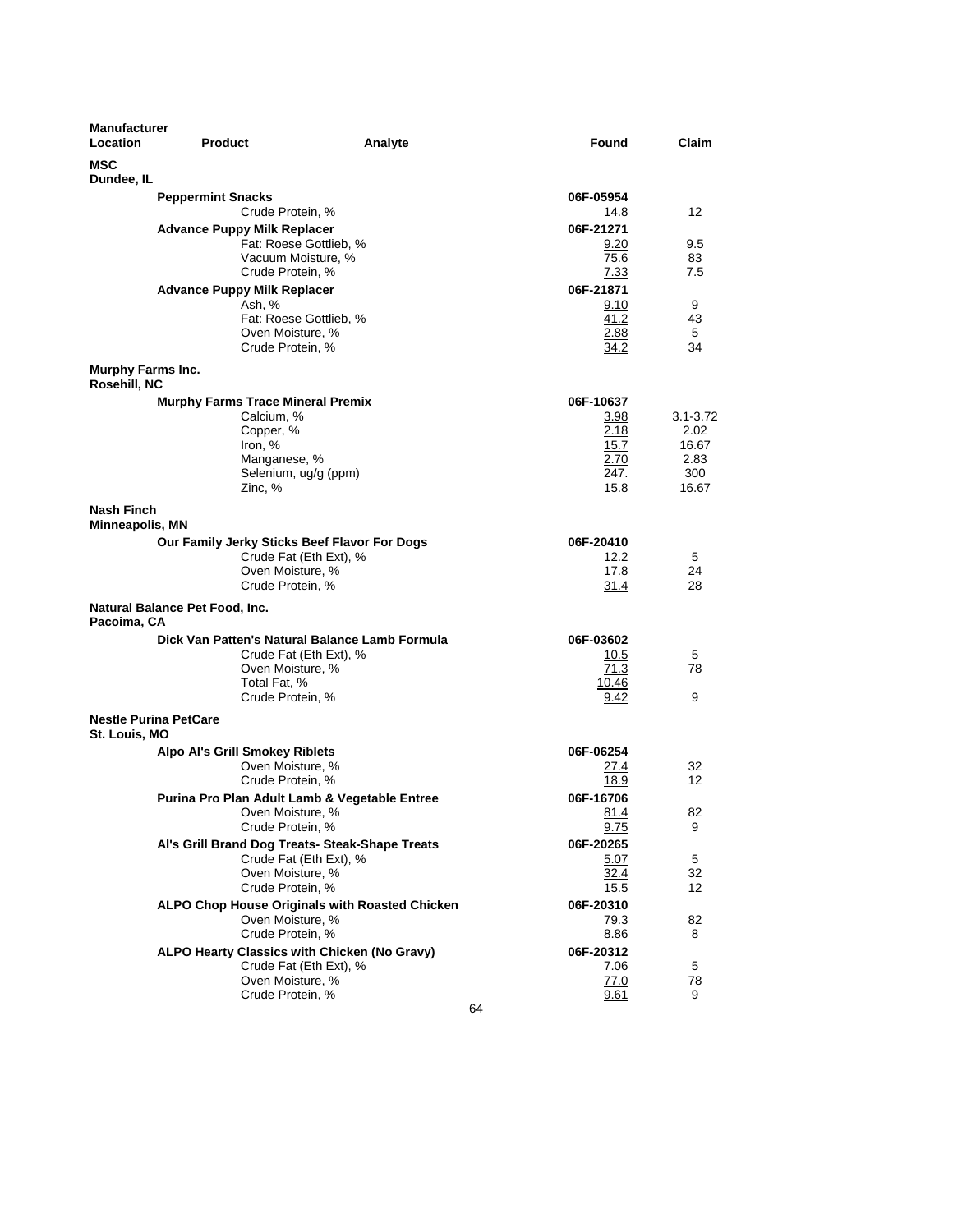| <b>Manufacturer</b>      |                                                   |                                                                     |                   |                 |
|--------------------------|---------------------------------------------------|---------------------------------------------------------------------|-------------------|-----------------|
| Location                 | <b>Product</b>                                    | Analyte                                                             | Found             | Claim           |
|                          | <b>Purina One Senior Cat with Chicken</b>         | Fat: Acid Hydrolysis, %                                             | 06F-20313         | 13              |
|                          |                                                   | Linoleic Acid 18:2, %                                               | 16.5<br>1.15      | 1.1             |
|                          |                                                   | Oven Moisture, %                                                    | 7.52              | 12 <sup>2</sup> |
|                          |                                                   | Crude Protein, %                                                    | 37.6              | 36              |
|                          |                                                   | Taurine - Total, %                                                  | 0.161             | 0.15            |
|                          |                                                   | <b>Naturals Plus Vitamins &amp; Minerals Cat Chow</b>               | 06F-20409         |                 |
|                          |                                                   | Fat: Acid Hydrolysis, %                                             | 15.9              | 13              |
|                          |                                                   | Oven Moisture, %                                                    | 6.99              | 12 <sup>2</sup> |
|                          |                                                   | Crude Protein, %                                                    | 40.8              | 38              |
|                          |                                                   | Purina Beggin' Strips Bacon Flavor Dog Snack                        | 06F-20412         |                 |
|                          |                                                   | Fat: Acid Hydrolysis, %                                             | 5.66              | 4-7             |
|                          |                                                   | Oven Moisture, %                                                    | 21.9              | 26              |
|                          |                                                   | Crude Protein, %                                                    | 17.9              | 15              |
|                          | <b>Beneful Roasted Turkey Medley Dog Treat</b>    |                                                                     | 06F-21840         |                 |
|                          |                                                   | Oven Moisture, %                                                    | 75.3              | 78              |
|                          |                                                   | Crude Protein, %                                                    | 16.7              | 11              |
|                          | <b>Beneful Beef &amp; Turkey Medley Dog Treat</b> |                                                                     | 06F-21841         |                 |
|                          |                                                   | Oven Moisture, %<br>Crude Protein, %                                | 74.2<br>19.4      | 78<br>11        |
|                          |                                                   |                                                                     |                   |                 |
|                          |                                                   | Purina Pro Plan Adult Dog Chicken & Rice Entree<br>Oven Moisture, % | 06F-21843<br>81.6 | 82              |
|                          |                                                   | Crude Protein, %                                                    | 13.7              | 9               |
|                          |                                                   |                                                                     |                   |                 |
| <b>Belle Fourche, SD</b> | <b>New Generation Feeds</b>                       |                                                                     |                   |                 |
|                          | <b>SmartLic Supplements NE-Mag 22 IGR</b>         |                                                                     | 06F-05381         |                 |
|                          | Calcium, %                                        |                                                                     | 2.26              | $2.3 - 2.8$     |
|                          |                                                   | Equiv Crude Protein, %                                              | 8.91              | 10              |
|                          |                                                   | Crude Fat (Eth Ext), %<br>Fat: Roese Gottlieb, %                    | 4.86<br>4.86      | 5               |
|                          | Magnesium, %                                      |                                                                     | 1.89              | $\overline{2}$  |
|                          | Phosphorus, %                                     |                                                                     | 1.94              | 2               |
|                          | Potassium, %                                      |                                                                     | 2.60              | 2.5             |
|                          |                                                   | Crude Protein, %                                                    | 22.3              | 22              |
|                          |                                                   | Selenium, ug/g (ppm)                                                | 5.60              | 6.6             |
|                          | Vitamin A, IU/lb                                  |                                                                     | 97000.            | 80000           |
|                          | <b>Smart Lic Supplement AP-18</b>                 |                                                                     | 06F-05383         |                 |
|                          | Potassium, %                                      |                                                                     | 2.60              | 2.5             |
|                          |                                                   | Crude Protein, %                                                    | 19.2              | 18              |
|                          | Vitamin A, IU/lb                                  |                                                                     | 53600.            | 50000           |
|                          | <b>New Underwood Grain</b>                        |                                                                     |                   |                 |
|                          | New Underwood, SD                                 |                                                                     |                   |                 |
|                          | <b>Chicken Scratch</b>                            |                                                                     | 06F-01132         |                 |
|                          |                                                   | Crude Protein, %                                                    | 10.2              | 10              |
| Lewisburg, OH            | North American Nutrition Companies, Inc.          |                                                                     |                   |                 |
|                          | <b>Weanrite Pellet DEN/CTC</b>                    |                                                                     | 06F-01939         |                 |
|                          |                                                   | Chlortetracycline, g/ton                                            | 335.              | 400             |
|                          |                                                   | Crude Fat (Eth Ext), %                                              | 8.90              | 9.73            |
|                          |                                                   | Crude Protein, %                                                    | 21.8              | 21.64           |
| <b>Overland Park, KS</b> | <b>North American Salt Company</b>                |                                                                     |                   |                 |
|                          | Amercian Stockman Trace Mineralized Salt          |                                                                     | 06F-03116         |                 |
|                          |                                                   | Salt (ChlorideX1.65), %                                             | <u>99.4</u>       | 95.5-98.5       |
|                          |                                                   | Salt (Sodium X 2.54), %                                             | 93.2              | 95.5-98.5       |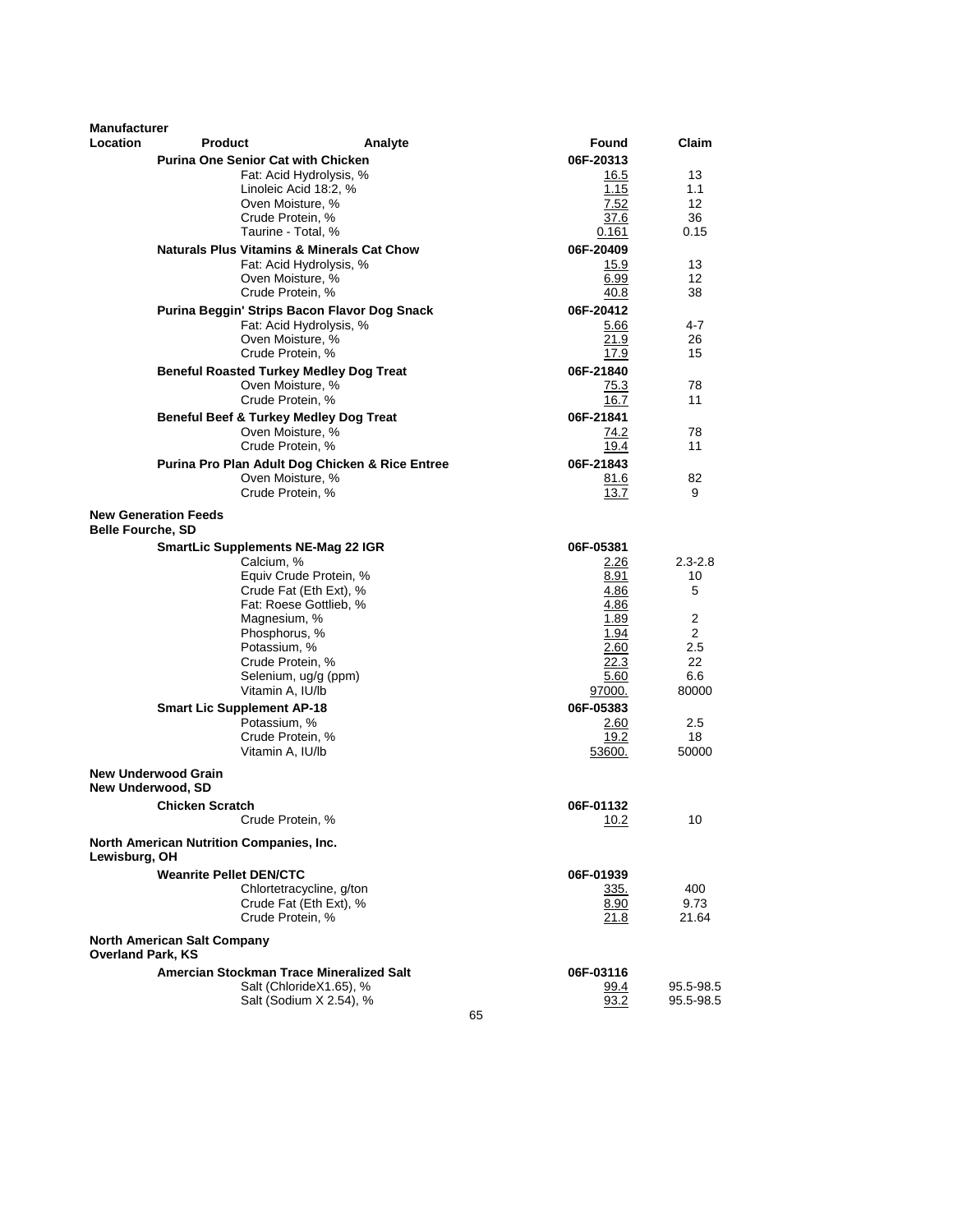| <b>Manufacturer</b>                                |                                   |                                                               |         |    |                          |                        |                  |
|----------------------------------------------------|-----------------------------------|---------------------------------------------------------------|---------|----|--------------------------|------------------------|------------------|
| Location                                           | <b>Product</b>                    |                                                               | Analyte |    | Found                    | Claim                  |                  |
|                                                    |                                   | American Stockman Iodized Salt Block                          |         |    | 06F-07127                |                        |                  |
|                                                    |                                   | Salt (ChlorideX1.65), %<br>Salt (Sodium X 2.54), %            |         |    | 99.9<br>97.9             | 97-99.7<br>97-99.7     |                  |
|                                                    | <b>Salt Block</b>                 |                                                               |         |    | 06F-09259                |                        |                  |
|                                                    |                                   | Salt (ChlorideX1.65), %                                       |         |    | 101.                     | 99-99.9                |                  |
|                                                    |                                   | Salt (Sodium X 2.54), %                                       |         |    | 93.6                     | 99-99.9                |                  |
|                                                    | <b>Trace Mineralized Salt</b>     |                                                               |         |    | 06F-20721                |                        |                  |
|                                                    |                                   | Salt (ChlorideX1.65), %<br>Salt (Sodium X 2.54), %            |         |    | 102.<br>94.8             | 95.5-98.5<br>95.5-98.5 |                  |
|                                                    | *#* Equine Micro 100              |                                                               |         |    | 06F-21850                |                        |                  |
|                                                    |                                   | Salt (ChlorideX1.65), %                                       |         |    | 105.                     | 95-98                  |                  |
|                                                    |                                   | Salt (Sodium X 2.54), %                                       |         |    | 96.7                     | 95-98<br>14            | <b>DEFICIENT</b> |
|                                                    |                                   | Selenium, ug/g (ppm)                                          |         |    | 8.64                     |                        |                  |
| <b>North Dakota Mill</b><br><b>Grand Forks, ND</b> |                                   |                                                               |         |    |                          |                        |                  |
|                                                    |                                   | Wheat Middlings and ground grin screenings                    |         |    | 06F-09076                |                        |                  |
|                                                    |                                   | Ash, %<br>Crude Protein, %                                    |         |    | 5.55<br>16.4             | 6.5<br>14.5            |                  |
|                                                    |                                   |                                                               |         |    |                          |                        |                  |
| Dupree, SD                                         | <b>Northern Plains Coop</b>       |                                                               |         |    |                          |                        |                  |
|                                                    | <b>Sweet Chop</b>                 |                                                               |         |    | 06F-17924                |                        |                  |
|                                                    |                                   | Crude Protein, %                                              |         |    | 10.0                     | 10                     |                  |
| Sioux City, IA                                     | <b>Nutra-Flo Protein Products</b> |                                                               |         |    |                          |                        |                  |
|                                                    | DPS 50RD                          |                                                               |         |    | 06F-20270                |                        |                  |
|                                                    |                                   | Crude Fat (Eth Ext), %<br>Oven Moisture, %                    |         |    | 8.74<br>1.54             | 5<br>4                 |                  |
|                                                    |                                   | Crude Protein, %                                              |         |    | 51.7                     | 49                     |                  |
| <b>Nutrena Feeds</b>                               |                                   |                                                               |         |    |                          |                        |                  |
| Minneapolis, MN                                    |                                   |                                                               |         |    |                          |                        |                  |
|                                                    |                                   | <b>Nutrena Sweet Nuggets Horse Treats</b><br>Crude Protein, % |         |    | 06F-00807<br>8.92        | 7                      |                  |
|                                                    |                                   | Nutrena Dairyway Calf Starter Textured 18 (DQ) (NR)           |         |    | 06F-02503                |                        |                  |
|                                                    |                                   | Acid Detergent Fiber, %                                       |         |    | 8.56                     | 10                     |                  |
|                                                    |                                   | Crude Fiber, %<br>Decoquinate, g/ton                          |         |    | 6.17<br>51.7             | 10<br>50               |                  |
|                                                    |                                   | Crude Protein, %                                              |         |    | 17.5                     | 18                     |                  |
|                                                    |                                   | Vitamin A, IU/lb                                              |         |    | 36400.                   | 20000                  |                  |
|                                                    | <b>Safe Choice</b>                |                                                               |         |    | 06F-03134                |                        |                  |
|                                                    |                                   | Crude Fiber, %<br>Crude Fat (Eth Ext), %                      |         |    | 11.2<br>6.99             | 15<br>$\overline{7}$   |                  |
|                                                    |                                   | Lysine - Total, %                                             |         |    | 0.872                    | 0.8                    |                  |
|                                                    |                                   | Methionine - Total, %                                         |         |    | 0.284                    | 0.3                    |                  |
|                                                    |                                   | Crude Protein, %<br>Threonine - Total, %                      |         |    | 14.3<br>0.508            | 14<br>0.6              |                  |
|                                                    | *#* Life Design Complete          |                                                               |         |    | 06F-03150                |                        |                  |
|                                                    |                                   | Crude Fat (Eth Ext), %                                        |         |    | 5.32                     | 7                      | <b>DEFICIENT</b> |
|                                                    |                                   | Lysine - Total, %                                             |         |    | 0.765                    | 0.75                   |                  |
|                                                    |                                   | Methionine - Total, %<br>Crude Protein, %                     |         |    | 0.289<br><u> 15.4</u>    | 0.3<br>14              |                  |
|                                                    |                                   | <b>Nutrena Naturewise Chick Starter/Grower Crumbles</b>       |         |    | 06F-10132                |                        |                  |
|                                                    |                                   | Lysine - Total, %                                             |         |    | 0.888                    | 0.85                   |                  |
|                                                    |                                   | Methionine - Total, %                                         |         |    | 0.313                    | 0.3                    |                  |
|                                                    |                                   | Crude Protein, %<br><b>Nutrena Naturewise Scratch Grains</b>  |         |    | <u>18.4</u><br>06F-10133 | 18                     |                  |
|                                                    |                                   | Crude Protein, %                                              |         |    | <u>9.84</u>              | 8                      |                  |
|                                                    |                                   |                                                               |         | 66 |                          |                        |                  |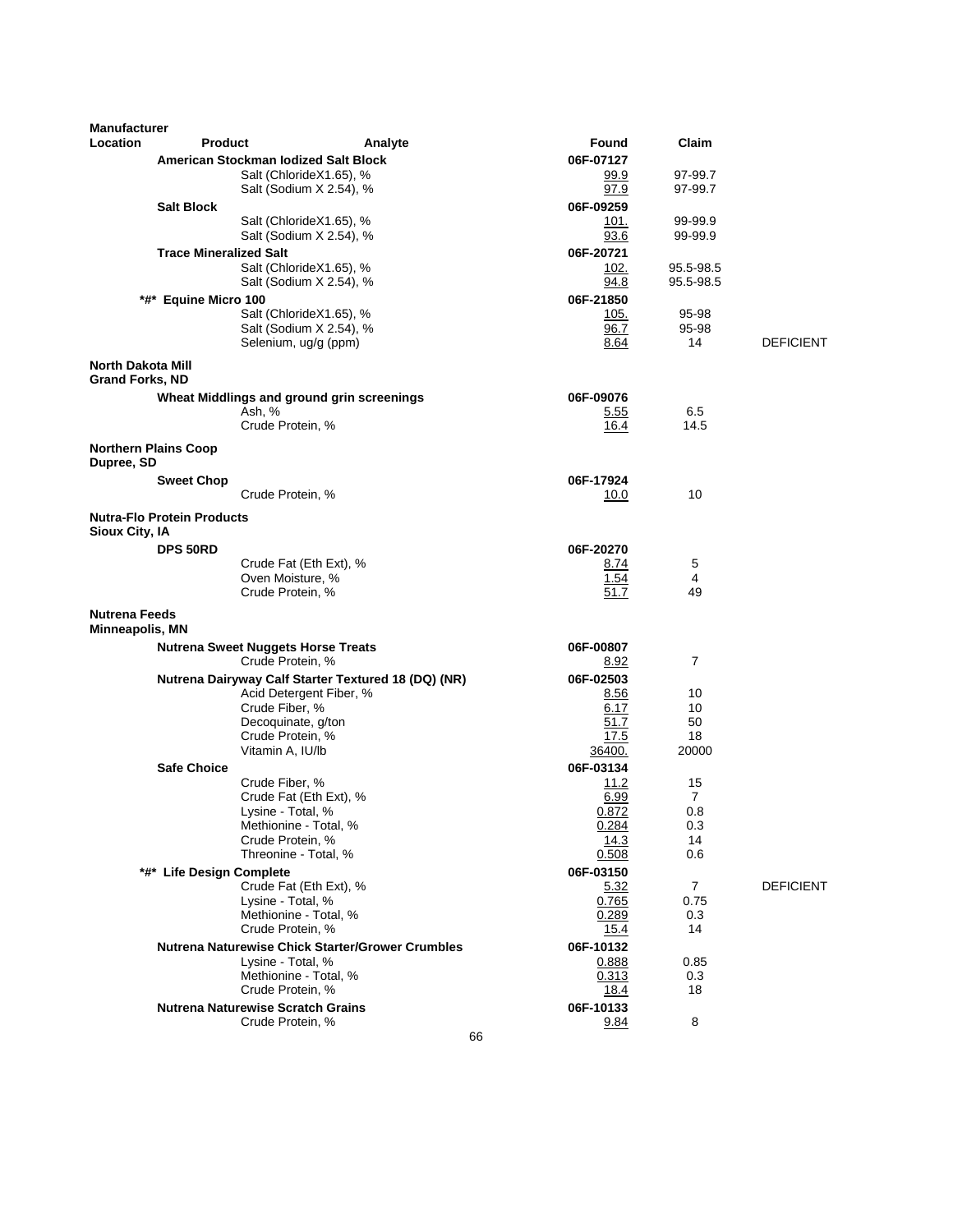| <b>Manufacturer</b>           |                                             |                                                      |               |                |                  |
|-------------------------------|---------------------------------------------|------------------------------------------------------|---------------|----------------|------------------|
| Location                      | <b>Product</b>                              | Analyte                                              | Found         | Claim          |                  |
|                               | <b>Nutrena Naturewise Meatbird Complete</b> |                                                      | 06F-10134     |                |                  |
|                               |                                             | Lysine - Total, %<br>Methionine - Total, %           | 1.07<br>0.348 | 0.9<br>0.42    |                  |
|                               |                                             | Crude Protein, %                                     | 21.9          | 21             |                  |
|                               |                                             | Nutrena Naturewise Layer Crumbs 16 (NR)              | 06F-10135     |                |                  |
|                               | Calcium, %                                  |                                                      | 3.52          | $3.5 - 4.5$    |                  |
|                               |                                             | Lysine - Total, %                                    | 0.721         | 0.72           |                  |
|                               |                                             | Methionine - Total, %                                | 0.365         | 0.32           |                  |
|                               |                                             | Crude Protein, %                                     | 16.1          | 16             |                  |
|                               |                                             | <b>Naturewise Textured 16 Premium All Stock Feed</b> | 06F-10137     |                |                  |
|                               |                                             | Acid Detergent Fiber, %                              | 8.99          | 15             |                  |
|                               |                                             | Crude Fiber, %                                       | 6.83          | 12             |                  |
|                               |                                             | Crude Protein, %                                     | 16.7          | 16             |                  |
|                               | *#* Nutrena SafeChoice                      |                                                      | 06F-10139     |                |                  |
|                               |                                             | Crude Fiber, %                                       | 11.5          | 15             |                  |
|                               |                                             | Crude Fat (Eth Ext), %                               | 5.41          | $\overline{7}$ | <b>DEFICIENT</b> |
|                               |                                             | Lysine - Total, %                                    | 0.752         | 0.8<br>0.3     |                  |
|                               |                                             | Methionine - Total, %<br>Crude Protein, %            | 0.284<br>16.1 | 14             |                  |
|                               |                                             | Threonine - Total, %                                 | 0.528         | 0.5            |                  |
|                               | *#* Nutrena Farr Legacy (MW)                |                                                      | 06F-11405     |                |                  |
|                               |                                             | Crude Fiber, %                                       | 7.81          | $6 - 10$       |                  |
|                               |                                             | Crude Fat (Eth Ext), %                               | 6.80          | 10             | DEFICIENT        |
|                               |                                             | Lysine - Total, %                                    | 0.607         | 0.65           |                  |
|                               |                                             | Methionine - Total, %                                | 0.256         | 0.3            |                  |
|                               |                                             | Crude Protein, %                                     | 13.2          | 12.5           |                  |
|                               | *#* Naturewise Gamebird Grower Pellet       |                                                      | 06F-21260     |                |                  |
|                               |                                             | Lysine - Total, %                                    | 1.06          | 1.1            |                  |
|                               |                                             | Methionine - Total, %                                | 0.267         | 0.48           | <b>DEFICIENT</b> |
|                               |                                             | Crude Protein, %                                     | 19.9          | 20             |                  |
|                               | <b>Nutrena Chick Starter/Grower</b>         |                                                      | 06F-21862     |                |                  |
|                               |                                             | Lysine - Total, %                                    | 0.872         | 0.85           |                  |
|                               |                                             | Methionine - Total, %<br>Crude Protein, %            | 0.319<br>18.7 | 0.3<br>18      |                  |
|                               |                                             |                                                      |               |                |                  |
| <b>Nutri Vet</b><br>Boise, ID |                                             |                                                      |               |                |                  |
|                               | *#* Nutri Vet Green Grass Soft Chews        |                                                      | 06F-00802     |                |                  |
|                               |                                             | Crude Fiber, %                                       | 4.47          | 25             |                  |
|                               |                                             | Fat: Roese Gottlieb, %                               | 8.17          | 5              |                  |
|                               |                                             | Methionine - Total, %                                | 10.4          | 18             | <b>DEFICIENT</b> |
|                               |                                             | Karl Fisher Moisture, %                              | 16.8          | 10             | <b>EXCESSIVE</b> |
|                               |                                             | Oven Moisture, %                                     | 21.2          | 10<br>25       | <b>EXCESSIVE</b> |
|                               |                                             | Crude Protein, %                                     | 26.1          |                |                  |
|                               | Nutri Vet Puppy Tab                         |                                                      | 06F-21272     | 10             |                  |
|                               |                                             | Oven Moisture, %<br>Crude Protein, %                 | 2.53<br>35.7  | 23             |                  |
|                               |                                             | Taurine - Total, %                                   | 2.54          | 2.5            |                  |
|                               |                                             | Vitamin A, IU/tablet                                 | 2040.         | 1000           |                  |
|                               | *#* Nutri-Vet Healthy Coat Tablets          |                                                      | 06F-22226     |                |                  |
|                               | Calcium, %                                  |                                                      | 3.56          | $2 - 4$        |                  |
|                               |                                             | Crude Fat (Eth Ext), %                               | 21.5          | 5              |                  |
|                               |                                             | Oven Moisture, %                                     | 4.09          | 6              |                  |
|                               |                                             | Phosphorus, %                                        | 2.46          | $\overline{2}$ |                  |
|                               |                                             | Crude Protein, %                                     | 28.6          | 35             | <b>DEFICIENT</b> |
|                               |                                             | Vitamin A, IU/tablet                                 | 1280.<br>67   | 1500           |                  |
|                               |                                             |                                                      |               |                |                  |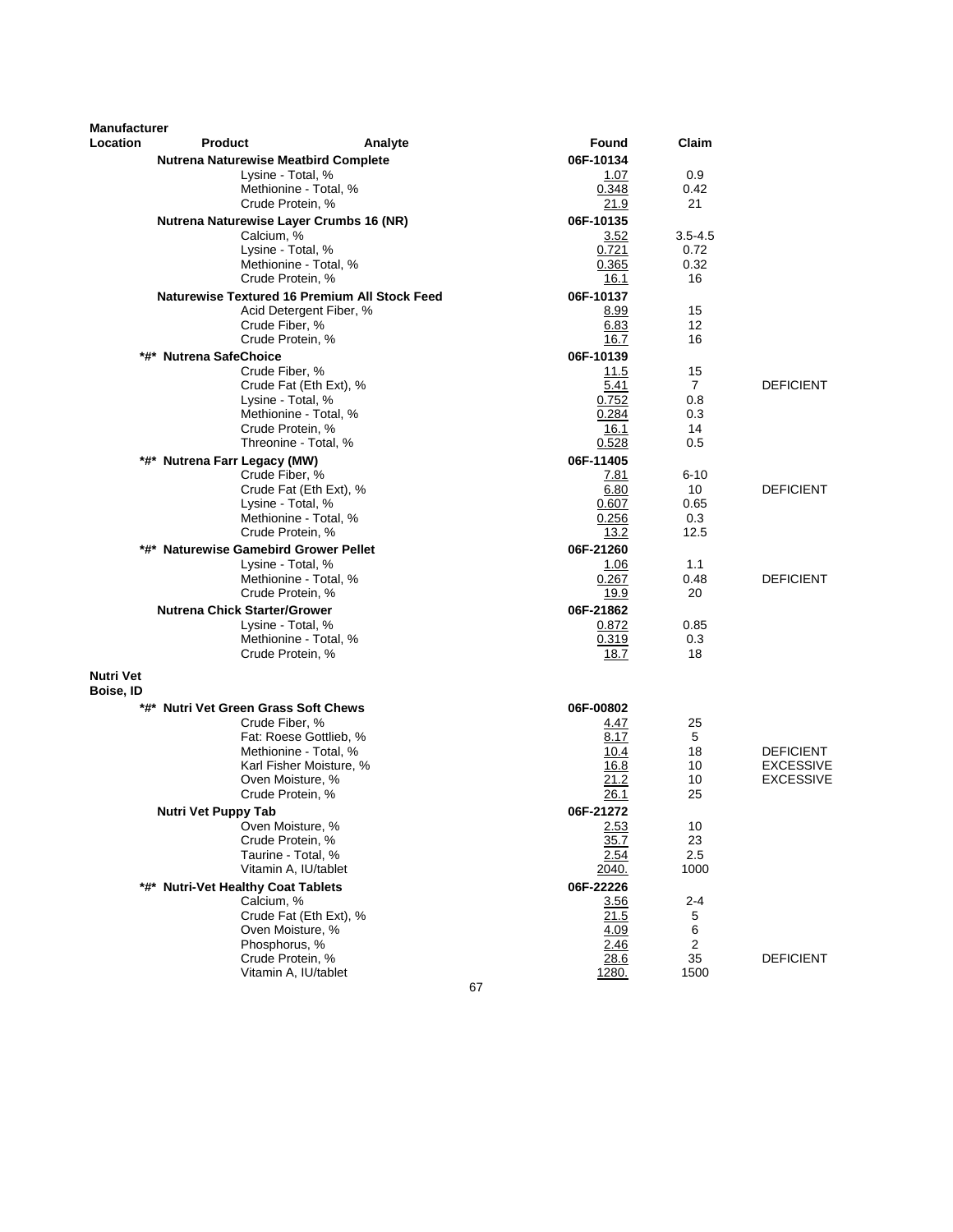| <b>Manufacturer</b><br>Location                    | <b>Product</b>                           | Analyte                                                  | Found         | Claim               |                  |
|----------------------------------------------------|------------------------------------------|----------------------------------------------------------|---------------|---------------------|------------------|
| <b>Nutri-Vet LLC</b><br>Meridan, ID                |                                          |                                                          |               |                     |                  |
|                                                    | Pet Ease Liver Flavor Chewables for Dogs |                                                          | 06F-00494     |                     |                  |
|                                                    | Crude Fiber, %                           |                                                          | 5.90          | 15                  |                  |
|                                                    |                                          | Crude Fat (Eth Ext), %                                   | 16.7          | 6                   |                  |
|                                                    | Oven Moisture, %                         |                                                          | 3.96          | 8                   |                  |
|                                                    | Crude Protein, %                         | Taurine - Total, mg/tablet                               | 44.8<br>21.7  | 35<br>20            |                  |
|                                                    | Tryptophan - Total, %                    |                                                          | 1.18          | 0.9                 |                  |
|                                                    |                                          |                                                          |               |                     |                  |
| Nutrisource Inc.<br><b>Stewart, MN</b>             |                                          |                                                          |               |                     |                  |
|                                                    | Urea Feed Grade                          |                                                          | 06F-08788     |                     |                  |
|                                                    |                                          | Equiv Crude Protein, %                                   | 288.          | 287                 |                  |
|                                                    | Total Nitrogen, %                        |                                                          | 46.5          | 46                  |                  |
| <b>Nutro Products Inc.</b><br>City of Industry, CA |                                          |                                                          |               |                     |                  |
|                                                    |                                          | Nutro Natural Choice Chicken & Rice Formula Senior       | 06F-07113     |                     |                  |
|                                                    |                                          | Fat: Acid Hydrolysis, %                                  | <u>5.85</u>   | 6                   |                  |
|                                                    | Linoleic Acid 18:2. %                    |                                                          | 1.15          | 0.9                 |                  |
|                                                    | Oven Moisture, %                         |                                                          | 77.1          | 78                  |                  |
|                                                    | Crude Protein, %                         |                                                          | 8.62          | 7                   |                  |
|                                                    |                                          | *#* Nutro Max Chicken, Rice & Lamb Dinner Adult Dog      | 06F-21844     |                     |                  |
|                                                    | Ash, %                                   |                                                          | 1.89          | 3                   |                  |
|                                                    | Linoleic Acid 18:2, %                    | Crude Fat (Pet Ext), %                                   | 6.46<br>0.731 | 6.5<br>$\mathbf{1}$ | <b>DEFICIENT</b> |
|                                                    | Oven Moisture, %                         |                                                          | 78.1          | 78                  |                  |
|                                                    | Crude Protein, %                         |                                                          | 10.2          | 8                   |                  |
| <b>Nylabone Products</b><br>Neptune, NJ            |                                          |                                                          |               |                     |                  |
|                                                    |                                          | <b>Nylabone All Natural Healthy Edibles Bacon Flavor</b> | 06F-20417     |                     |                  |
|                                                    | Oven Moisture, %                         |                                                          | 8.32          | 15                  |                  |
|                                                    | Crude Protein, %                         |                                                          | 63.6          | 60                  |                  |
|                                                    | <b>Nylabone Edibles Snack Bone</b>       |                                                          | 06F-21865     |                     |                  |
|                                                    | Ash, %                                   |                                                          | 13.5          | 13                  |                  |
|                                                    | Oven Moisture, %                         |                                                          | 7.94          | 15                  |                  |
|                                                    | Crude Protein, %                         |                                                          | 70.5          | 65                  |                  |
|                                                    | *#* Snack Bone                           |                                                          | 06F-22840     |                     |                  |
|                                                    | Ash, %                                   |                                                          | 19.3          | 13                  | <b>EXCESSIVE</b> |
|                                                    | Oven Moisture, %<br>Crude Protein, %     |                                                          | 7.45<br>64.5  | 13<br>60            |                  |
| <b>Old Mother Hubbard</b><br>Lowell, MA            |                                          |                                                          |               |                     |                  |
|                                                    | <b>Wellness Puppy Formula</b>            |                                                          | 06F-03604     |                     |                  |
|                                                    |                                          | Crude Fat (Eth Ext), %                                   | 7.93          | 7                   |                  |
|                                                    | Oven Moisture, %                         |                                                          | 73.2          | 78                  |                  |
|                                                    | Total Fat, %                             |                                                          | 7.930         |                     |                  |
|                                                    | Crude Protein, %                         |                                                          | 10.7          | 9                   |                  |
| <b>Omega Protein Inc</b><br>Hammond, LA            |                                          |                                                          |               |                     |                  |
|                                                    | Special Select Menhaden Fish Meal        |                                                          | 06F-08793     |                     |                  |
|                                                    | Ash, %                                   |                                                          | 19.0          | 22                  |                  |
|                                                    |                                          | Crude Fat (Eth Ext), %                                   | 9.06          | 6-12                |                  |
|                                                    | Oven Moisture, %                         |                                                          | 7.14          | 11                  |                  |
|                                                    | Crude Protein, %                         |                                                          | 63.3          | 60                  |                  |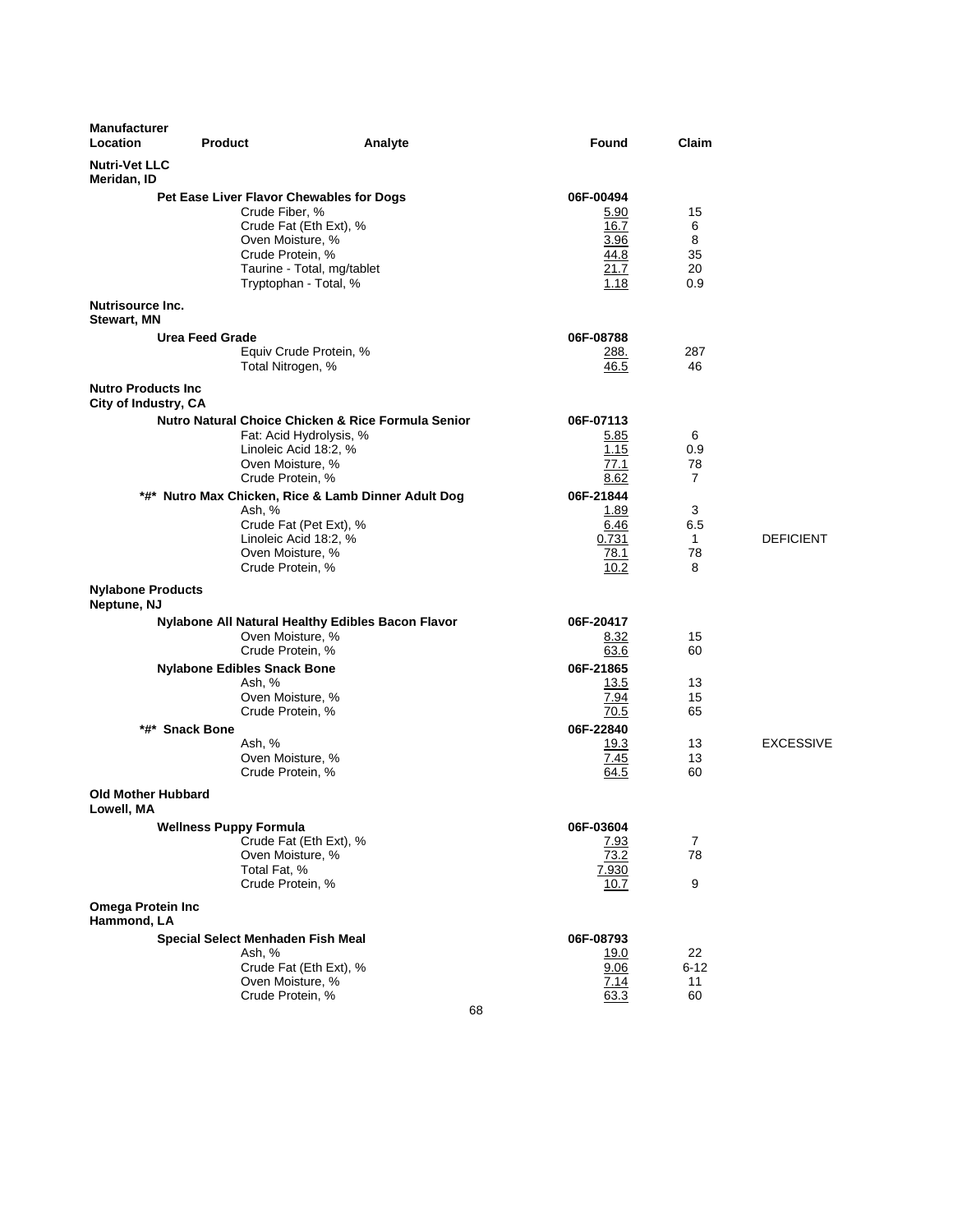| <b>Manufacturer</b><br>Location                  | <b>Product</b>                                                         | Analyte                                                    | Found             | Claim          |                  |
|--------------------------------------------------|------------------------------------------------------------------------|------------------------------------------------------------|-------------------|----------------|------------------|
| <b>Pennfield Animal Health</b><br>Omaha, NE      |                                                                        |                                                            |                   |                |                  |
|                                                  | Pennchlor 100 Hi-Flo Chlortetracycline Meal<br>Chlortetracycline, g/lb |                                                            | 06F-14791<br>105. | 100            |                  |
|                                                  | <b>Pennchlor 50G</b><br>Chlortetracycline, g/lb                        |                                                            | 06F-20281<br>46.3 | 50             |                  |
| Perky Pet Products Co.<br>Denver, CO             |                                                                        |                                                            |                   |                |                  |
|                                                  | <b>Hummingbird Instant Nectar</b>                                      | Total Sugars(Invert), %                                    | 06F-11260<br>107. | 100            |                  |
| Pet-Ag Inc.<br>Hampshire, IL                     |                                                                        |                                                            |                   |                |                  |
|                                                  |                                                                        |                                                            |                   |                |                  |
|                                                  | *#* Esbilac Milk Replacer for Puppies                                  |                                                            | 06F-20272         |                |                  |
|                                                  | Ash, %                                                                 |                                                            | 8.59              | $\overline{7}$ | <b>EXCESSIVE</b> |
|                                                  |                                                                        | Fat: Roese Gottlieb, %                                     | 40.2              | 40             |                  |
|                                                  | Oven Moisture, %<br>Crude Protein, %                                   |                                                            | 2.68              | 5<br>33        |                  |
|                                                  |                                                                        |                                                            | 33.8              |                |                  |
| <b>Phibro</b>                                    |                                                                        |                                                            |                   |                |                  |
| Ridgefield Park, NJ                              |                                                                        |                                                            |                   |                |                  |
|                                                  | Mecadox 10 Type A                                                      |                                                            | 06F-14793         |                |                  |
|                                                  | Carbodox, g/lb                                                         |                                                            | 9.30              | 10             |                  |
| <b>PMI Nutrition Inc</b><br><b>Brentwood, MO</b> |                                                                        |                                                            |                   |                |                  |
|                                                  |                                                                        | <b>Exclusive Dog Food Chicken &amp; Rice Adult Formula</b> | 06F-16708         |                |                  |
|                                                  | Ash, %                                                                 |                                                            | 5.62              | 6              |                  |
|                                                  |                                                                        | Fat: Acid Hydrolysis, %                                    | 15.8              | 15             |                  |
|                                                  | Oven Moisture, %                                                       |                                                            | 7.01              | 10             |                  |
|                                                  |                                                                        | Omega-3 Fatty Acids, %                                     | 0.461             | 0.4            |                  |
|                                                  |                                                                        | Omega-6 Fatty Acids, %                                     | 3.84              | 2.5            |                  |
|                                                  | Crude Protein, %                                                       |                                                            | 26.1              | 26             |                  |
|                                                  | <b>Premium Nutritional Products Inc.</b>                               |                                                            |                   |                |                  |
| <b>Mission, KS</b>                               |                                                                        |                                                            |                   |                |                  |
|                                                  |                                                                        | ZuPreem Avian Maintenance- Canaries & Finches              | 06F-16711         |                |                  |
|                                                  | Oven Moisture, %                                                       |                                                            | 6.74              | 10             |                  |
|                                                  | Crude Protein, %                                                       |                                                            | 17.5              | 14             |                  |
| <b>Progressive Nutrition</b><br>Norfolk, NE      |                                                                        |                                                            |                   |                |                  |
|                                                  | PN 50% Liquid Finisher R500 Medicated                                  |                                                            | 06F-03137         |                |                  |
|                                                  | Calcium, %                                                             |                                                            | 7.79              | 8-9            |                  |
|                                                  |                                                                        | Equiv Crude Protein, %                                     | 37.5              | 50             |                  |
|                                                  | Vacuum Moisture, %                                                     |                                                            | <u>36.4</u>       | 34             |                  |
|                                                  | Monensin, g/ton                                                        |                                                            | 570.              | 500            |                  |
|                                                  | Potassium, %                                                           |                                                            | 2.17              | 2.5            |                  |
|                                                  | Crude Protein, %                                                       |                                                            | 49.0              | 50             |                  |
|                                                  |                                                                        | Salt (Sodium X 2.54), %                                    | 5.98              | $4.5 - 5.5$    |                  |
|                                                  | Vitamin A, IU/lb                                                       |                                                            | 34100.            | 40000          |                  |
|                                                  | *#* 38-32 Liquid                                                       |                                                            | 06F-03138         |                |                  |
|                                                  | Calcium, %                                                             |                                                            | 2.04              | $1.5 - 2$      |                  |
|                                                  |                                                                        | Equiv Crude Protein, %                                     | 27.6              | 32             |                  |
|                                                  | Vacuum Moisture, %                                                     |                                                            | 36.5              | 40             |                  |
|                                                  | Crude Protein, %                                                       |                                                            | 34.9              | 38             | <b>DEFICIENT</b> |
|                                                  | Vitamin A, IU/lb                                                       |                                                            | 41700.            | 50000          |                  |
|                                                  |                                                                        | 69                                                         |                   |                |                  |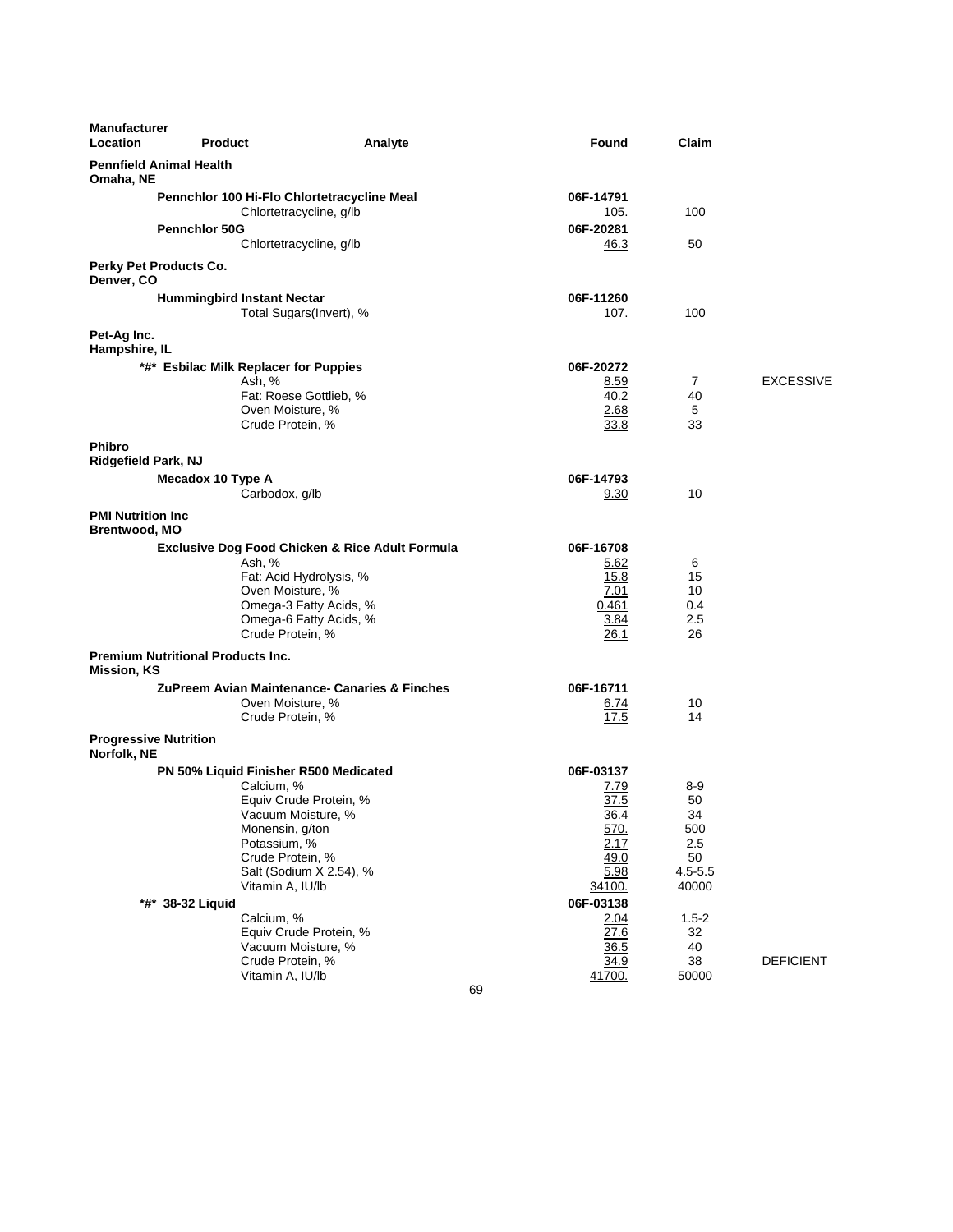| <b>Manufacturer</b>                  |                                              |                                                     |                   |                |                  |
|--------------------------------------|----------------------------------------------|-----------------------------------------------------|-------------------|----------------|------------------|
| Location                             | <b>Product</b>                               | Analyte                                             | Found             | Claim          |                  |
|                                      | PN 40% Liquid Finisher R400                  |                                                     | 06F-21254         |                |                  |
|                                      | Calcium, %                                   |                                                     | 7.92              | 8-9            |                  |
|                                      | Equiv Crude Protein, %<br>Vacuum Moisture, % |                                                     | 33.2<br>34.9      | 40<br>34       |                  |
|                                      | Monensin, g/ton                              |                                                     | 365.              | 400            |                  |
|                                      | Potassium, %                                 |                                                     | 2.56              | 2.5            |                  |
|                                      | Crude Protein, %                             |                                                     | 41.2              | 40             |                  |
|                                      | Salt (Sodium X 2.54), %                      |                                                     | 4.85              | $4.5 - 5.5$    |                  |
|                                      | Vitamin A, IU/lb                             |                                                     | 34100.            | 40000          |                  |
| <b>Purina Mills</b><br>St. Louis, MO |                                              |                                                     |                   |                |                  |
|                                      | <b>Strategy Professional Formula GX</b>      |                                                     | 06F-03784         |                |                  |
|                                      | Crude Fat (Eth Ext), %                       |                                                     | 8.40              | 6              |                  |
|                                      | Crude Protein, %                             |                                                     | 15.6              | 14             |                  |
|                                      | Purina Layena Sunfresh Recipe Pellet         |                                                     | 06F-03785         |                |                  |
|                                      | Calcium, %                                   |                                                     | 3.55              | 3.25-4.25      |                  |
|                                      | Lysine - Total, %                            |                                                     | 0.703             | 0.55           |                  |
|                                      | Methionine - Total, %<br>Crude Protein, %    |                                                     | 0.235<br>15.6     | 0.25<br>16     |                  |
|                                      | <b>Purina Accuration 2 HL RM 130</b>         |                                                     | 06F-09379         |                |                  |
|                                      | Calcium, %                                   |                                                     | 2.08              | $1.5-2$        |                  |
|                                      | Equiv Crude Protein, %                       |                                                     | 15.6              | 16             |                  |
|                                      | Crude Fat (Eth Ext), %                       |                                                     | 10.0              | 9              |                  |
|                                      | Monensin, g/ton                              |                                                     | 118.              | 130            |                  |
|                                      | Crude Protein, %                             |                                                     | 31.8              | 32             |                  |
|                                      | Salt (Sodium X 2.54), %                      |                                                     | 4.65              | $4.5 - 5.5$    |                  |
|                                      | *#* Purina Wind & Rain All Season 12         |                                                     | 06F-20729<br>12.9 | 12-14          |                  |
|                                      | Calcium, %<br>Phosphorus, %                  |                                                     | 11.4              | 12             |                  |
|                                      | Selenium, ug/g (ppm)                         |                                                     | 50.5              | 54             |                  |
|                                      | Vitamin A, IU/lb                             |                                                     | 64600.            | 150000         | <b>DEFICIENT</b> |
| <b>Purina Pet Care</b>               |                                              |                                                     |                   |                |                  |
| St. Louis, MO                        |                                              |                                                     |                   |                |                  |
|                                      | Aquari-Yums                                  |                                                     | 06F-00495         |                |                  |
|                                      | Crude Fat (Eth Ext), %<br>Oven Moisture, %   |                                                     | 10.2<br>28.0      | 10<br>33       |                  |
|                                      | Crude Protein, %                             |                                                     | 31.4              | 25             |                  |
|                                      |                                              |                                                     |                   |                |                  |
| Dodgeville, WI                       | <b>Quality Liquid Feeds Inc.</b>             |                                                     |                   |                |                  |
|                                      |                                              | QLF Nutribeef 50 R400 Liquid Protein Supplement for | 06F-02269         |                |                  |
|                                      | Calcium, %                                   |                                                     | 7.18              | $7.3 - 8.7$    |                  |
|                                      | Equiv Crude Protein, %<br>Vacuum Moisture, % |                                                     | 36.2<br>34.9      | 46<br>32       |                  |
|                                      | Monensin, g/ton                              |                                                     | 381.              | 400            |                  |
|                                      | Potassium, %                                 |                                                     | 3.27              | 3.5            |                  |
|                                      | Crude Protein, %                             |                                                     | 49.4              | 50             |                  |
|                                      | Selenium, ug/g (ppm)                         |                                                     | 4.22              | 4              |                  |
|                                      | Total Sugars(Invert), %                      |                                                     | 9.12              | $\overline{7}$ |                  |
|                                      | Vitamin A, IU/lb                             |                                                     | 37100.            | 40000          |                  |
|                                      | Equiv Crude Protein, %                       | QLF Super 400 Liquid Protein Supplement for Cattle  | 06F-02270<br>32.4 | 35             |                  |
|                                      | Vacuum Moisture, %                           |                                                     | 36.2              | 34             |                  |
|                                      | Crude Protein, %                             |                                                     | 39.5              | 40             |                  |
|                                      | Total Sugars(Invert), %                      |                                                     | 29.1              | 29             |                  |
|                                      | Vitamin A, IU/lb                             |                                                     | 68300.            | 40000          |                  |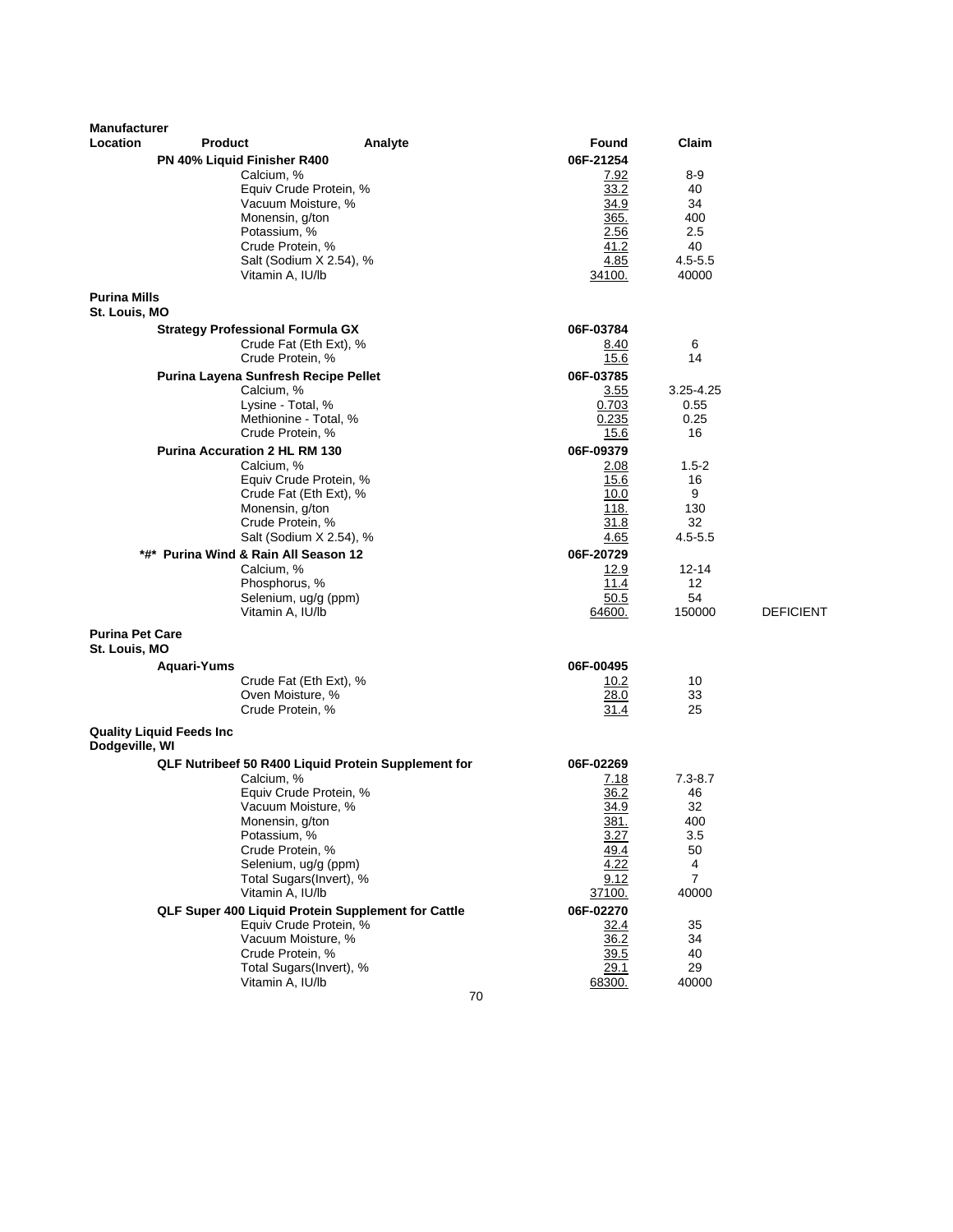| Manufacturer |                                    |                                                 |                     |                |                  |
|--------------|------------------------------------|-------------------------------------------------|---------------------|----------------|------------------|
| Location     | Product                            | Analyte                                         | Found               | Claim          |                  |
|              | *#* QLF ProBeef 50 R400            |                                                 | 06F-03125           |                |                  |
|              | Calcium, %                         |                                                 | 7.41                | $7.3 - 8.7$    |                  |
|              |                                    | Equiv Crude Protein, %                          | 45.6                | 47             |                  |
|              | Vacuum Moisture, %                 |                                                 | 37.6                | 34             |                  |
|              | Monensin, g/ton                    |                                                 | 812.                | 400            | <b>EXCESSIVE</b> |
|              | Potassium, %                       |                                                 | 3.03                | 3              |                  |
|              | Crude Protein, %                   |                                                 | 51.6                | 50             |                  |
|              |                                    | Total Sugars(Invert), %                         | 8.18                | 8              |                  |
|              | Vitamin A, IU/lb                   |                                                 | 24900.              | 30000          |                  |
| *#*          | QLF Super 40C                      |                                                 | 06F-03126           |                |                  |
|              |                                    | Equiv Crude Protein, %                          | 33.8                | 35             |                  |
|              |                                    | Karl Fisher Moisture, %                         | 39.2                | 33             | <b>EXCESSIVE</b> |
|              | Vacuum Moisture, %                 |                                                 | 40.1                | 33             | <b>EXCESSIVE</b> |
|              | Crude Protein. %                   |                                                 | 40.4                | 40             |                  |
|              |                                    | Total Sugars(Invert), %                         | 29.1                | 30             |                  |
|              | Vitamin A, IU/lb                   |                                                 | 11400.              | 30000          | <b>DEFICIENT</b> |
|              | QLF Cane Molasses 43% Invert Sugar |                                                 | 06F-09075           |                |                  |
|              | Vacuum Moisture, %                 |                                                 | 29.6                | 29             |                  |
|              |                                    | Total Sugars(Invert), %                         | 42.2                | 43             |                  |
| *#*          |                                    | QLF Core Max 40 R750 Liquid Protein Supplement  | 06F-09562           |                |                  |
|              | Calcium, %                         |                                                 | 10.3                | 10.5-12.6      |                  |
|              |                                    | Equiv Crude Protein, %                          | 32.9                | 38             |                  |
|              | Vacuum Moisture, %                 |                                                 | 33.0                | 31             |                  |
|              | Monensin, g/ton                    |                                                 | 706.                | 750            |                  |
|              | Potassium, %                       |                                                 | 2.38                | 2              |                  |
|              | Crude Protein, %                   |                                                 | 36.8                | 40             | <b>DEFICIENT</b> |
|              |                                    | Salt (Sodium X 2.54), %                         | 5.89                | $4.5 - 5.5$    |                  |
|              | Selenium, ug/g (ppm)               |                                                 | 5.80                | 5.5            |                  |
|              |                                    | Total Sugars(Invert), %                         | 9.48                | 10             |                  |
|              | Vitamin A, IU/lb                   |                                                 | 53900.              | 50000          |                  |
|              |                                    | QLF 70/30 Cane Whey Blend 43% Invert Sugar Base | 06F-11257           |                |                  |
|              | Vacuum Moisture, %                 |                                                 | 40.0                | 37             |                  |
|              |                                    | Total Sugars(Invert), %                         | 36.0                | 36             |                  |
|              | *#* QLF Nutribeef 50 R500          |                                                 | 06F-11258           |                |                  |
|              | Calcium, %                         |                                                 | 7.95                | $7.3 - 8.7$    |                  |
|              |                                    | Equiv Crude Protein, %                          | 37.8                | 48             |                  |
|              | Vacuum Moisture, %                 |                                                 | 33.9                | 32             |                  |
|              | Monensin, g/ton                    |                                                 | 468.                | 500            |                  |
|              | Potassium, %                       |                                                 | 3.56                | 3.5            |                  |
|              | Crude Protein, %                   |                                                 | 46.7                | 50             | <b>DEFICIENT</b> |
|              | Selenium, ug/g (ppm)               |                                                 | <u>4.28</u>         | 4.4            |                  |
|              |                                    | Total Sugars(Invert), %                         | 10.1<br>35900.      | 11             |                  |
|              | Vitamin A, IU/lb                   |                                                 |                     | 40000          |                  |
| *#*          | QLF Core Max 40 R750               |                                                 | 06F-11259           |                |                  |
|              | Calcium, %                         |                                                 | 10.8                | 10.5-12.6      |                  |
|              | Vacuum Moisture, %                 | Equiv Crude Protein, %                          | <u>20.8</u><br>31.9 | 38<br>31       |                  |
|              | Monensin, g/ton                    |                                                 | <u>784.</u>         | 750            |                  |
|              | Potassium, %                       |                                                 | 2.29                | $\overline{2}$ |                  |
|              | Crude Protein, %                   |                                                 | 37.8                | 40             | <b>DEFICIENT</b> |
|              |                                    | Salt (ChlorideX1.65), %                         | 6.75                | $4.5 - 5.5$    | <b>EXCESSIVE</b> |
|              |                                    | Salt (Sodium X 2.54), %                         | 6.67                | $4.5 - 5.5$    | <b>EXCESSIVE</b> |
|              | Selenium, ug/g (ppm)               |                                                 | 5.01                | 5.5            |                  |
|              |                                    | Total Sugars(Invert), %                         | 8.10                | 10             | <b>DEFICIENT</b> |
|              | Vitamin A, IU/lb                   |                                                 | 52500.              | 50000          |                  |
|              |                                    | 71                                              |                     |                |                  |
|              |                                    |                                                 |                     |                |                  |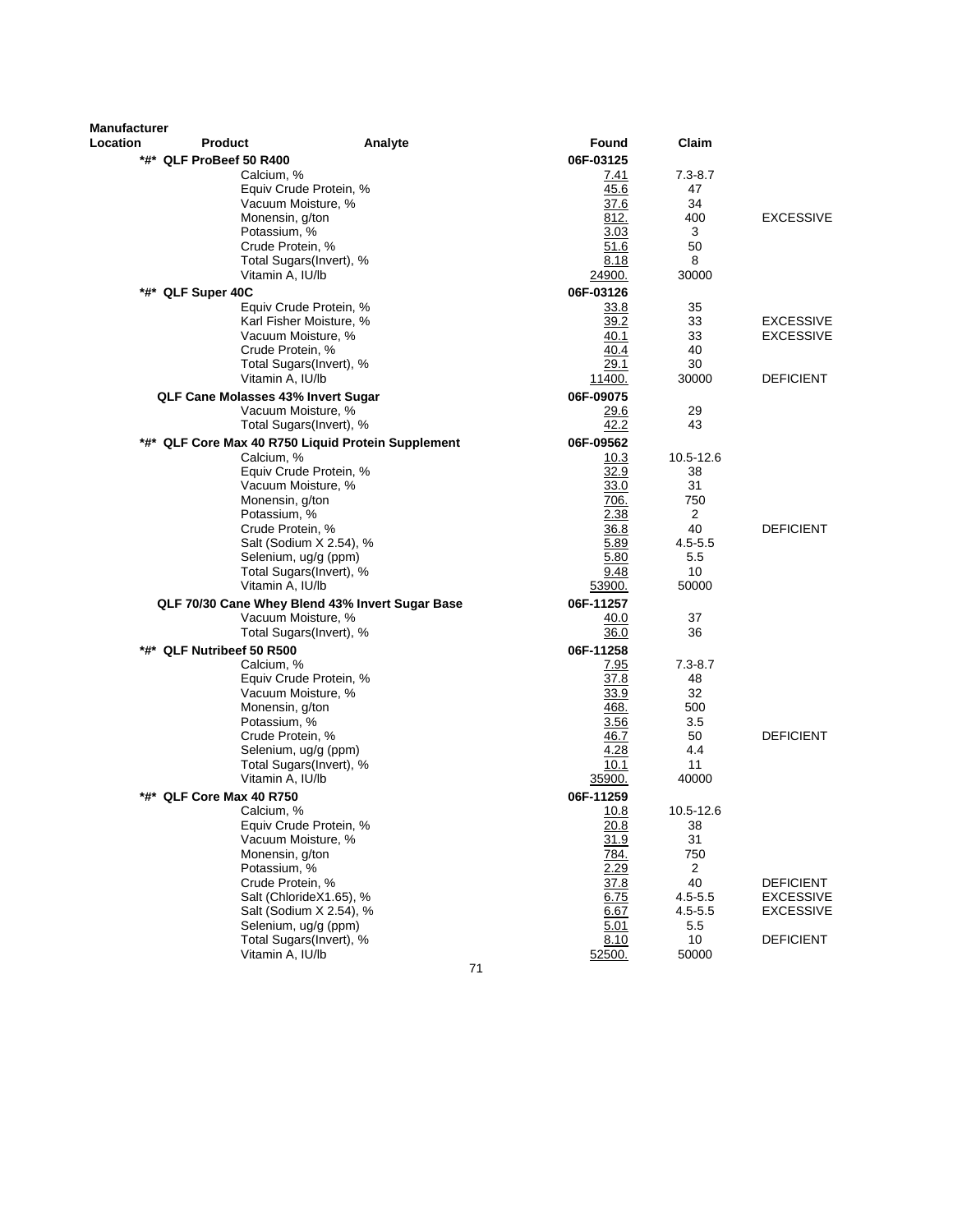| <b>Manufacturer</b><br>Location | <b>Product</b>                      | Analyte                                            | Found         | Claim       |                  |
|---------------------------------|-------------------------------------|----------------------------------------------------|---------------|-------------|------------------|
|                                 | *#* Custom Choice FDLT 50 R450      |                                                    | 06F-21002     |             |                  |
|                                 | Calcium, %                          |                                                    | 6.01          | $7.5 - 9$   | <b>DEFICIENT</b> |
|                                 |                                     | Equiv Crude Protein, %                             | 43.5          | 47          |                  |
|                                 |                                     | Karl Fisher Moisture, %                            | 39.2          | 36          |                  |
|                                 | Monensin, g/ton                     |                                                    | 440.          | 450         |                  |
|                                 | Potassium, %                        |                                                    | 3.04          | 3           |                  |
|                                 | Crude Protein, %                    |                                                    | 49.2          | 50          |                  |
|                                 |                                     | Salt (Sodium X 2.54), %                            | 5.72          | $4.5 - 5.5$ |                  |
|                                 |                                     | Total Sugars(Invert), %                            | 6.43          | 5           |                  |
|                                 | Vitamin A, IU/lb                    |                                                    | 32200.        | 30000       |                  |
|                                 | <b>Nutristart 26</b>                |                                                    | 06F-21003     |             |                  |
|                                 | Calcium, %                          |                                                    | 3.91          | $3.5 - 4.5$ |                  |
|                                 |                                     | Equiv Crude Protein, %                             | 19.3          | 18          |                  |
|                                 |                                     | Vacuum Moisture, %                                 | 29.4          | 32          |                  |
|                                 | Potassium, %                        |                                                    | 2.85          | 3           |                  |
|                                 | Crude Protein, %                    |                                                    | 25.4          | 26          |                  |
|                                 |                                     | Total Sugars(Invert), %                            | 28.6          | 20          |                  |
|                                 | Vitamin A, IU/lb                    |                                                    | <u>99500.</u> | 75450       |                  |
|                                 | *#* Land O Lakes NutriBeef 50 R600  |                                                    | 06F-21004     |             |                  |
|                                 | Calcium, %                          |                                                    | 7.85          | $7.3 - 8.7$ |                  |
|                                 |                                     | Equiv Crude Protein, %                             | 33.1          | 46          |                  |
|                                 |                                     | Vacuum Moisture, %                                 | 33.8          | 32          |                  |
|                                 | Monensin, g/ton                     |                                                    | 340.          | 600         | <b>DEFICIENT</b> |
|                                 | Potassium, %                        |                                                    | 3.23          | 3.5         |                  |
|                                 | Crude Protein, %                    |                                                    | 47.0          | 50          | <b>DEFICIENT</b> |
|                                 |                                     | Selenium, ug/g (ppm)                               | 5.22          | 4           | <b>EXCESSIVE</b> |
|                                 |                                     | Total Sugars(Invert), %                            | 13.2          | 7           |                  |
|                                 | Vitamin A, IU/lb                    |                                                    | 45800.        | 40000       |                  |
|                                 | *#* QLF Core Max 50 R600            |                                                    | 06F-21005     |             |                  |
|                                 | Calcium, %                          |                                                    | 11.8          | 10.5-12.6   |                  |
|                                 |                                     | Equiv Crude Protein, %                             | 36.0          | 49          |                  |
|                                 |                                     | Vacuum Moisture, %                                 | 29.4          | 31          |                  |
|                                 | Monensin, g/ton<br>Crude Protein, % |                                                    | 726.<br>40.2  | 600<br>50   | <b>DEFICIENT</b> |
|                                 |                                     | Salt (ChlorideX1.65), %                            | 7.55          | $4.5 - 5.5$ | <b>EXCESSIVE</b> |
|                                 |                                     | Salt (Sodium X 2.54), %                            | 6.34          | $4.5 - 5.5$ | <b>EXCESSIVE</b> |
|                                 |                                     | Selenium, ug/g (ppm)                               | 5.55          | 5.5         |                  |
|                                 |                                     | Total Sugars(Invert), %                            | 7.61          | 10          | <b>DEFICIENT</b> |
|                                 | Vitamin A, IU/lb                    |                                                    | 73900.        | 50000       |                  |
|                                 | *#* QLF Nutribeef 50 R450           |                                                    | 06F-21657     |             |                  |
|                                 | Calcium, %                          |                                                    | 7.83          | $7.3 - 8.7$ |                  |
|                                 |                                     | Equiv Crude Protein, %                             | 42.1          | 48          |                  |
|                                 |                                     | Vacuum Moisture, %                                 | 33.9          | 32          |                  |
|                                 | Monensin, g/ton                     |                                                    | 426.          | 450         |                  |
|                                 | Potassium, %                        |                                                    | 3.30          | 3.5         |                  |
|                                 | Crude Protein, %                    |                                                    | <u>47.6</u>   | 50          | <b>DEFICIENT</b> |
|                                 |                                     | Selenium, ug/g (ppm)                               | 5.76          | 4.4         | <b>EXCESSIVE</b> |
|                                 |                                     | Total Sugars(Invert), %                            | 11.8          | 11          |                  |
|                                 | Vitamin A, IU/lb                    |                                                    | 47000.        | 40000       |                  |
|                                 |                                     | *#* QLF Core Max 50 R600 Liquid Protein Supplement | 06F-21658     |             |                  |
|                                 | Calcium, %                          |                                                    | 9.70          | 10.5-12.6   |                  |
|                                 |                                     | Equiv Crude Protein, %                             | 38.1          | 49          |                  |
|                                 |                                     | Vacuum Moisture, %                                 | 33.7          | 31          |                  |
|                                 | Monensin, g/ton                     |                                                    | 568.          | 600         |                  |
|                                 | Crude Protein, %                    |                                                    | 43.2          | 50          | <b>DEFICIENT</b> |
|                                 |                                     | Salt (Sodium X 2.54), %                            | 4.29          | $4.5 - 5.5$ |                  |
|                                 |                                     | Selenium, ug/g (ppm)                               | 4.74          | 5.5         |                  |
|                                 |                                     | Total Sugars(Invert), %                            | 10.1          | 10          |                  |
|                                 | Vitamin A, IU/lb                    |                                                    | 32900.<br>70  | 50000       | <b>DEFICIENT</b> |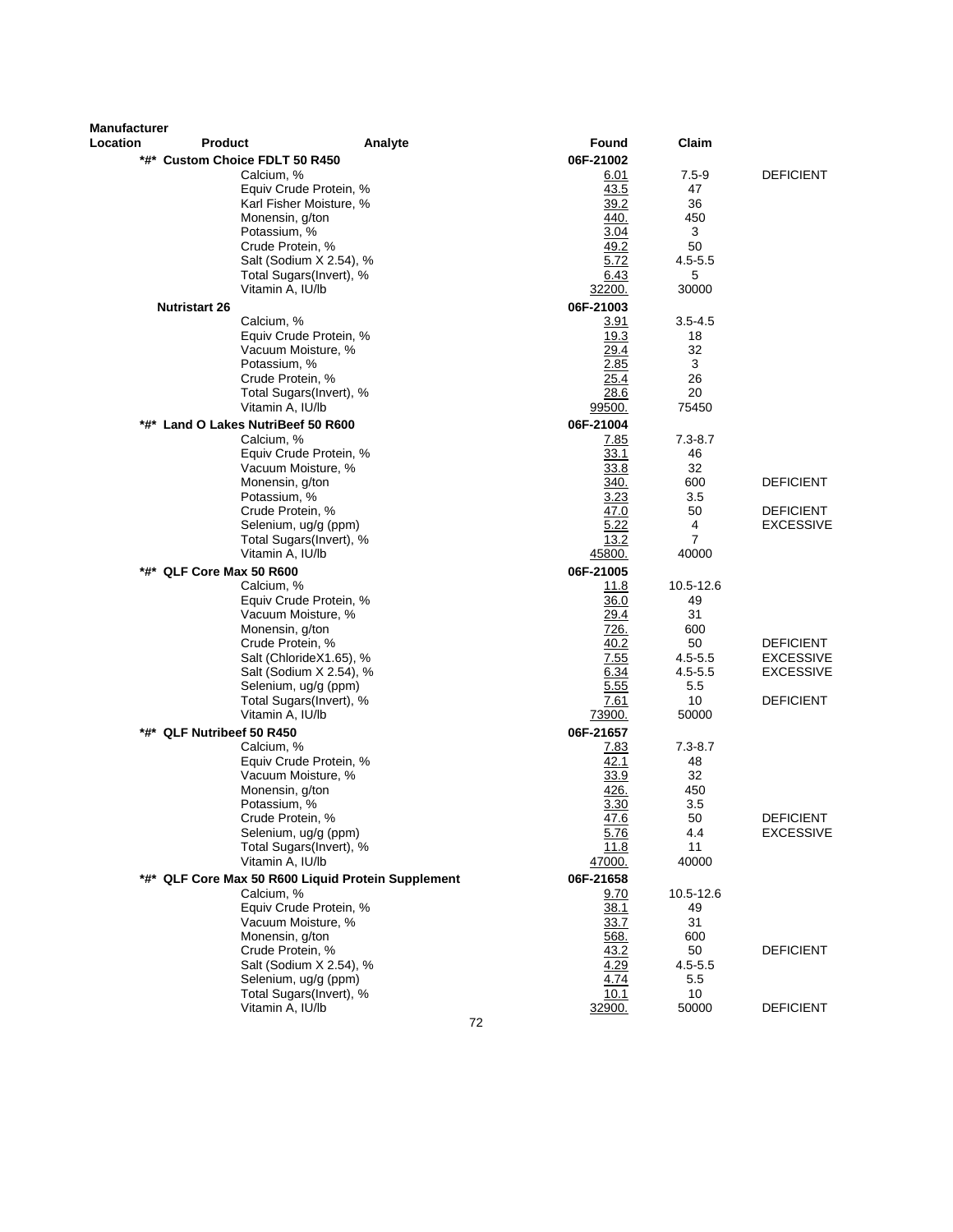| <b>Manufacturer</b><br>Location<br><b>Product</b>   | Analyte                                                                                                                                                                                               | Found                                                                       | Claim                                                   |                  |
|-----------------------------------------------------|-------------------------------------------------------------------------------------------------------------------------------------------------------------------------------------------------------|-----------------------------------------------------------------------------|---------------------------------------------------------|------------------|
| <b>Ragland Mills Inc</b><br>Neosho, MO              |                                                                                                                                                                                                       |                                                                             |                                                         |                  |
|                                                     | *#* Ranch-O Fly Block with Rabon Oral Larvicide<br>Acid Detergent Fiber, %<br>Calcium, %<br>Crude Fiber, %<br>Crude Protein, %<br>Salt (Sodium X 2.54), %<br>Tetrachlorvinphos, %<br>Vitamin A, IU/lb | 06F-21855<br>11.8<br>4.21<br>9.15<br>6.73<br>17.0<br>0.17<br><u> 24600.</u> | 12.2<br>$4.5 - 5.5$<br>11<br>5<br>18-21<br>0.3<br>30000 | <b>DEFICIENT</b> |
| Ramona Warehouse<br>Ramona, SD                      |                                                                                                                                                                                                       |                                                                             |                                                         |                  |
|                                                     | Dry Extruded Whole Soybeans No. 9019<br>Crude Fat (Eth Ext), %<br>Crude Protein, %                                                                                                                    | 06F-08481<br>19.6<br>38.0                                                   | 18<br>36                                                |                  |
|                                                     | Ramona Horse Feed No. 5500<br>Crude Fat (Eth Ext), %<br>Crude Protein, %                                                                                                                              | 06F-21000<br>5.95<br>16.4                                                   | 5<br>13                                                 |                  |
| Ranchway Feeds, Inc.<br>Fort Collins, CO            |                                                                                                                                                                                                       |                                                                             |                                                         |                  |
|                                                     | Ranch-O-Block 20% RangeMaster Block B2935LP<br>Crude Fiber, %<br>Crude Protein, %<br>Salt (Sodium X 2.54), %                                                                                          | 06F-05953<br>1.93<br>20.1<br>12.4                                           | 10<br>20<br>$10 - 12$                                   |                  |
| <b>Red River Commodities</b><br>Fargo, ND           |                                                                                                                                                                                                       |                                                                             |                                                         |                  |
| <b>Wild Bird Seed Bell</b>                          |                                                                                                                                                                                                       | 06F-21268                                                                   |                                                         |                  |
|                                                     | Crude Fiber, %<br>Crude Protein, %                                                                                                                                                                    | 10.3<br>14.5                                                                | 15<br>10                                                |                  |
| <b>Cracked Corn</b>                                 | Crude Protein, %                                                                                                                                                                                      | 06F-21867<br><u>7.89</u>                                                    | 8                                                       |                  |
| <b>Reecy Farm Supply Company</b><br>Dell Rapids, SD |                                                                                                                                                                                                       |                                                                             |                                                         |                  |
|                                                     | <b>HD-65 Howell Custom Hog Feed</b><br>Chlortetracycline, g/ton                                                                                                                                       | 06F-09559<br>490.                                                           | 600                                                     |                  |
| <b>Runnings Farm &amp; Fleet</b><br>Marshall, MN    |                                                                                                                                                                                                       |                                                                             |                                                         |                  |
|                                                     | <b>Runnings High Energy Horse Block</b><br>Calcium, %<br>Crude Protein, %<br>Salt (Sodium X 2.54), %<br>Vitamin A, IU/lb                                                                              | 06F-10494<br>4.30<br>16.0<br>13.1<br>28600.                                 | 4-5<br>16<br>14-16<br>25000                             |                  |
| <b>S&amp;M NuTec LLC</b><br>Kansas City, MO         |                                                                                                                                                                                                       |                                                                             |                                                         |                  |
|                                                     | <b>Greenies Smart Biscuit Dog Snack</b><br>Crude Fat (Eth Ext), %<br>Oven Moisture, %<br>Crude Protein, %                                                                                             | 06F-21837<br>7.06<br>8.25<br>19.3                                           | 5<br>11<br>18                                           |                  |
| <b>S&amp;M NuTec, LLC</b><br>North Kansas City, MO  |                                                                                                                                                                                                       |                                                                             |                                                         |                  |
|                                                     | <b>Greenies Dog Treats/Chews</b><br>Ash, %<br>Oven Moisture, %<br>Crude Protein, %                                                                                                                    | 06F-20416<br>2.84<br>8.55<br>58.4                                           | 4<br>13<br>52                                           |                  |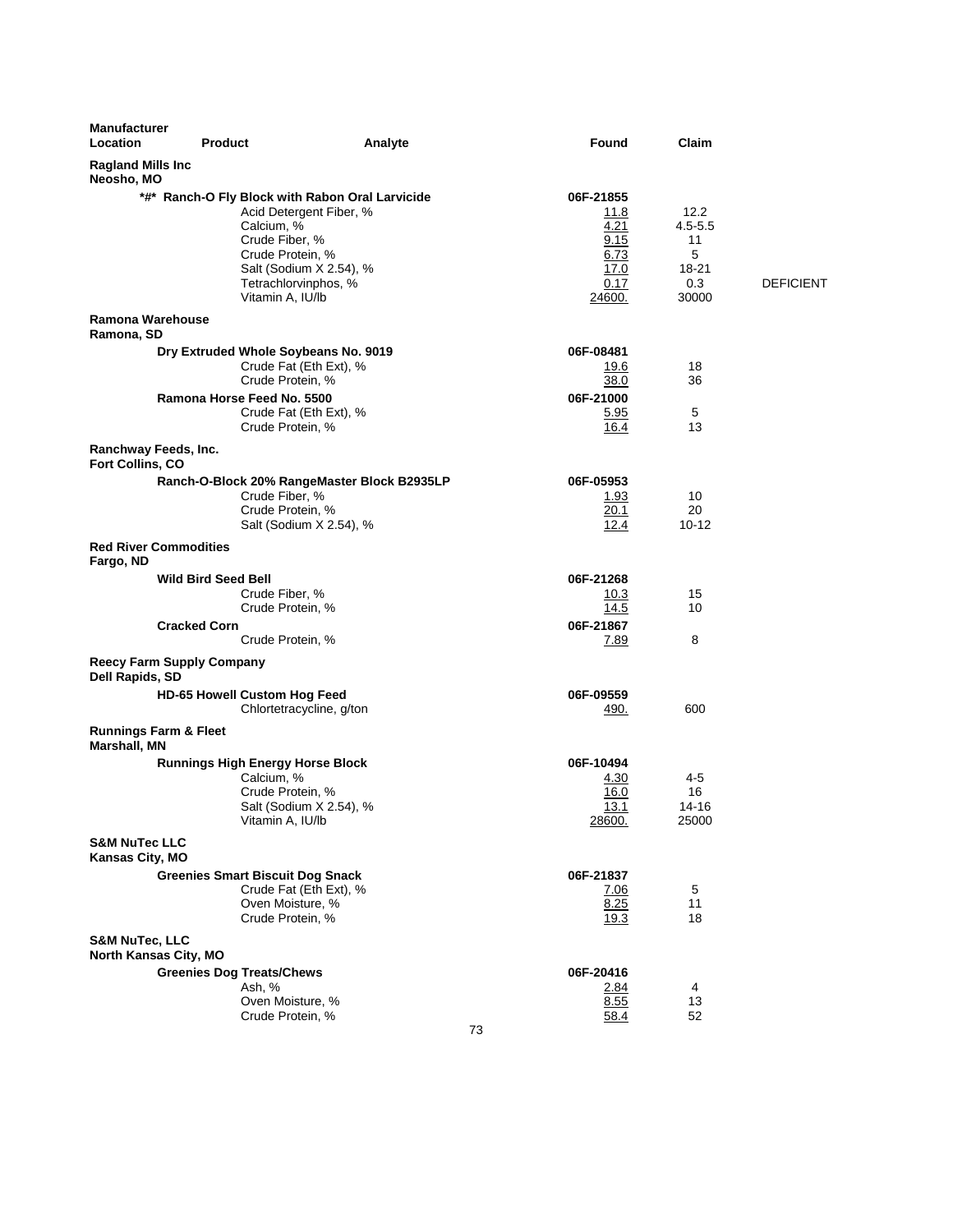| <b>Manufacturer</b><br>Location                  | <b>Product</b>                                                    | Analyte                                                | Found               | Claim                      |                  |
|--------------------------------------------------|-------------------------------------------------------------------|--------------------------------------------------------|---------------------|----------------------------|------------------|
| Safeway Inc.<br>Pleasanton, CA                   |                                                                   |                                                        |                     |                            |                  |
|                                                  | <b>Safeway Select Special Diet Cat Food</b>                       |                                                        | 06F-06255           |                            |                  |
|                                                  | Ash, %                                                            |                                                        | <u>1.75</u>         | 2.8                        |                  |
|                                                  | Crude Fiber, %                                                    |                                                        | 0.35                | 10.5                       |                  |
|                                                  |                                                                   | Crude Fat (Eth Ext), %                                 | 6.85                | 7                          |                  |
|                                                  | Oven Moisture, %<br>Total Fat, %                                  |                                                        | 76.9<br>6.850       | 78                         |                  |
|                                                  | Crude Protein, %                                                  |                                                        | 12.0                | 10                         |                  |
|                                                  | Taurine - Total, %                                                |                                                        | 0.067               | 0.05                       |                  |
| <b>Scott Pet Products</b><br>Rockville, IN       |                                                                   |                                                        |                     |                            |                  |
|                                                  |                                                                   | GrillerZ Sausage Rolls Beef & Cheese Flavor Dog Treats | 06F-21868           |                            |                  |
|                                                  |                                                                   | Fat: Acid Hydrolysis, %                                | 7.26                | 7                          |                  |
|                                                  | Oven Moisture, %                                                  |                                                        | 26.0                | 29                         |                  |
|                                                  | Crude Protein, %                                                  |                                                        | 17.6                | 15                         |                  |
| <b>Scranton, ND</b>                              | <b>Scranton Equity Exchange</b>                                   |                                                        |                     |                            |                  |
|                                                  | 19% Foal Feed                                                     |                                                        | 06F-05390           |                            |                  |
|                                                  | Crude Protein, %                                                  |                                                        | 20.7                | 19                         |                  |
|                                                  | <b>Cattleman's Plus 12:12 Mineral</b>                             |                                                        | 06F-05391           |                            |                  |
|                                                  | Calcium, %<br>Phosphorus, %                                       |                                                        | 12.9<br>12.3        | $12 - 14$<br>12            |                  |
|                                                  | Selenium, ug/g (ppm)                                              |                                                        | 31.1                | 35                         |                  |
|                                                  | Vitamin A, IU/lb                                                  |                                                        | 217000.             | 200000                     |                  |
|                                                  | <b>Lamb Finisher Pellet B-25</b>                                  |                                                        | 06F-05392           |                            |                  |
|                                                  | Crude Fiber, %                                                    |                                                        | 7.76                | 12                         |                  |
|                                                  | Lasalocid, g/ton                                                  |                                                        | 26.5                | 25                         |                  |
|                                                  | Crude Protein, %                                                  |                                                        | 14.7                | 13                         |                  |
|                                                  | <b>All Stock Formula</b>                                          |                                                        | 06F-06890           |                            |                  |
|                                                  | Crude Protein, %                                                  |                                                        | 17.8                | 14                         |                  |
|                                                  | *#* Sheep Starter-Grower Deccox                                   |                                                        | 06F-06891           |                            |                  |
|                                                  | Crude Fiber, %                                                    |                                                        | 14.0                | $12 \overline{ }$<br>11.35 | <b>EXCESSIVE</b> |
|                                                  | Decoquinate, mg/lb<br>Crude Protein, %                            |                                                        | 13.0<br>18.6        | 18                         |                  |
|                                                  | *#* Sheep Starter-Grower                                          |                                                        | 06F-06892           |                            |                  |
|                                                  | Crude Fiber, %                                                    |                                                        | 13.6                | 12                         | <b>EXCESSIVE</b> |
|                                                  | Crude Protein, %                                                  |                                                        | 18.6                | 18                         |                  |
|                                                  | *#* 16% Layer Feed                                                |                                                        | 06F-19188           |                            |                  |
|                                                  | Calcium, %                                                        |                                                        | 3.30                | $3.5 - 4$                  |                  |
|                                                  | Lysine - Total, %                                                 |                                                        | 0.681               | 0.8                        |                  |
|                                                  | Methionine - Total, %                                             |                                                        | 0.221               | 0.35                       | <b>DEFICIENT</b> |
|                                                  | Crude Protein, %                                                  |                                                        | 16.4                | 16                         |                  |
|                                                  | <b>CTC Medicated Cattleman's Plus 12:12 Mineral</b><br>Calcium, % |                                                        | 06F-19190           | 12-14                      |                  |
|                                                  | Chlortetracycline, g/lb                                           |                                                        | <u>12.0</u><br>2.34 | 2.24                       |                  |
|                                                  | Phosphorus, %                                                     |                                                        | 11.6                | 12                         |                  |
|                                                  | Selenium, ug/g (ppm)                                              |                                                        | 43.5                | 35                         |                  |
|                                                  | Vitamin A, IU/lb                                                  |                                                        | 150000.             | 200000                     |                  |
| <b>Sioux Nation Ag Center</b><br>Sioux Falls, SD |                                                                   |                                                        |                     |                            |                  |
|                                                  | Profit Maker Starter 700 Supplement for Swine                     |                                                        | 06F-11407           |                            |                  |
|                                                  | Calcium, %                                                        |                                                        | 2.22                | 2.25-2.75                  |                  |
|                                                  | Lysine - Total, %                                                 |                                                        | 2.04                | 2.15                       |                  |
|                                                  | Methionine - Total, %                                             |                                                        | 1.20                | 0.75                       |                  |
|                                                  | Crude Protein, %                                                  |                                                        | 26.9                | 24.5                       |                  |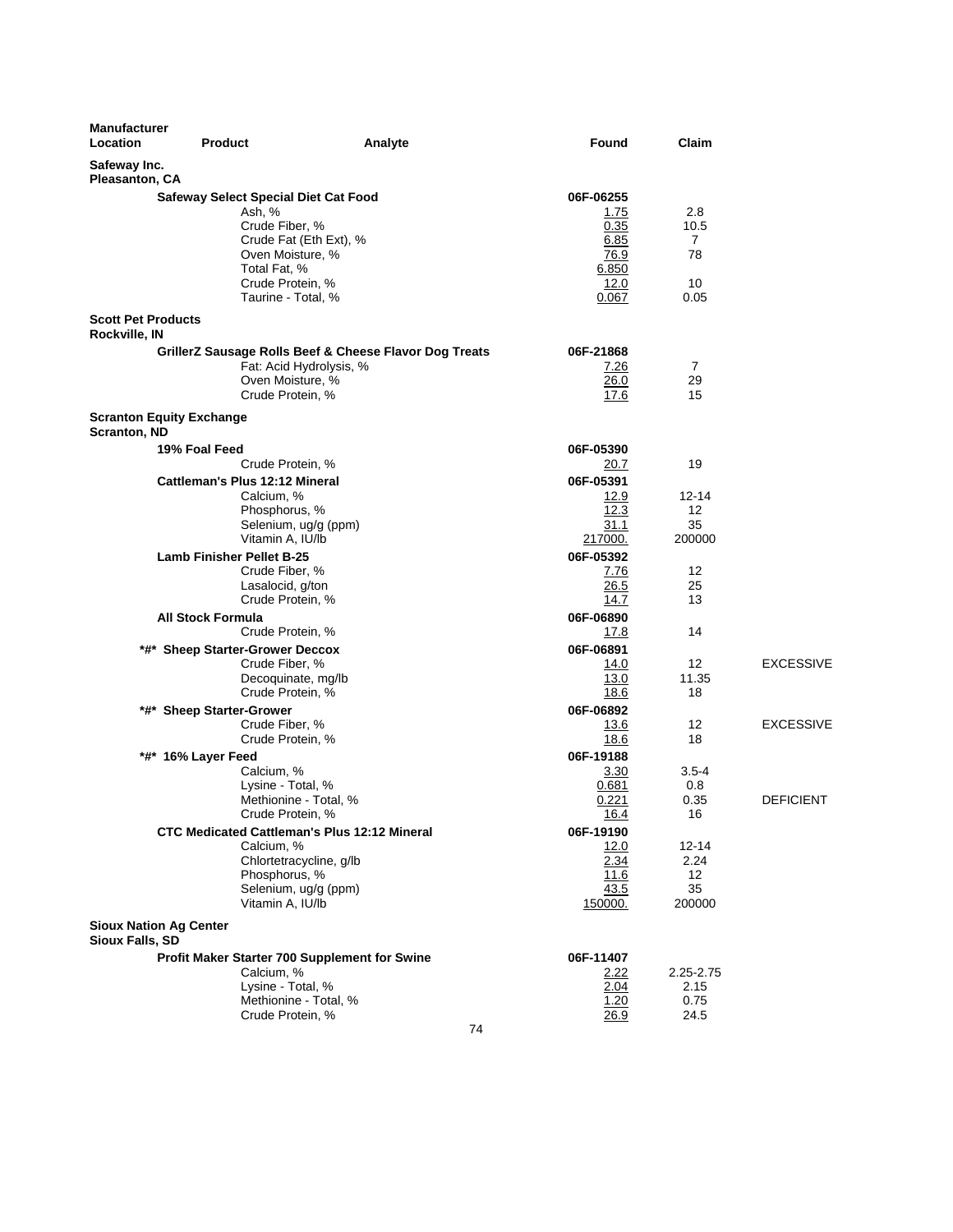| <b>Manufacturer</b> |                                          |                                                         |         |                     |             |                  |
|---------------------|------------------------------------------|---------------------------------------------------------|---------|---------------------|-------------|------------------|
| Location            | <b>Product</b>                           |                                                         | Analyte | Found               | Claim       |                  |
|                     | *#* Profit Maker Swine 50 G/F            | Calcium, %                                              |         | 06F-11408           | 21-25       |                  |
|                     |                                          | Phosphorus, %                                           |         | 21.0<br>9.20        | 9.5         |                  |
|                     |                                          | Salt (Sodium X 2.54), %                                 |         | 15.4                | 14.5-16     |                  |
|                     |                                          | Selenium, ug/g (ppm)                                    |         | 5.07                | 8           | <b>DEFICIENT</b> |
|                     |                                          | Vitamin A, IU/lb                                        |         | 99600.              | 135000      |                  |
|                     |                                          | Profit Maker Lean Gain Maker Plus                       |         | 06F-11409           |             |                  |
|                     |                                          | Calcium, %                                              |         | 14.4                | 14-16.8     |                  |
|                     |                                          | Lysine - Total, %                                       |         | 4.00                | 3.8         |                  |
|                     |                                          | Phosphorus, %<br>Crude Protein, %                       |         | 6.53<br>23.7        | 6.5<br>22   |                  |
|                     |                                          | Salt (Sodium X 2.54), %                                 |         | 9.78                | 8.5-10.2    |                  |
|                     |                                          | Selenium, ug/g (ppm)                                    |         | 5.08                | 4.5         |                  |
|                     |                                          | Vitamin A, IU/lb                                        |         | 67000.              | 80000       |                  |
|                     |                                          | Profit Maker Starter Base/DPW ZNOX                      |         | 06F-11410           |             |                  |
|                     |                                          | Calcium, %                                              |         | 2.77                | 3-4         |                  |
|                     |                                          | Crude Fat (Eth Ext), %                                  |         | 11.5                | 12<br>2.1   |                  |
|                     |                                          | Lysine - Total, %<br>Phosphorus, %                      |         | 1.84<br>2.14        | 2.1         |                  |
|                     |                                          | Crude Protein, %                                        |         | 24.6                | 22          |                  |
|                     |                                          | Vitamin A, IU/lb                                        |         | 16300.              | 20000       |                  |
|                     |                                          | Zinc, %                                                 |         | 1.06                | 1.15        |                  |
|                     |                                          | Profit Maker Monte's Best Ever Nursery Mix              |         | 06F-11411           |             |                  |
|                     |                                          | Crude Fat (Eth Ext), %<br>Crude Protein, %              |         | 14.2<br>24.6        | 14<br>17    |                  |
|                     |                                          | *#* Profit Maker Starter 100/DPW Supplement for Starter |         | 06F-11412           |             |                  |
|                     |                                          | Calcium, %                                              |         | 15.4                | 16-18.5     |                  |
|                     |                                          | Lysine - Total, %                                       |         | 2.98                | 3           |                  |
|                     |                                          | Methionine - Total, %                                   |         | 0.414               | 1.5         | <b>DEFICIENT</b> |
|                     |                                          | Phosphorus, %                                           |         | 8.81<br>12.3        | 8.5<br>11.5 |                  |
|                     |                                          | Crude Protein, %<br>Salt (Sodium X 2.54), %             |         | 5.13                | 4-6         |                  |
|                     |                                          | Selenium, ug/g (ppm)                                    |         | 4.70                | 6           |                  |
|                     |                                          | Sodium, %                                               |         | 2.02                | 2.1         |                  |
|                     |                                          | Vitamin A, IU/lb                                        |         | 82000.              | 100000      |                  |
| El Cajon, CA        | Solid Gold Health Products For Pets, Inc |                                                         |         |                     |             |                  |
|                     |                                          | Green Cow Green Beef Tripe Adult Maintenance Dog        |         | 06F-20507           |             |                  |
|                     |                                          | Crude Fat (Pet Ext), %                                  |         | 10.5                | 6           |                  |
|                     |                                          | Oven Moisture, %<br>Crude Protein, %                    |         | 75.3<br>11.7        | 82<br>8     |                  |
|                     | South Dakota Soybean Processors          |                                                         |         |                     |             |                  |
| Volga, SD           |                                          |                                                         |         |                     |             |                  |
|                     | *#* Soybean Meal 47%                     |                                                         |         | 06F-01938           |             |                  |
|                     |                                          | Crude Protein, %                                        |         | 45.6                | 47          | <b>DEFICIENT</b> |
|                     | <b>Soy Hull</b>                          | Crude Fiber, %                                          |         | 06F-09078           |             |                  |
|                     |                                          | Crude Protein, %                                        |         | 33.7<br><u>13.6</u> | 38<br>9     |                  |
|                     | Soybean Meal 46%                         |                                                         |         | 06F-09381           |             |                  |
|                     |                                          | Crude Protein, %                                        |         | 45.5                | 46          |                  |
|                     | Soybean Meal 46%                         |                                                         |         | 06F-09384           |             |                  |
|                     |                                          | Crude Protein, %                                        |         | <u>45.7</u>         | 46          |                  |
|                     | 46% Soybean Meal                         |                                                         |         | 06F-09561           |             |                  |
|                     |                                          | Crude Protein, %                                        |         | <u>45.1</u>         | 46          |                  |
|                     | Soybean Meal 44%                         |                                                         |         | 06F-10081           |             |                  |
|                     |                                          | Crude Protein, %                                        |         | 43.8                | 44          |                  |
|                     |                                          |                                                         | 75      |                     |             |                  |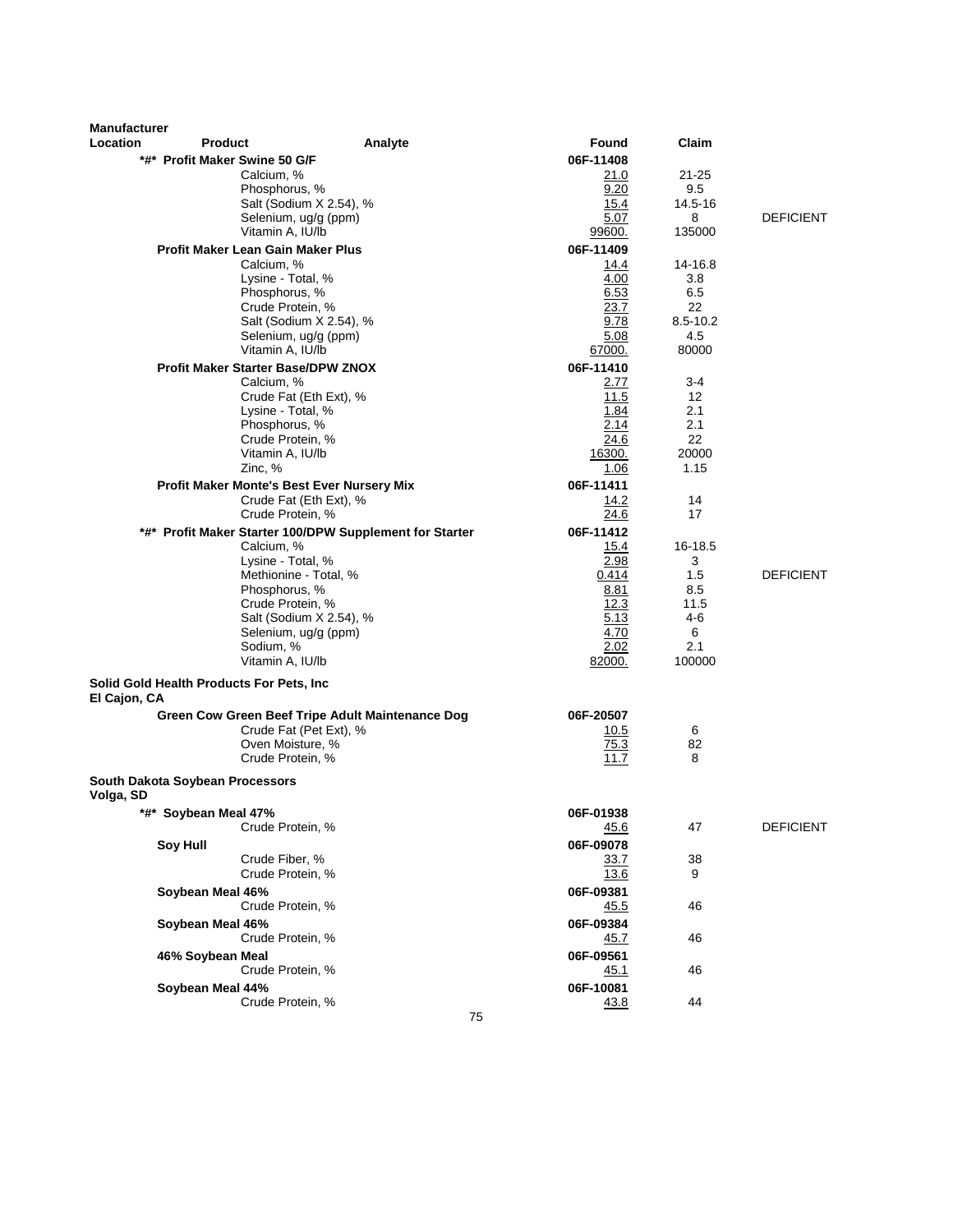| Location<br><b>Found</b><br>Claim<br><b>Product</b><br>Analyte                            |                  |
|-------------------------------------------------------------------------------------------|------------------|
| <b>Squirrel Free, Inc.</b><br><b>Buffalo, NY</b>                                          |                  |
| 06F-06936<br><b>Squirrel Free Suet</b>                                                    |                  |
| Crude Fiber, %<br>12<br>6.02<br>37.9                                                      |                  |
| Crude Fat (Eth Ext), %<br>30<br>Oven Moisture, %<br>5.11<br>10                            |                  |
| <b>St. Jon Pet Care Products</b><br>Harbor City, CA                                       |                  |
| <b>Nutrimalt Skin &amp; Coat Nutritional Supplement for Cats</b><br>06F-00804             |                  |
| Fat: Roese Gottlieb, %<br>49.3<br>53                                                      |                  |
| Linoleic Acid 18:2, %<br>36.8<br>34<br>Oven Moisture, %                                   |                  |
| 5.54<br>8.3<br><b>Standard Manufacturing Company</b>                                      |                  |
| Omaha, NE                                                                                 |                  |
| Dakota 17 Premium Sow Breeder Premix 85<br>06F-11567                                      |                  |
| Calcium, %<br>17.1-20.1<br>17.7<br>Phosphorus, %<br>8.78<br>9                             |                  |
| Salt (Sodium X 2.54), %<br>11.0<br>$10.1 - 12$                                            |                  |
| Selenium, ug/g (ppm)<br>7.89<br>7                                                         |                  |
| Vitamin A, IU/lb<br>140000<br>119000.                                                     |                  |
| *#* Dakota 17 Premium Gilt Premix 80<br>06F-11568                                         |                  |
| Calcium, %<br>15.2<br>16.3-19.2<br>7.71<br>Phosphorus, %<br>8.9                           | <b>DEFICIENT</b> |
| Salt (Sodium X 2.54), %<br>8.64<br>$9.1 - 10.7$                                           |                  |
| Selenium, ug/g (ppm)<br>12.2<br>7.5                                                       | <b>EXCESSIVE</b> |
| Vitamin A, IU/lb<br>111000.<br>155000                                                     |                  |
| <b>Stans Feed and Grain</b><br>Alpena, SD                                                 |                  |
| 06F-08789<br>Market 65T 40 Custom Blend                                                   |                  |
| Tylosin, g/ton<br>40<br><u>43.4</u>                                                       |                  |
| <b>Sterling Technology</b><br><b>Brookings, SD</b>                                        |                  |
| 06F-00483<br><b>Nursemate ASAP</b>                                                        |                  |
| Crude Protein, %<br>3.22<br>3                                                             |                  |
| <b>Nursemate ASAP for Lambs New Formula</b><br>06F-01881<br>Crude Protein, %<br>3<br>4.56 |                  |
| 06F-05389<br><b>Nursemate Colostrum</b>                                                   |                  |
| Crude Protein, %<br>3<br>2.81                                                             |                  |
| <b>Nursemate ASAP</b><br>06F-20985                                                        |                  |
| 3<br>Crude Protein, %<br>3.96                                                             |                  |
| <b>Sun Seed Company Inc</b><br><b>Bowling Green, OH</b>                                   |                  |
| Sun Seed Rat & Mouse Coco-nana Crunch<br>06F-16712                                        |                  |
| Crude Fiber, %<br>14<br><u>7.42</u>                                                       |                  |
| Oven Moisture, %<br>9.96<br>12<br>Crude Protein, %<br>12<br>14.4                          |                  |
| <b>Sunshine Mills Inc.</b><br>Red Bay, AL                                                 |                  |
| Field Trial Beef & Liver Flavor Treats For Dogs<br>06F-07112                              |                  |
| Fat: Acid Hydrolysis, %<br>10.6<br>10                                                     |                  |
| Oven Moisture, %<br>19.4<br>28                                                            |                  |
| Omega-3 Fatty Acids, %<br>0.25<br>0.333<br>Crude Protein, %<br>20                         |                  |
| 22.6<br>76                                                                                |                  |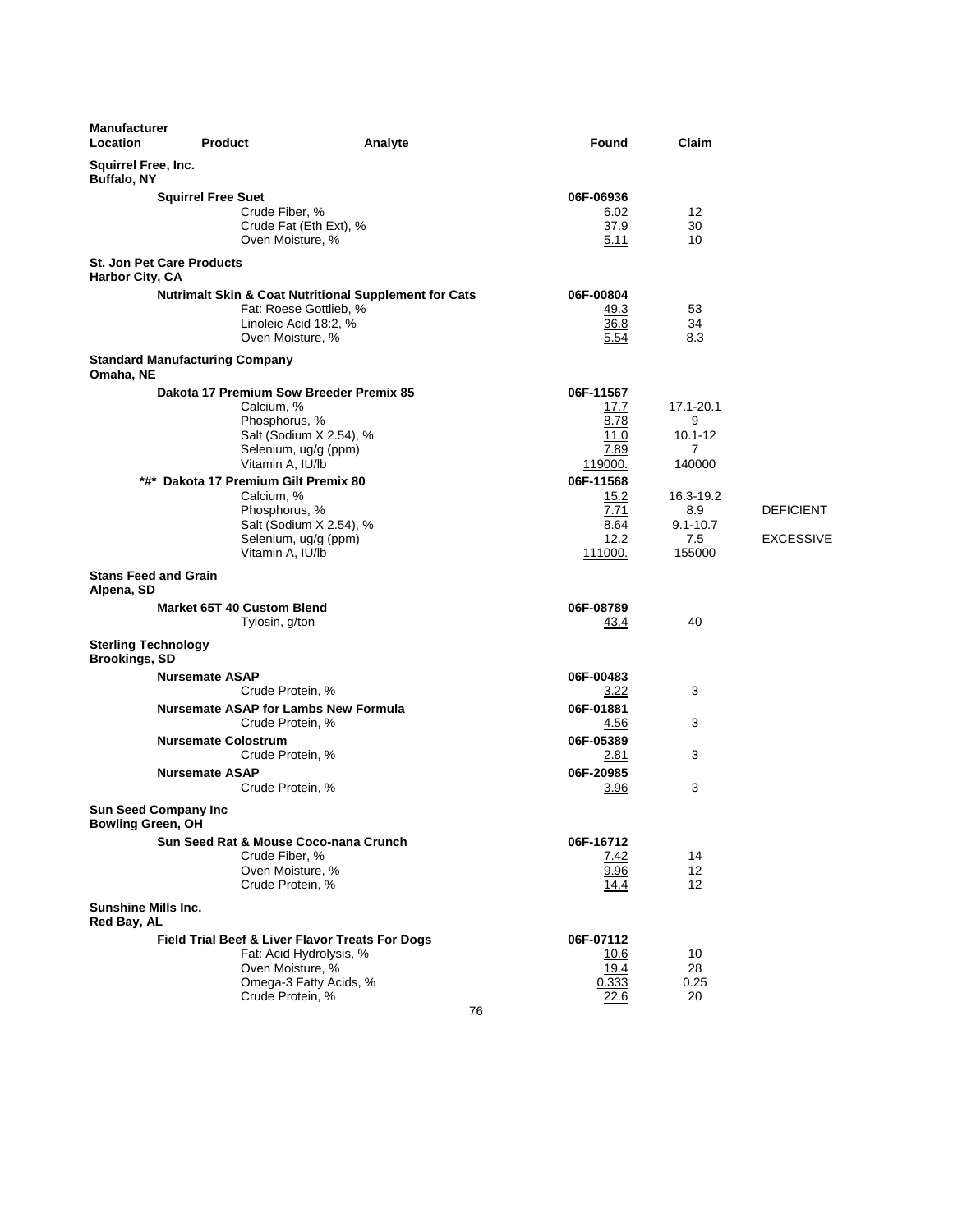| <b>Manufacturer</b>                               |                                           |                                                                       |                     |                      |                  |
|---------------------------------------------------|-------------------------------------------|-----------------------------------------------------------------------|---------------------|----------------------|------------------|
| Location                                          | <b>Product</b>                            | Analyte                                                               | <b>Found</b>        | Claim                |                  |
|                                                   |                                           | Steak Nite Delites Beef Flavored Treats for Dogs<br>Oven Moisture, %  | 06F-22228<br>17.8   | 28                   |                  |
|                                                   | Crude Protein, %                          |                                                                       | 13.8                | 12                   |                  |
| <b>Sweetlix</b><br><b>Mankato, MN</b>             |                                           |                                                                       |                     |                      |                  |
|                                                   | <b>Sweetlix Bloat Guard Pressed Block</b> |                                                                       | 06F-03722           |                      |                  |
|                                                   | Crude Fiber, %                            |                                                                       | 10.8                | 12.5                 |                  |
|                                                   |                                           | Salt (Sodium X 2.54), %<br>Selenium, ug/g (ppm)                       | 20.0<br>11.8        | 19.5-23<br>13        |                  |
| Terra Logics, Inc.                                |                                           |                                                                       |                     |                      |                  |
| Basin, WY                                         |                                           |                                                                       |                     |                      |                  |
|                                                   | <b>Western Alfalfa Cubes</b>              |                                                                       | 06F-02426           |                      |                  |
|                                                   | Crude Fiber, %<br>Crude Protein, %        |                                                                       | <u>25.4</u><br>19.2 | 30<br>14             |                  |
| <b>Tetra Holding</b>                              |                                           |                                                                       |                     |                      |                  |
| <b>Blacksburg, VA</b>                             |                                           |                                                                       |                     |                      |                  |
|                                                   | <b>TetraMin Tropical Flakes</b>           | Fat: Acid Hydrolysis, %                                               | 06F-00493<br>10.4   |                      |                  |
|                                                   |                                           | Crude Fat (Eth Ext), %                                                | 10.4                | 8                    |                  |
|                                                   | Crude Protein, %                          | Oven Moisture, %                                                      | 5.36<br>49.9        | 6<br>48              |                  |
|                                                   | The Meow Mix Company                      |                                                                       |                     |                      |                  |
| Secaucus, NJ                                      | Alley Cat Chicken & Tuna                  |                                                                       | 06F-03067           |                      |                  |
|                                                   |                                           | Fat: Acid Hydrolysis, %                                               | 11.6                | 9                    |                  |
|                                                   | Crude Protein, %                          | Oven Moisture, %                                                      | 7.70                | 12<br>30             |                  |
|                                                   |                                           |                                                                       | 31.8                |                      |                  |
| Skokie, IL                                        | <b>TopCo Associates, LLC</b>              |                                                                       |                     |                      |                  |
|                                                   | *#* ValuTime Fish Flavor Cat Food         |                                                                       | 06F-09628           |                      |                  |
|                                                   | Ash, %                                    | Oven Moisture, %                                                      | 2.31<br>73.9        | 3.5<br>78            |                  |
|                                                   | Crude Protein, %                          |                                                                       | 9.50                | 8                    |                  |
|                                                   |                                           | Taurine - Total, %                                                    | 0.018               | 0.05                 | <b>DEFICIENT</b> |
|                                                   |                                           | ShurFine Ration with Beef & Liver Flavor Dog Food<br>Oven Moisture, % | 06F-09629<br>76.8   | 78                   |                  |
|                                                   | Crude Protein, %                          |                                                                       | 8.08                | 8                    |                  |
| <b>Tractor Supply Co.</b><br><b>Brentwood, TN</b> |                                           |                                                                       |                     |                      |                  |
|                                                   | <b>Dumor Sheep Mineral</b>                |                                                                       | 06F-06937           |                      |                  |
|                                                   | Calcium, %                                |                                                                       | 11.7                | 10-12                |                  |
|                                                   | Phosphorus, %                             | Salt (Sodium X 2.54), %                                               | 5.96<br>17.2        | 6<br>16-19           |                  |
|                                                   |                                           | Selenium, ug/g (ppm)                                                  | 20.0                | 20                   |                  |
|                                                   | Sodium, %<br>Vitamin A, IU/lb             |                                                                       | 6.75<br>62200.      | $7.1 - 8.5$<br>40000 |                  |
|                                                   | <b>Dumor Spring Mineral</b>               |                                                                       | 06F-06938           |                      |                  |
|                                                   | Calcium, %                                |                                                                       | 13.5                | $11 - 13$            |                  |
|                                                   | Magnesium, %                              |                                                                       | 11.4                | 13.5                 |                  |
|                                                   | Phosphorus, %                             | Salt (Sodium X 2.54), %                                               | 2.84<br>15.9        | 3<br>$17 - 19$       |                  |
|                                                   |                                           | Selenium, ug/g (ppm)                                                  | 15.4                | 20                   |                  |
|                                                   | Sodium, %<br>Vitamin A, IU/lb             |                                                                       | 6.26                | $0 - 8$<br>60000     |                  |
|                                                   |                                           | 77                                                                    | 61200.              |                      |                  |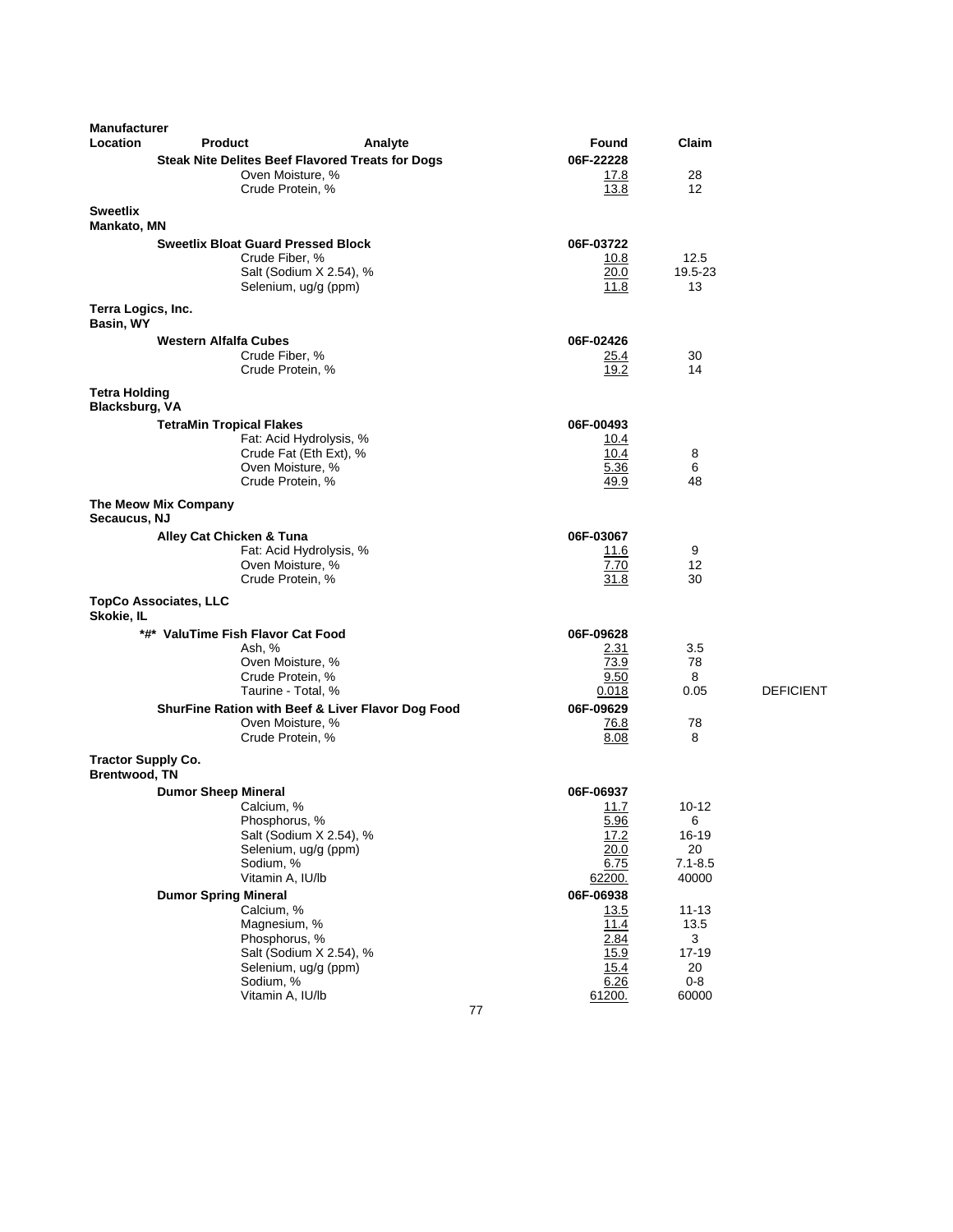| <b>Tractor Supply Company</b><br>Nashville, TN<br>Treat Co.<br>Wichita, KS | <b>Retriever with Beef Dog Food</b><br>Oven Moisture, %<br>Crude Protein, %<br><b>Savory Steak Medium Dog Biscuit</b><br>Crude Fat (Eth Ext), %<br>Oven Moisture, %                                                                                                                           | 06F-09256<br>79.2<br>8.57<br>06F-05887                                                                                   | 82<br>8                                                                                                       |                                                          |
|----------------------------------------------------------------------------|-----------------------------------------------------------------------------------------------------------------------------------------------------------------------------------------------------------------------------------------------------------------------------------------------|--------------------------------------------------------------------------------------------------------------------------|---------------------------------------------------------------------------------------------------------------|----------------------------------------------------------|
|                                                                            |                                                                                                                                                                                                                                                                                               |                                                                                                                          |                                                                                                               |                                                          |
|                                                                            |                                                                                                                                                                                                                                                                                               |                                                                                                                          |                                                                                                               |                                                          |
|                                                                            |                                                                                                                                                                                                                                                                                               |                                                                                                                          |                                                                                                               |                                                          |
| Tri Tech Inc.                                                              | Crude Protein, %                                                                                                                                                                                                                                                                              | 10.3<br>7.28<br>29.6                                                                                                     | 5<br>12<br>18                                                                                                 |                                                          |
| Huron, SD                                                                  |                                                                                                                                                                                                                                                                                               |                                                                                                                          |                                                                                                               |                                                          |
|                                                                            | <b>Tritech Early Wean 5-10</b><br>Crude Fat (Eth Ext), %<br>Crude Protein, %<br>*#* Tritech Dry Cow Mineral (.25 lb) (MH)<br>Calcium, %                                                                                                                                                       | 06F-05582<br>7.13<br>23.5<br>06F-05583<br>4.37                                                                           | 5<br>23<br>3.75-4.75                                                                                          |                                                          |
|                                                                            | Magnesium, %<br>Phosphorus, %<br>Selenium, ug/g (ppm)<br>Sodium, %<br>Vitamin A, IU/lb                                                                                                                                                                                                        | 3.23<br>7.32<br>25.8<br>3.85<br>517000.                                                                                  | 5<br>7.8<br>31<br>$4.5 - 5.5$<br>444000                                                                       | <b>DEFICIENT</b>                                         |
|                                                                            | Tri Tech Early Wean 5-10<br>Crude Fat (Eth Ext), %<br>Crude Protein, %                                                                                                                                                                                                                        | 06F-05584<br>7.58<br>23.9                                                                                                | 5<br>23                                                                                                       |                                                          |
|                                                                            | *#* Tritech 10/14 nursery (CSP) (NS) Medicated<br>Chlortetracycline, g/ton<br>Lysine - Total, %<br>Crude Protein, %<br>Sulfathiazole, g/ton<br>Tritech Heifer Mineral (M600) (MH)                                                                                                             | 06F-20278<br>63.4<br>1.83<br>26.8<br>3.50<br>06F-20280                                                                   | 100<br>1.4<br>28<br>100                                                                                       | <b>DEFICIENT</b><br><b>DEFICIENT</b><br><b>DEFICIENT</b> |
|                                                                            | Calcium, %<br>Magnesium, %<br>Monensin, g/ton<br>Phosphorus, %<br>Salt (ChlorideX1.65), %<br>Salt (Sodium X 2.54), %<br>Selenium, ug/g (ppm)<br>Sodium, %<br>Vitamin A, IU/lb                                                                                                                 | 11.3<br>1.52<br>1110.<br>10.6<br>12.7<br>14.6<br>12.4<br>5.74<br>128000.                                                 | 11.25-11.75<br>$\mathbf{1}$<br>1200<br>11.25<br>11.8-12<br>11.8-12<br>15<br>$4.5 - 5.4$<br>181000             | <b>EXCESSIVE</b>                                         |
| TSC                                                                        |                                                                                                                                                                                                                                                                                               |                                                                                                                          |                                                                                                               |                                                          |
| Brentwood, TN                                                              | Producer's Pride 37% Range Block<br>Calcium, %<br>Equiv Crude Protein, %<br>Crude Protein, %<br>Salt (Sodium X 2.54), %<br>Sodium, %<br>Vitamin A, IU/lb<br><b>DuMor Sheep &amp; Goat Block</b><br>Calcium, %<br>Crude Protein, %<br>Salt (Sodium X 2.54), %<br>Sodium, %<br>Vitamin A, IU/lb | 06F-21853<br>2.43<br>13.9<br>38.2<br>9.52<br>3.75<br>17600.<br>06F-21854<br>3.08<br>18.2<br>10.8<br>4.23<br>17400.<br>78 | 2.25-2.75<br>16<br>37<br>$9 - 10.8$<br>1-6<br>20000<br>$3.3 - 3.8$<br>18<br>$10 - 12$<br>$0.5 - 5.5$<br>20000 |                                                          |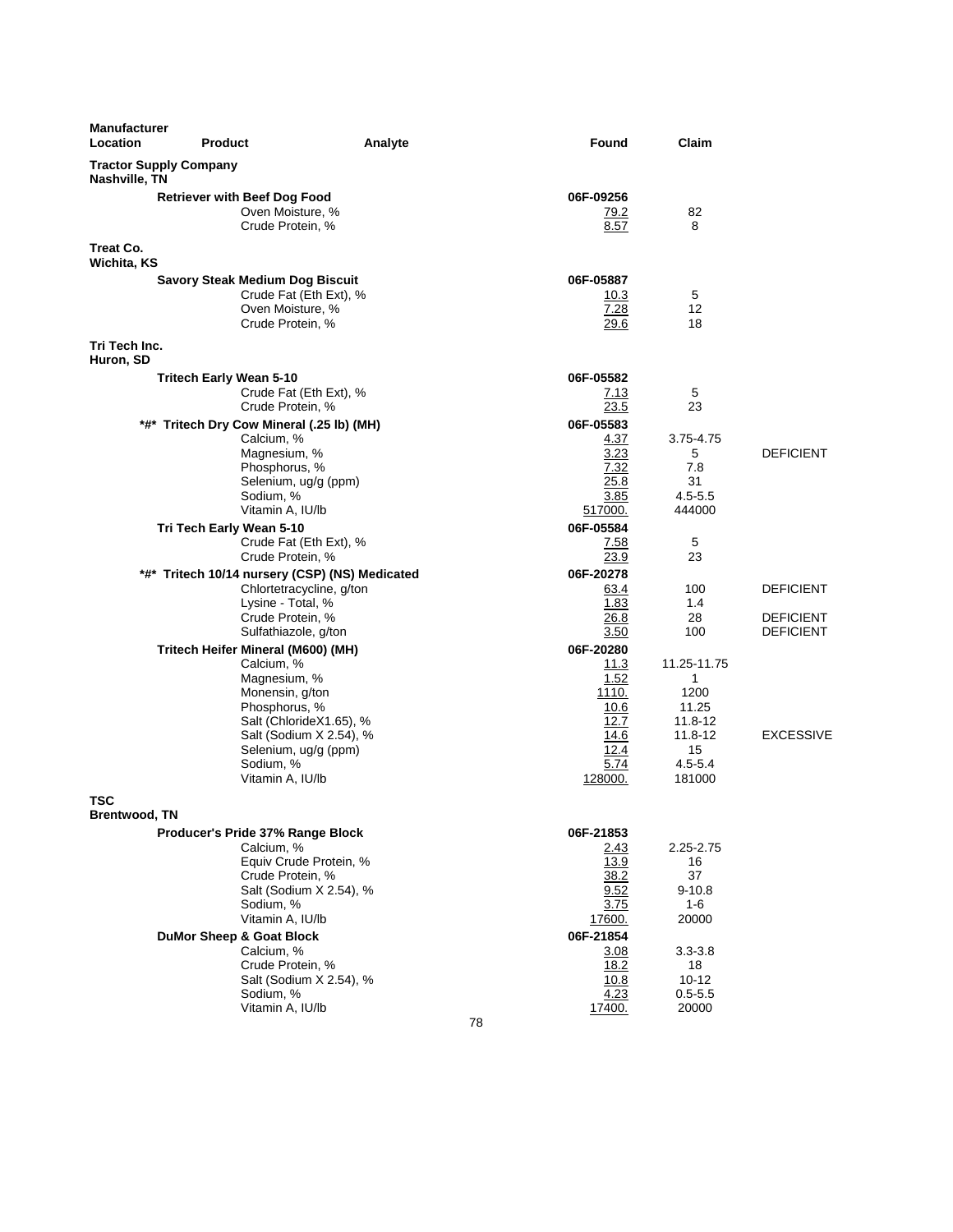| Analyte                                                                         | <b>Found</b>                                                                                                                                                                                                                                                                                                                                                                                                                                                                                                                                                                                                                                                                                                                                                                                                                                                                                                                                                                                                                                                                                                                                                                  | Claim                                                                                                                                 |                                                                                                                                                                                  |
|---------------------------------------------------------------------------------|-------------------------------------------------------------------------------------------------------------------------------------------------------------------------------------------------------------------------------------------------------------------------------------------------------------------------------------------------------------------------------------------------------------------------------------------------------------------------------------------------------------------------------------------------------------------------------------------------------------------------------------------------------------------------------------------------------------------------------------------------------------------------------------------------------------------------------------------------------------------------------------------------------------------------------------------------------------------------------------------------------------------------------------------------------------------------------------------------------------------------------------------------------------------------------|---------------------------------------------------------------------------------------------------------------------------------------|----------------------------------------------------------------------------------------------------------------------------------------------------------------------------------|
|                                                                                 |                                                                                                                                                                                                                                                                                                                                                                                                                                                                                                                                                                                                                                                                                                                                                                                                                                                                                                                                                                                                                                                                                                                                                                               |                                                                                                                                       |                                                                                                                                                                                  |
|                                                                                 | 06F-01874<br>0.056<br>0.030<br>0.036<br>0.073<br>0.134<br>0.098<br>0.031<br>0.064<br>3.23<br>5.65<br>0.325<br>0.110                                                                                                                                                                                                                                                                                                                                                                                                                                                                                                                                                                                                                                                                                                                                                                                                                                                                                                                                                                                                                                                           | 0.101<br>0.045<br>0.052<br>0.13<br>0.201<br>0.194<br>0.043<br>0.092<br>2.4<br>5.8<br>13<br>0.132                                      | <b>DEFICIENT</b><br><b>DEFICIENT</b><br><b>DEFICIENT</b><br><b>DEFICIENT</b><br><b>DEFICIENT</b><br><b>DEFICIENT</b><br><b>DEFICIENT</b><br><b>DEFICIENT</b><br><b>DEFICIENT</b> |
|                                                                                 | 0.117<br>76200.                                                                                                                                                                                                                                                                                                                                                                                                                                                                                                                                                                                                                                                                                                                                                                                                                                                                                                                                                                                                                                                                                                                                                               | 0.133<br>245000                                                                                                                       | <b>DEFICIENT</b>                                                                                                                                                                 |
|                                                                                 | 06F-21276<br>0.071<br>0.027<br>0.038<br>0.101<br>0.174<br>0.138<br>0.051<br>0.102<br>2.99<br>6.40<br>12.8<br>0.137<br>0.018<br>0.079<br>0.146<br>266000.                                                                                                                                                                                                                                                                                                                                                                                                                                                                                                                                                                                                                                                                                                                                                                                                                                                                                                                                                                                                                      | 0.101<br>0.045<br>0.052<br>0.13<br>0.201<br>0.194<br>0.043<br>0.092<br>2.4<br>5.8<br>13<br>0.132<br>0.031<br>0.078<br>0.133<br>245000 | <b>DEFICIENT</b><br><b>DEFICIENT</b><br><b>DEFICIENT</b><br><b>DEFICIENT</b><br><b>DEFICIENT</b><br><b>DEFICIENT</b>                                                             |
|                                                                                 |                                                                                                                                                                                                                                                                                                                                                                                                                                                                                                                                                                                                                                                                                                                                                                                                                                                                                                                                                                                                                                                                                                                                                                               |                                                                                                                                       |                                                                                                                                                                                  |
|                                                                                 | 06F-03725<br>3.80<br>9.29<br>9.61<br>257.<br>30.1<br>1.20<br>97.0<br>25800.<br>06F-07213<br>12.4<br>2.88<br>9.45<br>102.<br>1.34<br>28.0<br>24100.                                                                                                                                                                                                                                                                                                                                                                                                                                                                                                                                                                                                                                                                                                                                                                                                                                                                                                                                                                                                                            | 4-5<br>13<br>10<br>250<br>30<br>$1.2 - 1.7$<br>90<br>20000<br>18<br>$2.5 - 3.5$<br>11<br>100<br>$\overline{c}$<br>28<br>30000         | <b>DEFICIENT</b>                                                                                                                                                                 |
| <b>Product</b><br><b>Tuttles Horse Products</b><br><b>United Suppliers Inc.</b> | *#* Tuttles Liquid 747 Horse Feed Supplement<br>Arginine - Total, %<br>Cystine - Total, %<br>Histidine - Total, %<br>Isoleucine - Total, %<br>Leucine - Total, %<br>Lysine - Total, %<br>Methionine - Total, %<br>Phenylalanine-Total, %<br>Potassium, %<br>Crude Protein, %<br>Selenium, ug/g (ppm)<br>Threonine - Total, %<br>Tyrosine - Total, %<br>Valine - Total, %<br>Vitamin A, IU/lb<br>*#* Liquid 747 Feed Supplement for Horses<br>Arginine - Total, %<br>Cystine - Total, %<br>Histidine - Total, %<br>Isoleucine - Total, %<br>Leucine - Total, %<br>Lysine - Total, %<br>Methionine - Total, %<br>Phenylalanine-Total, %<br>Potassium, %<br>Crude Protein, %<br>Selenium, ug/g (ppm)<br>Threonine - Total, %<br>Tryptophan - Total, %<br>Tyrosine - Total, %<br>Valine - Total, %<br>Vitamin A, IU/lb<br><b>Linebacker Finisher RTY</b><br>Calcium, %<br>Crude Fiber, %<br>Equiv Crude Protein, %<br>Monensin, g/ton<br>Crude Protein, %<br>Sodium, %<br>Tylosin, g/ton<br>Vitamin A, IU/lb<br>*#* Linebacker Grower RM100<br>Acid Detergent Fiber, %<br>Calcium, %<br>Crude Fiber, %<br>Monensin, g/ton<br>Potassium, %<br>Crude Protein, %<br>Vitamin A, IU/lb | 0.062<br>79                                                                                                                           | 0.078                                                                                                                                                                            |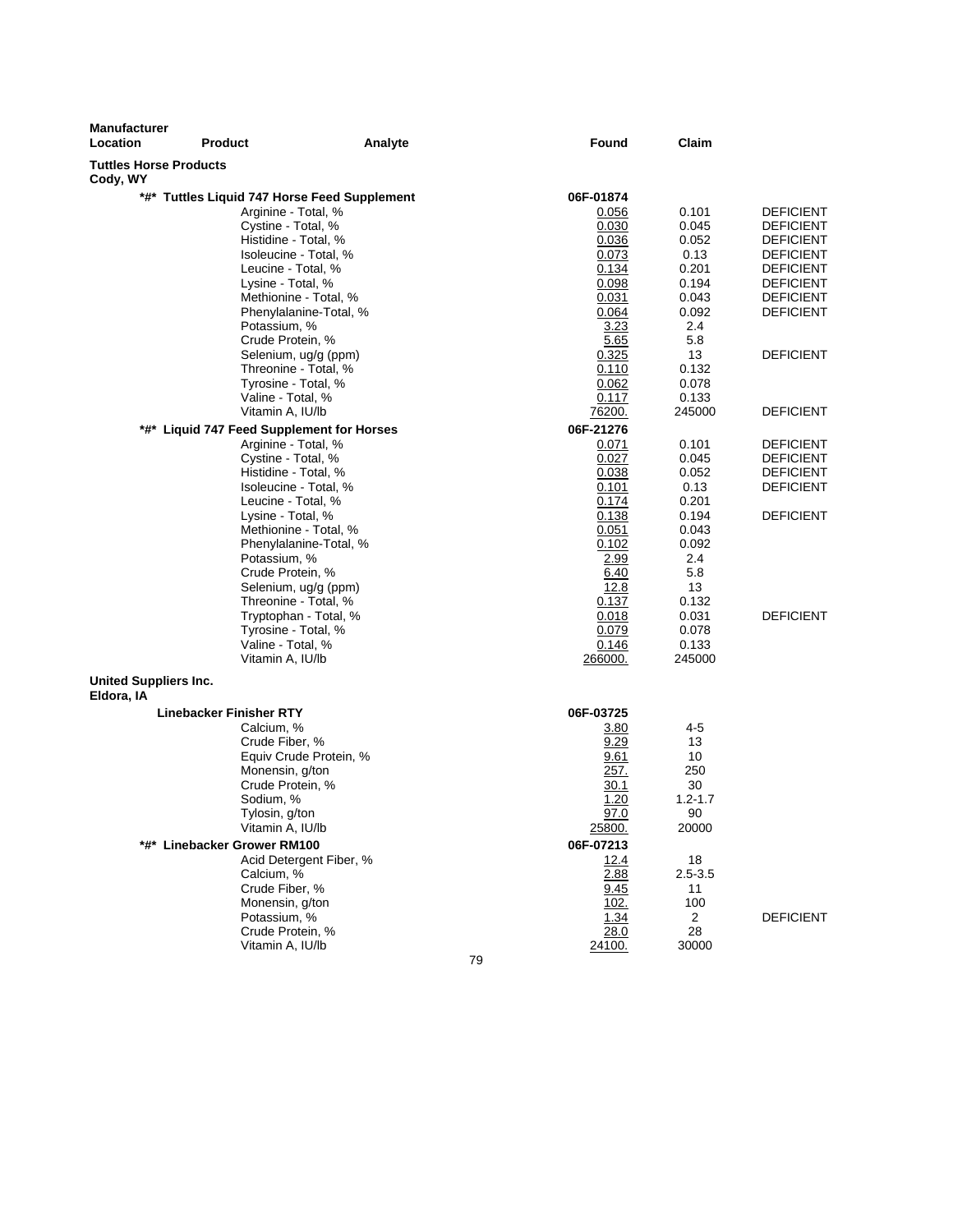| <b>Manufacturer</b>                                     |                                                        |                                            |                     |                     |                  |
|---------------------------------------------------------|--------------------------------------------------------|--------------------------------------------|---------------------|---------------------|------------------|
| Location                                                | <b>Product</b>                                         | Analyte                                    | <b>Found</b>        | Claim               |                  |
|                                                         | *#* Linebacker Grower RM100                            |                                            | 06F-08585           |                     |                  |
|                                                         | Calcium, %                                             | Acid Detergent Fiber, %                    | <u>12.4</u><br>3.14 | 18<br>$2.5 - 3.5$   |                  |
|                                                         | Crude Fiber, %                                         |                                            | 9.58                | 11                  |                  |
|                                                         | Monensin, g/ton                                        |                                            | 94.9                | 100                 |                  |
|                                                         | Potassium, %                                           |                                            | 1.37                | $\overline{2}$      | <b>DEFICIENT</b> |
|                                                         | Crude Protein, %                                       |                                            | 27.3                | 28                  |                  |
|                                                         | Vitamin A, IU/lb                                       |                                            | 24000.              | 30000               |                  |
|                                                         | *#* Calf Creep 14 DF BV60                              |                                            | 06F-08586           |                     |                  |
|                                                         | Calcium, %<br>Crude Fiber, %                           |                                            | 1.14<br>19.3        | $1.5 - 2$<br>23     | <b>DEFICIENT</b> |
|                                                         | Lasalocid, g/ton                                       |                                            | 70.3                | 60                  |                  |
|                                                         | Crude Protein, %                                       |                                            | 16.2                | 14                  |                  |
|                                                         | Vitamin A, IU/lb                                       |                                            | 20000.              | 22500               |                  |
| Vera Sun<br>Aurora, SD                                  |                                                        |                                            |                     |                     |                  |
|                                                         | <b>Dried Distillers Grains With Solubles</b>           |                                            | 06F-09378           |                     |                  |
|                                                         | Ash, %                                                 |                                            | 4.01                | 8                   |                  |
|                                                         | Crude Fiber, %                                         |                                            | 7.56                | 15                  |                  |
|                                                         | Crude Protein, %                                       | Crude Fat (Eth Ext), %                     | 9.74<br>28.1        | 10<br>26            |                  |
|                                                         |                                                        |                                            |                     |                     |                  |
|                                                         | <b>Dried Distillers Grains With Solubles</b><br>Ash, % |                                            | 06F-09385<br>3.78   | 8                   |                  |
|                                                         | Crude Fiber, %                                         |                                            | 7.27                | 15                  |                  |
|                                                         |                                                        | Crude Fat (Eth Ext), %                     | 11.4                | 8                   |                  |
|                                                         | Crude Protein, %                                       |                                            | 28.1                | 26                  |                  |
|                                                         | Sulfur, %                                              |                                            | 0.698               | $0 - 1$             |                  |
|                                                         | <b>Distiller Dried Grain</b>                           |                                            | 06F-10082           |                     |                  |
|                                                         | Ash, %<br>Crude Fiber, %                               |                                            | 3.97<br>6.79        | $0 - 8$<br>$0 - 15$ |                  |
|                                                         |                                                        | Crude Fat (Eth Ext), %                     | 10.8                | 8                   |                  |
|                                                         | Crude Protein, %                                       |                                            | 27.8                | 26                  |                  |
|                                                         | Sulfur, %                                              |                                            | 0.735               | $0 - 1$             |                  |
| <b>Vita Flex Nutrition</b><br><b>Council Bluffs, IA</b> |                                                        |                                            |                     |                     |                  |
|                                                         | <b>Galloping Gourmet Elite Horse Treats</b>            |                                            | 06F-00801           |                     |                  |
|                                                         | Ash, %                                                 |                                            | 4.86                | 5                   |                  |
|                                                         |                                                        | Oven Moisture, %                           | 18.1                | 25                  |                  |
|                                                         | Crude Protein, %                                       |                                            | 10.2                | 10                  |                  |
|                                                         | <b>Galloping Gourmet Elite Horse Treats</b><br>Ash, %  |                                            | 06F-21270<br>4.58   | 5                   |                  |
|                                                         |                                                        | Oven Moisture, %                           | 20.0                | 25                  |                  |
|                                                         | Crude Protein, %                                       |                                            | 10.3                | 10                  |                  |
| <b>VitaKraft Pet Products</b><br><b>Bound Brook, NJ</b> |                                                        |                                            |                     |                     |                  |
|                                                         | <b>Vitakraft Raviolos</b>                              |                                            | 06F-21277           |                     |                  |
|                                                         |                                                        | Oven Moisture, %                           | 4.75                | 12.5                |                  |
|                                                         | Crude Protein, %                                       |                                            | 9.55                | 8.6                 |                  |
|                                                         | <b>Vitakraft Yogurt Drops</b>                          |                                            | 06F-21278           |                     |                  |
|                                                         |                                                        | Crude Fat (Eth Ext), %<br>Oven Moisture, % | 23.6<br>1.93        | 22.5<br>2.7         |                  |
|                                                         | Crude Protein, %                                       |                                            | 6.69                | 5.9                 |                  |
|                                                         |                                                        | 80                                         |                     |                     |                  |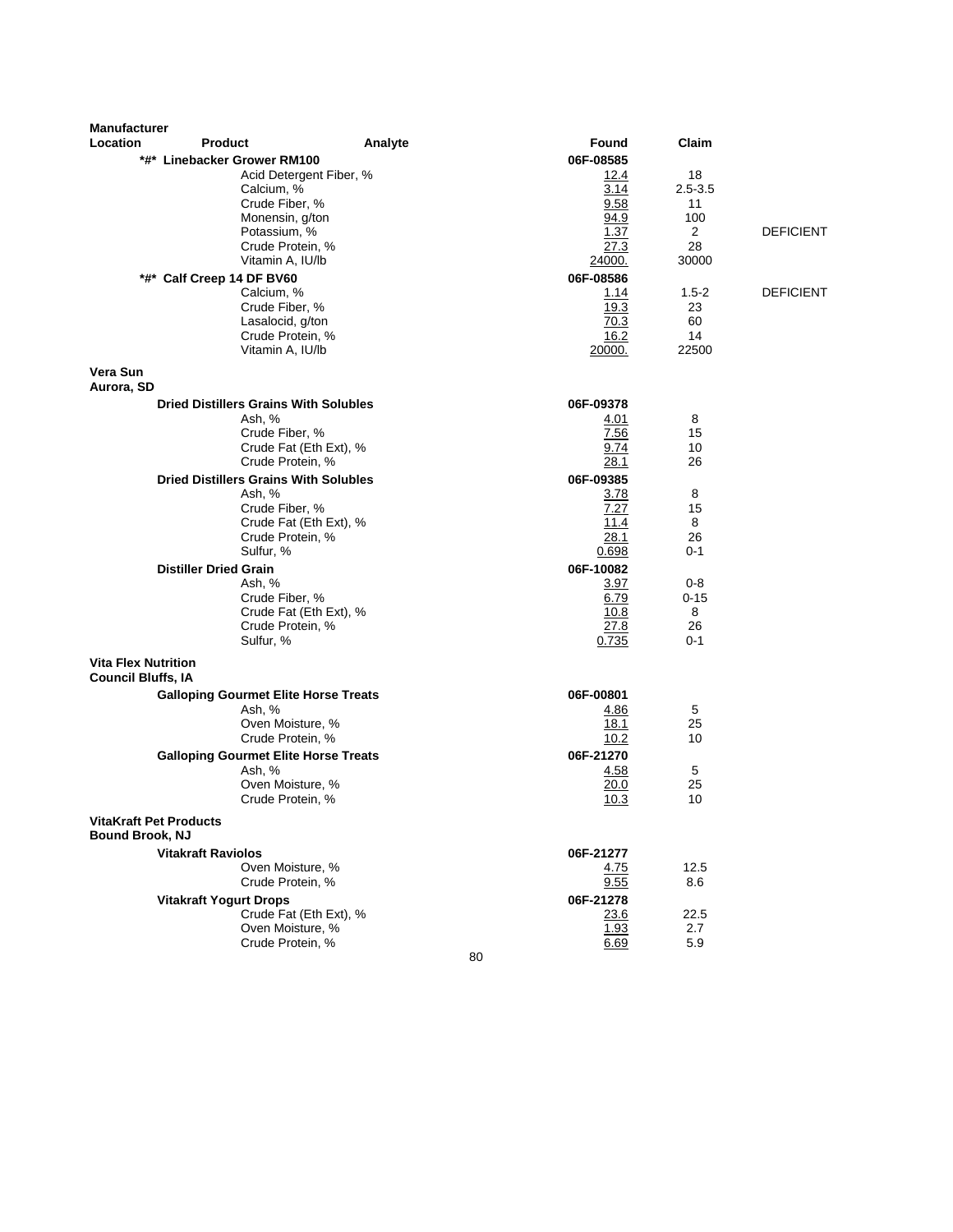| <b>Manufacturer</b><br>Location                      | <b>Product</b>                                                                                               | Analyte                                                                                                                                | <b>Found</b>                                                        | Claim                                     |                  |
|------------------------------------------------------|--------------------------------------------------------------------------------------------------------------|----------------------------------------------------------------------------------------------------------------------------------------|---------------------------------------------------------------------|-------------------------------------------|------------------|
| <b>Wal Mart Stores Inc</b><br><b>Bentonville, AR</b> |                                                                                                              |                                                                                                                                        |                                                                     |                                           |                  |
|                                                      | Crude Fat (Eth Ext), %<br>Oven Moisture, %<br>Crude Protein, %                                               | Ol' Roy Dog Treats Breath Freshening Crunchy Treats                                                                                    | 06F-06484<br>5.46<br>6.67<br>17.0                                   | 5<br>12<br>15                             |                  |
|                                                      | OI' Roy Dog Treats Pigz'N Blankets<br>Crude Fat (Eth Ext), %<br>Oven Moisture, %<br>Crude Protein, %         |                                                                                                                                        | 06F-06485<br>5.31<br>26.0<br>14.4                                   | 5<br>30<br>12                             |                  |
|                                                      | Ol' Roy Canned Dog Food Lamb & Rice Dinner<br>Crude Fat (Eth Ext), %<br>Oven Moisture, %<br>Crude Protein, % |                                                                                                                                        | 06F-06486<br>7.91<br>74.6<br>10.5                                   | 5<br>78<br>8                              |                  |
| WestWay<br>New Orleans, LA                           |                                                                                                              |                                                                                                                                        |                                                                     |                                           |                  |
|                                                      | Vacuum Moisture, %<br>Phosphorus, %<br>Potassium, %<br>Crude Protein, %                                      | *#* Converter 32+Cu Regulated Release Liquid Feed<br>Acid Detergent Fiber, %<br>Equiv Crude Protein, %                                 | 06F-06894<br>0.00<br>19.1<br>36.0<br>1.54<br>2.61<br>31.2           | 0.1<br>25<br>34<br>2<br>2.5<br>32         | <b>DEFICIENT</b> |
|                                                      | Vitamin A, IU/lb                                                                                             | Total Sugars(Invert), %                                                                                                                | 24.0<br>22100.                                                      | 27<br>40000                               | <b>DEFICIENT</b> |
|                                                      | Lasalocid, g/ton<br>Potassium, %<br>Crude Protein, %<br>Vitamin A, IU/lb                                     | <b>Westway Converter Free-Choice Liquid Supplement</b><br>Equiv Crude Protein, %<br>Karl Fisher Moisture, %<br>Total Sugars(Invert), % | 06F-06895<br>20.3<br>156.<br>39.4<br>2.53<br>32.2<br>26.4<br>32100. | 25<br>160<br>36<br>2<br>32<br>28<br>40000 |                  |
|                                                      | <b>Dried Molasses Sweet 45</b><br>Crude Fiber, %<br>Oven Moisture, %                                         | Acid Detergent Fiber, %<br>Total Sugars(Invert), %                                                                                     | 06F-08800<br>23.6<br>18.0<br>2.89<br>35.7                           | 22<br>24<br>6<br>38                       |                  |
| <b>Wild Bird Connection</b><br>Sioux Falls, SD       |                                                                                                              |                                                                                                                                        |                                                                     |                                           |                  |
|                                                      | Dakota Mix Wild Bird Feed<br>Crude Fiber, %<br>Crude Protein, %                                              |                                                                                                                                        | 06F-13687<br>6.19<br>10.8                                           | 10<br>11                                  |                  |
|                                                      | *#* Connection Special Wild Bird Feed<br>Crude Fiber, %<br>Crude Fat (Eth Ext), %<br>Crude Protein, %        |                                                                                                                                        | 06F-13688<br>14.3<br>32.0<br><u>16.6</u>                            | 12<br>12<br>12                            | <b>EXCESSIVE</b> |
| Dickinson, ND                                        | <b>Woody's Performance Horse Feed Products</b>                                                               |                                                                                                                                        |                                                                     |                                           |                  |
|                                                      | <b>Apple Flavored Horse Treats</b><br>Crude Fiber, %<br>Crude Protein, %                                     | 81                                                                                                                                     | 06F-01124<br>15.0<br><u>16.5</u>                                    | 18<br>12                                  |                  |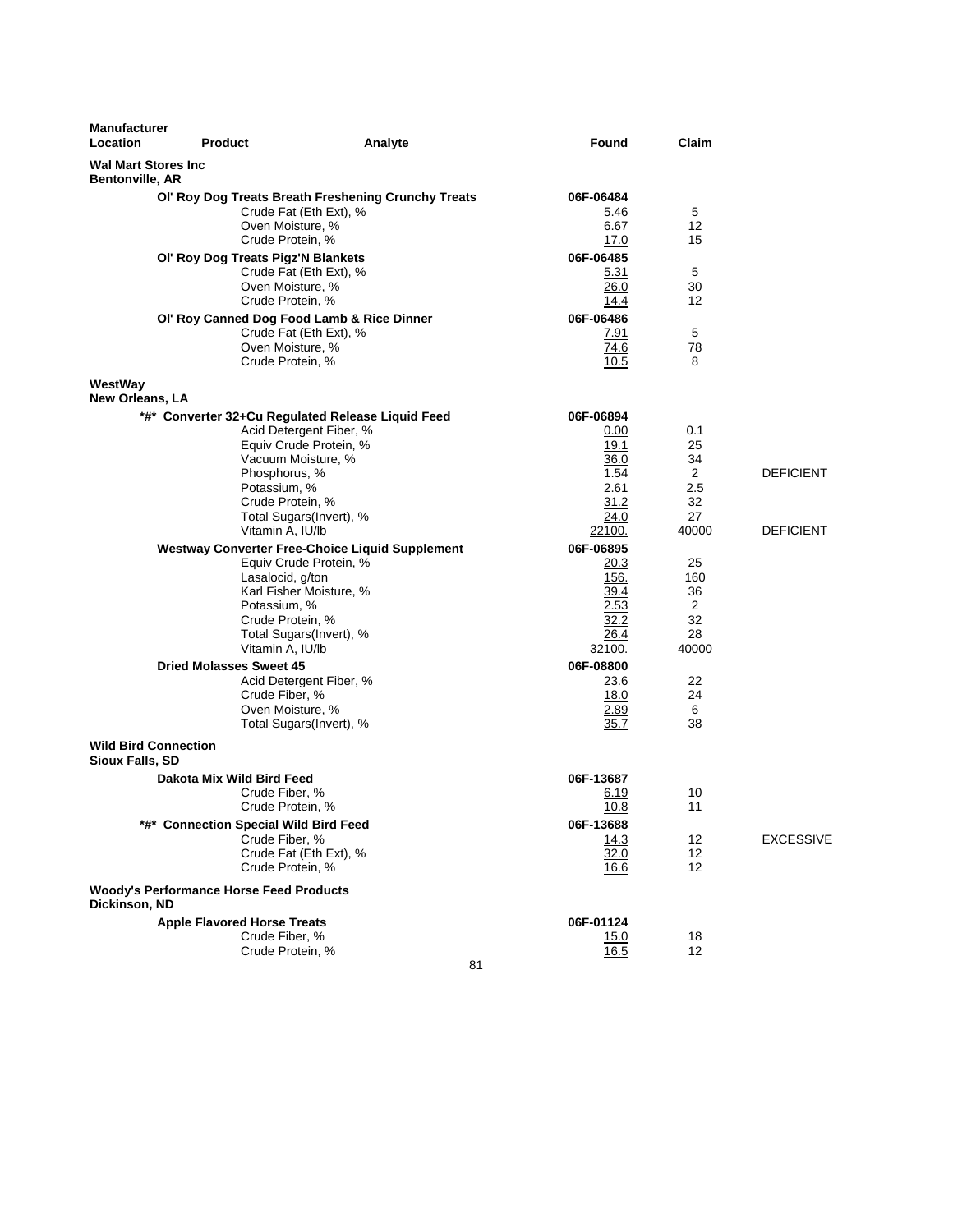| <b>Manufacturer</b><br>Location          | Product                                   | Analyte                                             | Found        | Claim          |
|------------------------------------------|-------------------------------------------|-----------------------------------------------------|--------------|----------------|
| <b>Wysong Corporation</b><br>Midland, MI |                                           |                                                     |              |                |
|                                          | <b>Wysong Anergen Feline Diet</b>         |                                                     | 06F-06462    |                |
|                                          |                                           | Crude Fat (Eth Ext), %                              | 6.51         | 5              |
|                                          | Oven Moisture, %                          |                                                     | 73.0<br>10.3 | 75<br>9        |
|                                          | Crude Protein, %                          |                                                     |              |                |
|                                          | <b>Wysong Anergen Canine Diet</b>         |                                                     | 06F-06463    |                |
|                                          | Oven Moisture, %                          |                                                     | 71.5         | 75             |
|                                          | Crude Protein, %                          |                                                     | 11.2         | $\overline{7}$ |
| Yaggies Inc                              |                                           |                                                     |              |                |
| Yankton, SD                              |                                           |                                                     |              |                |
|                                          | <b>Porcine Meat &amp; Bone Meal</b>       |                                                     | 06F-14788    |                |
|                                          | Calcium, %                                |                                                     | 8.42         | 8.4-10         |
|                                          |                                           | Crude Fat (Eth Ext), %                              | 11.7         | 6              |
|                                          | Phosphorus, %                             |                                                     | 4.30         | 4              |
|                                          | Crude Protein, %                          |                                                     | 55.6         | 50             |
|                                          | 17% Dehydrated Alfalfa Meal               |                                                     | 06F-14789    |                |
|                                          | Crude Fiber, %                            |                                                     | 28.8         | 32             |
|                                          | Crude Protein, %                          |                                                     | 17.3         | 17             |
|                                          |                                           | Yaggie's 44% Protein Solvent Extracted Soybean Meal | 06F-14790    |                |
|                                          | Ash, %                                    |                                                     | 6.44         | $\overline{7}$ |
|                                          | Oven Moisture, %                          |                                                     | 10.7         | 12.5           |
|                                          | Crude Protein, %                          |                                                     | 46.6         | 44             |
|                                          | YAGGIES CTC 10 gm Crumble Stress Granules |                                                     | 06F-14792    |                |
|                                          |                                           | Chlortetracycline, g/lb                             | 9.45         | 10             |
|                                          |                                           | Yaggie's 44% Protein Solvent Extracted Soybean Meal | 06F-20999    |                |
|                                          | Ash, %                                    |                                                     | 6.58         | $\overline{7}$ |
|                                          | Oven Moisture, %                          |                                                     | 9.64         | 12.5           |
|                                          | Crude Protein, %                          |                                                     | 47.6         | 44             |
| Zhejiang,                                | Zhejiang NHU Company, LTD.                |                                                     |              |                |
|                                          | Vitamin A 650,000 I.U.                    |                                                     | 06F-14794    |                |
|                                          | Vitamin A, IU/gm                          |                                                     | 594000.      | 650000         |
|                                          |                                           |                                                     |              |                |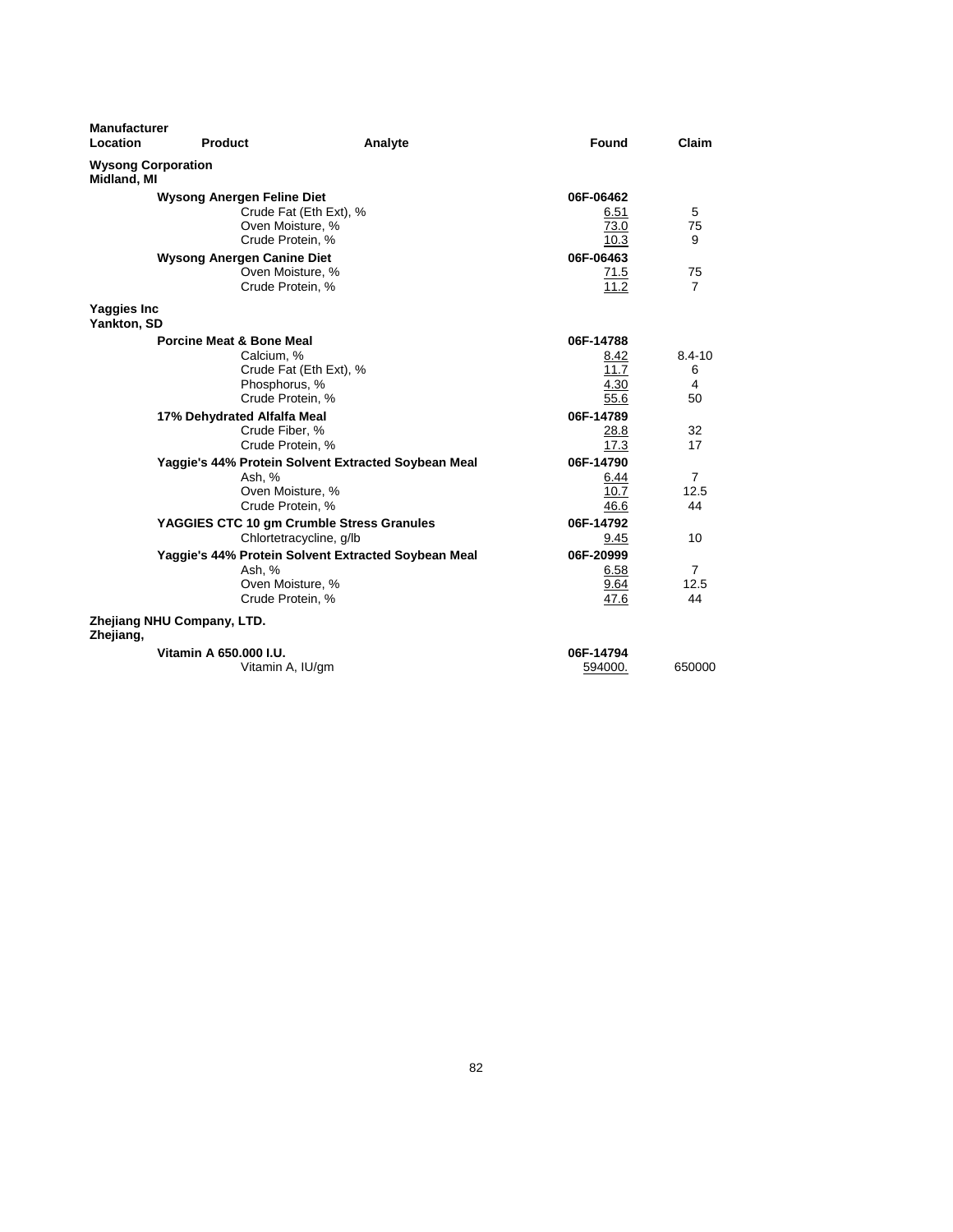# **Regulatory Analyte Totals**

| <b>Remedies Samples</b>         | <b>Units</b> | Received From 1/1/2006 To 12/31/2006 |
|---------------------------------|--------------|--------------------------------------|
| <b>Amprolium</b>                | $\%$         | $\mathbf{1}$                         |
| <b>Arginine - Total</b>         | $\%$         | $\mathbf{1}$                         |
| Ash                             | $\%$         | $\overline{4}$                       |
| Calcium                         | $\%$         | 3                                    |
| <b>Chloride</b>                 | $\%$         | 6                                    |
| <b>Copper</b>                   | $\%$         | $\mathbf{1}$                         |
| <b>Chlortetracycline</b>        | g/lb         | $\overline{4}$                       |
| <b>Dextrose Monohydrate</b>     | g/ml         | $\mathfrak{Z}$                       |
| <b>Dextrose</b>                 | $\%$         | $\overline{2}$                       |
| <b>Dichlorvos</b>               | gm/packet    | $\mathbf{1}$                         |
| <b>Fat: Roese Gottlieb</b>      | $\%$         | 7                                    |
| Fenbendazole                    | $\%$         | $\mathbf{1}$                         |
| <b>Glutamic Acid-Total</b>      | $\%$         | $\mathbf{1}$                         |
| <b>Glucose</b>                  | ppm          | $\mathbf{1}$                         |
| <b>Glucose</b>                  |              | $\mathbf{1}$                         |
| <b>Glutamine - Free</b>         | nanomoles/mL | $\overline{2}$                       |
| <b>Glycine</b>                  | $\%$         | $\,8\,$                              |
| <b>Titratable Iodine</b>        | $\%$         | $\overline{4}$                       |
| <b>Iodine</b>                   | $\%$         | $\mathbf{1}$                         |
| <b>Iron</b>                     | mg/mL        | $\overline{2}$                       |
| <b>Lysine - Total</b>           | $\%$         | $\mathbf{1}$                         |
| <b>Lysine MonoHydrochloride</b> | $\%$         | 1                                    |
| <b>Methionine - Total</b>       | $\%$         | $\overline{2}$                       |
| <b>Oven Moisture</b>            | $\%$         | $\mathbf{1}$                         |
| <b>Moxidectin</b>               | mg/ml        | $\mathbf{1}$                         |
| <b>Neomycin</b>                 | g/ton        | $\overline{2}$                       |
| <b>Nitrofurazone</b>            | $\%$         | $\mathbf{1}$                         |
| Oxytetracycline                 | g/ton        | 19                                   |
| Oxytetracycline                 | mg/ml        | 11                                   |
| <b>Penicillin</b>               | g/ton        | $\overline{2}$                       |
| <b>Phosphorus</b>               | $\%$         | $\overline{2}$                       |
| <b>Piperazine</b>               | $\%$         | 13                                   |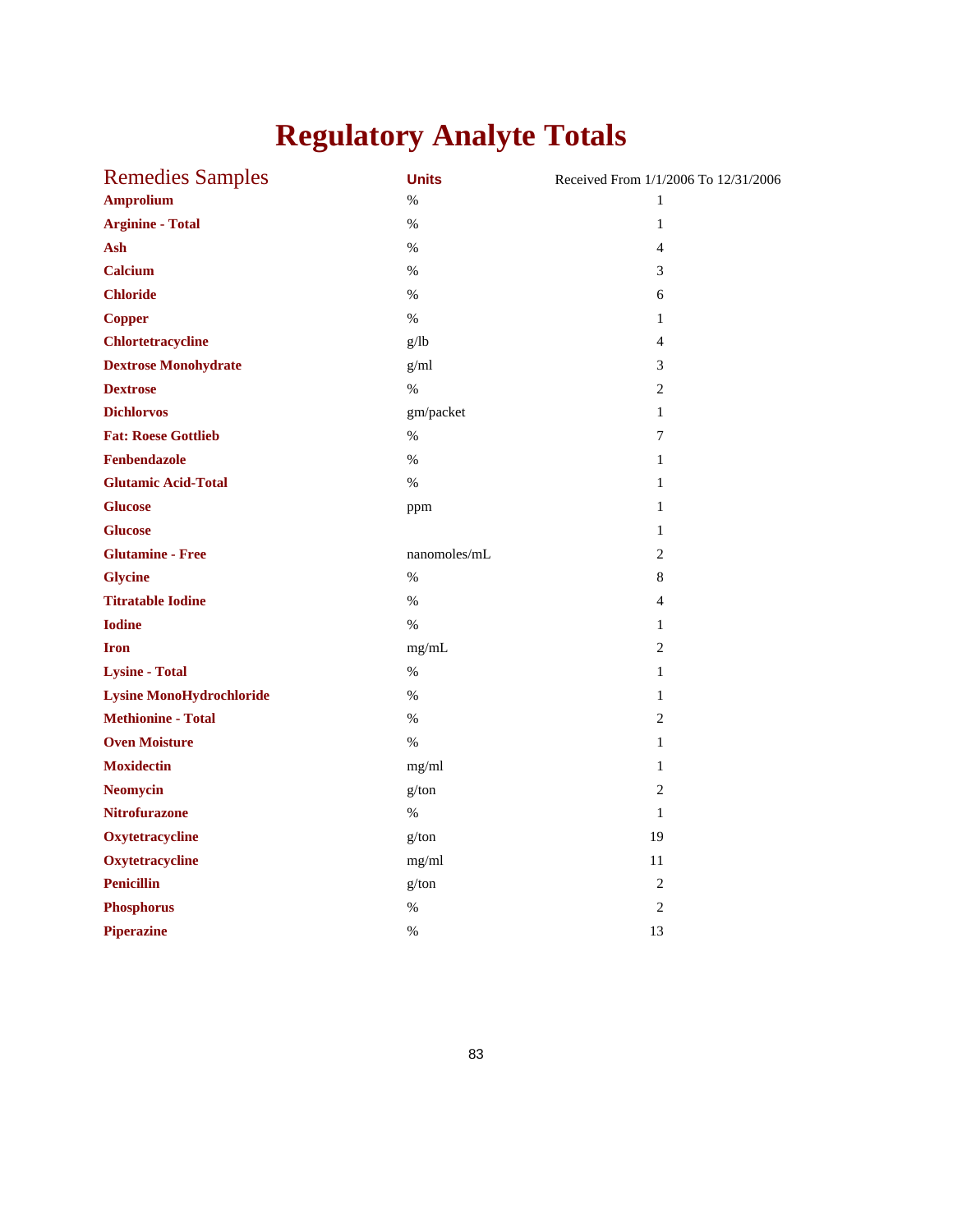| <b>Remedies Samples</b>           | <b>Units</b>         | Received From 1/1/2006 To 12/31/2006 |
|-----------------------------------|----------------------|--------------------------------------|
| <b>Potassium Citrate</b>          | $\%$                 | $\overline{2}$                       |
| <b>Potassium Phosphate</b>        | $\%$                 | $\mathfrak{2}$                       |
| <b>Potassium</b>                  | $\%$                 | $\overline{4}$                       |
| Praziquantel                      | mg/tablet            | $\overline{2}$                       |
| <b>Proline - Total</b>            | $\%$                 | $\mathbf{1}$                         |
| <b>Protein</b>                    | $\%$                 | $\,8\,$                              |
| <b>Crude Protein, Combustion</b>  | $\%$                 | 7                                    |
| <b>Pyrantel Base</b>              | mg/mL                | 11                                   |
| <b>Sodium Iodide</b>              | $\%$                 | $\mathbf{1}$                         |
| Salt (Sodium X 2.54)              | $\%$                 | $\overline{4}$                       |
| <b>Selenium</b>                   | $\frac{ug}{g}$ (ppm) | $\mathbf{1}$                         |
| <b>Serine - Total</b>             | $\%$                 | $\mathbf{1}$                         |
| Sodium                            | $\%$                 | 11                                   |
| <b>Sodium Chloride</b>            | $\%$                 | $\overline{2}$                       |
| <b>Sulfate</b>                    | mg/L (ppm)           | $\mathbf{1}$                         |
| <b>Sulfadimethoxine</b>           | oz/pkg               | $\overline{2}$                       |
| <b>Sulfamethazine</b>             | g/lb                 | 3                                    |
| <b>Sulfamethazine</b>             | $\%$                 | $\overline{2}$                       |
| <b>Sulfur</b>                     | $\%$                 | $\mathbf{1}$                         |
| <b>Taurine - Total</b>            | $\%$                 | $\mathbf{1}$                         |
| <b>Tetracycline Hydrochloride</b> | g/ton                | $\mathbf{1}$                         |
| <b>Tryptophan - Total</b>         | $\%$                 | $\mathbf{1}$                         |
| <b>Tylosin</b>                    | g/lb                 | 1                                    |
| <b>Tylosin</b>                    | g/ton                | 5                                    |
| <b>Vitamin A</b>                  | IU/lb                | $\mathbf{1}$                         |
| <b>Vitamin A</b>                  | I.U./mL              | 25                                   |
| <b>Vitamin D</b>                  | IU/lb                | $\mathbf{1}$                         |
| <b>Vitamin D</b>                  | I.U./mL              | 6                                    |

84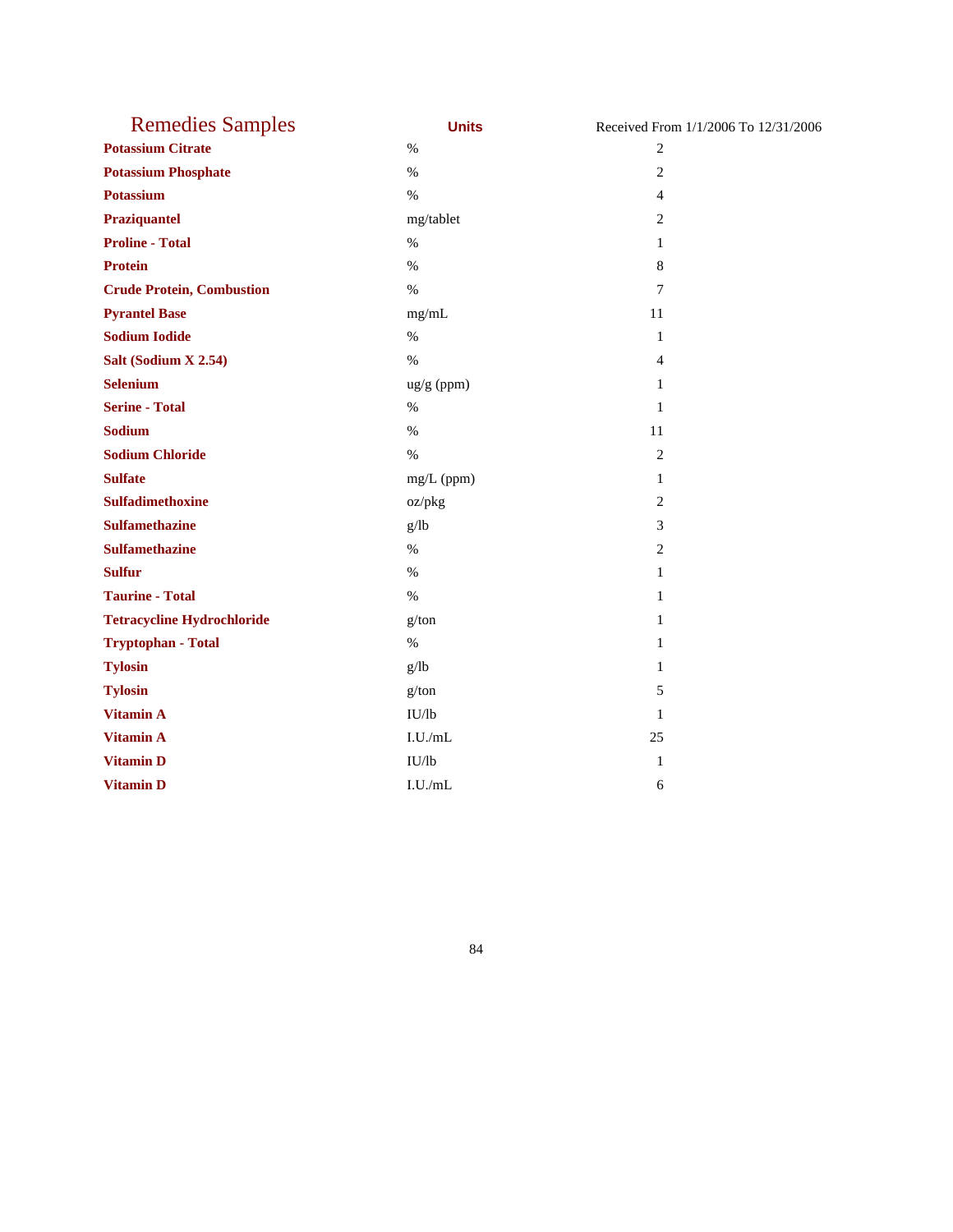# **Sample Count Report**

### **Remedies Sampled From 1/1/2006 To 12/31/2006**

| <b>Manufacturer and Location</b>   |                     |                          | <b>Sample</b>  | <b>Passed</b>    | <b>Not</b>       |
|------------------------------------|---------------------|--------------------------|----------------|------------------|------------------|
| 8 In 1 Pet Products, Inc.          | Hauppauge           | NY.                      | 2              | 2                | $\mathbf{0}$     |
| Agri Laboratories LTD              | St. Joseph          | <b>MO</b>                | 13             | 13               | $\boldsymbol{0}$ |
| AgriPharm                          | Grapevine           | TX                       | 2              | $\overline{2}$   | $\mathbf{0}$     |
| <b>Agripharm Products</b>          | West Lake           | TX                       | 1              | $\boldsymbol{0}$ | 1                |
| <b>Aspen Veterinary Resources</b>  | Kansas City         | MO                       | 5              | 5                | $\overline{0}$   |
| Boehringer Ingelheim Vetmedica,    | St. Joseph          | MO                       | 3              | 3                | $\overline{0}$   |
| Cascade Products Inernational Inc. | Lake Oswego         | <b>OR</b>                | 1              | 1                | $\overline{0}$   |
| <b>Dionne Products</b>             | Des Moines          | IA                       | 1              | 1                | 0                |
| Durvet Inc.                        | <b>Blue Springs</b> | MO                       | 11             | 11               | 0                |
| <b>Elanco Animal Health</b>        | Indianapolis        | $\ensuremath{\text{IN}}$ | 4              | 4                | $\mathbf{0}$     |
| <b>Farnam Companies</b>            | Phoenix             | AZ                       | 5              | 5                | $\mathbf{0}$     |
| Farnam Companies, Inc.             | Phoenix             | AZ                       | $\overline{c}$ | $\overline{2}$   | $\boldsymbol{0}$ |
| Farnam Horse Health Products       | Phoenix             | AZ                       | 1              | 1                | $\boldsymbol{0}$ |
| <b>Farnam Pet Products</b>         | Phoenix             | AZ.                      | 4              | $\overline{4}$   | $\boldsymbol{0}$ |
| First Priority Inc.                | Elgin               | IL                       | 2              | $\overline{2}$   | $\theta$         |
| <b>Fleming Laboratories</b>        | Charlotte           | NC                       | 1              | 1                | 0                |
| Fort Dodge Animal Health           | Fort Dodge          | IA                       | 5              | 4                | 1                |
| G. C. Hanford Mfg. Co.             | Syracuse            | NY.                      | 1              | 1                | $\mathbf{0}$     |
| Happy Jack Inc.                    | Snow Hill           | NC                       | 1              | 1                | 0                |
| Hartz Mountain Corp                | Secaucus            | <b>NJ</b>                | 1              | 1                | $\theta$         |
| Hess & Clark, Inc.                 | Lexington           | KY                       | 1              | 1                | $\theta$         |
| <b>IMU-Tek Animal Health</b>       | Ft. Collins         | CO                       | 1              | 1                | $\overline{0}$   |
| Imu-Tek Animal Health Inc          | Ft. Collins         | CO                       | 3              | 3                | $\overline{0}$   |
| Intervet Inc.                      | Millsboro           | DE                       | 1              | $\mathbf{1}$     | $\boldsymbol{0}$ |
| Jorgensen Laboratories Inc.        | Loveland            | CO                       | 1              | $\boldsymbol{0}$ | 1                |
| MannaPro                           | Chesterfield        | <b>MO</b>                | 2              | $\boldsymbol{0}$ | $\overline{2}$   |
| Merial Limited                     | Duluth              | <b>GA</b>                | 1              | 1                | $\theta$         |
| Merricks, Inc.                     | Middleton           | WI                       | 1              | 1                | $\boldsymbol{0}$ |
| MS Specialty Nutrition             | Dundee              | $_{\rm IL}$              | 1              | 1                | 0                |
| Peak Marketing                     | <b>Blue Springs</b> | <b>MO</b>                | 1              | 1                | 0                |
| Pennfield Animal Health            | Omaha               | NE                       | 2              | $\overline{2}$   | $\boldsymbol{0}$ |
| <b>Pfizer Animal Health</b>        | Exton               | PA                       | 26             | 24               | $\overline{c}$   |
| Phoenix Scientific                 | St. Joseph          | МO                       | 1              | 1                | $\boldsymbol{0}$ |
| Sav-A-Caf                          | Chilton             | WI                       | $\overline{c}$ | 1                | 1                |
| Sparhawk Laboratories              | Lenexa              | <b>KS</b>                | $\overline{c}$ | $\overline{2}$   | $\boldsymbol{0}$ |
| Tech Mix Inc                       | Stewart             | <b>MN</b>                | 3              | $\boldsymbol{0}$ | 3                |
| TradeWinds, Inc.                   | St. Joseph          | МO                       | 1              | 1                | 0                |
| Vedco Inc                          | St Joseph           | MO                       | 3              | 3                | 0                |
| Vets Plus Inc                      | Knapp               | WI                       | 1              | $\overline{0}$   | 1                |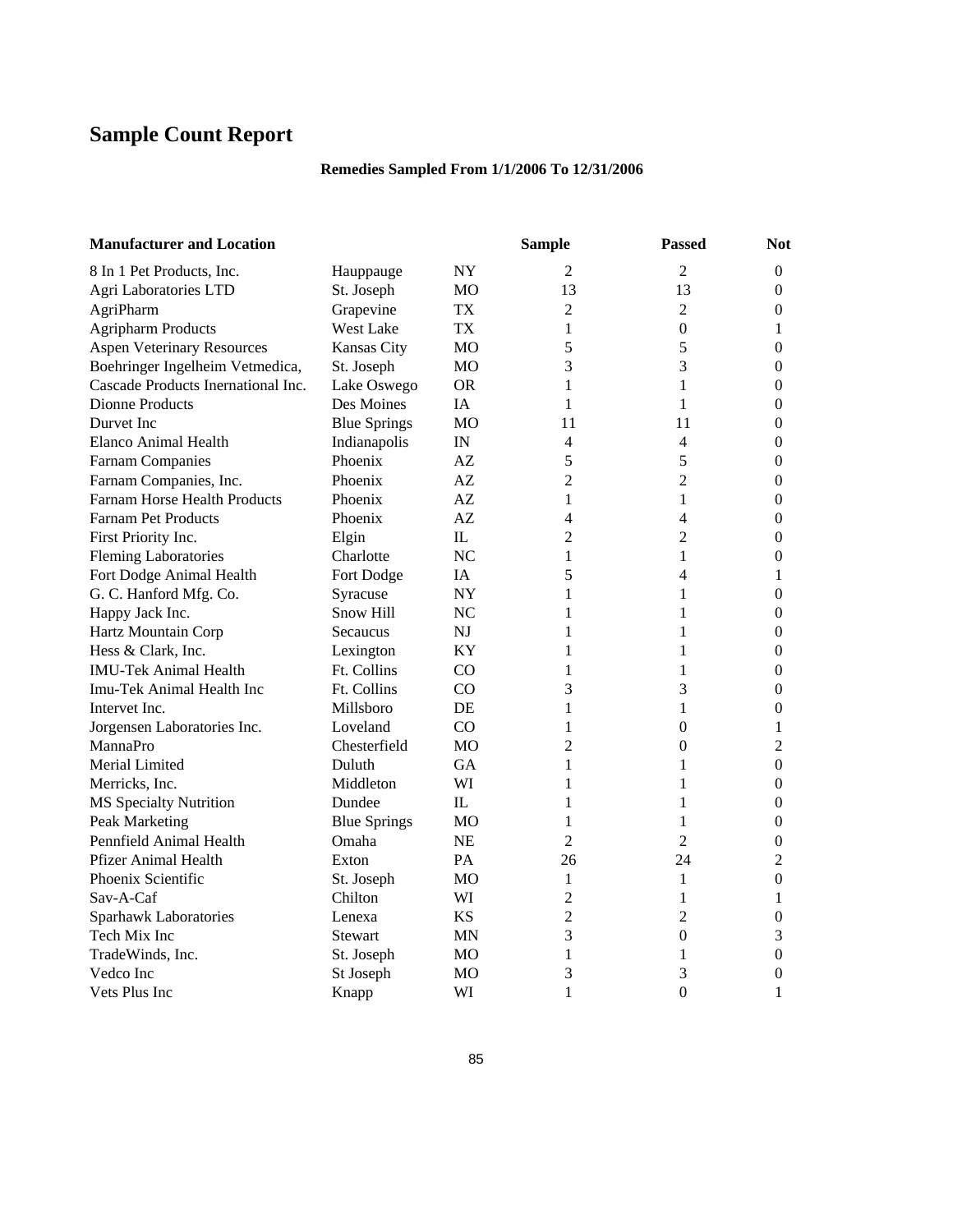| <b>Manufacturer and Location</b> |                |                | <b>Sample</b> | <b>Passed</b> | <b>Not</b> |
|----------------------------------|----------------|----------------|---------------|---------------|------------|
| Virbac AH Inc.                   | Ft. Worth      | TX             | 4             | 4             |            |
| Vit-E-Men Company Inc            | <b>Norfolk</b> | NΕ             |               |               |            |
| Wintec, Inc.                     | Pacific        | MO             |               |               |            |
|                                  |                | <b>Totals:</b> | 130           | 116           | 14         |
|                                  |                |                |               |               |            |

**Percent Passed:** 89.2% **Percent Not** 10.8%

86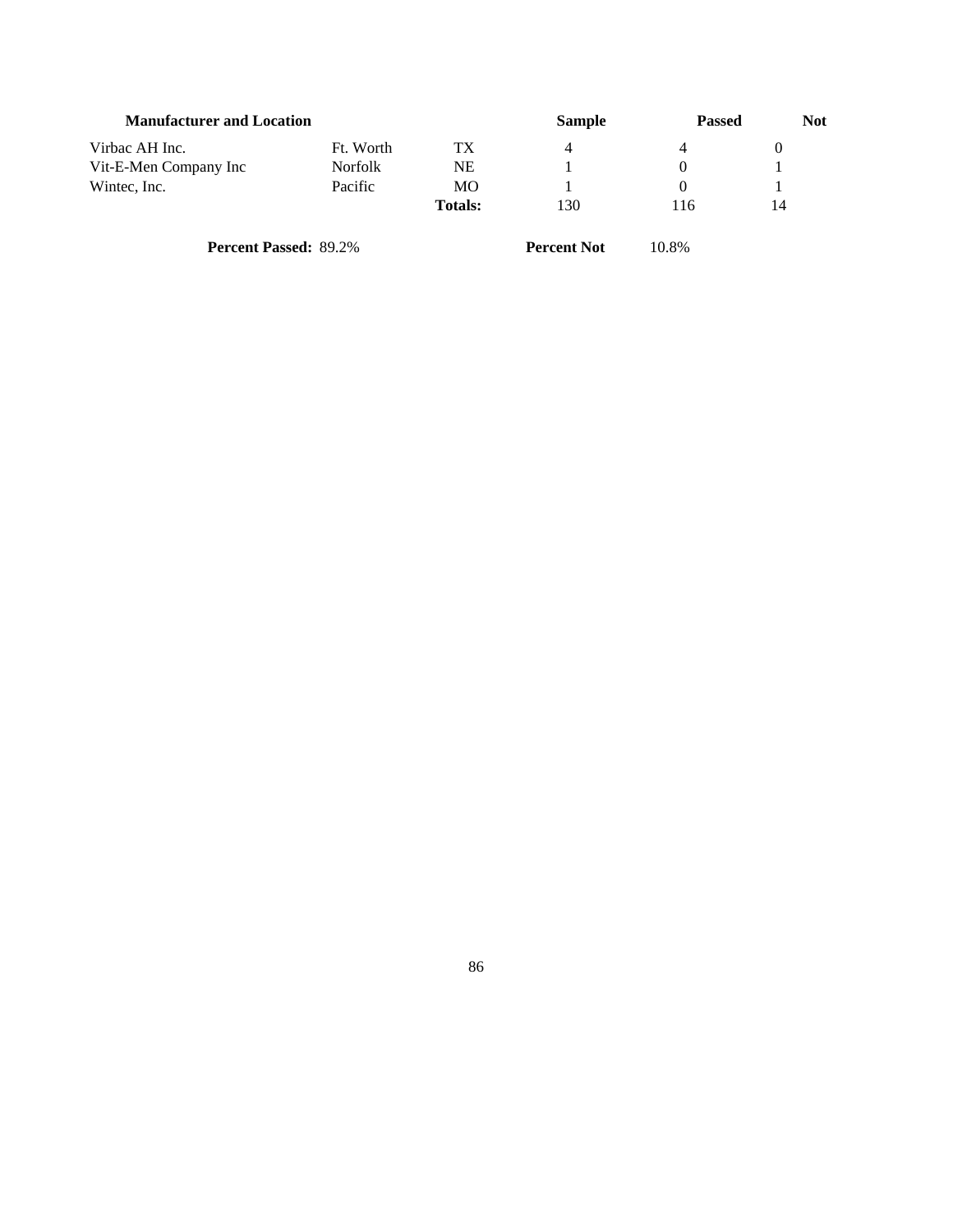| <b>Manufacturer</b><br>Location            | <b>Product</b>                                   | Analyte                                              | Found        | Claim          |                  |
|--------------------------------------------|--------------------------------------------------|------------------------------------------------------|--------------|----------------|------------------|
| Hauppauge, NY                              | 8 In 1 Pet Products, Inc.                        |                                                      |              |                |                  |
|                                            | 8in1 Liquid Wormer                               |                                                      | 06D-06482    |                |                  |
|                                            | Piperazine, mg/5ml                               |                                                      | <u>254.</u>  | 250            |                  |
|                                            | 8 in 1 Liquid Wormer                             |                                                      | 06D-21874    |                |                  |
|                                            | Piperazine, mg/5ml                               |                                                      | 248.         | 250            |                  |
| St. Joseph, MO                             | <b>Agri Laboratories LTD</b>                     |                                                      |              |                |                  |
|                                            | 5-Way Calf Scour Bolus                           |                                                      | 06D-00478    |                |                  |
|                                            |                                                  | Oxytetracycline, mg/bolus                            | <u>493.</u>  | 500            |                  |
|                                            | Agri Labs C.M.P.K. Gel                           |                                                      | 06D-00482    |                |                  |
|                                            | Calcium, %                                       |                                                      | 13.6         | 13.5-15        |                  |
|                                            | Phosphorus, %                                    |                                                      | 2.77         | 2.78           |                  |
|                                            | Agri Labs Vitamins & Electrolytes "Plus"         |                                                      | 06D-00484    |                |                  |
|                                            | Potassium, %                                     |                                                      | 4.04         | 3.8            |                  |
|                                            | Salt (Sodium X 2.54), %<br>Sodium, %             |                                                      | 12.1<br>4.78 | 11-13.2<br>4.7 |                  |
|                                            | Vitamin A, I.U./lb                               |                                                      | 9390000.     | 10000000       |                  |
|                                            | 5 Way Calf Scour Bolus                           |                                                      | 06D-05387    |                |                  |
|                                            |                                                  | Oxytetracycline, mg/bolus                            | 446.         | 500            |                  |
|                                            | Dextrose 50%                                     |                                                      | 06D-08482    |                |                  |
|                                            |                                                  | Dextrose Monohydrate, gm/100 mL                      | 47.7         | 50             |                  |
|                                            | Tetra-Bac 324                                    |                                                      | 06D-10761    |                |                  |
|                                            | Tetracycline HCI, g/pkt                          |                                                      | 106.         | 101.2          |                  |
|                                            | <b>Vitamins &amp; Electrolytes "Plus"</b>        |                                                      | 06D-10762    |                |                  |
|                                            | Potassium, %                                     |                                                      | 3.52         | 3.8            |                  |
|                                            | Salt (Sodium X 2.54), %                          |                                                      | 11.7         | 11-13.2        |                  |
|                                            | Sodium, %                                        |                                                      | 4.62         | 4.7            |                  |
|                                            | Vitamin A, I.U./lb                               |                                                      | 8700000.     | 10000000       |                  |
|                                            | <b>Amino Acid Oral Solution</b>                  |                                                      | 06D-10763    |                |                  |
|                                            |                                                  | Dextrose Monohydrate, g/100 mL                       | <u>5.3</u>   | 5              |                  |
|                                            | Protein, mg/100 mL                               |                                                      | 147.1        | 28.5           |                  |
|                                            | <b>AgriLabs Vitamin AD Injection</b>             |                                                      | 06D-10765    |                |                  |
|                                            | Vitamin A, I.U./mL                               |                                                      | 499000.      | 500000         |                  |
|                                            | Vitamin D, I.U./mL                               |                                                      | 72500.       | 75000          |                  |
|                                            | Di-Methox Sulfadimethoxine Anitbacterial Soluble |                                                      | 06D-10766    |                |                  |
|                                            |                                                  | Sulfadimethoxine, oz/pkg                             | 3.16         | 3.34           |                  |
|                                            | 5-Way Calf Scour Bolus                           |                                                      | 06D-20732    |                |                  |
|                                            |                                                  | Oxytetracycline, mg/bolus                            | 465.         | 500            |                  |
|                                            |                                                  | C.M.P.K. Gel Nutritional Supplement for Dairy Cattle | 06D-20983    |                |                  |
|                                            | Calcium, %                                       |                                                      | 13.5         | 13.5-15        |                  |
|                                            | Phosphorus, %                                    |                                                      | 2.66         | 2.78           |                  |
|                                            | 5-Way Calf Scour Bolus                           |                                                      | 06D-20986    |                |                  |
|                                            |                                                  | Oxytetracycline, mg/bolus                            | 455.         | 500            |                  |
| AgriPharm                                  |                                                  |                                                      |              |                |                  |
| Grapevine, TX                              |                                                  |                                                      |              |                |                  |
|                                            |                                                  | Agri Pharm Oxymycin 200 Oxytetracycline Injection    | 06D-00477    |                |                  |
|                                            | Oxytetracycline, mg/ml                           |                                                      | 206.         | 200            |                  |
|                                            | Agri Pharm Oxymycin 343 Oxytetracycline          |                                                      | 06D-00485    |                |                  |
|                                            | Oxytetracycline, g/pkt                           |                                                      | 102.         | 102.4          |                  |
| <b>Agripharm Products</b><br>West Lake, TX |                                                  |                                                      |              |                |                  |
|                                            | *#* lodine Tincture 7%                           |                                                      | 06D-20730    |                |                  |
|                                            | Titratable Iodine, %                             |                                                      | 4.16         | 7              | <b>DEFICIENT</b> |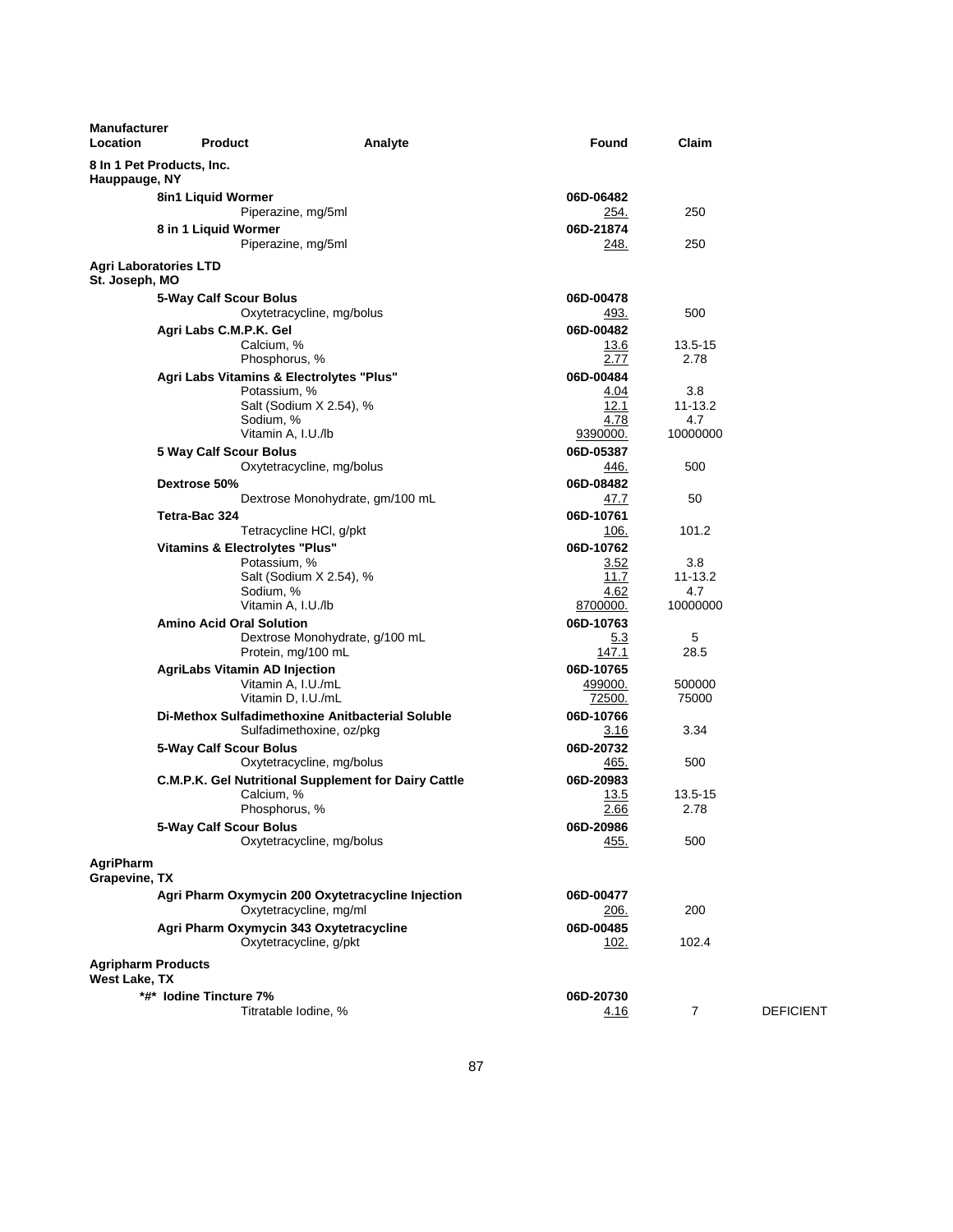|                                          |                                           |                                                       | <b>Manufacturer</b>  |                 |
|------------------------------------------|-------------------------------------------|-------------------------------------------------------|----------------------|-----------------|
| Location                                 | <b>Product</b>                            | Analyte                                               | Found                | Claim           |
| Kansas City, MO                          | <b>Aspen Veterinary Resources</b>         |                                                       |                      |                 |
|                                          | <b>Sustain III</b>                        |                                                       | 06D-10555            |                 |
|                                          |                                           | Sulfamethazine, gm/bolus                              | 7.89                 | 8.02            |
|                                          | <b>Tylosin Injection</b>                  |                                                       | 06D-10556            |                 |
|                                          | Tylosin, mg/ml                            |                                                       | 211.                 | 200             |
|                                          | Oxytetracycline Injection 200 mg/ml       |                                                       | 06D-10557            |                 |
|                                          |                                           | Oxytetracycline, mg/ml                                | 209.                 | 200             |
|                                          | Vitamin AD Injectable                     |                                                       | 06D-10561            |                 |
|                                          |                                           | Vitamin A, I.U./mL<br>Vitamin D, I.U./mL              | 471000.<br>74300.    | 500000<br>75000 |
|                                          | Gentle lodine 1%                          |                                                       | 06D-16764            |                 |
|                                          |                                           | Titratable Iodine, %                                  | 0.96                 | 1               |
| St. Joseph, MO                           | Boehringer Ingelheim Vetmedica, Inc.      |                                                       |                      |                 |
|                                          |                                           |                                                       | 06D-10558            |                 |
|                                          | Bio-Mycin 200                             | Oxytetracycline, mg/ml                                | 193.                 | 200             |
|                                          | <b>Atgard Swine Wormer</b>                |                                                       | 06D-10568            |                 |
|                                          |                                           | Dichlorvos, gm/packet                                 | 11.5                 | 11.5            |
|                                          | <b>Tylosin Injection Antibiotic</b>       |                                                       | 06D-20731            |                 |
|                                          | Tylosin, mg/ml                            |                                                       | 200.                 | 200             |
| Lake Oswego, OR                          | <b>Cascade Products Inernational Inc.</b> |                                                       |                      |                 |
|                                          | <b>Cascadia Brand Copper Sulfate</b>      |                                                       | 06D-07454            |                 |
|                                          | Copper, %                                 |                                                       | 24.1                 | 25.2            |
|                                          | Sulfate, %                                |                                                       | 40.4                 | 38.5            |
|                                          | Sulfur, %                                 |                                                       | 13.5                 |                 |
| <b>Dionne Products</b><br>Des Moines, IA |                                           |                                                       |                      |                 |
|                                          | <b>Dionne Strong lodine</b>               |                                                       | 06D-22219            |                 |
|                                          |                                           | Titratable Iodine, %                                  | 4.47                 | 5               |
| Durvet Inc.<br><b>Blue Springs, MO</b>   |                                           |                                                       |                      |                 |
|                                          |                                           | Durvet Duramycin 72-200 Oxytetracycline Injection     | 06D-01869            |                 |
|                                          |                                           | Oxytetracycline, mg/ml                                | 208.                 | 200             |
|                                          |                                           | Duramycin 72-200 Oxytetracycline Injection Antibiotic | 06D-03073            |                 |
|                                          |                                           | Oxytetracycline, mg/ml                                | 210.                 | 200             |
|                                          | Duramycin 100                             |                                                       | 06D-08484            |                 |
|                                          |                                           | Oxytetracycline, mg/ml                                | 98.1                 | 100             |
|                                          | Vitamin E+AD Injectable                   |                                                       | 06D-08485            |                 |
|                                          |                                           | Vitamin A, I.U./mL<br>Vitamin D, I.U./mL              | 102000.              | 100000          |
|                                          |                                           |                                                       | 204000.              | 10000           |
|                                          | Pen Aqueous                               | Penicillin, units/ml                                  | 06D-08486<br>316000. | 300000          |
|                                          | Injectable Vitamin A D                    |                                                       | 06D-09258            |                 |
|                                          |                                           | Vitamin A. I.U./mL                                    | 484000.              | 500000          |
|                                          |                                           | Vitamin D, I.U./mL                                    | <u>76100.</u>        | 75000           |
|                                          | <b>Dextrose 50% Sterile Solution</b>      |                                                       | 06D-10145            |                 |
|                                          |                                           | Dextrose Monohydrate, %                               | 52.4                 | 50              |
|                                          | Durvet Vitamin AD Injectable              |                                                       | 06D-10565            |                 |
|                                          |                                           | Vitamin A, I.U./mL                                    | 502000.              | 500000          |
|                                          |                                           | Vitamin D, I.U./mL                                    | 74700.               | 75000           |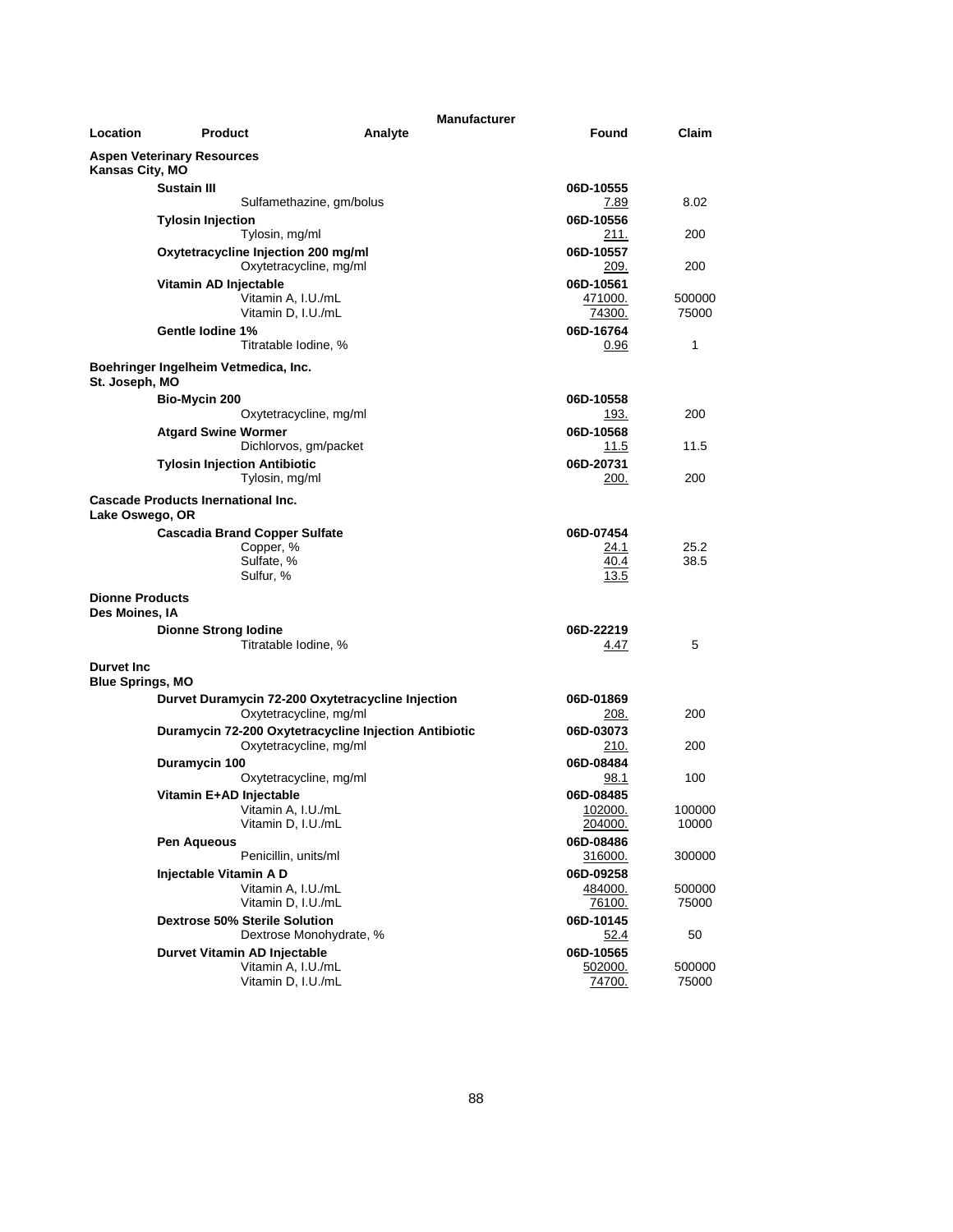|                                        |                                              | <b>Manufacturer</b>                                  |                 |         |
|----------------------------------------|----------------------------------------------|------------------------------------------------------|-----------------|---------|
| Location                               | Product                                      | Analyte                                              | Found           | Claim   |
|                                        | <b>Durvet Electro Gel</b>                    |                                                      | 06D-10567       |         |
|                                        |                                              | Glutamic Acid-Total, g/tube                          | 2.11            |         |
|                                        |                                              | Glutamine - Free, g/tube                             | 2.09            | 1.74    |
|                                        | <b>Vitamins &amp; Electrolytes</b>           |                                                      | 06D-21085       |         |
|                                        | Potassium, %                                 |                                                      | 2.47            | $2.4\,$ |
|                                        | Sodium, %                                    |                                                      | 33.0            | 32-37   |
|                                        | Vitamin A, I.U./lb                           |                                                      | <u>4260000.</u> | 5000000 |
|                                        | <b>Durvet Sustain III Calf Bolus</b>         |                                                      | 06D-21273       |         |
|                                        |                                              | Sulfamethazine, gm/bolus                             | 7.84            | 8.02    |
| Indianapolis, IN                       | <b>Elanco Animal Health</b>                  |                                                      |                 |         |
|                                        | Elanco Tylan                                 |                                                      | 06D-00479       |         |
|                                        | Tylosin, g/bottle                            |                                                      | 106.            | 100     |
|                                        | Tylan 50                                     |                                                      | 06D-00480       |         |
|                                        | Tylosin, mg/ml                               |                                                      | 52.5            | 50      |
|                                        | Elanco Tylan 50 Injectable                   |                                                      | 06D-10757       |         |
|                                        | Tylosin, mg/ml                               |                                                      | 50.5            | 50      |
|                                        | <b>Tylan 50 Injection</b>                    |                                                      | 06D-21239       |         |
|                                        | Tylosin, mg/ml                               |                                                      | 49.1            | 50      |
|                                        |                                              |                                                      |                 |         |
| <b>Farnam Companies</b><br>Phoenix, AZ |                                              |                                                      |                 |         |
|                                        | <b>Farnam Alfalfa Pellet Horse Wormer</b>    |                                                      | 06D-00800       |         |
|                                        | Piperazine, %                                |                                                      | 21.8            | 21      |
|                                        | <b>Farnam ComboCare Oral Gel Dewormer</b>    |                                                      | 06D-21238       |         |
|                                        | Moxidectin, mg/ml                            |                                                      | 20.0            | 20      |
|                                        | Praziquantel, mg/ml                          |                                                      | 125.            | 125     |
|                                        | <b>Farnam Alfalfa Pellet Horse Wormer</b>    |                                                      | 06D-21242       |         |
|                                        | Piperazine, %                                |                                                      | 21.6            | 21      |
|                                        | Farnam Liqui-Care P Liquid Wormer Equine     |                                                      | 06D-21243       |         |
|                                        |                                              | Pyrantel Base, mg/mL                                 | 47.5            | 50      |
|                                        |                                              | <b>Farnam StongyleCare Paste Equine Anthelmintic</b> | 06D-21244       |         |
|                                        |                                              | Pyrantel Base, g/18.8g                               | 3.36            | 3.6     |
| Phoenix, AZ                            | Farnam Companies, Inc.                       |                                                      |                 |         |
|                                        | Farnam StrongylCare (pyrantel pamoate) Paste |                                                      | 06D-01868       |         |
|                                        |                                              | Pyrantel Base, g/18.8g                               | 3.89            | 3.6     |
|                                        |                                              | Farnam Strongyle Care Paste Equine Anthelmintic      | 06D-21838       |         |
|                                        |                                              | Pyrantel Base, g/18.8g                               | 3.41            | 3.6     |
| Phoenix, AZ                            | <b>Farnam Horse Health Products</b>          |                                                      |                 |         |
|                                        | Farnam Alfalfa Pellet Horse Wormer           |                                                      | 06D-07114       |         |
|                                        | Piperazine, %                                |                                                      | 20.0            | 21      |
|                                        |                                              |                                                      |                 |         |
| Phoenix, AZ                            | <b>Farnam Pet Products</b>                   |                                                      |                 |         |
|                                        | Farnam Liqui-Care P Dewormer                 |                                                      | 06D-00806       |         |
|                                        |                                              | Pyrantel Base, mg/mL                                 | 49.7            | 50      |
|                                        | D-Worm Liquid Wormer                         |                                                      | 06D-20987       |         |
|                                        | Piperazine, g/100cc                          |                                                      | <u>3.73</u>     | 4.25    |
|                                        | D-Worm 120 for Canines                       |                                                      | 06D-22222       |         |
|                                        |                                              | Pyrantel Base, mg/mL                                 | 4.38            | 4.54    |
|                                        |                                              | D-Worm Tablets Dog Wormer Tablets for Large Dogs     | 06D-22223       |         |
|                                        |                                              | Pyrantel Base, mg/tablet                             | 118.            | 113.5   |
|                                        |                                              |                                                      |                 |         |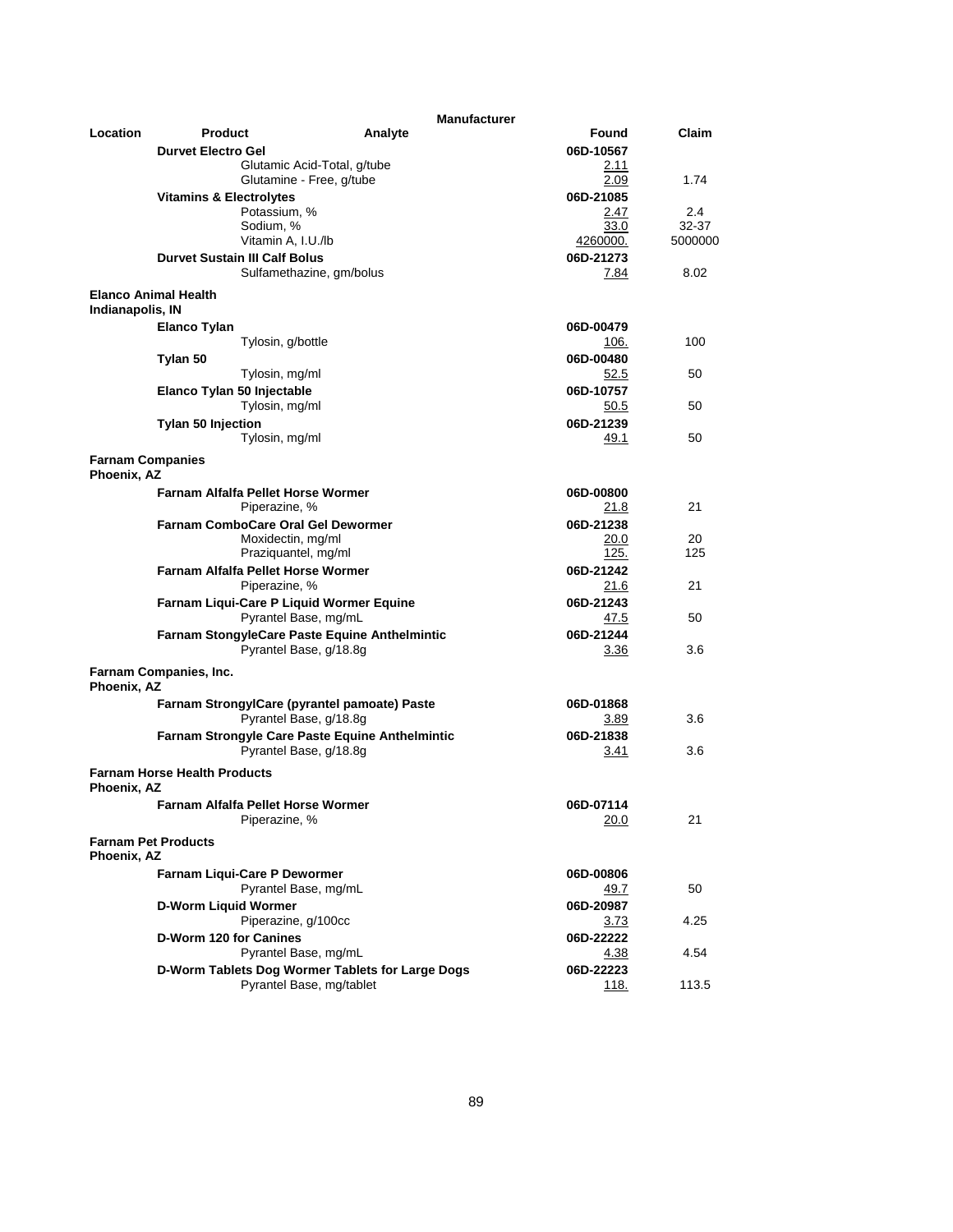|                                     |                                                                        | <b>Manufacturer</b>                                 |                      |                |                  |
|-------------------------------------|------------------------------------------------------------------------|-----------------------------------------------------|----------------------|----------------|------------------|
| Location                            | <b>Product</b>                                                         | Analyte                                             | Found                | Claim          |                  |
| First Priority Inc.<br>Elgin, IL    |                                                                        |                                                     |                      |                |                  |
|                                     | <b>Priority Care Gentle Iodine Wound Spray</b><br>Titratable Iodine, % |                                                     | 06D-10389<br>1.00    | 1              |                  |
|                                     | <b>Priority Care 1 Gentle lodine</b><br>lodine, %                      |                                                     | 06D-10759<br>1.01    | 1              |                  |
| Charlotte, NC                       | <b>Fleming Laboratories</b>                                            |                                                     |                      |                |                  |
|                                     | Wazine 34 Turkey, Chicken, Swine Wormer                                | Piperazine, g/100ml                                 | 06D-10767<br>30.3    | 34             |                  |
| Fort Dodge, IA                      | <b>Fort Dodge Animal Health</b>                                        |                                                     |                      |                |                  |
|                                     | <b>Aureomycin Sulmet Soluble Powder</b>                                |                                                     | 06D-01880            |                |                  |
|                                     |                                                                        | Chlortetracycline, g/lb<br>Sulfamethazine, g/lb     | 105.<br>105.         | 102.4<br>102.4 |                  |
|                                     | Aureomycin Chlortetracycline Soluble Powder                            | Chlortetracycline, g/lb                             | 06D-10144<br>24.6    | 25             |                  |
|                                     | <b>Sulmet Oblets 5g</b>                                                |                                                     | 06D-10566            | 5              |                  |
|                                     | *#* Vitamins & Electrolytes Soluble for Poultry                        | Sulfamethazine, g/oblet                             | 4.74<br>06D-16766    |                |                  |
|                                     | Vitamin A, I.U./lb                                                     |                                                     | 3780000.             | 5000000        | <b>DEFICIENT</b> |
|                                     | <b>Aureomycin Sulmet</b>                                               |                                                     | 06D-22221            |                |                  |
|                                     |                                                                        | Chlortetracycline, g/lb<br>Sulfamethazine, g/lb     | 109.<br>105.         | 102.4<br>102.4 |                  |
| Syracuse, NY                        | G. C. Hanford Mfg. Co.                                                 |                                                     |                      |                |                  |
|                                     | <b>US VET Sterile Penicillin G Procaine</b><br>Penicillin, units/ml    |                                                     | 06D-06469<br>322000. | 300000         |                  |
| Happy Jack Inc.<br>Snow Hill, NC    |                                                                        |                                                     |                      |                |                  |
|                                     | <b>Puppy Paste</b>                                                     |                                                     | 06D-10569            |                |                  |
|                                     |                                                                        | Piperazine, g/13 g syringe                          | 2.86                 | 2.7            |                  |
| Secaucus, NJ                        | <b>Hartz Mountain Corp</b>                                             |                                                     |                      |                |                  |
|                                     | <b>Hartz Advanced Care Rid WormPaste</b><br>Piperazine, %              |                                                     | 06D-20414<br>20.7    | 20.8           |                  |
| Hess & Clark, Inc.<br>Lexington, KY |                                                                        |                                                     |                      |                |                  |
|                                     | nfz puffer                                                             |                                                     | 06D-06939            |                |                  |
|                                     | Nitrofurazone, %                                                       |                                                     | 0.186                | 0.2            |                  |
| Ft. Collins, CO                     | <b>IMU-Tek Animal Health</b>                                           |                                                     |                      |                |                  |
|                                     | <b>IMU-TEK Kick Start for Beef and Dairy Calves</b>                    |                                                     | 06D-09644            | 12             |                  |
|                                     | Ash, %                                                                 | Fat: Roese Gottlieb, %                              | 8.89<br>16.6         | 15             |                  |
|                                     | Crude Protein, %                                                       |                                                     | 17.7                 | 18             |                  |
|                                     | Vitamin A, IU/lb                                                       |                                                     | 55900.               | 50000          |                  |
| Ft. Collins, CO                     | Imu-Tek Animal Health Inc                                              |                                                     |                      |                |                  |
|                                     |                                                                        | Bovine IgG-Escherichia Coli Antibody, Bovine Origin | 06D-07106            |                |                  |
|                                     | Vitamin A, I.U./pkg                                                    |                                                     | 17800.               | 20000          |                  |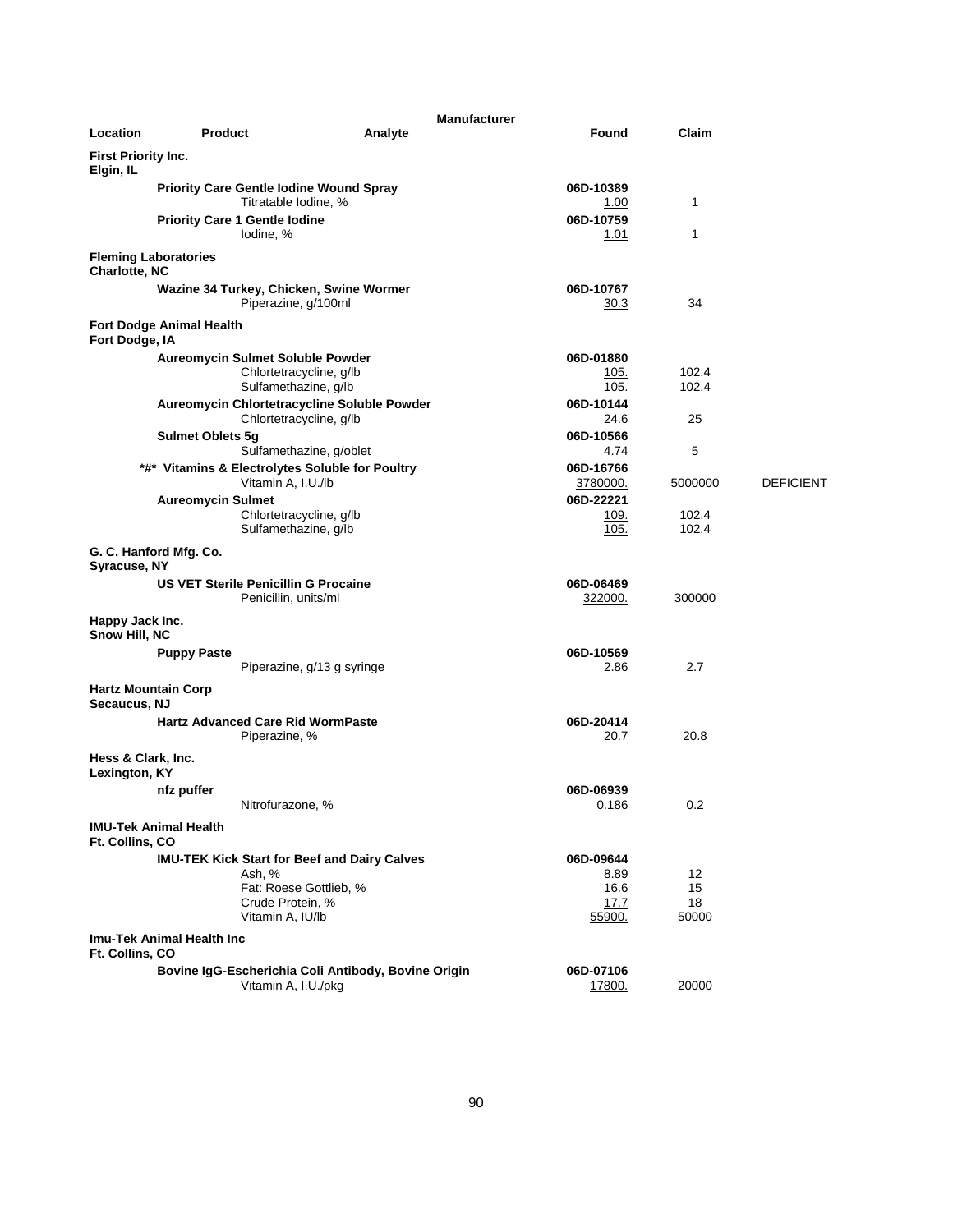|                                                  |                                                               | <b>Manufacturer</b>                                       |                     |                          |                  |
|--------------------------------------------------|---------------------------------------------------------------|-----------------------------------------------------------|---------------------|--------------------------|------------------|
| Location                                         | <b>Product</b>                                                | Analyte                                                   | Found               | Claim                    |                  |
|                                                  | Vitamin A, I.U./packet                                        | Bovine IgG Escherichia Coli Antibody Immu-Start 50        | 06D-10497<br>17300. | 20000                    |                  |
|                                                  | Vitamin A, I.U./packet                                        | Bovine IgG Escherichia Coli Antibody Immu-Start 50        | 06D-21241<br>18200. | 20000                    |                  |
| Intervet Inc.<br>Millsboro, DE                   |                                                               |                                                           |                     |                          |                  |
|                                                  | <b>Intervet Safe-guard Canine Dewormer</b><br>Fenbendazole, % |                                                           | 06D-06483<br>22.5   | 22.2                     |                  |
| Loveland, CO                                     | Jorgensen Laboratories Inc.                                   |                                                           |                     |                          |                  |
|                                                  | Vitamin A, I.U./dose                                          | *#* Bovine IgG-Escherichia Coli Antibody Colostrum Plus   | 06D-05883<br>24600. | 30000                    | <b>DEFICIENT</b> |
| <b>MannaPro</b><br>Chesterfield, MO              |                                                               |                                                           |                     |                          |                  |
|                                                  | *#* Optimil Complete                                          |                                                           | 06D-21240           |                          |                  |
|                                                  | Ash, %                                                        |                                                           | 10.8                | 11                       |                  |
|                                                  | Fat: Roese Gottlieb, %                                        |                                                           | 22.0                | 20                       |                  |
|                                                  | Oxytetracycline, g/ton                                        |                                                           | 588.                | 800                      | <b>DEFICIENT</b> |
|                                                  | Crude Protein, %                                              |                                                           | 22.9                | 22<br>100000             | <b>DEFICIENT</b> |
|                                                  | Vitamin A, I.U./lb.                                           |                                                           | 57200.              |                          |                  |
|                                                  | *#* Manna Pro Optimil Complete                                |                                                           | 06D-22220           | 11                       |                  |
|                                                  | Ash, %<br>Fat: Roese Gottlieb, %                              |                                                           | 11.1<br>21.8        | 20                       |                  |
|                                                  | Neomycin, g/ton                                               |                                                           |                     | 1600                     |                  |
|                                                  | Oxytetracycline, g/ton                                        |                                                           | 465.                | 800                      | <b>DEFICIENT</b> |
|                                                  | Crude Protein, %                                              |                                                           | 22.0                | 22                       |                  |
|                                                  | Vitamin A, I.U./lb                                            |                                                           | 44600.              | 100000                   | <b>DEFICIENT</b> |
| <b>Merial Limited</b><br>Duluth, GA              |                                                               |                                                           |                     |                          |                  |
|                                                  | 20% Soluble Powder Coccidiostat                               |                                                           | 06D-03122           |                          |                  |
|                                                  | Amprolium, %                                                  |                                                           | 20.4                | 20                       |                  |
| Merricks, Inc.<br>Middleton, WI                  |                                                               |                                                           |                     |                          |                  |
|                                                  |                                                               | Calf Electrolyte with Special Direct Fed Microbials       | 06D-05388           |                          |                  |
|                                                  | Sodium, %                                                     |                                                           | 5.10                | 5.6                      |                  |
| Dundee, IL                                       | <b>MS Specialty Nutrition</b>                                 |                                                           |                     |                          |                  |
|                                                  |                                                               | <b>Advance Arrest Energy Supplement with Electrolytes</b> | 06D-09643           |                          |                  |
|                                                  | Dextrose, %                                                   |                                                           | 50.8                | 33                       |                  |
|                                                  | Sodium, %                                                     | Salt (Sodium X 2.54), %                                   | 4.78<br>1.88        | $3.5 - 4.5$<br>1.75-2.25 |                  |
| <b>Peak Marketing</b><br><b>Blue Springs, MO</b> |                                                               |                                                           |                     |                          |                  |
|                                                  | <b>WormEze Paste</b>                                          |                                                           | 06D-00489           |                          |                  |
|                                                  | Piperazine, %                                                 |                                                           | 21.6                | 20                       |                  |
| Omaha, NE                                        | <b>Pennfield Animal Health</b>                                |                                                           |                     |                          |                  |
|                                                  | Pennox 343                                                    |                                                           | 06D-10760           |                          |                  |
|                                                  | Oxytetracycline, g/pkt                                        |                                                           | <u>525.</u>         | 512                      |                  |
|                                                  | Pennchlor 64                                                  |                                                           | 06D-10768           |                          |                  |
|                                                  | Chlortetracycline, g/lb                                       |                                                           | 70.5                | 64                       |                  |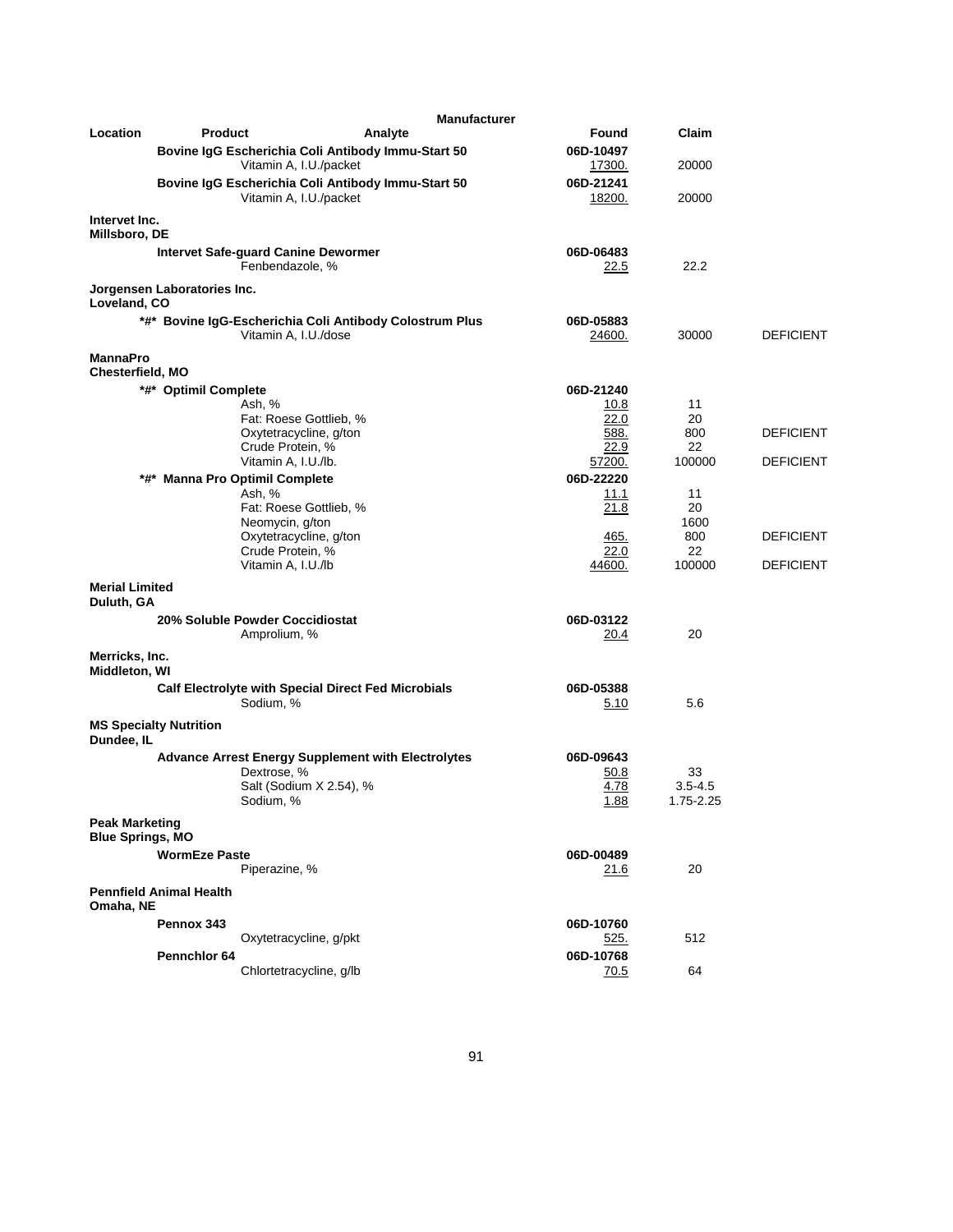| <b>Manufacturer</b> |                                                 |                            |                   |             |                  |
|---------------------|-------------------------------------------------|----------------------------|-------------------|-------------|------------------|
| Location            | <b>Product</b>                                  | Analyte                    | Found             | Claim       |                  |
| Exton, PA           | <b>Pfizer Animal Health</b>                     |                            |                   |             |                  |
|                     | <b>Terramycin Scours Tablets</b>                |                            | 06D-00481         |             |                  |
|                     |                                                 | Oxytetracycline, mg/tablet | <u>245.</u>       | 250         |                  |
|                     | <b>Entrolyte</b>                                |                            | 06D-01125         |             |                  |
|                     | Chloride, %                                     |                            | 3.19              | 3.09        |                  |
|                     | Glycine, %                                      |                            | 3.17              | 2.81        |                  |
|                     | Potassium, %                                    |                            | 1.81              | 1.7         |                  |
|                     | Crude Protein, %                                |                            | 17.2              | 13.24       |                  |
|                     | Sodium, %                                       |                            | 4.65              | 4.13-5.13   |                  |
|                     | *#* Entrolyte H.E.                              |                            | 06D-01126         |             |                  |
|                     | Chloride, %                                     |                            | 1.93              | 1.7         |                  |
|                     | Glycine, %                                      |                            | 3.20              | 2.3         |                  |
|                     | Protein, %                                      |                            | 3.45              | 19          | <b>DEFICIENT</b> |
|                     | Sodium, %                                       |                            | 2.46              | $2.2 - 2.7$ |                  |
|                     | <b>Terramycin Scour Tablets</b>                 |                            | 06D-01870         |             |                  |
|                     |                                                 | Oxytetracycline, mg/tablet | <u>252.</u>       | 250         |                  |
|                     | <b>Terramycin Soluble Powder</b>                |                            | 06D-01878         |             |                  |
|                     |                                                 | Oxytetracycline, g/6.4oz.  | <u> 11.1</u>      | 10          |                  |
|                     | Terramycin-343 Soluble Powder                   |                            | 06D-01879         |             |                  |
|                     | Oxytetracycline, g/pkt.                         |                            | 108.              | 102.4       |                  |
|                     | <b>Terramycin Scours Tablets</b>                |                            | 06D-03124         |             |                  |
|                     |                                                 | Oxytetracycline, mg/tablet | 238.              | 250         |                  |
|                     | Terramycin                                      |                            | 06D-05952         |             |                  |
|                     | Oxytetracycline, mg/g                           |                            | 4.88              | 5           |                  |
|                     |                                                 |                            |                   |             |                  |
|                     | FaVor (tablets for cats)<br>Calcium, %/tablet   |                            | 06D-06468         | $2.1 - 2.6$ |                  |
|                     |                                                 |                            | 2.06<br>0.68      | 0.2         |                  |
|                     | Chloride, %                                     | Oven Moisture, %/tablet    | 4.77              | 9           |                  |
|                     | Crude Protein, %/tablet                         |                            | 20.4              | 19          |                  |
|                     |                                                 | Taurine - Total, %/tablet  | 2.11              | 2.25        |                  |
|                     | Vitamin A, I.U./tablet                          |                            | 1680.             | 1500        |                  |
|                     | <b>Terramycin Soluble Powder</b>                |                            | 06D-07104         |             |                  |
|                     | Oxytetracycline, g/pkt                          |                            | 10.1              | 10          |                  |
|                     |                                                 |                            |                   |             |                  |
|                     | Entrolyte H.E.<br>Chloride, %                   |                            | 06D-07105<br>2.21 | 1.7         |                  |
|                     | Glycine, %                                      |                            | 2.97              | 2.3         |                  |
|                     | Protein, %                                      |                            | 3.58              | 2.7         |                  |
|                     | Sodium, %                                       |                            | 2.65              | $2.4 - 2.9$ |                  |
|                     | Pfizer Strongid Paste (pyrantel pamoate)        |                            | 06D-07115         |             |                  |
|                     |                                                 | Pyrantel Base, g/23.6gm    | 3.66              | 3.6         |                  |
|                     |                                                 |                            |                   |             |                  |
|                     | Re-Sorb Oral Hydration, Electrolyte Product for |                            | 06D-08483         |             |                  |
|                     | Glucose, g/pkt<br>Glycine, g/pkt                |                            | 43.0              | 44<br>6.36  |                  |
|                     |                                                 | Potassium Citrate, g/pkt   | 5.60<br>0.12      | 0.12        |                  |
|                     |                                                 | Potassium Phosphate, g/pkt | 4.10              | 4.2         |                  |
|                     | Sodium Chloride, g/pkt                          |                            | 8.48              | 8.82        |                  |
|                     | <b>Terramycin Soluble Powder</b>                |                            |                   |             |                  |
|                     | Oxytetracycline, g/pkt                          |                            | 06D-09257<br>10.3 | 10          |                  |
|                     |                                                 |                            |                   |             |                  |
|                     | <b>Terramycin Soluble Powder</b>                |                            | 06D-10143         |             |                  |
|                     | Oxytetracycline, g/pkt                          |                            | 10.7              | 10          |                  |
|                     | <b>Terramycin Soluble Powder</b>                |                            | 06D-10390         |             |                  |
|                     | Oxytetracycline, g/pkt                          |                            | 10.1              | 10          |                  |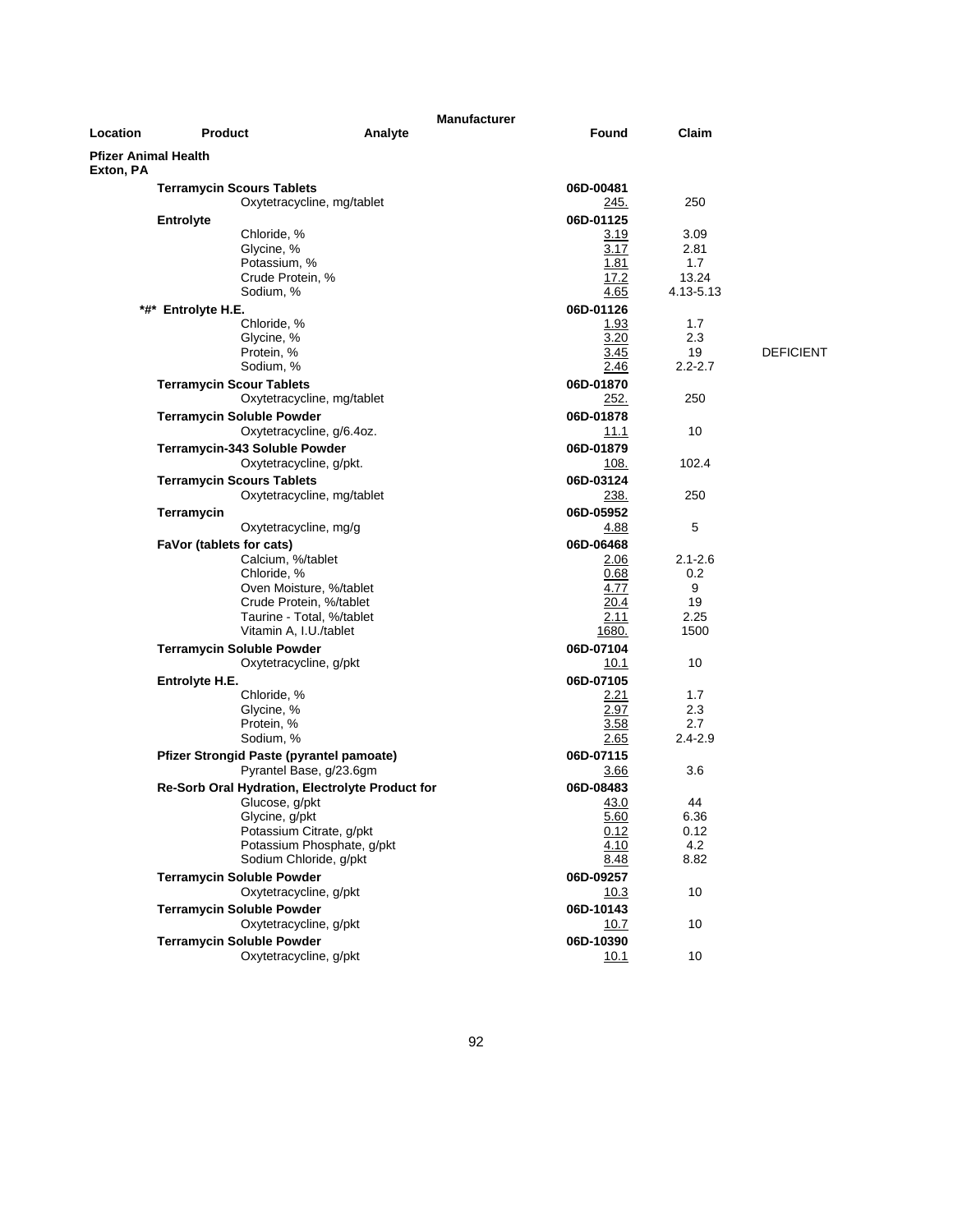|                                             |                                               | <b>Manufacturer</b>                                |                   |             |                  |
|---------------------------------------------|-----------------------------------------------|----------------------------------------------------|-------------------|-------------|------------------|
| Location                                    | <b>Product</b>                                | Analyte                                            | Found             | Claim       |                  |
|                                             | *#* Entrolyte H.E.                            |                                                    | 06D-10391         |             |                  |
|                                             | Chloride, %                                   |                                                    | 2.16              | 1.7         |                  |
|                                             | Glycine, %                                    |                                                    | 2.69              | 2.3         |                  |
|                                             | Protein, %                                    |                                                    | 3.43              | 19          | <b>DEFICIENT</b> |
|                                             | Sodium, %                                     |                                                    | 3.04              | $2.2 - 2.7$ |                  |
|                                             |                                               | Re-Sorb Oral Hydration Product for Scouring Calves | 06D-10559         |             |                  |
|                                             | Glucose, g/pkt                                |                                                    | 44.6              | 44          |                  |
|                                             | Glycine, g/pkt                                |                                                    | 5.43              | 6.36        |                  |
|                                             |                                               | Potassium Citrate, g/pkt                           | 0.18              | 0.12        |                  |
|                                             |                                               | Potassium Phosphate, g/pkt                         | 4.20              | 4.2         |                  |
|                                             |                                               | Sodium Chloride, g/pkt                             | 10.5              | 8.82        |                  |
|                                             | <b>Terramycin Soluble Powder</b>              |                                                    | 06D-10560         |             |                  |
|                                             |                                               | Oxytetracycline, g/pkt                             | 10.7              | 10          |                  |
|                                             |                                               | Nemex-2 (pyrantel pamoate) Canine Anthelmintic     | 06D-10570         |             |                  |
|                                             |                                               | Pyrantel Base, mg/mL                               | 4.64              | 4.54        |                  |
|                                             | <b>Terramycin Scours Tablets</b>              |                                                    | 06D-20995         |             |                  |
|                                             |                                               | Oxytetracycline, mg/tablet                         | 241.              | 250         |                  |
|                                             | <b>Albon Sulfadimethoxine Bolus</b>           |                                                    | 06D-20996         |             |                  |
|                                             |                                               | Sulfadimethoxine, g/bolus                          | 4.64              | 5           |                  |
|                                             | <b>Terramycin Soluble Powder</b>              |                                                    | 06D-20998         |             |                  |
|                                             |                                               | Oxytetracycline, g/pkt                             | 9.90              | 10          |                  |
|                                             |                                               |                                                    |                   |             |                  |
|                                             | Entrolyte H.E.<br>Chloride, %                 |                                                    | 06D-21086<br>2.07 | 1.7         |                  |
|                                             | Glycine, %                                    |                                                    | 2.80              | 2.3         |                  |
|                                             | Protein, %                                    |                                                    | 3.14              | 2.7         |                  |
|                                             | Sodium, %                                     |                                                    | 2.54              | $2.4 - 2.9$ |                  |
|                                             | <b>Terramycin Soluble Powder</b>              |                                                    | 06D-21836         |             |                  |
|                                             |                                               | Oxytetracycline, g/pkt                             | 9.45              | 10          |                  |
|                                             |                                               |                                                    |                   |             |                  |
|                                             | <b>Nemex-2 Canine Anthelmintic Suspension</b> | Pyrantel Base, mg/mL                               | 06D-21839<br>4.08 | 4.54        |                  |
| <b>Phoenix Scientific</b><br>St. Joseph, MO |                                               |                                                    |                   |             |                  |
|                                             | Sodium lodide 20% Injection                   |                                                    | 06D-20997         |             |                  |
|                                             | Sodium Iodide, %                              |                                                    | <u> 18.8</u>      | 20          |                  |
| Sav-A-Caf<br>Chilton, WI                    |                                               |                                                    |                   |             |                  |
|                                             | *#* Scours Control 2                          |                                                    | 06D-16765         |             |                  |
|                                             | Ash, %                                        |                                                    | <u>9.25</u>       | 11          |                  |
|                                             |                                               | Fat: Roese Gottlieb, %                             | 25.4              | 24          |                  |
|                                             | Neomycin, g/ton                               |                                                    |                   | 1600        |                  |
|                                             |                                               | Oxytetracycline, g/ton                             | 602.              | 800         | <b>DEFICIENT</b> |
|                                             | Crude Protein, %                              |                                                    | 18.2              | 18          |                  |
|                                             | Vitamin A, I.U./lb                            |                                                    | 67500.            | 100000      | <b>DEFICIENT</b> |
|                                             | <b>Electrolyte Plus</b>                       |                                                    | 06D-16767         |             |                  |
|                                             | Dextrose, %                                   |                                                    | 73.3              | 50          |                  |
|                                             | Glycine, %                                    |                                                    | 2.60              | 2.5         |                  |
|                                             |                                               | Salt (Sodium X 2.54), %                            | 8.31              | $7 - 8.4$   |                  |
|                                             | Sodium, %                                     |                                                    | 3.27              | $3-4$       |                  |
| Lenexa, KS                                  | <b>Sparhawk Laboratories</b>                  |                                                    |                   |             |                  |
|                                             | <b>Vitamin A&amp;D Injection</b>              |                                                    | 06D-05951         |             |                  |
|                                             | Vitamin A, I.U./mL                            |                                                    | 521000.           | 500000      |                  |
|                                             | Vitamin D, I.U./mL                            |                                                    | 75400.            | 75000       |                  |
|                                             | <b>Vitamin AD Injection</b>                   |                                                    | 06D-22841         |             |                  |
|                                             | Vitamin A, I.U./mL                            |                                                    | 438000.           | 500000      |                  |
|                                             | Vitamin D, I.U./mL                            |                                                    | 83200.            | 75000       |                  |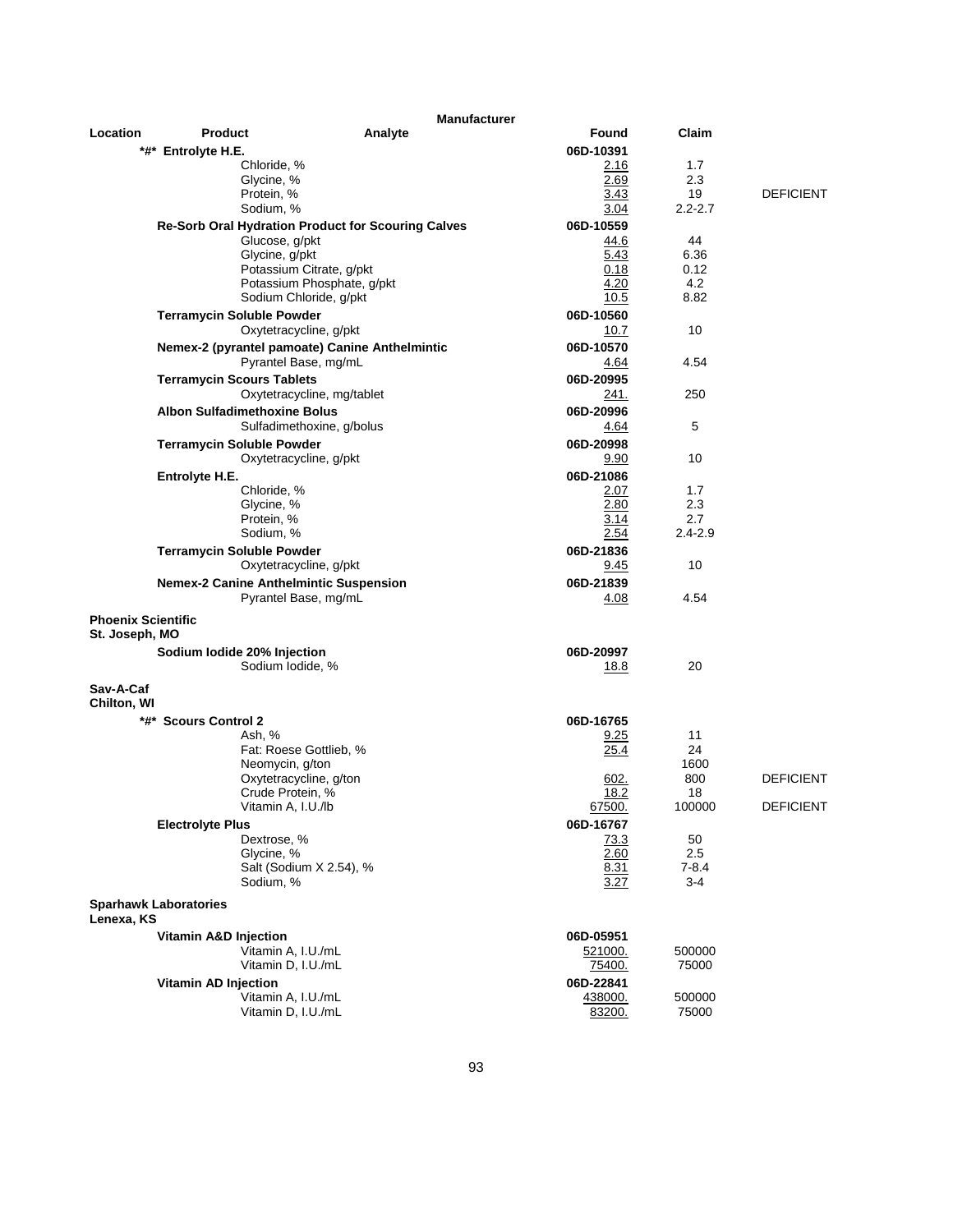|                                           |                             |                                                             | <b>Manufacturer</b> |                   |               |                  |
|-------------------------------------------|-----------------------------|-------------------------------------------------------------|---------------------|-------------------|---------------|------------------|
| Location                                  | Product                     | Analyte                                                     |                     | <b>Found</b>      | Claim         |                  |
| <b>Tech Mix Inc</b><br><b>Stewart, MN</b> |                             |                                                             |                     |                   |               |                  |
|                                           |                             | *#* K-9 Restart for Sport-Working Dog                       |                     | 06D-01876         |               |                  |
|                                           |                             | Fat: Roese Gottlieb, %                                      |                     | 8.97              | 8             |                  |
|                                           |                             | Protein, %                                                  |                     | 16.15             | 18.5          | <b>DEFICIENT</b> |
|                                           |                             | Vitamin A, I.U./lb.                                         |                     | 34600.            | 30000         |                  |
|                                           | *#* K9 Restart V.F.         | Fat: Roese Gottlieb, %                                      |                     | 06D-20274<br>11.2 | 10            |                  |
|                                           |                             | Crude Protein, %                                            |                     | 16.3              | 15            |                  |
|                                           |                             | Vitamin A, I.U./lb.                                         |                     | <u> 25800.</u>    | 31500         | <b>DEFICIENT</b> |
|                                           |                             | *#* K-9 Restart for Sport-Working Dog                       |                     | 06D-22218         |               |                  |
|                                           |                             | Fat: Roese Gottlieb, %                                      |                     | 9.04              | 8             |                  |
|                                           |                             | Protein, %                                                  |                     | 16.63             | 18.5          | <b>DEFICIENT</b> |
|                                           |                             | Vitamin A, I.U./lb                                          |                     | 47100.            | 30000         |                  |
| TradeWinds, Inc.                          |                             |                                                             |                     |                   |               |                  |
| St. Joseph, MO                            |                             |                                                             |                     | 06D-21842         |               |                  |
|                                           |                             | <b>Trade Winds Tapeworm Tabs</b><br>Praziquantel, mg/tablet |                     | 22.5              | 23            |                  |
|                                           |                             |                                                             |                     |                   |               |                  |
| <b>Vedco Inc</b><br>St Joseph, MO         |                             |                                                             |                     |                   |               |                  |
|                                           | Oxy Cure 200                |                                                             |                     | 06D-07218         |               |                  |
|                                           |                             | Oxytetracycline, mg/ml                                      |                     | 202.              | 200           |                  |
|                                           | Vedco Injectable Iron       |                                                             |                     | 06D-10764         |               |                  |
|                                           |                             | Iron, mg/mL                                                 |                     | 98.6              | 100           |                  |
|                                           |                             | Vedco HemaJect Iron Dextran Injection                       |                     | 06D-10769         |               |                  |
|                                           |                             | Iron, mg/mL                                                 |                     | 182.              | 200           |                  |
| <b>Vets Plus Inc.</b>                     |                             |                                                             |                     |                   |               |                  |
| Knapp, WI                                 |                             |                                                             |                     |                   |               |                  |
|                                           |                             | *#* Power Punch High Potency Goat Nutrient & Energy         |                     | 06D-06940         |               |                  |
|                                           |                             | Arginine - Total, mg/fl oz<br>Glutamine - Free, mg/fl oz    |                     | 11.2<br>94.4      | 4.19<br>8.8   |                  |
|                                           |                             | Lysine - Total, mg/fl oz                                    |                     | 10.7              | 4.78          |                  |
|                                           |                             | Methionine - Total, mg/fl oz                                |                     | 4.92              | 1.43          |                  |
|                                           |                             | Proline - Total, mg/fl oz                                   |                     | 36.7              | 3.39          |                  |
|                                           |                             | Protein, %                                                  |                     | 2.81<br>14.2      | 1.54<br>2.86  |                  |
|                                           |                             | Serine - Total, mg/fl oz<br>Tryptophan - Total, mg/fl oz    |                     | 10.9              | 0.57          |                  |
|                                           |                             | Vitamin A, I.U./lb                                          |                     | 123000.           | 279200        | <b>DEFICIENT</b> |
| Virbac AH Inc.<br>Ft. Worth, TX           |                             |                                                             |                     |                   |               |                  |
|                                           | <b>Pulvex Liquid Wormer</b> |                                                             |                     | 06D-00486         |               |                  |
|                                           |                             | Piperazine, %                                               |                     | 3.74              | 3.35          |                  |
|                                           | <b>Pulvex Liquid Wormer</b> |                                                             |                     | 06D-16707         |               |                  |
|                                           |                             | Piperazine, %                                               |                     | <u>3.55</u>       | 3.35          |                  |
|                                           | <b>Pulvex Liquid Wormer</b> |                                                             |                     | 06D-21866         |               |                  |
|                                           |                             | Piperazine, %                                               |                     | 3.47              | 3.35          |                  |
|                                           |                             | WormX Chewable Flavored Dog Wormer Tablets                  |                     | 06D-21869         |               |                  |
|                                           |                             | Pyrantel Base, mg/tablet                                    |                     | <u>23.5</u>       | 22.7          |                  |
| Norfolk, NE                               | Vit-E-Men Company Inc       |                                                             |                     |                   |               |                  |
|                                           | *#* Oral-Battle-Gel         |                                                             |                     | 06D-03121         |               |                  |
|                                           |                             | Selenium, mg/60cc<br>Vitamin A, I.U./60cc                   |                     | 1.95<br>693.      | 2.8<br>152000 | <b>DEFICIENT</b> |
|                                           |                             |                                                             |                     |                   |               |                  |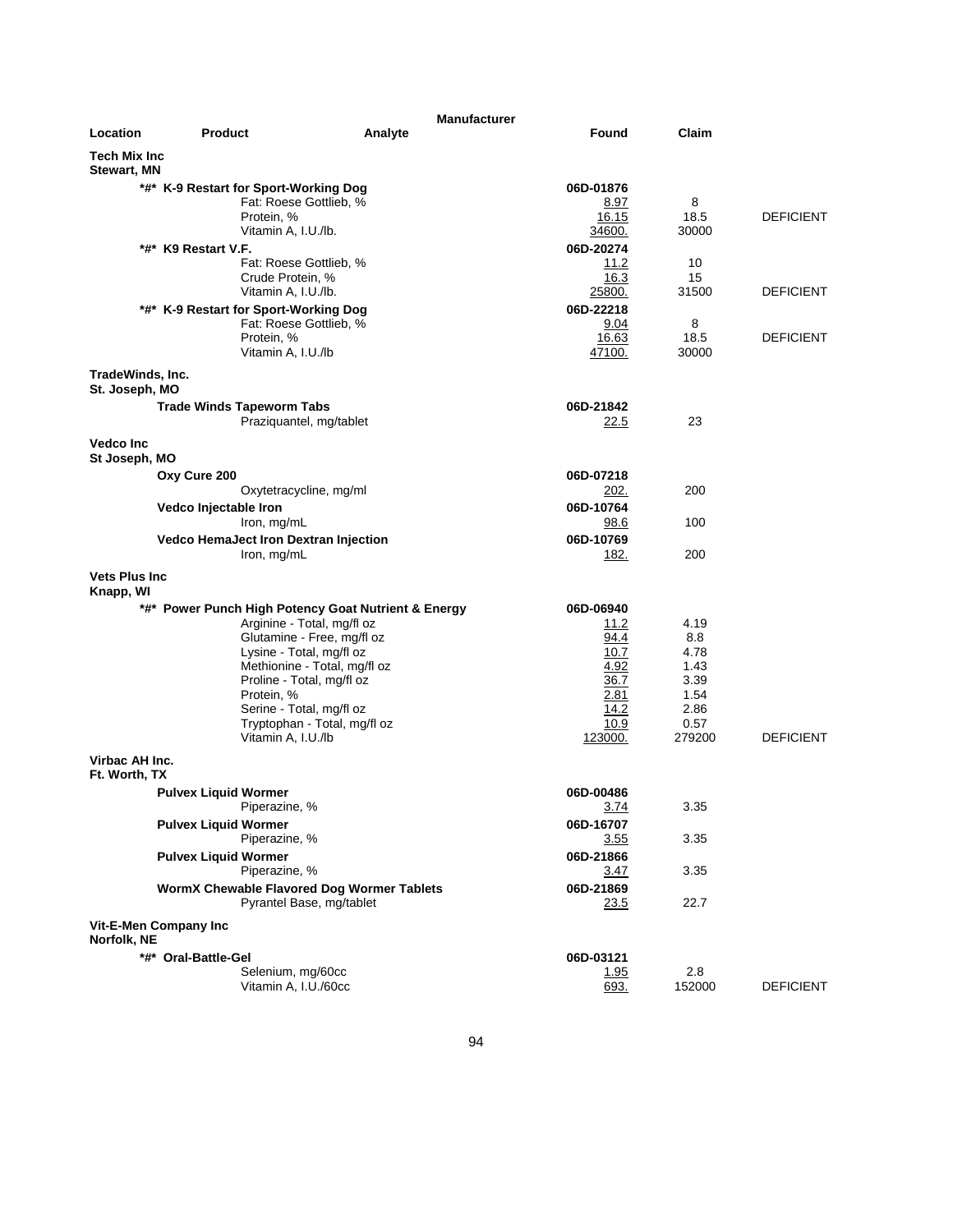| Location                                                                                                                       | <b>Product</b> | <b>Manufacturer</b><br>Analyte         | Found            | Claim                                                    |  |
|--------------------------------------------------------------------------------------------------------------------------------|----------------|----------------------------------------|------------------|----------------------------------------------------------|--|
| Wintec, Inc.<br>Pacific, MO                                                                                                    |                |                                        |                  |                                                          |  |
| *#* Vitawin Plus High Potency Multi-vitamin Mineral<br>Lysine HCI, mg/5cc<br>Methionine - Total, mg/5cc<br>Vitamin A, I.U./5cc |                | 06D-06465<br>26.2<br>3.17<br><u>0.</u> | 50<br>20<br>5000 | <b>DEFICIENT</b><br><b>DEFICIENT</b><br><b>DEFICIENT</b> |  |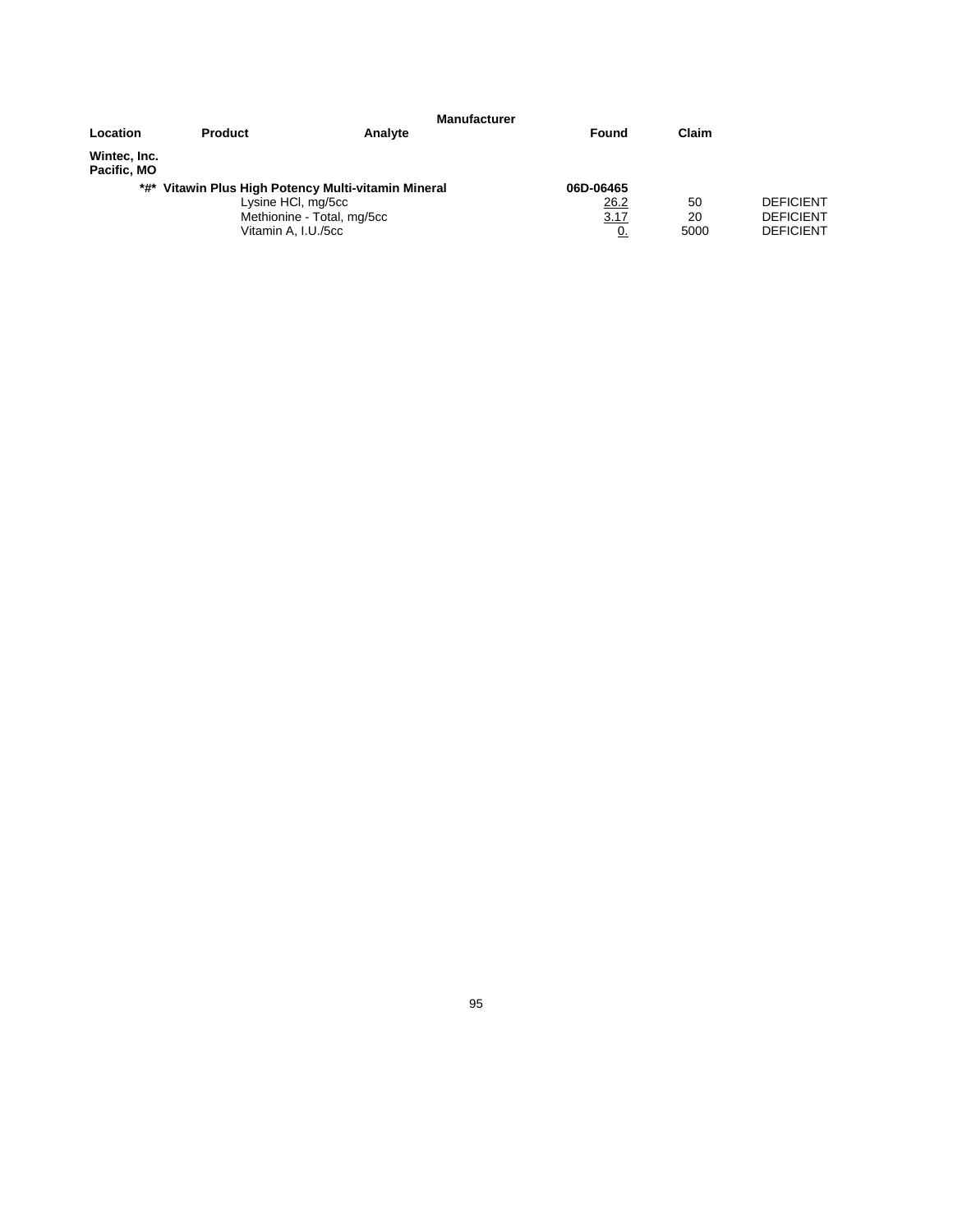#### ANIMAL FEED & DRUG CONTAMINANTS MONITORING PROGRAM

#### Adulteration by Noxious Weed Seeds

Noxious weeds are a problem in South Dakota. One method being used to try to control the distribution of noxious weed in the state is to reduce or eliminate them from animal feeds. Several sections of the South Dakota Commercial Feed Law and Regulations address the issue of commercial feeds containing noxious weed seeds.

Section 39-14-53 of the South Dakota Commercial Feed Law States that "a commercial feed shall be deemed to be adulterated if it contains vialble weed seeds in amounts exceeding the limits which the Secretary of Agriculture shall establish by rule pursuant to the provisions of Chapter 1-26."

These rules are further addressed in the Administrative Rules of South Dakota (ARSD), Chapter 12:53:01:10, which states:

All screenings or by-products of grains and seeds containing prohibited or restricted weed seeds, as defined in chapter 12:36:03, when used in commercial feed or sold as such to the ultimate consumer, must be ground fine enough or otherwise treated to destroy the viability of weed seeds. The finished product may contain no viable prohibited weed seeds per pound and not more than 4.5 viable restricted weed seeds per pound.

Regulation 9(b) of the commercial feed regulations (and the Uniform Feed Bill and Regulations) essentially repeats this.

Chapter 12:36:03:02 of the South Dakota Seed Law, SDCL 38-12A, defines those noxious weed seeds that are prohibited and restricted. They are listed as follows:

12:36:03:01 Prohibited noxious weed seeds.

- (1) Field bindweed (5) Perennial sowthistle
- (2) Leafy spurge (6) Canada thistle
- (3) Hoary cress (7) Quackgrass
- (4) Russian knapweed (8) Horse nettle
- 12:36:03:02 Restricted noxious weed seeds.
	- (1) Wild oats (7) Annual bluegrass (2) Dodder (8) Spotted knapweed (3) Wild mustard (9) Giant foxtail (4) Hedge bindweed (10) Musk thistle (5) Wild carrott (11) Plumeless thistle

Based on our test results, we find feed samples containing noxious weed seeds. We are not analyzing a representative cross-section of the commercial feed supply, however, we are only analyzing those products which appear to contain noxious weed seeds. Additionally, the weed seeds need to be **viable** in order for the product to violative. From 1989 through 2004 the South Dakota Department of Agriculture analyzed 590 feed samples for noxious weed seeds. 100 of those samples (17%) were reported NOT PASSED, because they contained viable noxious weed seeds in excess of the standards specified above.

AS-FS-102

- 
- 
- 
-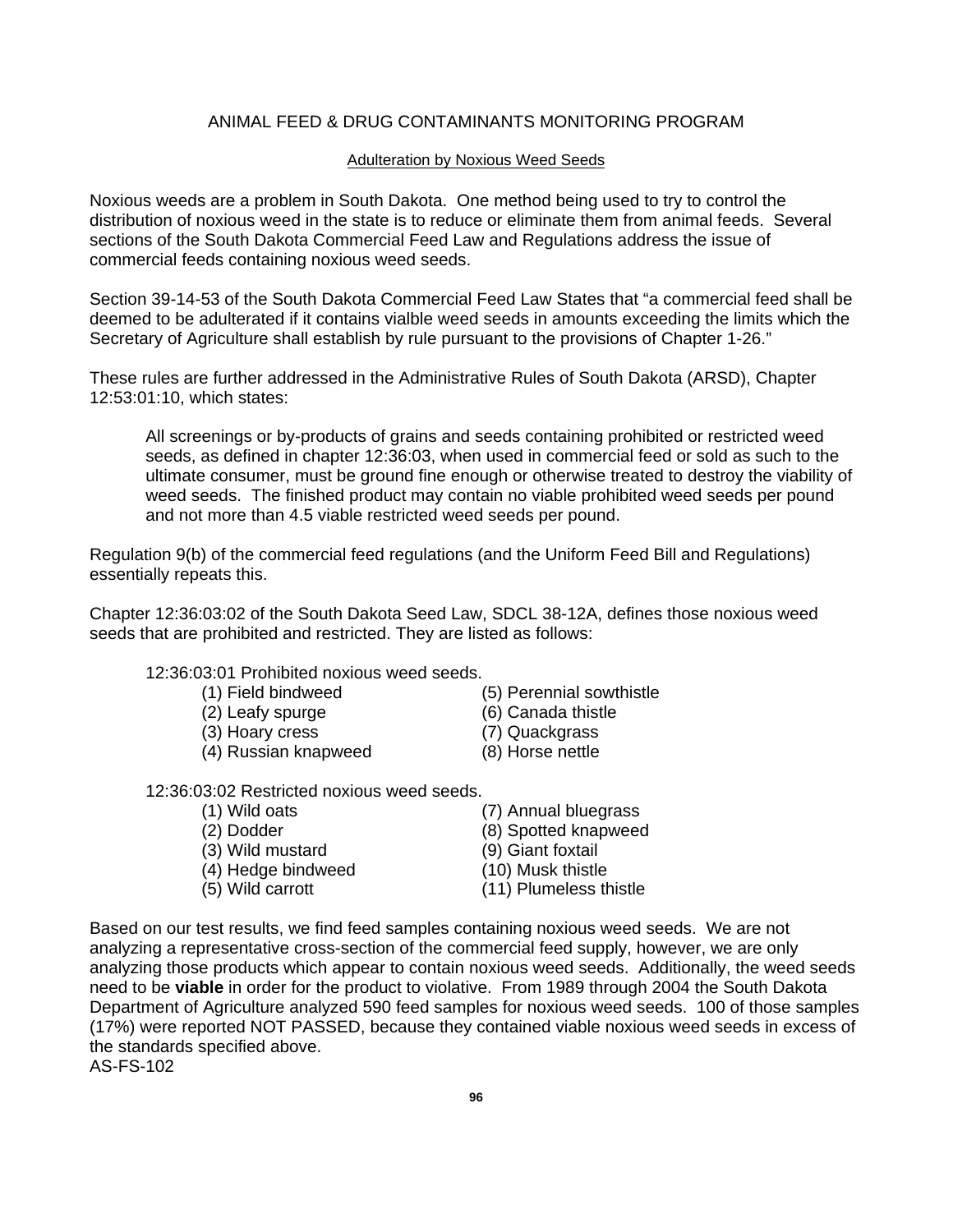# SAMPLING PROGRAM

While many feeds and feed ingredients have little or no contamination by weed seeds, other feeds and ingredients have a higher probability of containing noxious wedd seeds. By concentrating our sampling and analysis on those feeds and feeed ingredients that have a higher chance of containing noxious weed seeds, we may get better compliance with the regulations and decrease the amount of contaminated feed distributed. Grain screenings, custom formula feeds, texturized feeds, and wild bird food are products of primary concern at this time.

Rather than collect extra samples for weed seed analysis, we will analyze a number of our routine samples for weed seeds, in addition to the routine analytes. We will continue monitoring commercial feeds for contamination by viable noxious weed seeds.

Specific instructions to field staff for our weed seed monitoring program are as follows:

- 1. The lab will only analyze for weed seeds when requested by the Inspector or the Office of Agronomy Services.
- 2. Visually inspect each sample collected
- 3. Determine if the product sampled fits into one of the priority catagories. These catagories are:
	- Grain screeenings
	- Custom formula feeds, especially those containing whole grains or screenings,
	- Texturized and other feeds containing whole grains, and
	- Wild bird food.
- 4. Other products may be submitted for analysis if there appears to be a high probability of weed seed contamination.
- 5. When collecting a samle for weed seed analysis and label analysis, please collect an additional pound of feed for the weed seed analysis.
- 6. Make a note in the "Remarks" section of the Report of Sample form requesting analysis for weed seed.

If the sample is reported NOT PASSED after analysis, it will be handled like any other violative sample. Any product remaining of the lot sampled will be placed under Stop Sale Order as an adulterated product. The product can be released from Stop Sale only for remanufacturing to render the weed seeds non-viable or disposal.

> Issuing Office: South Dakota Department of Agriculture Office of Agronomy Services Issue Date: October 21, 1991 Review Date: October 21, 1999